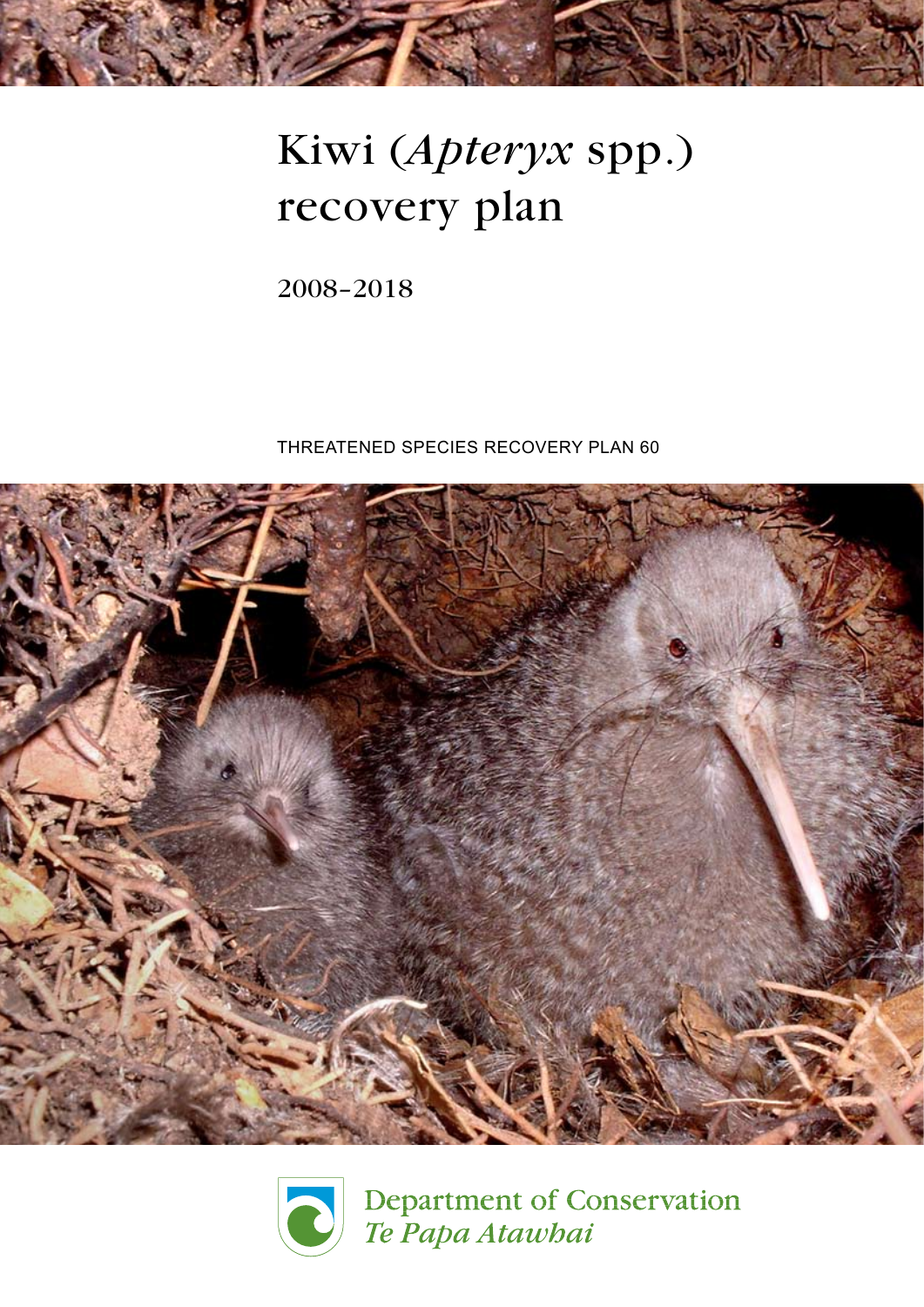# Kiwi (Apteryx spp.) recovery plan

# 2008–2018

Sebastian (Avi) Holzapfel, Hugh A. Robertson, John A. McLennan, Wendy Sporle, Kevin Hackwell and Michelle Impey

Threatened Species Recovery Plan 60

Published by Publishing Team Department of Conservation PO Box 10420, The Terrace Wellington 6143, New Zealand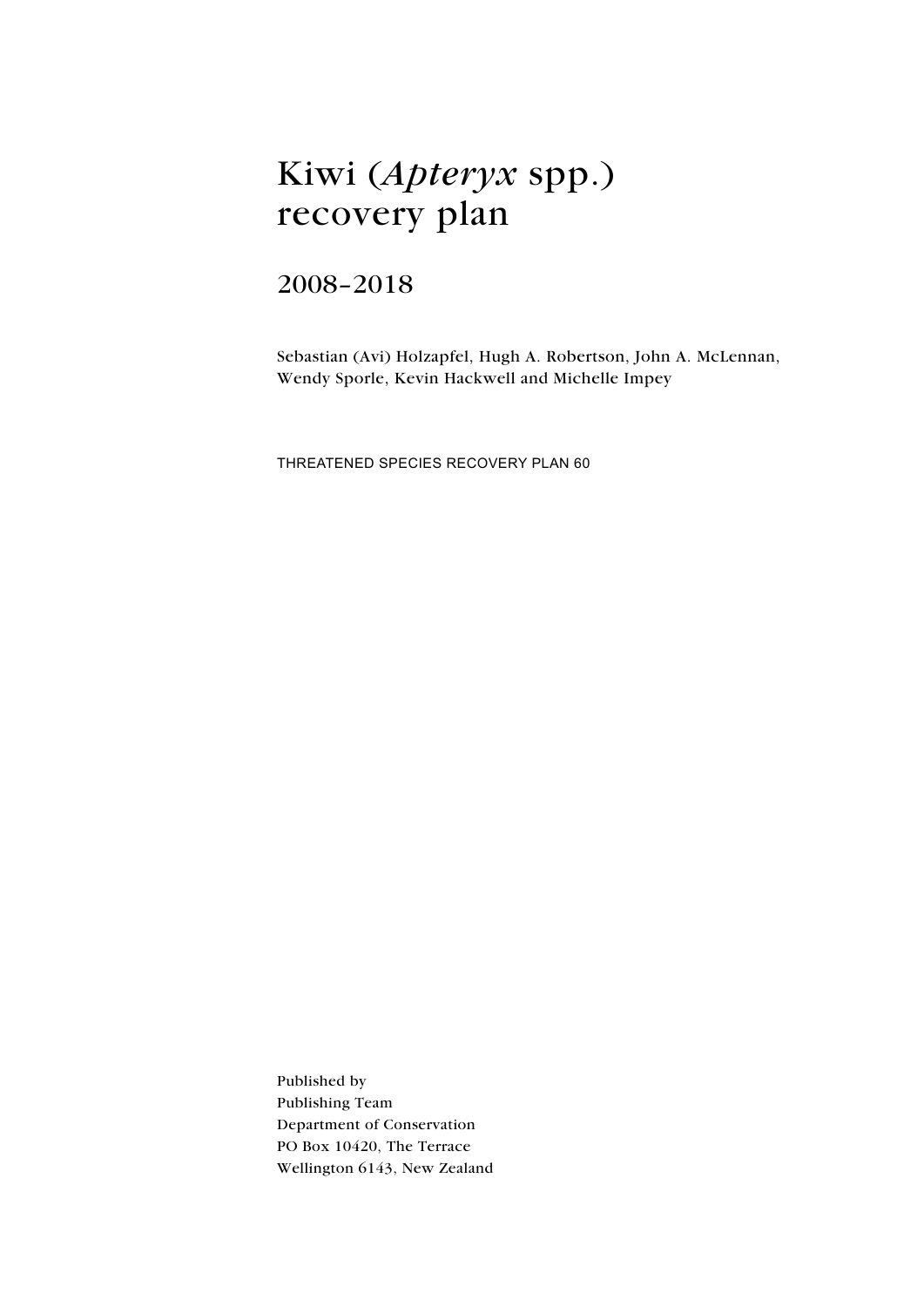Cover: Little spotted kiwi (Apteryx owenii) male and chick, Kapiti Island, 2002. Photo: Rogan Colbourne, Department of Conservation.

Limited copies of Threatened Species Recovery Plans are printed. Electronic copies are available from the departmental website in pdf form. Titles are listed in our catalogue on the website, refer www.doc.govt.nz under Publications, then Science & technical.

© Copyright December 2008, New Zealand Department of Conservation

ISSN 1170–3806 (hardcopy) ISSN 1170–3806 (web) ISBN 978–0–478–14523–6 (hardcopy) ISBN 978– 0–478–14524–3 (web PDF

This report was prepared for publication by the Publishing Team; editing and layout by Amanda Todd. Publication was approved by the General Manager, Research and Development Group, Department of Conservation, Wellington, New Zealand.

In the interest of forest conservation, we support paperless electronic publishing. When printing, recycled paper is used wherever possible.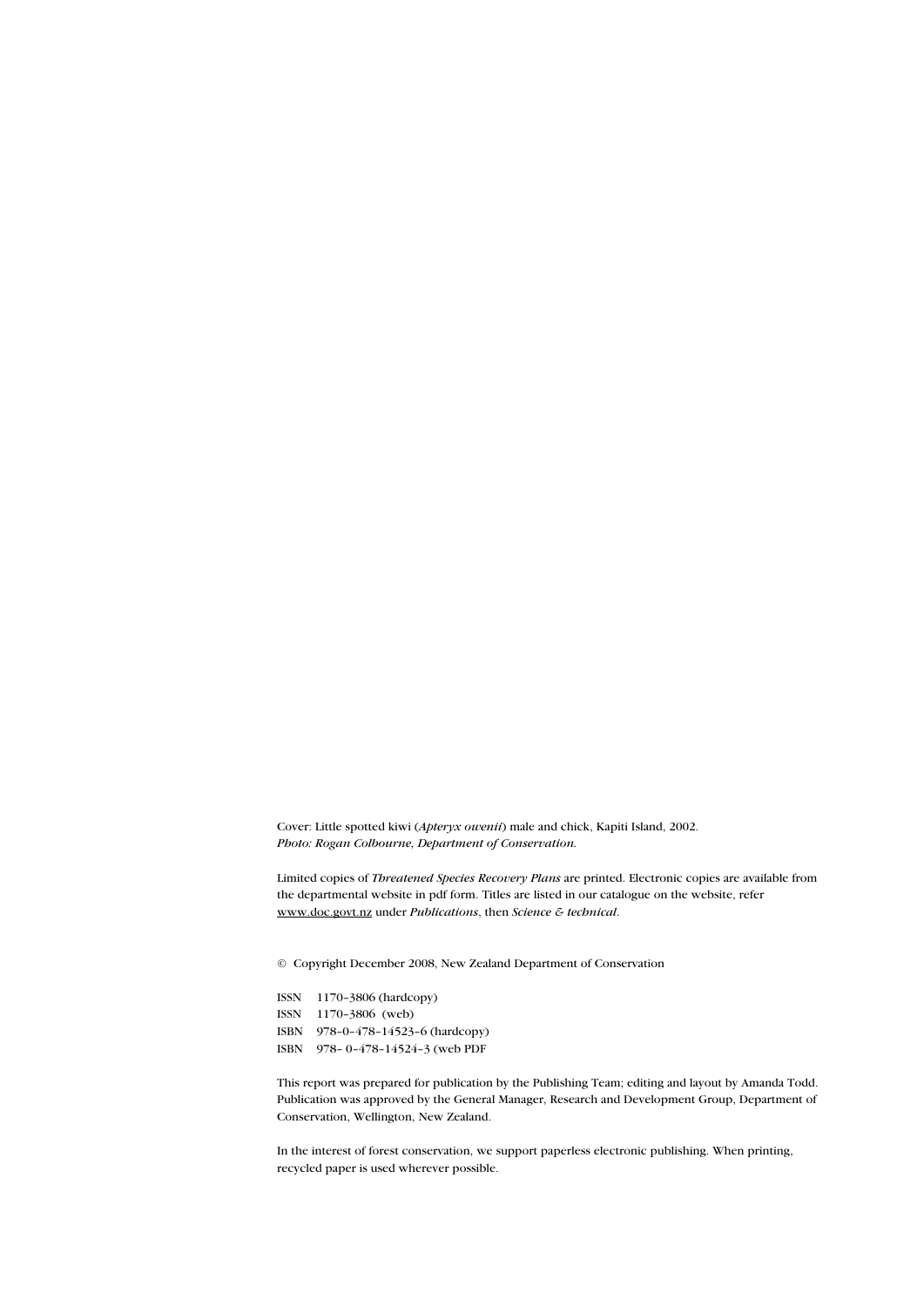# Foreword

The General Manager (Research and Development Group) of the Department of Conservation (DOC) formally approved this threatened species recovery plan in September 2008. A review of the plan is due after 5 years in 2013, or sooner if new information or technology leads to a significant change in management direction. This plan will remain operative until a new plan has been prepared and approved, or will become redundant if recovery is achieved and management effort enters a 'maintenance phase'.

The Kiwi Recovery Group prepared this plan in conjunction with people interested in or affected by this plan, or with an expert knowledge of the species. Drafts have been sent to relevant conservancies for comment and to people or organisations with an interest in conservation management of kiwi (Apteryx spp.). Changes to the plan were made as a result of that consultation.

The Recovery Group will review progress in implementation of this plan and will recommend to managers any changes that may be required in management.

The recovery planning process provides opportunities for further consultation between DOC, tangata whenua and others regarding management of this species. Comments and suggestions regarding conservation of kiwi are welcome and should be directed to the Kiwi Recovery Group via any DOC office or to the Manager, Ecosystem and Species Unit (Research and Development Group, Department of Conservation, PO Box 10420, The Terrace, Wellington 6143). Those interested in being more involved in management of kiwi or in receiving information should also contact the Recovery Group.

The Recovery Group consists of people with knowledge of the ecology and management needs of the species. The role of the Recovery Group is to provide high-quality technical advice that achieves security and recovery of the species.

Threatened species recovery plans are statements of the Department's intentions for the conservation of a particular species of plant or animal, or group of species for a defined period.

Recovery plans:

- • Are proactive and operational in nature, focussing on specific key issues, providing direction, and identifying recovery actions for managers and technical workers.
- Set objectives to secure from extinction and recover the species, and outline measurable actions needed to achieve those objectives.
- Are primarily used by DOC staff to guide their annual work programmes; however, they also provide a forum for planned initiatives with tangata whenua, community interest groups, landowners, researchers and members of the public.
- • Stimulate the development of best-practice techniques and documents, which can be transferable across similar species recovery programmes.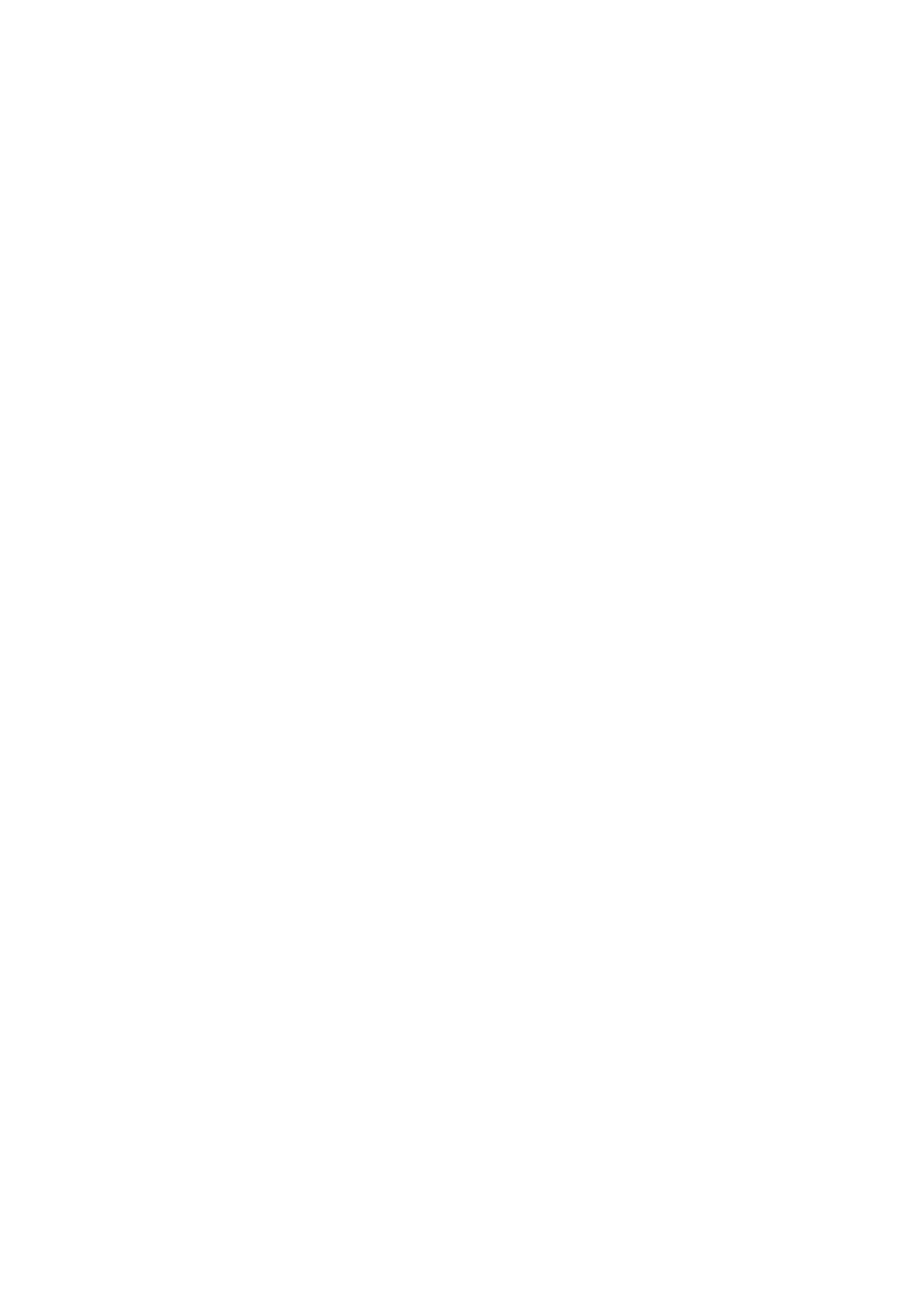# **CONTENTS**

|    | Foreword |                                                         | 3  |
|----|----------|---------------------------------------------------------|----|
|    | Abstract |                                                         | 7  |
| 1. |          | Introduction                                            | 8  |
| 2. |          | Plan term and review date                               | 9  |
| 3. | Context  |                                                         | 10 |
|    | 3.1      | Overview of species                                     | 10 |
|    |          | 3.1.1<br>Taxonomy                                       | 10 |
|    |          | 3.1.2<br>Species ecology and biology                    | 10 |
|    |          | 3.1.3<br>Status and species recovery phases             | 11 |
|    |          | 3.1.4<br>Past and present distribution                  | 12 |
|    |          | 3.1.5<br>Agents of decline                              | 16 |
|    |          | 3.1.6<br>Threats                                        | 17 |
|    |          | 3.1.7<br>Past management                                | 17 |
|    |          | 3.1.8<br>Options for recovery                           | 18 |
|    |          | 3.1.9<br>Recovery principles for kiwi                   | 18 |
|    | 3.2      | Strategic directives                                    | 19 |
|    |          | 3.2.1<br>New Zealand Biodiversity Strategy              | 19 |
|    |          | 3.2.2<br>Department of Conservation Strategic Direction | 19 |
|    |          | Department of Conservation Statement of Intent<br>3.2.3 | 20 |
|    | 3.3      | Cultural importance                                     | 20 |
|    | 3.4      | Public awareness                                        | 20 |
|    | 3.5      | Partnerships and key associates                         | 21 |
| 4. | Goals    |                                                         | 22 |
|    | 4.1      | Long-term recovery goal                                 | 22 |
|    | 4.2      |                                                         | 22 |
|    |          | Recovery plan-period goals<br>4.2.1<br>Management       | 22 |
|    |          | 4.2.2<br>Community relations and engagement             | 22 |
|    |          | 4.2.3<br>Research and innovation                        | 22 |
| 5. |          | Implementation                                          | 23 |
|    | 5.1      | Management                                              | 24 |
|    |          | 5.1.1<br>Topic 1-Recovery planning                      | 24 |
|    |          | 5.1.2<br>Topic 2-Taxon plans                            | 25 |
|    |          | 5.1.3<br>Topic 3-Kiwi sanctuaries                       | 26 |
|    |          | 5.1.4<br>Topic 4-Island strategy                        | 27 |
|    |          | 5.1.5<br>Topic 5-Best practice                          | 28 |
|    |          | 5.1.6<br>Topic 6-Review schedule                        | 29 |
|    |          | 5.1.7<br>Topic 7-Island biosecurity                     | 29 |
|    |          | Topic 8-Small population number and size<br>5.1.8       | 30 |
|    |          | 5.1.9<br>Topic 9-Minimum secure populations             | 31 |
|    |          |                                                         |    |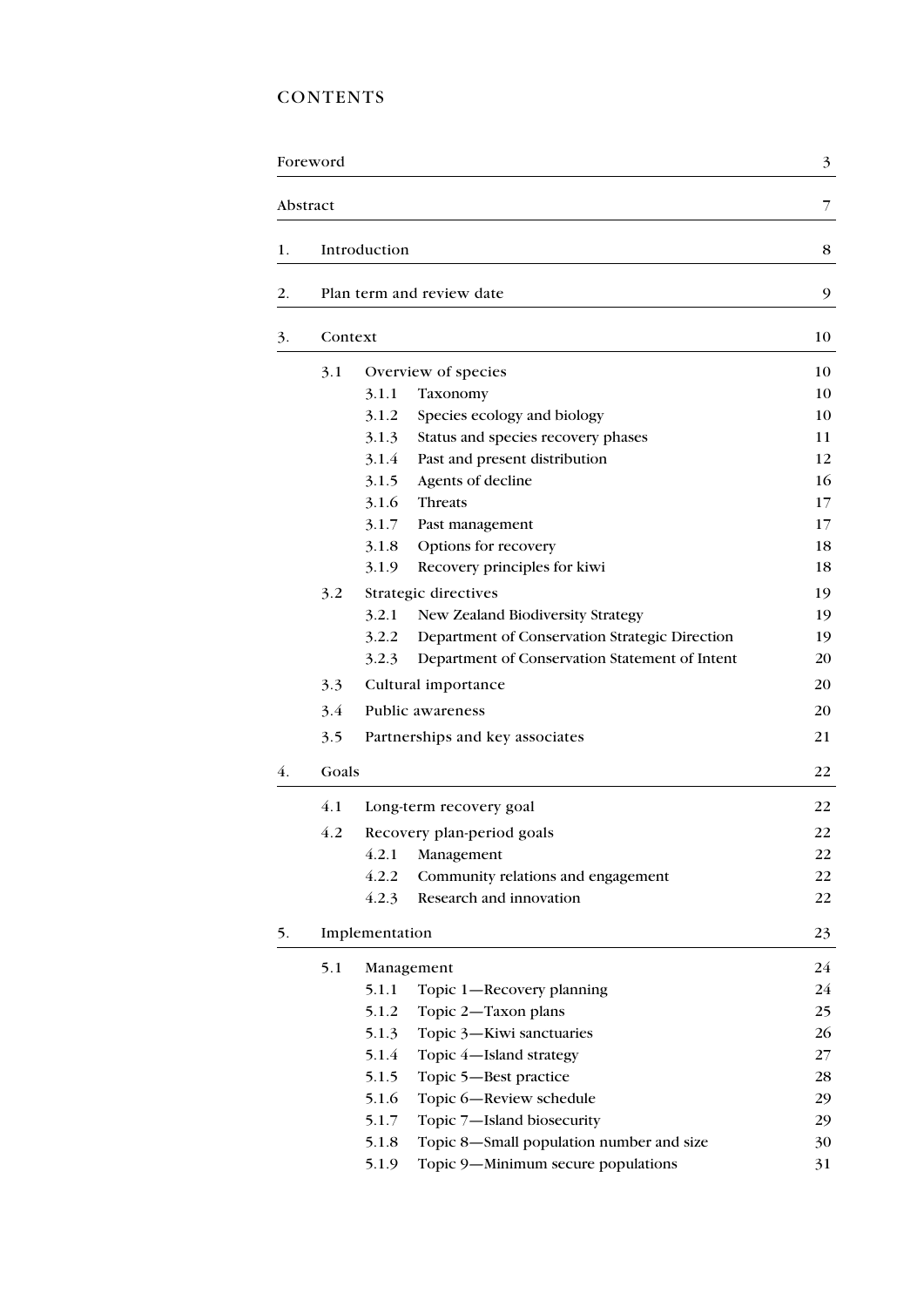|    |            | 5.1.10           | Topic 10—Declining populations                                       | 32 |
|----|------------|------------------|----------------------------------------------------------------------|----|
|    |            | 5.1.11           | Topic 11-Carrying capacity                                           | 33 |
|    |            | 5.1.12           | Topic 12—Inbreeding depression                                       | 34 |
|    |            | 5.1.13           | Topic 13-Distribution and genetic diversity                          | 35 |
|    |            | 5.1.14           | Topic 14-Data management                                             | 36 |
|    |            | 5.1.15           | Topic 15-Captive coordination                                        | 37 |
|    |            | 5.1.16           | Topic 16-Captive husbandry                                           | 38 |
|    |            | 5.1.17           | Topic 17-BNZ Operation Nest Egg                                      | 39 |
|    | 5.2        |                  | Community relations and engagement                                   | 41 |
|    |            | 5.2.1            | Topic 18-Advocacy                                                    | 41 |
|    |            | 5.2.2            | Topic 19-Tangata whenua                                              | 42 |
|    |            | 5.2.3            | Topic 20-Community-led initiatives                                   | 43 |
|    |            | 5.2.4            | Topic 21-Corporate sponsorship                                       | 44 |
|    |            | 5.2.5            | Topic 22-Statutory planning                                          | 45 |
|    |            | 5.2.6            | Topic 23-Development of environmental standards                      | 46 |
|    | 5.3        |                  | Research and innovation                                              | 46 |
|    |            | 5.3.1            | Topic 24-Research planning                                           | 47 |
|    |            | 5.3.2            | Topic 25-Genetics and taxonomy                                       | 47 |
|    |            | 5.3.3            | Topic 26-Autecology and population dynamics                          | 48 |
|    |            | 5.3.4            | Topic 27-Pest management                                             | 49 |
|    |            | 5.3.5            | Topic 28-Monitoring                                                  | 50 |
| 6. |            | Acknowledgements |                                                                      | 51 |
| 7. |            | References       |                                                                      | 51 |
|    | Appendix 1 |                  |                                                                      |    |
|    |            |                  | Results of Kiwi Recovery Programme, 1996-2006                        | 54 |
|    | Appendix 2 |                  |                                                                      |    |
|    |            |                  | Timeline and priorities for recovery actions for kiwi (Apteryx spp.) | 62 |
|    | Appendix 3 |                  |                                                                      |    |
|    |            |                  | Relevance of recovery actions to individual kiwi taxa                | 66 |
|    | Appendix 4 |                  |                                                                      |    |
|    |            |                  | Relevance of recovery actions to recovery plan-period goals          | 69 |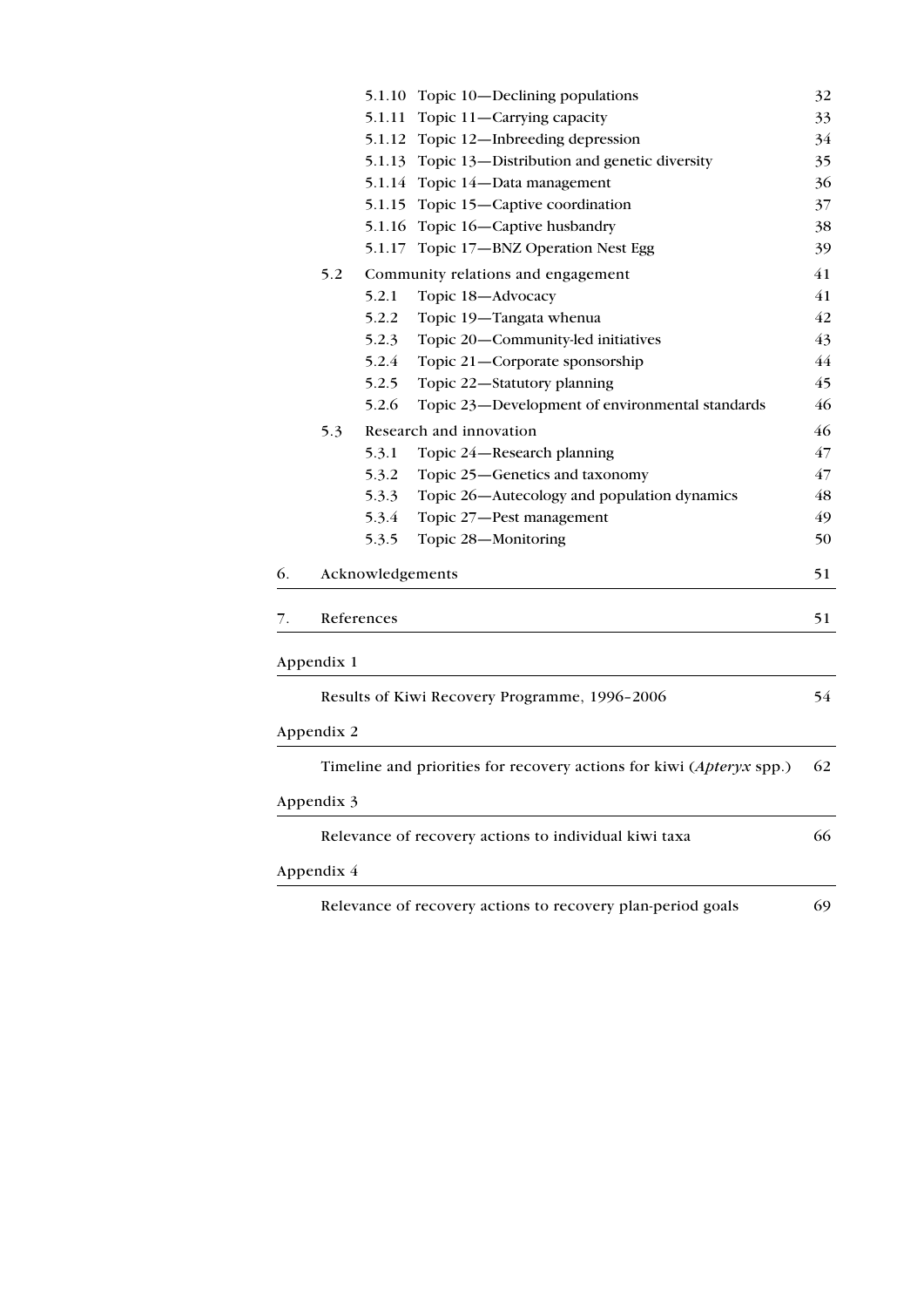# Kiwi (Apteryx spp.) recovery plan

2008–2018

Sebastian (Avi) Holzapfel, Hugh A. Robertson, John A. McLennan, Wendy Sporle, Kevin Hackwell and Michelle Impey

On behalf of the Kiwi Recovery Group, Ecosystem and Species Unit, Research and Development Group, Department of Conservation, PO Box 10420, The Terrace, Wellington 6143, New Zealand

#### **ABSTRACT**

Kiwi ( $Apteryx$  spp.) populations have been in decline since the arrival of humans to New Zealand more than 700 years ago, resulting in all species currently being at risk, and some even precariously close to extinction. This is the third national recovery plan for kiwi and has a term of 10 years (2008–2018). It covers all five formally described species, as well as six distinct provenances within two species. This recovery plan provides a brief overview of kiwi species, their status and population trends, and agents of decline and current threats to them. It outlines the strategic framework underlying kiwi recovery, and the cultural importance, public awareness and community involvement in kiwi recovery. The long-term goal for kiwi recovery has remained largely unchanged from the previous two plans: 'To restore and, wherever possible, enhance the abundance, distribution and genetic diversity of all kiwi taxa'. The plan has nine plan-period goals, covering management, community relations and engagement, and research. The implementation section sets out 55 issues, 41 objectives and 92 prioritised actions. A timeline for all actions, their link to the plan-period goals, and their relevance to each of the species and distinct provenances are provided in appendices, as is a summary of achievements towards the goals and objectives of the previous recovery plan (1996–2006). This plan will be reviewed mid-term after 5 years, in 2013.

Keywords: Apteryx, kiwi, threatened species recovery, kiwi sanctuaries, predation, taxon plans, BNZ Save the Kiwi Trust, community engagement, BNZ Operation Nest Egg

© Copyright December 2008, Department of Conservation. This paper may be cited as: Holzapfel, S.; Robertson, H.A.; McLennan, J.A.; Sporle, W.; Hackwell, K.; Impey, M. 2008: Kiwi (Apteryx spp.) recovery plan: 2008–2018. Threatened Species Recovery Plan 60. Department of Conservation, Wellington. 71 p.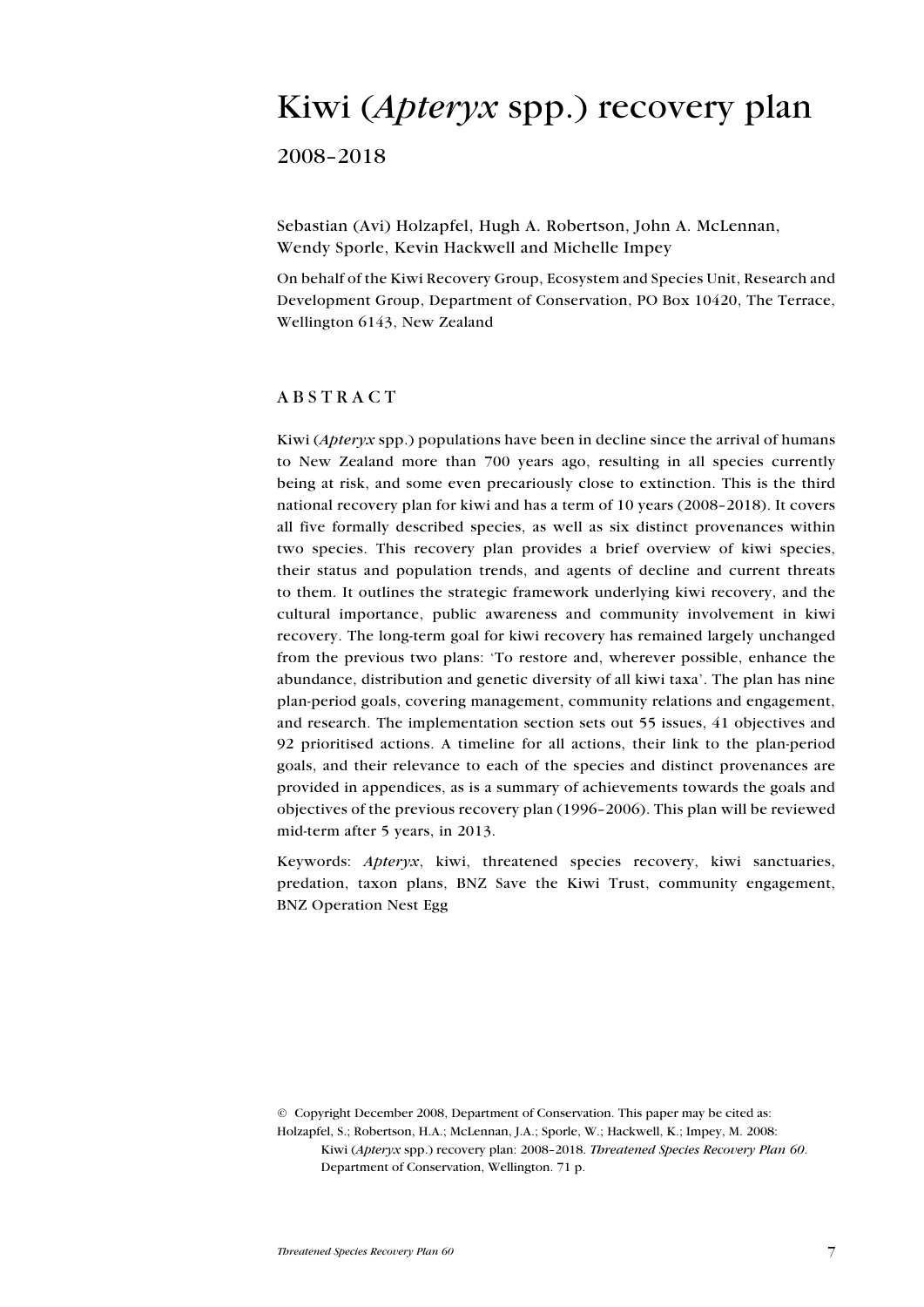# 1. Introduction

Kiwi (Apteryx spp.) are among the most distinctive, recognised and cherished animals in New Zealand. Endemic to New Zealand, they are the unofficial national emblem and a taonga (treasure) species of strong significance for Maori. Yet despite kiwi being New Zealand's best recognised bird species, knowledge about their life in the wild is still incomplete.

The decline in abundance and distribution of kiwi went largely unnoticed until less than two decades ago (e.g. Reid & Williams 1975; Mclennan & Potter 1992). Populations have declined since the arrival of humans more than 700 years ago, resulting in all species currently being at risk, and some even precariously close to extinction. Today, few New Zealanders ever see a kiwi in the wild.

This is the third national recovery plan for kiwi and, like its predecessors (Butler & McLennan 1991; Robertson 2003), it covers all five formally described species, as well as generally recognised, but not yet formally described, variations within these.

Since the publication of the first plan in 1991, the landscape for kiwi recovery has changed significantly. Critical information on the main agents of decline and population trends is now available for several species (McLennan et al. 1996), and the relevance of these findings has been considered and tested for the remaining species. Tools to mitigate or eliminate the threats to kiwi populations have been developed, implemented and refined (e.g. Colbourne et al. 2005). The main focus for kiwi recovery shifted from research in the first plan (Butler & McLennan 1991) to raising awareness of the species' status and involving the public in their conservation in the second plan (Robertson 2003). This third plan builds on the achievements of its predecessors.

Today, about 70 community groups actively protect kiwi over a combined area of 50 000 ha, which is a similar area to the 70 000 ha protected through the Department of Conservation's (DOC's) efforts. Funding for kiwi protection has increased significantly, both through public and private funds and corporate sponsorship through the BNZ Save the Kiwi Trust.

Yet, even with these extraordinary achievements, the fight for kiwi is far from won. The three most abundant species are either confirmed (brown kiwi Apteryx mantelli) or assumed (great spotted kiwi A. haastii and the Fiordland and Stewart Island populations of tokoeka A. australis) to be still in decline overall, even though the decline has been halted or even reversed in managed populations (Robertson 2003). Although the declines of the critically endangered rowi (A. rowi) and Haast tokoeka have been arrested, the birds are still at such precariously low numbers that they remain vulnerable to catastrophic events, disease or population processes such as skewed sex ratios and inbreeding depression. Little spotted kiwi  $(A.$  *owenii*) have been extinct on the mainland for decades but are now increasing in numbers on offshore islands and at one mainland sanctuary (Colbourne & Robertson 1997; Colbourne 2005).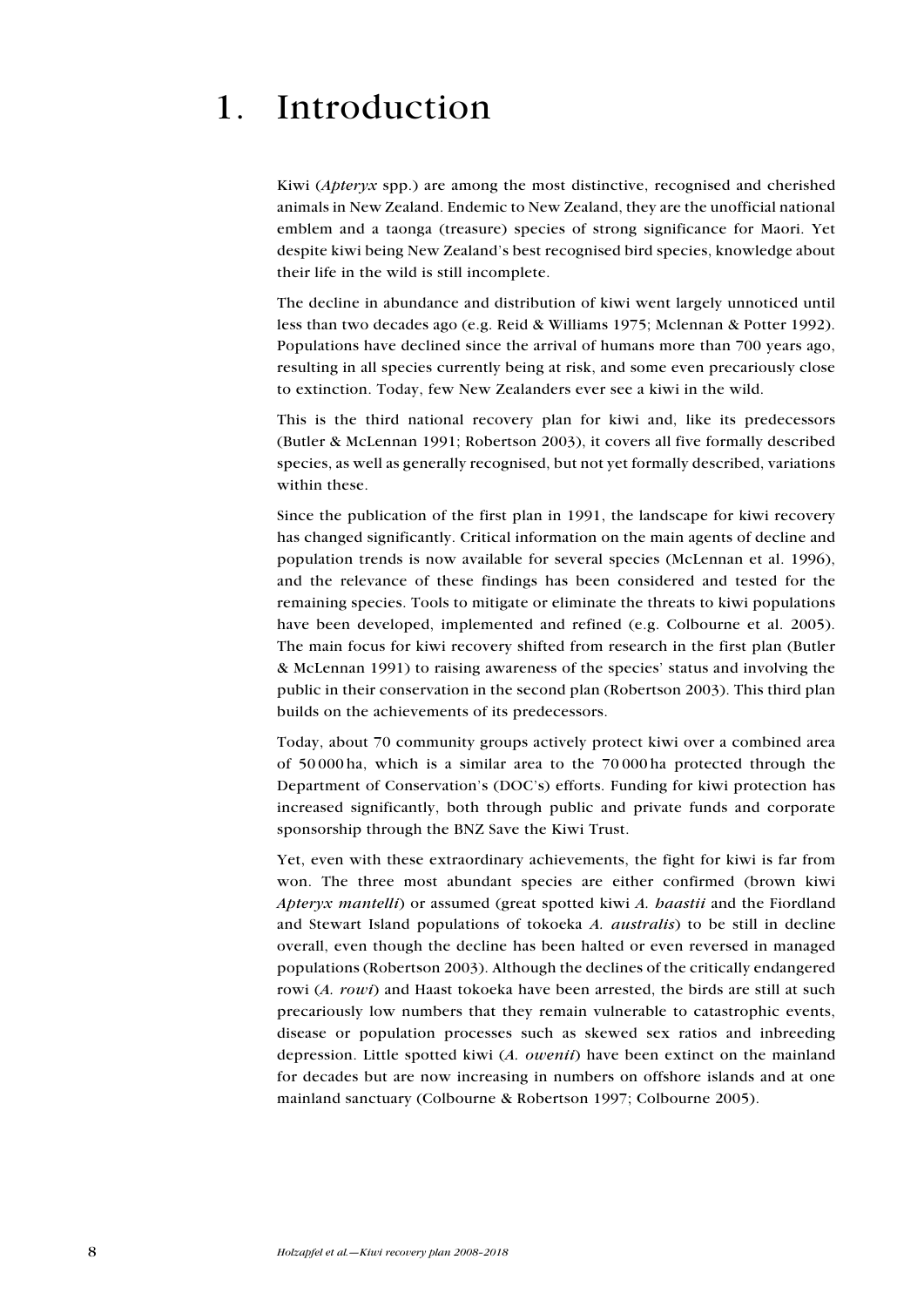The focus for this plan has shifted towards increasing our management efforts by using the knowledge and tools we have developed over a greater area to halt the overall decline of species, while still refining further management prescriptions for those species for which existing methods are not yet fully effective.

Such an increase in effort can not be undertaken by DOC alone. Community groups and funds from outside DOC, which are already an integral part of kiwi recovery, will need to play an even stronger role to reach the challenging goals of this plan.

Within the highly competitive pool of conservation funds, such an increase might be seen as a luxury, given the large number of other threatened species that currently receive little or no funds. Consequently, for protection of kiwi to be truly sustainable, it needs to take the health of the ecosystem into account rather than simply focussing on the species in isolation. In this way, kiwi will function as umbrella and indicator species, with their management benefiting many other species, and successes reflecting the increasing health of the entire ecosystem. Conversely, kiwi will also benefit from management undertaken for general ecosystem health improvement, such as landscape-scale animal pest control or carbon-credit restoration projects. The recognition and utilisation of such synergies is likely to significantly advance kiwi recovery, as well as protect the environment they live in.

Despite the scale of the issues, there are many positive signs that we can be successful: there is strong public awareness and engagement in the plight of the kiwi; advances have been made through critical research findings guiding recovery planning; and population trends are generally positive where effective conservation management is applied.

This plan aims to provide a platform for the recovery of kiwi over the next 10 years, its ambitious goals setting out a challenge that needs to be met with joint effort. It will not be the last plan, but it will take us a step closer to reinstate kiwi as an important, flourishing part of our natural heritage.

# 2. Plan term and review date

Term of the plan: 10 years, from 2008 to 2018. Review dates: 2013 and 2018.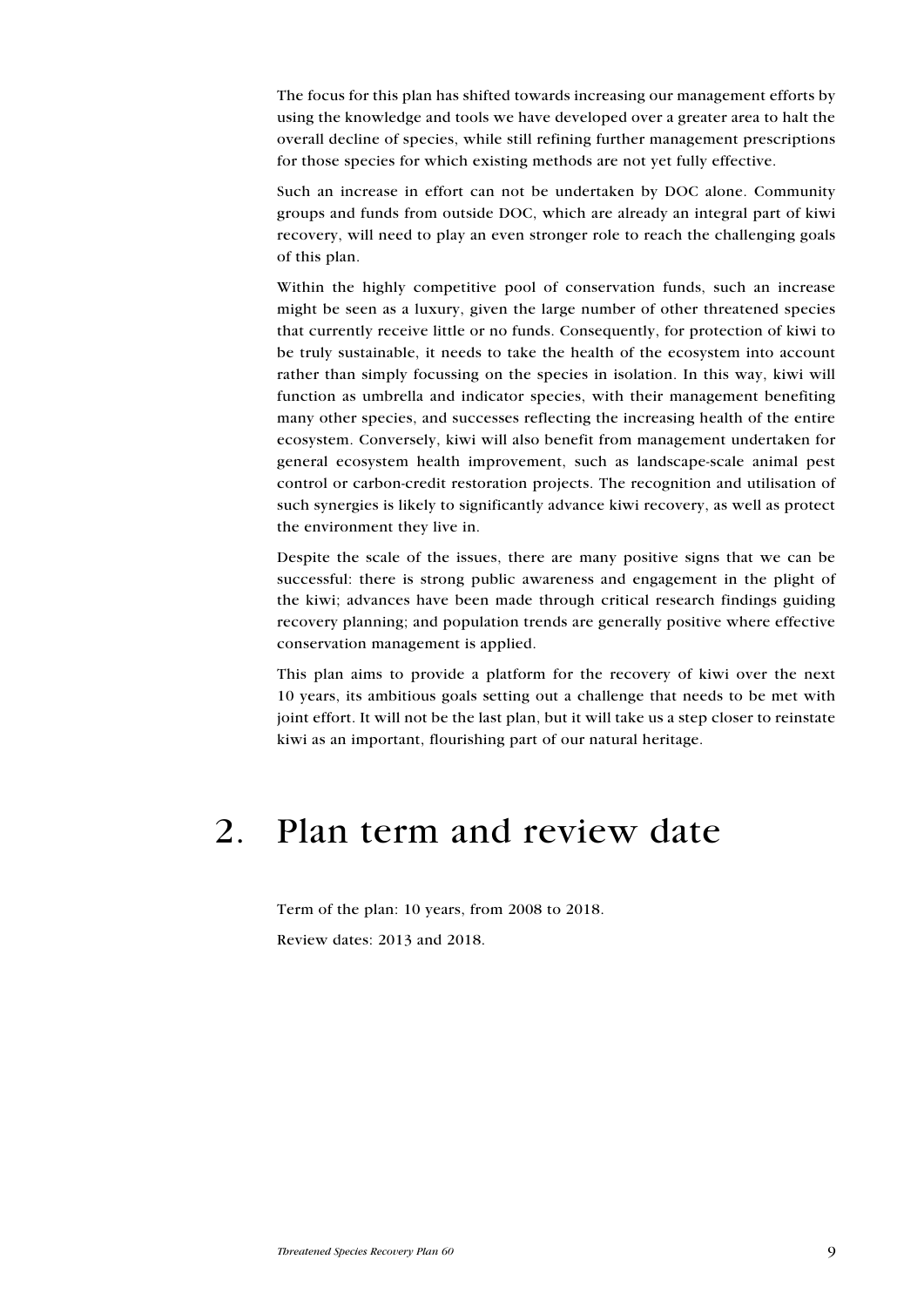# 3.1 OVERVIEW OF SPECIES

#### 3.1.1 Taxonomy

Kiwi (*Apteryx* spp.) belong to a distinct family of birds, the Apterygidae, which is either placed in its own order, Apterygiformes (e.g. Turbott 1990), or grouped with other ratites in the Struthioniformes. The family is endemic to New Zealand, and is known to have existed at least 65 million years ago (Cooper et al. 2001; Haddrath & Baker 2001). The closest relatives to kiwi today are emus and cassowaries in Australia (Cooper et al. 1992).

Currently, there are five formally described species of kiwi (Burbidge et al. 2003): brown kiwi Apteryx mantelli in the North Island; rowi A. rowi at Okarito; tokoeka A. australis in Fiordland, Haast Range and on Stewart Island/ Rakiura and Kapiti Island; great spotted kiwi/roroa/roa A. haastii in the northern South Island; and little spotted kiwi A. owenii on several offshore islands and at Karori Wildlife Sanctuary in Wellington.

Within both brown kiwi and tokoeka, four geographically and genetically distinct forms can be distinguished: Northland, Coromandel, western and eastern brown kiwi; and Haast, northern Fiordland, southern Fiordland and Stewart Island tokoeka (Baker et al. 1995; Burbidge et al. 2003; Shepherd & Lambert 2008). The other species show no such clear genetic variation along geographic lines (e.g. Herbert & Daugherty 2002), although a distinct North Island form of little spotted kiwi existed prior to its extinction in the late 1800s (Shepherd 2005).

Just how many species or subspecies of kiwi should be formally recognised has not yet been determined, but using a precautionary principle, the 11 units noted above will be managed separately. As these are a mix of fully described species and distinct forms within species, the general term taxon (plural: taxa) is used throughout this plan where the level of formal description (as species or not) is not specified.

#### 3.1.2 Species ecology and biology

The following information has been taken from Heather & Robertson (2005) and Reid & Williams (1975), unless otherwise indicated.

Kiwi are flightless birds, having only vestigial wings and no external tail. They are largely nocturnal and make loud, far-carrying repeated shrill (male) or guttural (female) calls, mainly in the 2 hours after dark and again before dawn. Daytime dens and nests are made in burrows, hollow logs or under dense vegetation.

Unlike most birds, kiwi have an exceptional sense of smell, with nostrils uniquely placed near the tip of their long (65–155 mm) bill. The bill is used for probing for food, not defence, and has specialised vibration/pressure-sensing nerve endings at its tip to detect prey movement (Cunningham et al. 2007). Kiwi diet consists mainly of soil and litter invertebrates, and fruit. The birds are strong runners and are capable of swimming rivers. Kiwi have a lower body temperature than most birds (37–38ºC).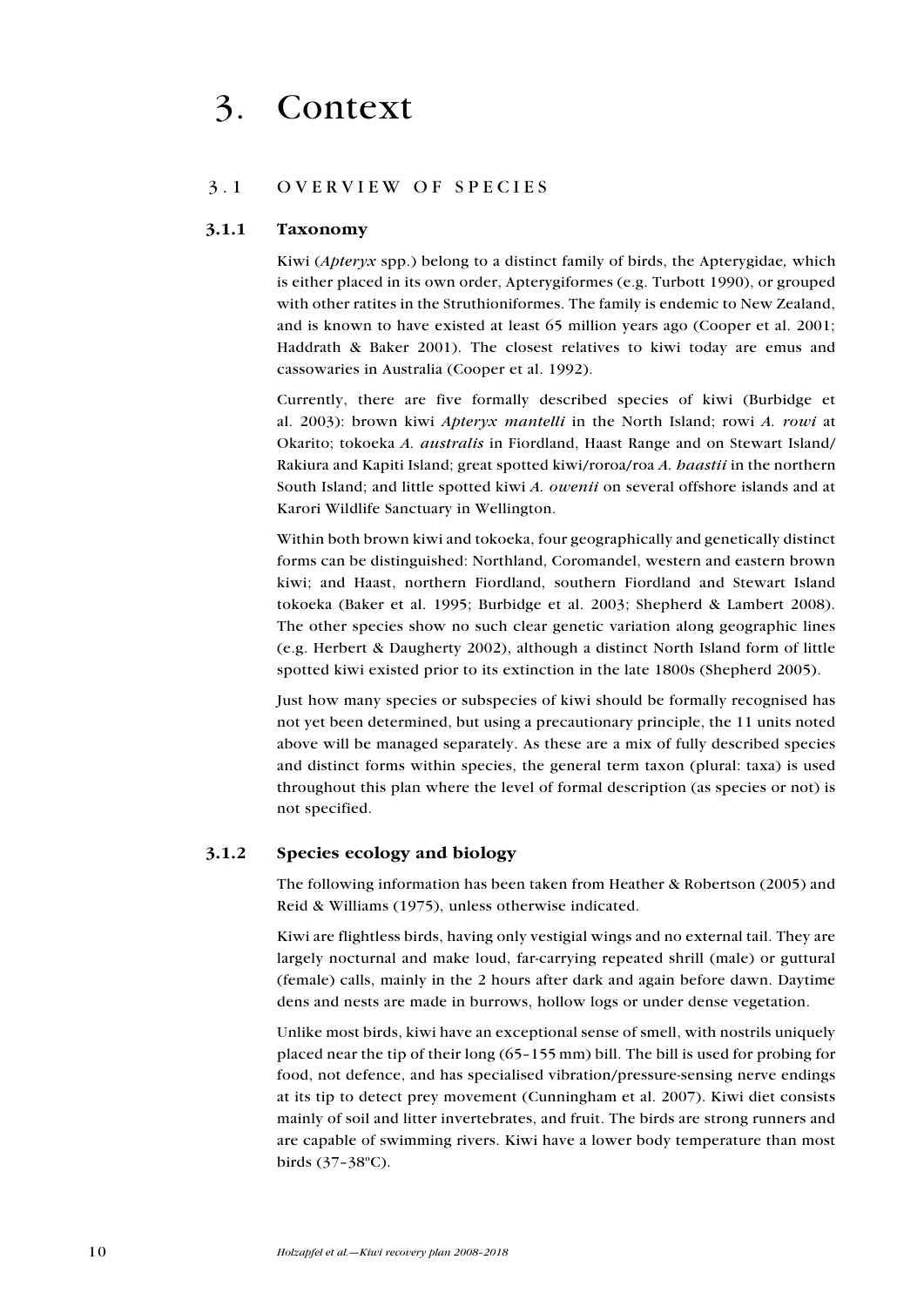Adult kiwi are monogamous, forming persistent pair bonds, although occasional divorces do occur; birds will re-pair following the loss of their mate. A clutch consists of 1–2 very large eggs, and re-nesting in a season is possible. The incubation period is long (70–85 days), with incubation either carried out by the male alone or shared between the male and female, sometimes with older siblings as helpers, depending upon the species.

Chicks hatch fully feathered and are relatively mature and mobile from the moment of hatching (semi-precocial), first emerging from the nest to feed at c. 5 days old. Chicks are never fed by their parents. In some species, chicks become independent at 2–6 weeks old, but in others they remain with their parents in a family group for up to 7 years.

Dispersal of juveniles is often local, although individual birds have been tracked moving up to 30 km from their natal site (Basse & McLennan 2003). Juveniles grow slowly, taking 3–5 years to reach adult size (McLennan et al. 2004), by which time they weigh between 1000 g and  $4000$  g (depending on species).

Adults are strongly territorial, with territories ranging from 2–3 ha to 100 ha, depending on species, habitat and population density. In the absence of predation, kiwi life expectancy is between 25 and 50 years, depending on species.

# 3.1.3 Status and species recovery phases

All kiwi taxa are threatened, but to varying degrees (Table 1).

In a generalised species recovery planning model (DOC 2008), the focus for recovery work progresses through several phases: from research to security to recovery and finally to maintenance of the species. Kiwi recovery planning covers all phases of this model except maintenance, although exact phases differ for different species:

- Recovery of great spotted kiwi, and to some extent also Fiordland and Stewart Island tokoeka, is in the research phase, as some important information about population status and trends, and possible agents of decline is not yet available.
- • Rowi and Haast tokoeka are still so vulnerable due to their small population size and limited number of populations that focus for their recovery is on securing the species from extinction, despite their slowly increasing numbers.
- Brown kiwi and little spotted kiwi can be considered in a recovery phase.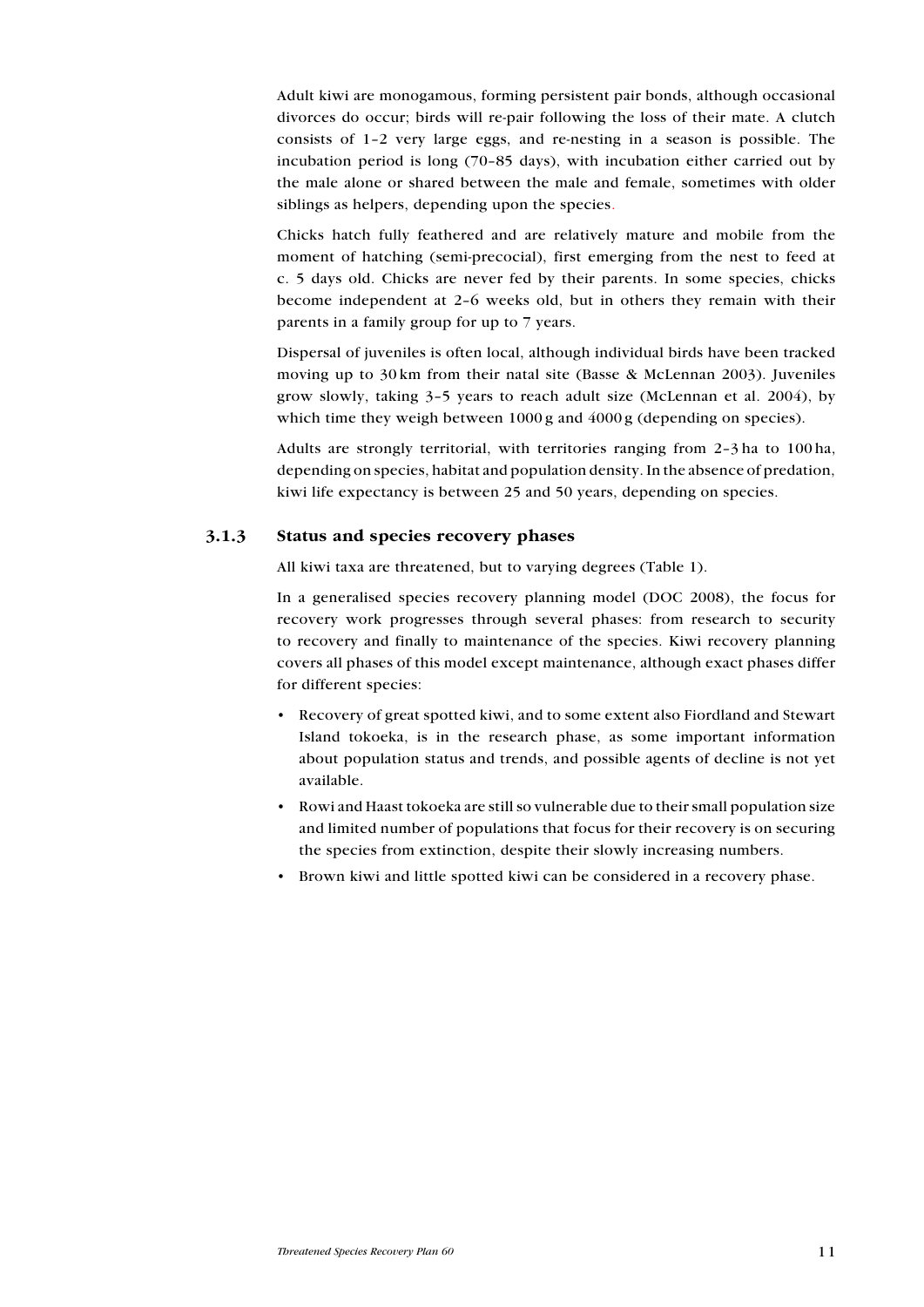| <b>TAXON</b>        | <b>CLASSIFICATION</b>      | OUALIFIERS* |
|---------------------|----------------------------|-------------|
| Brown kiwi (4 taxa) | Serious Decline            | HI, RF, CD  |
| Rowi                | <b>Nationally Critical</b> | CD, RF, OL  |
| Tokoeka             |                            |             |
| Haast               | <b>Nationally Critical</b> | RF, OL, CD  |
| Northern Fiordland  | Gradual Decline            | HI, RF, DP  |
| Southern Fiordland  | Gradual Decline            | HI, RF, DP  |
| Stewart Island      | Gradual Decline            | HI, RF, DP  |
| Great spotted kiwi  | Gradual Decline            | RF          |
| Little spotted kiwi | Range Restricted           | RC. HI      |
|                     |                            |             |

Table 1. Threat classification of kiwi according to Hitchmough ET AL. (2007).

Qualifiers are associated with each threat ranking, outlining the specific reasons for a particular ranking. CD: Conservation Dependent; DP: Data Poor; HI: Human Induced; OL: One Location; RC: Recovering; RF: Recruitment Failure.

# 3.1.4 Past and present distribution

Archaeological and historical records and genetic data (DNA) show that most, and possibly even all, species of kiwi were once more widespread than they are today<sup>1</sup>:

- • Brown kiwi: Former distribution extended into southern Northland, Mt Pirongia (Waikato) and Mt Hikurangi (East Cape) (Butler & McLennan 1991). This species has been largely extinct in these areas since the 1970s.
- • Rowi: Prehistorically present in the northern South Island and southern North Island as far north as Hawke's Bay (Shepherd & Lambert 2008). They have been confined to their current range at Okarito since the late 1800s.
- • Tokoeka: Prehistorically extended east to the Otago coast and northeast to North Canterbury (Shepherd & Lambert 2008). Within the past 50 years, tokoeka have disappeared from parts of eastern Fiordland and north of the Te Anau-Milford Sound Road, including the Caples and Greenstone Valleys.
- Great spotted kiwi: Historically more widespread in lowland areas; early records of populations south of Greymouth–Hokitika were, however, probably of little spotted kiwi and hybrids between rowi and little spotted kiwi (R. Colbourne, DOC, unpubl. data).
- • Little spotted kiwi: A distinct form occurred throughout the North Island, but this became extinct in the late 1800s (Heather & Robertson 2005; Shepherd 2005). In the South Island, little spotted kiwi were widespread in the west from Fiordland to the Marlborough Sounds in the early 1900s, but died out on the mainland around 1980. Birds on Kapiti Island and D'Urville Island have been used to form the current populations.

The present distribution of kiwi (Fig. 1) is a mix of largely unchanged distributions (e.g. Stewart Island tokoeka), remnant populations, and new, translocated populations on islands or mainland islands that were not naturally inhabited by kiwi.

<sup>1</sup> But note that the identity of kiwi species being referred to in early historical records was not always clear, as identification was based on calls, which are similar for some taxa.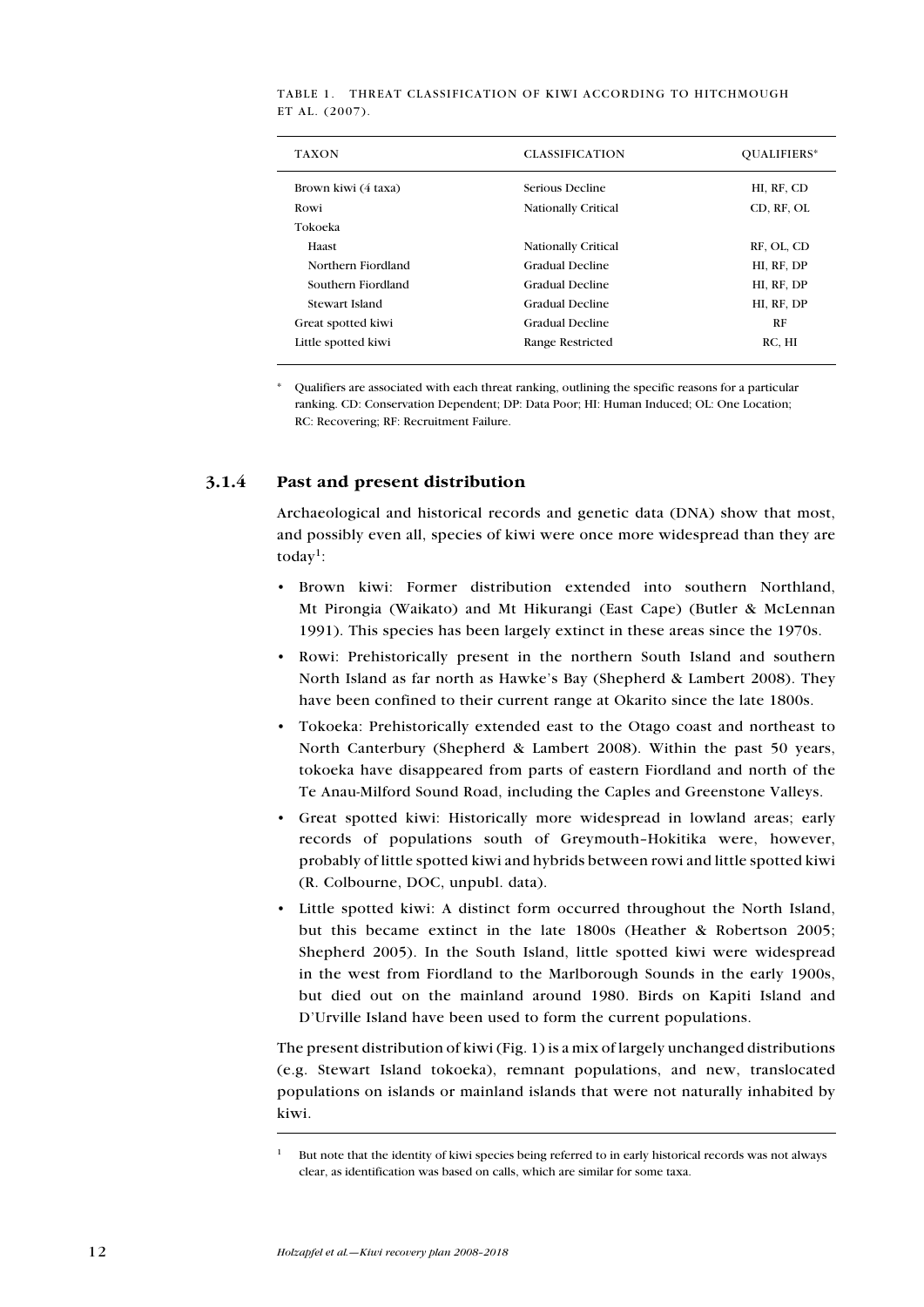

Figure 1. Present distribution of kiwi (Apteryx spp.) in New Zealand and location of five kiwi sanctuaries (note: symbol does not reflect the extent of these sanctuaries).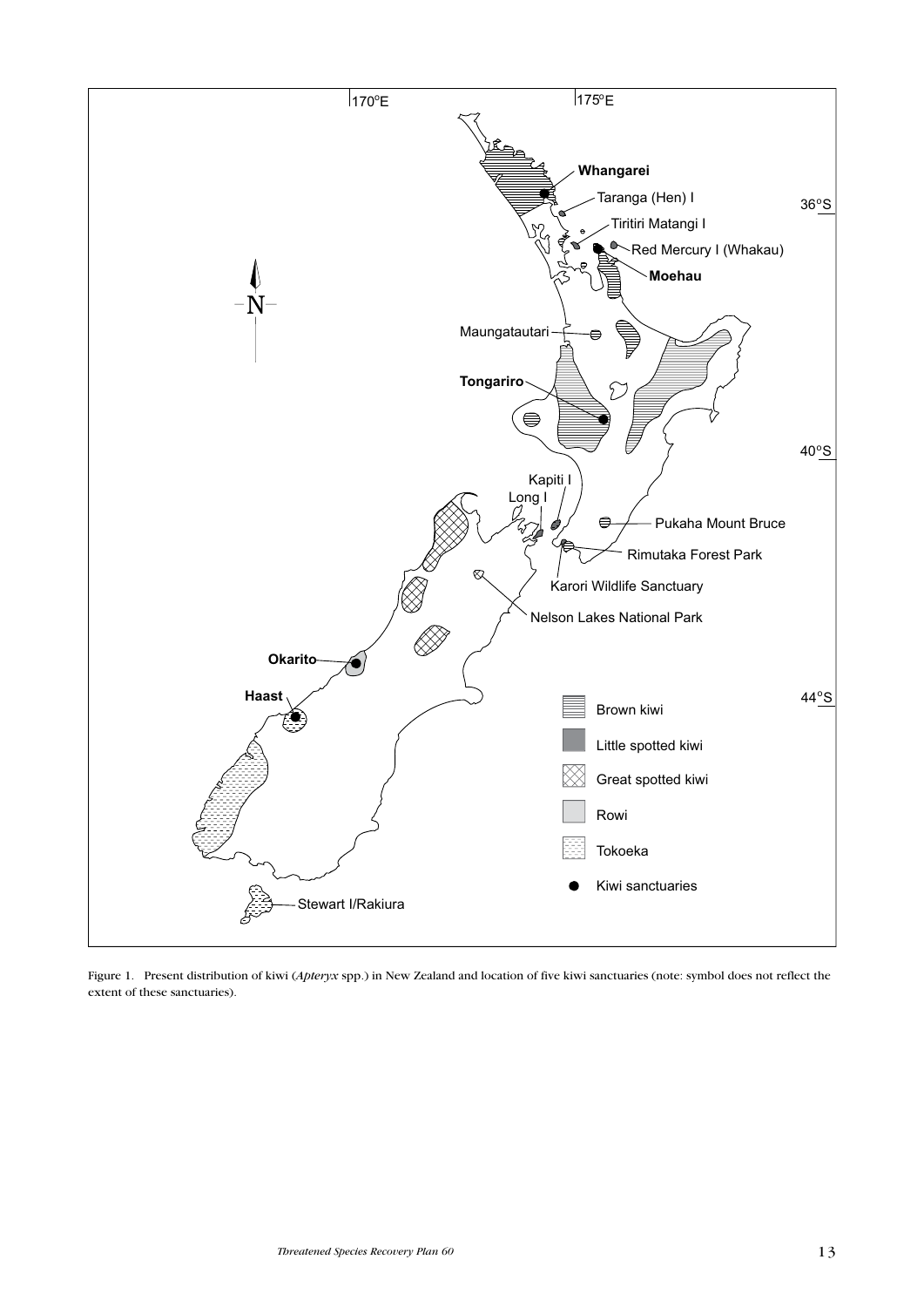Management of kiwi over the past 15–20 years has halted or reversed the decline for some taxa:

- • Little spotted kiwi: Have passed their lowest estimated population size in the mid-1900s due to rapid growth of the Kapiti Island population and, more recently, the successful transfers to several predator-free offshore islands (Colbourne & Robertson 1997) and to Karori Wildlife Sanctuary, a predatorproof site on the mainland.
- Rowi: Have increased from their lowest total population of about 150 birds in the mid-1990s, mainly due to successful BNZ Operation Nest Egg programmes run from 1995 to 2000 and from 2004 onwards.
- Haast tokoeka, and Northland and Coromandel brown kiwi: The decline of these taxa has now been halted. Over half of the current Haast tokoeka population of 300 birds receives some protection from an extensive trapping programme, and BNZ Operation Nest Egg is further boosting productivity. Predator control over 50 000 ha by DOC and four major community groups has halted the decline of Coromandel brown kiwi at about 1000 birds, and an increase in numbers is expected over the next decade. While only about a fifth of Northland birds is currently under management, their increase approximately equals the assumed decline in the unmanaged populations.

However, other taxa are predicted to continue to decline over the next decade without additional effort, because management currently only covers a small portion of their range:

- Eastern and western brown kiwi: Still in decline because although some actively managed populations are flourishing, most birds still remain in sites with little or no management.
- Stewart Island, northern Fiordland and southern Fiordland tokoeka: Have no direct management and are assumed to be gradually declining, especially in lowland and drier areas.
- • Great spotted kiwi: Receive little active management, and although some populations in upland wet areas appear to be stable (McLennan & McCann 1991; Robertson et al. 2005), those in lowland and drier areas are assumed to be declining gradually.

An annual decline as high as 5.8% has been published for mainly brown kiwi (McLennan et al. 1996), though recent data indicate that at least in Northland this might be closer to 2% (Hugh Robertson, DOC, unpubl. data). In this plan, a mid-point figure of 3% is assumed for unmanaged populations of brown kiwi, and a 2% decline for unmanaged populations of other taxa. The current population trend estimates of kiwi taxa are presented in Table 2.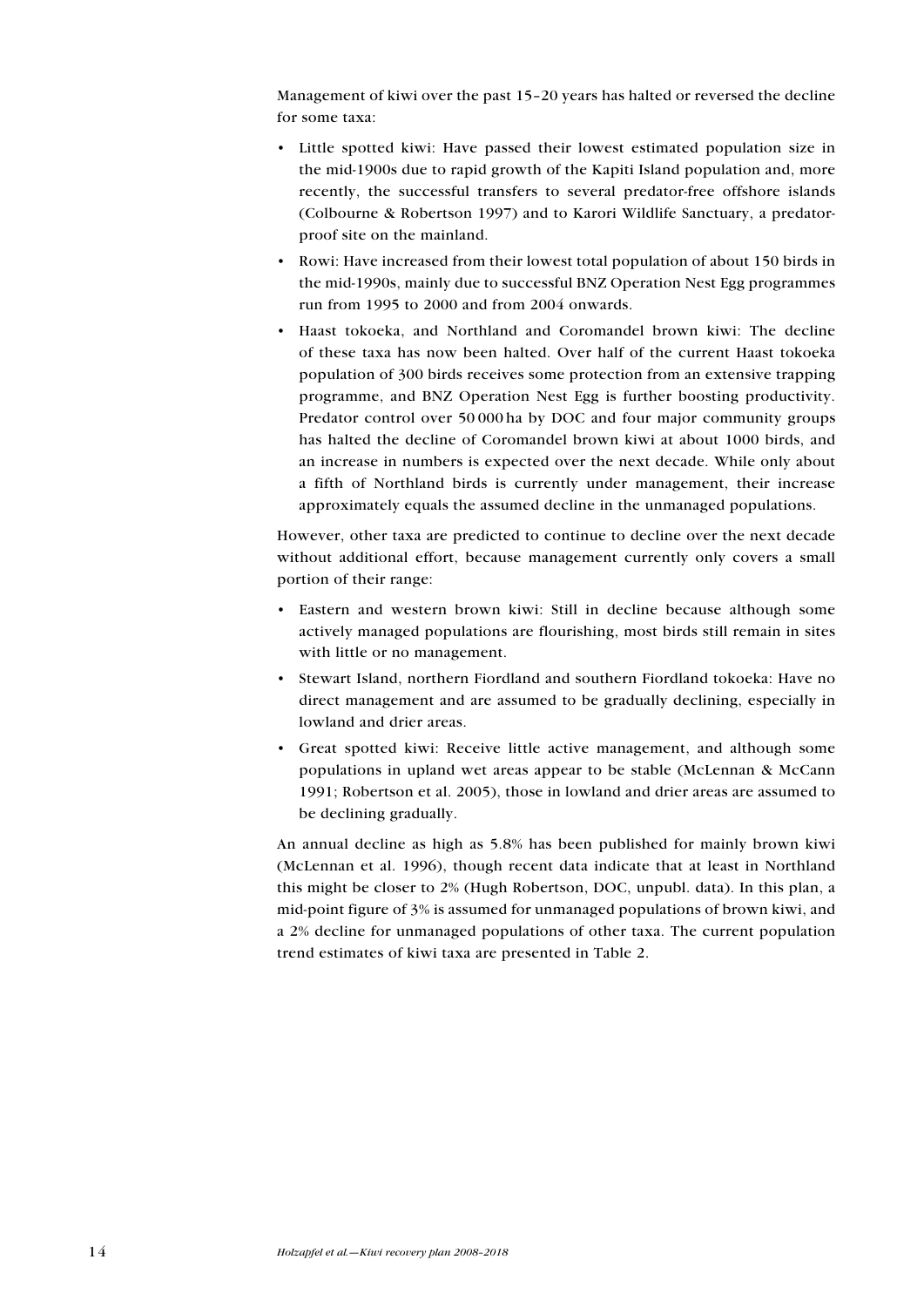#### Table 2. Population trend estimates of currently recognised genetically distinct kiwi taxa.

Estimates assume continuation of current management effort. See Table A1.1, Appendix 1 for a summary of 1996 population figures.

| <b>TAXON</b>                                                                                      | ESTIMATED/PROJECTED NUMBER OF BIRDS |       |  |
|---------------------------------------------------------------------------------------------------|-------------------------------------|-------|--|
|                                                                                                   | 2008                                | 2018* |  |
| Little spotted kiwi Apteryx owenii                                                                |                                     |       |  |
| Kapiti Island                                                                                     | 1200                                | 1200  |  |
| Red Mercury Island (Whakau), Taranga (Hen) Island,<br>Tiritiri Matangi Island, Long Island (Queen |                                     |       |  |
| Charlotte Sound), Karori Wildlife Sanctuary                                                       | 300                                 | 600   |  |
| Great spotted kiwi/roroa A. haastii                                                               |                                     |       |  |
| Northwest Nelson to Buller River, northern                                                        |                                     |       |  |
| West Coast, Southern Alps/ka Tiritiri o te Moana                                                  |                                     |       |  |
| (Arthur's Pass to Lake Sumner),                                                                   |                                     |       |  |
| Nelson Lakes National Park                                                                        | 16000                               | 13000 |  |
| Brown kiwi A. mantelli                                                                            |                                     |       |  |
| Northland                                                                                         | 8000                                | 8500  |  |
| Coromandel                                                                                        | 1000                                | 2000  |  |
| Eastern North Island                                                                              | 8000                                | 6500  |  |
| Western North Island                                                                              | 8000                                | 6500  |  |
| Rowi A. rowi                                                                                      |                                     |       |  |
| Okarito Sanctuary                                                                                 | 300                                 | 600   |  |
| Tokoeka A. australis                                                                              |                                     |       |  |
| Haast Range and Arawhata River                                                                    | 300                                 | 600   |  |
| Stewart Island/Rakiura                                                                            | 15000                               | 12500 |  |
| Northern Fiordland                                                                                | 10000                               | 8000  |  |
| Southern Fiordland                                                                                | 4500                                | 3500  |  |
| Total                                                                                             | 72600                               | 63500 |  |

\* Assumptions for projections (Hugh Robertson, DOC, unpubl. data):

• Little spotted kiwi: Kapiti Island population at carrying capacity; c.6% annual increase for recently established populations.

• Brown kiwi: c.3% annual decline for unmanaged portion of population and annual increase for managed populations of 9% in Northland (1500 managed), 10% in Coromandel (800 managed), and 7% in eastern North Island (300 managed) and western North Island (200 managed). The population of western brown kiwi on Hauturu/Little Barrier Island (1000 birds) is stable at carrying capacity.

• Rowi and Haast tokoeka: c.7% annual increase through BNZ Operation Nest Egg (both) and trapping (Haast only).

- • Great spotted kiwi: c.2% annual decline for unmanaged portion of the population and 7% annual increase for managed populations (100 birds).
- • Tokoeka (except Haast tokoeka): c.2% annual decline. A small population (<50 birds) of tokoeka on Kapiti Island is expected to remain stable.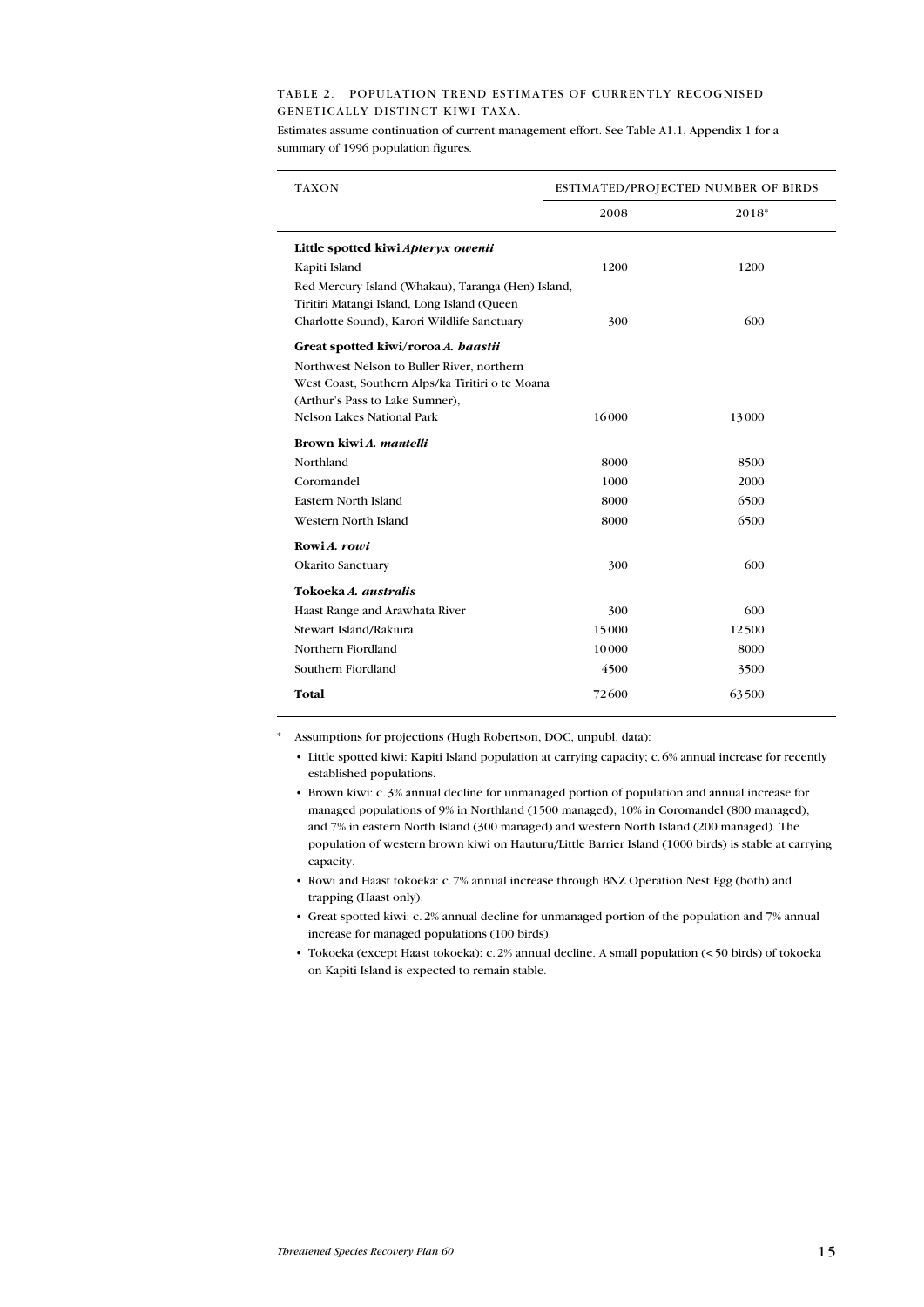# 3.1.5 Agents of decline

Prehistorically, kiwi are likely to have experienced non-human-induced episodes of decline (and expansion). Over millions of years, the distribution, numbers and genetic make-up of tokoeka were apparently strongly affected by climate change, which must have reduced its populations to small refugia during ice ages and allowed a gradual expansion of range during intervening warm periods. In the North Island, volcanism and sea-level changes seem to have been major driving forces separating brown kiwi into various refugia and causing the genetic divergence of the four recognised taxa (Baker et al. 1995).

Human-induced decline began following the arrival of Maori in New Zealand, more than 700 years ago. The likely main agents of decline were habitat loss as a result of extensive burning and clearing of forest in the drier eastern parts of New Zealand, harvest by Maori, predation by dogs and possibly competition with kiore (Rattus exulans), which together led to extensive range reductions of kiwi and near loss of little spotted kiwi from the North Island. Following European arrival in the mid-1800s, the rate and efficiency of habitat destruction increased rapidly, and a new suite of efficient mammalian predators and competitors was introduced (McLennan et al. 1996).

Today, the rate of habitat loss has been greatly reduced, and mammalian predators, in particular stoats (Mustela erminea), are now considered the key agents of decline (McLennan et al. 1996). In most parts of the country, stoats are responsible for approximately half of the deaths of kiwi chicks on the mainland. Cats (Felis catus) also kill some kiwi chicks, contributing to the very low (10%) survival rate of young kiwi up to an age of 6 months. Predation of adult kiwi by dogs (Canis familiaris) and ferrets (Mustela puorius) can cause catastrophic declines in local populations (e.g. Taborsky 1988; Pierce & Sporle 1997) and strongly influence population trends by significantly reducing the life expectancy of adults in some areas (e.g. Northland).

Other, as yet unrecognised, agents of decline also can not be excluded, including the possibility that competition, mainly by rodents, has an effect on kiwi chick growth and overall population trends at some sites.

While the agents of decline are widespread, their impact varies with local circumstances. For example, kiwi populations decline faster in Northland, where high kiwi productivity is more than offset by very high rates of mortality as a result of predation by dogs, ferrets, stoats and cats. In contrast, at very wet highaltitude sites in the South Island, where kiwi productivity and predator densities are low, kiwi are stable or declining only slowly (McLennan & McCann 1991).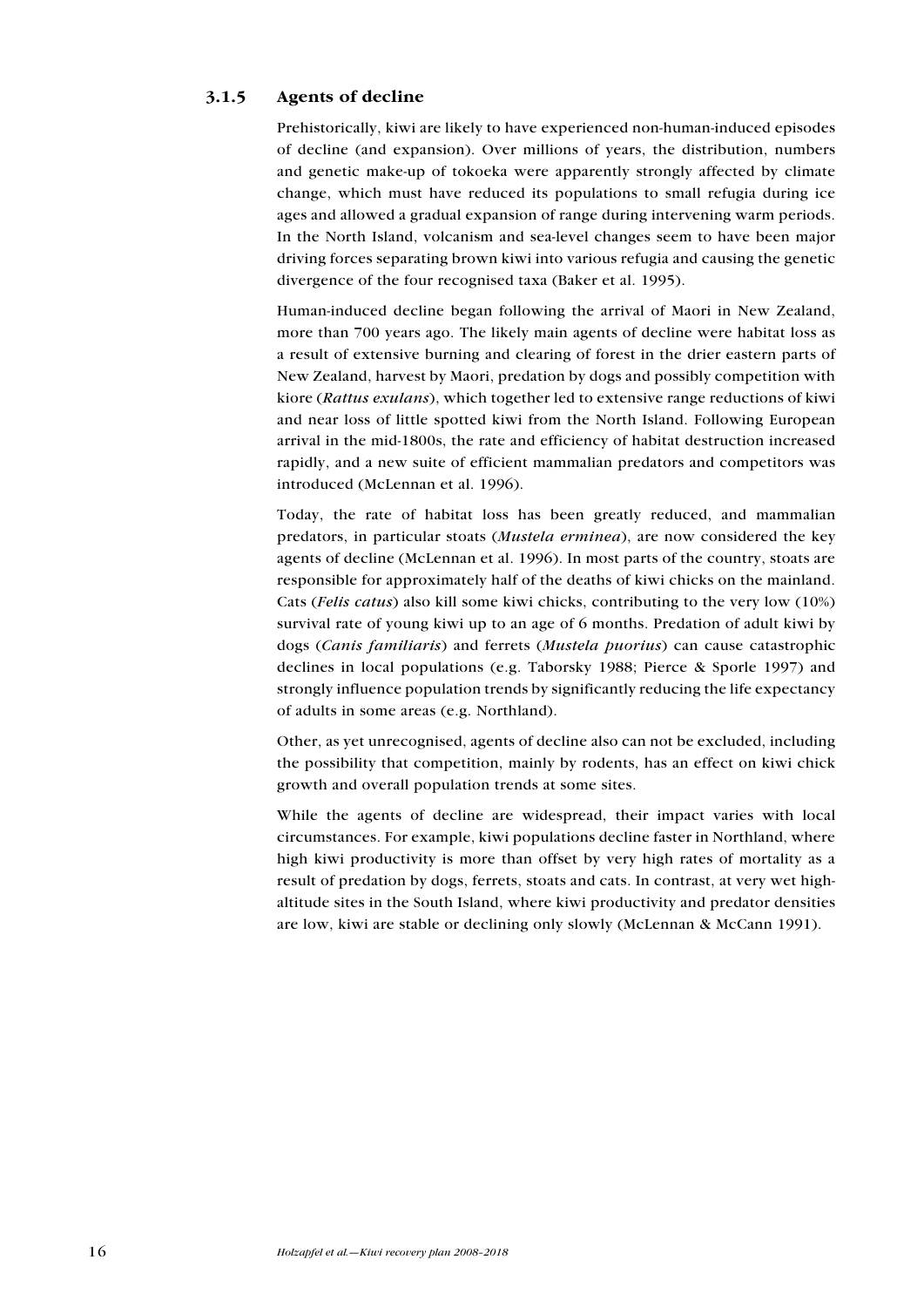# 3.1.6 Threats

The main threats to kiwi today are unmanaged agents of decline as well as, for some species, the small size and distribution of populations. Risks to these small populations include loss of genetic diversity, inbreeding and vulnerability to localised stochastic events such as fire, disease or predator increases (e.g. East & Williams 1984). Limited dispersal and associated lowered chances of finding a mate in declining, small populations can also lead to lowered overall fecundity, worsening the effect of the decline. Low fecundity is currently found in Haast tokoeka and rowi (Hugh Robertson, DOC, pers. comm.), although this may also be the result of ageing populations or sub-optimal habitat conditions, e.g. for feeding.

New avian diseases and parasites that may reach New Zealand present a further threat to kiwi. The import of ratites (e.g. emus, ostriches) to New Zealand presents a particularly great risk due to the close phylogenetic relationships and characteristics with kiwi.

As a result of their low blood temperature, kiwi are also more vulnerable to some mammalian diseases, e.g. Cryptococcyx (Clark & McKenzie 1982; Hill et al. 1995).

# 3.1.7 Past management

In 1991, DOC published the first kiwi recovery plan (Butler & McLennan 1991) and started implementing the Kiwi Recovery Programme in conjunction with BNZ (Bank of New Zealand) and the Royal Forest & Bird Protection Society.

The initial phase of kiwi recovery (1991–1996) focussed on the identification of the taxonomic and numerical status of species, the agents of decline, and the current threats to each taxon. Predation, particularly by stoats, was identified as the key agent of decline for kiwi. More accurate estimates of the distribution, population size and trends were made for each species, and genetic and other differences amongst kiwi were recognised, indicating the likely presence of more distinct species than previously thought. Further detail is provided by Robertson (2003: appendix 1).

The next phase of recovery (1996–2008), guided by the second recovery plan (Robertson 2003), focussed on the development and refinement of tools such as BNZ Operation Nest Egg (see section 5.1.17), and management of populations and mitigation of threats via landscape-scale stoat trapping. The taxonomy of kiwi and the genetic structure within different populations were further clarified, and five kiwi sanctuaries were established (at Whangarei, Moehau, Tongariro, Okarito and Haast) as part of the New Zealand Biodiversity Strategy, to protect the most threatened kiwi taxa (rowi and Haast tokoeka) and populations of three taxa of brown kiwi. The plan also aimed to increase the wider community's understanding of and involvement in kiwi recovery. During its term, there was strong growth in the number and scale of community-led projects for kiwi recovery and the BNZ Save the Kiwi Trust was established as a formal partnership between BNZ and DOC (see section 5.2).

Appendix 1 summarises the significant gains made in kiwi recovery since 1996.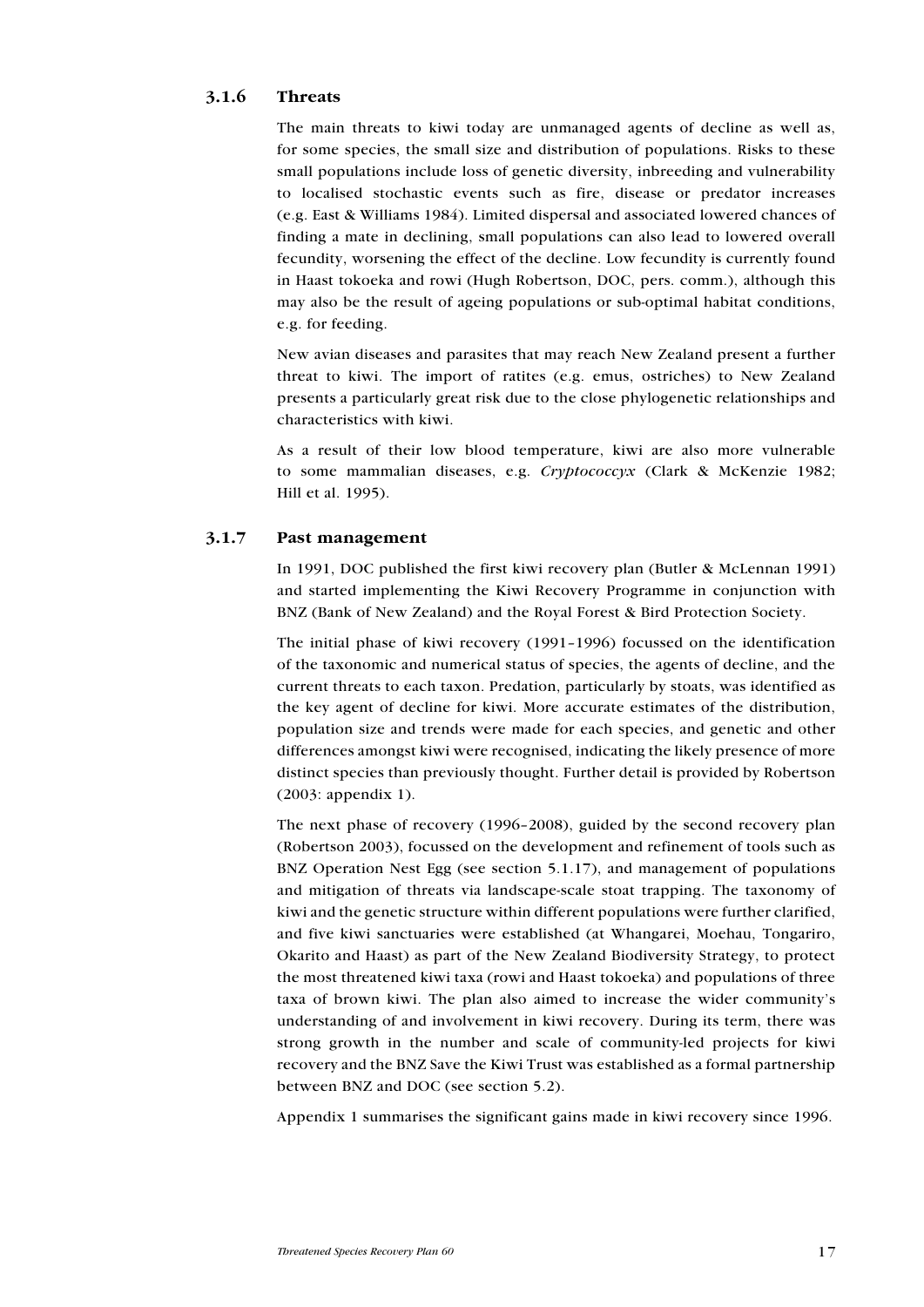# 3.1.8 Options for recovery

There are four main options for recovery of kiwi:

- 1. Do nothing: This would result in the continued decline of most taxa, the probable extinction of the most threatened taxa and the loss of many recovery gains made over the terms of the first two recovery plans.
- 2. Protect kiwi in captivity only: This would lead to similar losses in the wild as doing nothing. Outcomes in captivity are uncertain, as for many taxa captive management has not yet proven a successful tool for maintaining healthy populations.
- 3. Protect minimum numbers of each taxon: This would likely result in no further extinctions, but the more numerous species (great spotted kiwi, tokoeka and brown kiwi) would decline to population levels much below present, with the complete loss of many local populations.
- 4. Protect kiwi over their current range: This would result in a slowing and eventually a halting of the decline of the more numerous species, and the continued survival of current main populations of all species.

Options 1–3 are not seen as appropriate given the current threats to taxa, the range of available tools, and the strong public interest in minimising further losses and actually increasing numbers of kiwi again. Therefore, the preferred option for recovery of kiwi remains unchanged from the previous plan (Robertson 2003): to sustainably manage kiwi in their natural range by reducing their exposure to predators.

# 3.1.9 Recovery principles for kiwi

The selection of goals, objectives and actions in this plan has been directed by a number of underlying principles for kiwi recovery, namely:

- • Prevention of extinction of any species of kiwi is the highest priority for recovery management
- • Intraspecific genetic variation and distribution will be maintained or enhanced as much as is feasible within the core areas of distribution of each taxon
- Where possible, kiwi will be managed within their natural (prehistorical or historical) range or, if outside the range, with the overall aim of restoring them to such sites
- Mixed-provenance populations form an integral part of recovery planning outside the core areas of distribution for each taxon
- • Kiwi recovery will, wherever possible, focus on gaining maximum benefits for the wider ecosystem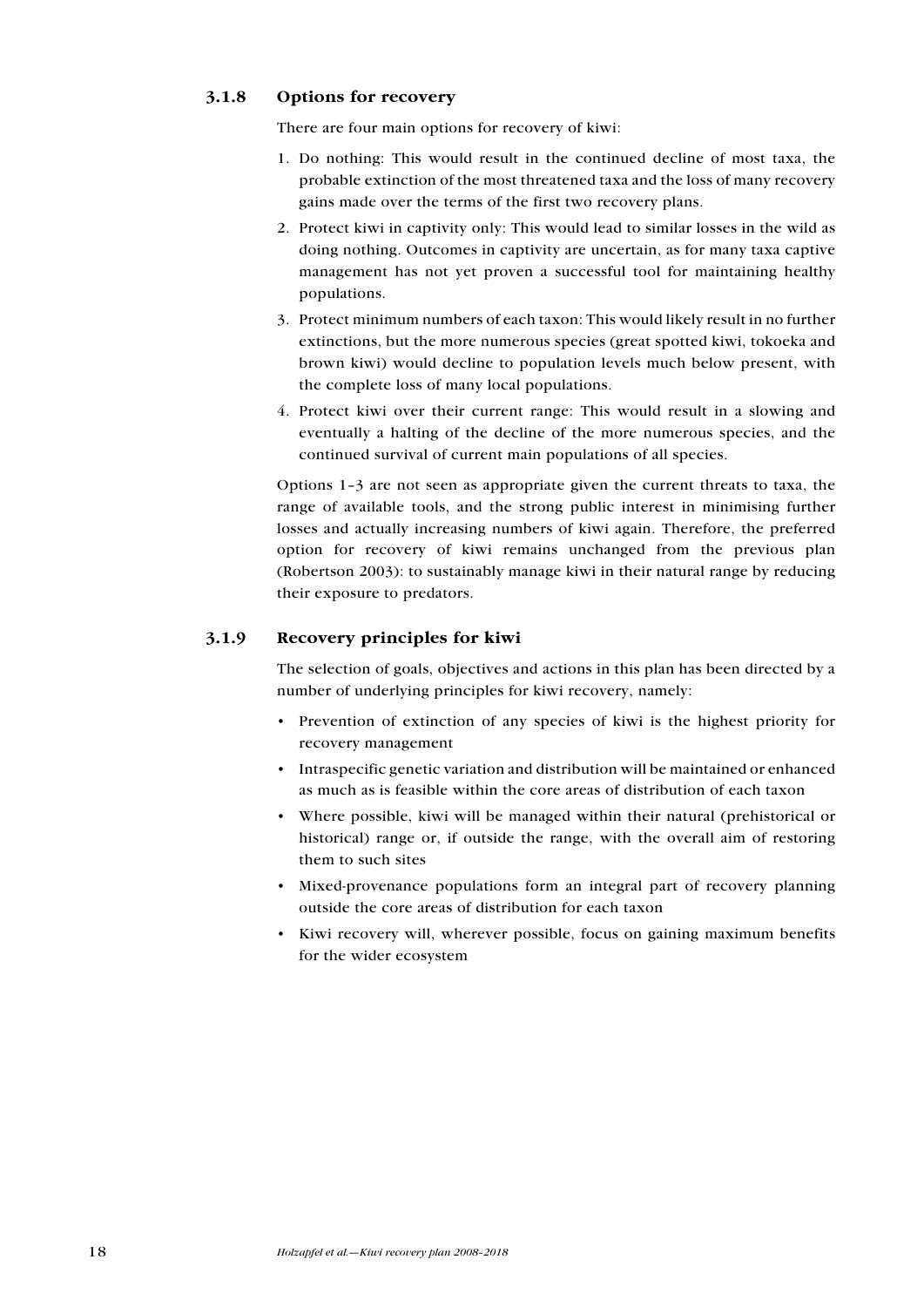# 3.2 S trategic directi v es

#### 3.2.1 New Zealand Biodiversity Strategy

This plan supports three of the four goals of the New Zealand Biodiversity Strategy (DOC & MfE 2000), as well as key associated principles, actions and strategic priorities:

Goal 1: Community and individual action, responsibility and benefits Enhance community and individual understanding about biodiversity, and inform, motivate and support widespread and coordinated community action to conserve and sustainably use biodiversity; and

Enable communities and individuals to equitably share responsibility for, and benefits from, conserving and sustainably using New Zealand's biodiversity, including the benefits from the use of indigenous genetic resources

#### Goal 2: Treaty of Waitangi

Actively protect iwi and hapu interests in indigenous biodiversity, and build and strengthen partnerships between government agencies and iwi and hapu in conserving and sustainably using indigenous biodiversity

#### Goal 3: Halt the decline in New Zealand's indigenous biodiversity

Maintain and restore a full range of remaining natural habitats and ecosystems to a healthy functioning state, enhance critically scarce habitats, and sustain the more modified ecosystems in production and urban environments; and do what else is necessary to

Maintain and restore viable populations of all indigenous species and subspecies across their natural range and maintain their genetic diversity

#### 3.2.2 Department of Conservation Strategic Direction

This plan is aligned with DOC's Strategic Direction (DOC 2007b) and all four of the strategic approaches that will help deliver the Strategic Direction in the medium term:

The overarching purpose of the Department is to increase the value that New Zealanders attribute to conservation

This leads to enhanced care of New Zealand's unique heritage for people to benefit from and enjoy

Approach 1: Promoting the benefits and value of conservation

Approach 2: Demonstrating that conservation contributes to economic prosperity

Approach 3: Achieving conservation results through collaboration

Approach 4: Demonstrating excellence in conservation knowledge and practice, and sharing it with others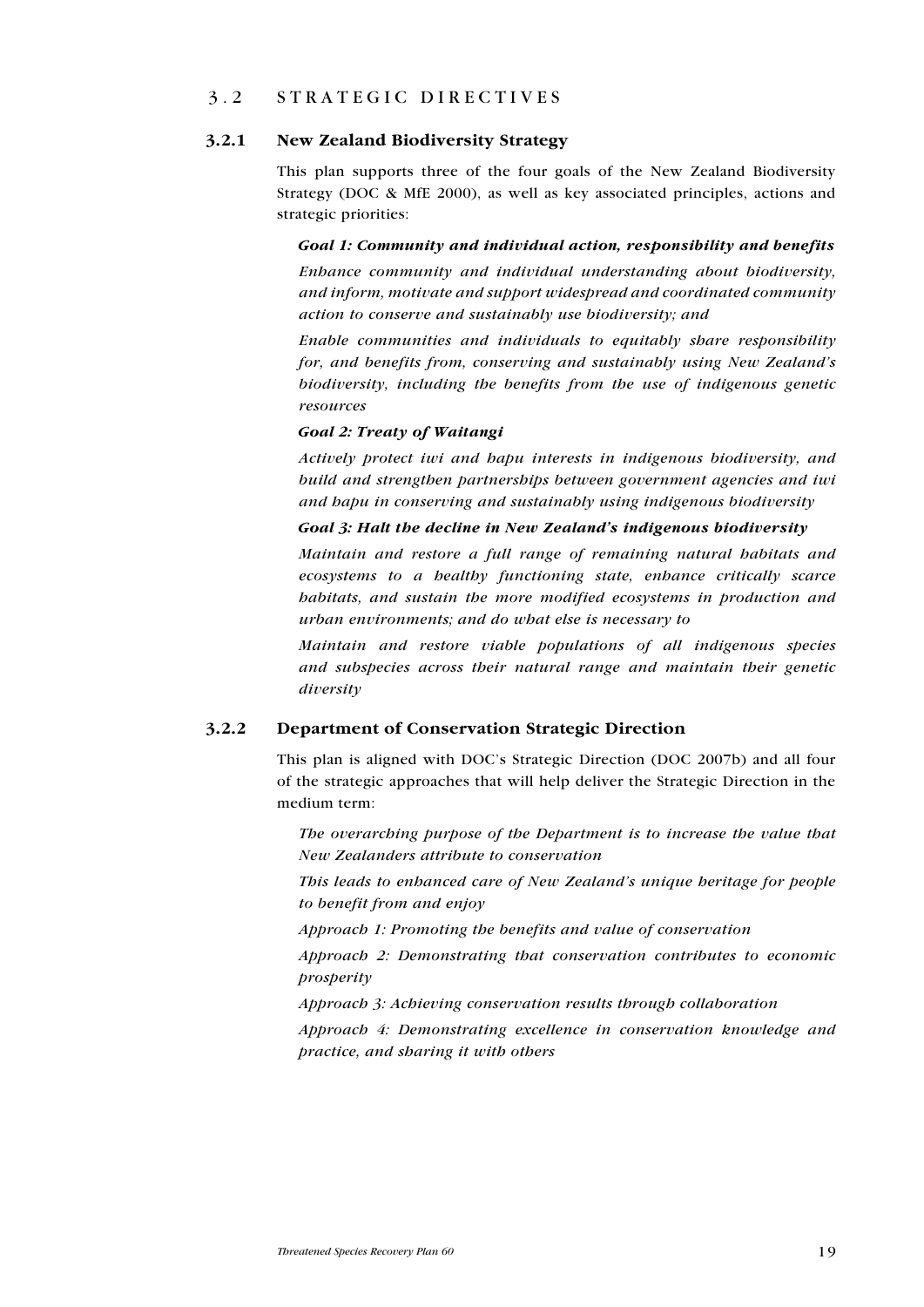# 3.2.3 Department of Conservation Statement of Intent

This plan supports four of the five intermediate outcomes in DOC's Statement of Intent 2007–2010 (DOC 2007a), which are identified as steps required to achieve DOC's high-level goal of protecting and restoring New Zealand's natural, historic and cultural heritage:

- 1. The damage from harmful organisms established in New Zealand is reduced
- 2. The natural character of managed places is maintained or improved
- 3. Managed threatened species have a lower risk of extinction
- 4. A representative range of New Zealand's environments is protected

# 3.3 CULTURAL IMPORTANCE

The image of the kiwi and the image of Aotearoa/New Zealand have been considered synonymous for a long time.

The bird itself is a taonga (treasure) to Maori, who have strong cultural, spiritual and historic associations with the kiwi. Its feathers are valued in weaving kahukiwi (kiwi feather cloak) for people of high rank. Due to the cultural significance to Maori and the traditional knowledge about the bird, tangata whenua are a key stakeholder in kiwi recovery planning and implementation.

The kiwi was also admired by later European settlers, and today has become a significant national icon, equally cherished by all cultures in New Zealand. It has become a symbol for the uniqueness of New Zealand wildlife and the value of our natural heritage.

# 3.4 P ublic awareness

There is a considerable level of community awareness and concern about kiwi. People feel a strong association with kiwi and place great importance on the survival of the species (see section 3.3). High-profile kiwi projects (e.g. kiwi sanctuaries) and a considerable breadth of the kiwi work being undertaken (e.g. translocations) have attracted media interest. Awareness has further been heightened by the BNZ Save the Kiwi Trust focussing on increasing public awareness and enhancing the capacity of New Zealanders to become involved in kiwi recovery.

Kiwi have become flagship species for conservation and are often used as a guide-stick to measure the state of our natural environment and the outcome, and sometimes value, of conservation projects.

On the other hand, the length of exposure to information on the plight of kiwi has resulted in 'message fatigue' or an assumption that recovery efforts have not made any difference.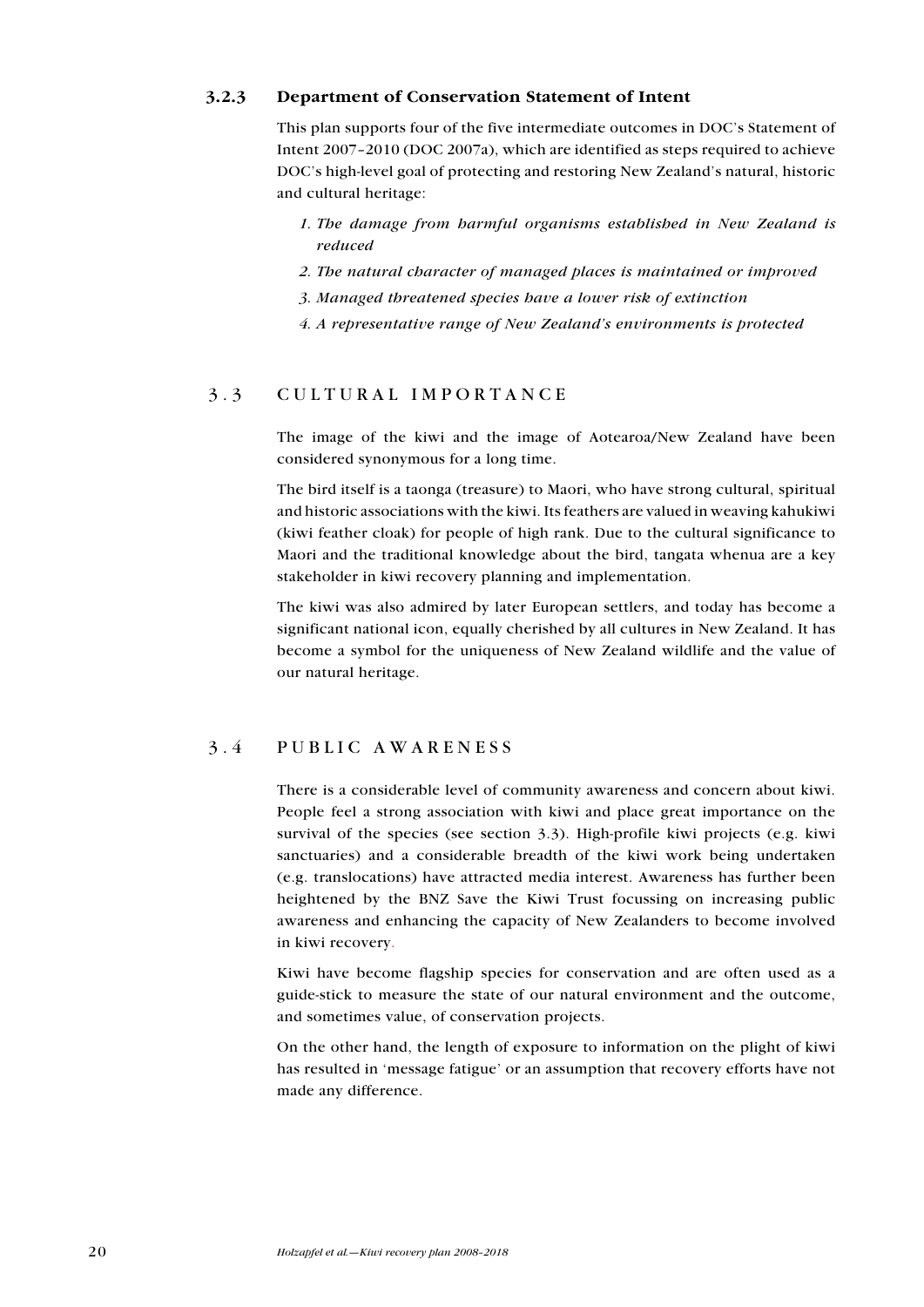# 3.5 P artnerships and key associates

Kiwi work is now carried out by a variety of organisations, agencies, groups and individuals outside DOC. Key players include iwi, community groups, landowners and landcare trusts, Royal Forest & Bird Society and other non-government organisations, local government, and captive practitioners and institutions. Some of this work runs alongside DOC-led projects, whilst other work is separate, sometimes with different, but complementary, objectives, capacity and foci. Each of these projects contributes to the greater objectives of saving kiwi.

For a number of local iwi and hapu throughout New Zealand, the relationship between tangata whenua and kiwi and their involvement in kiwi management has been formally recognised as part of their Treaty of Waitangi settlement claims, which include specific references to species recovery work. This includes the Ngai Tahu Claims Settlement Act 1998 and protocols outlining the requirement for communication and consultation with iwi.

Since 1991, BNZ has been the major sponsor for kiwi recovery, resulting in the establishment of the BNZ Save the Kiwi Trust in 2002. This is a formal partnership established between BNZ and DOC to support kiwi recovery, including through the allocation of sponsorship money.

Representatives of many of the above groups or organisations are members or associates of the Kiwi Recovery Group, ensuring an overall coordination of recovery effort beyond the work carried out by DOC.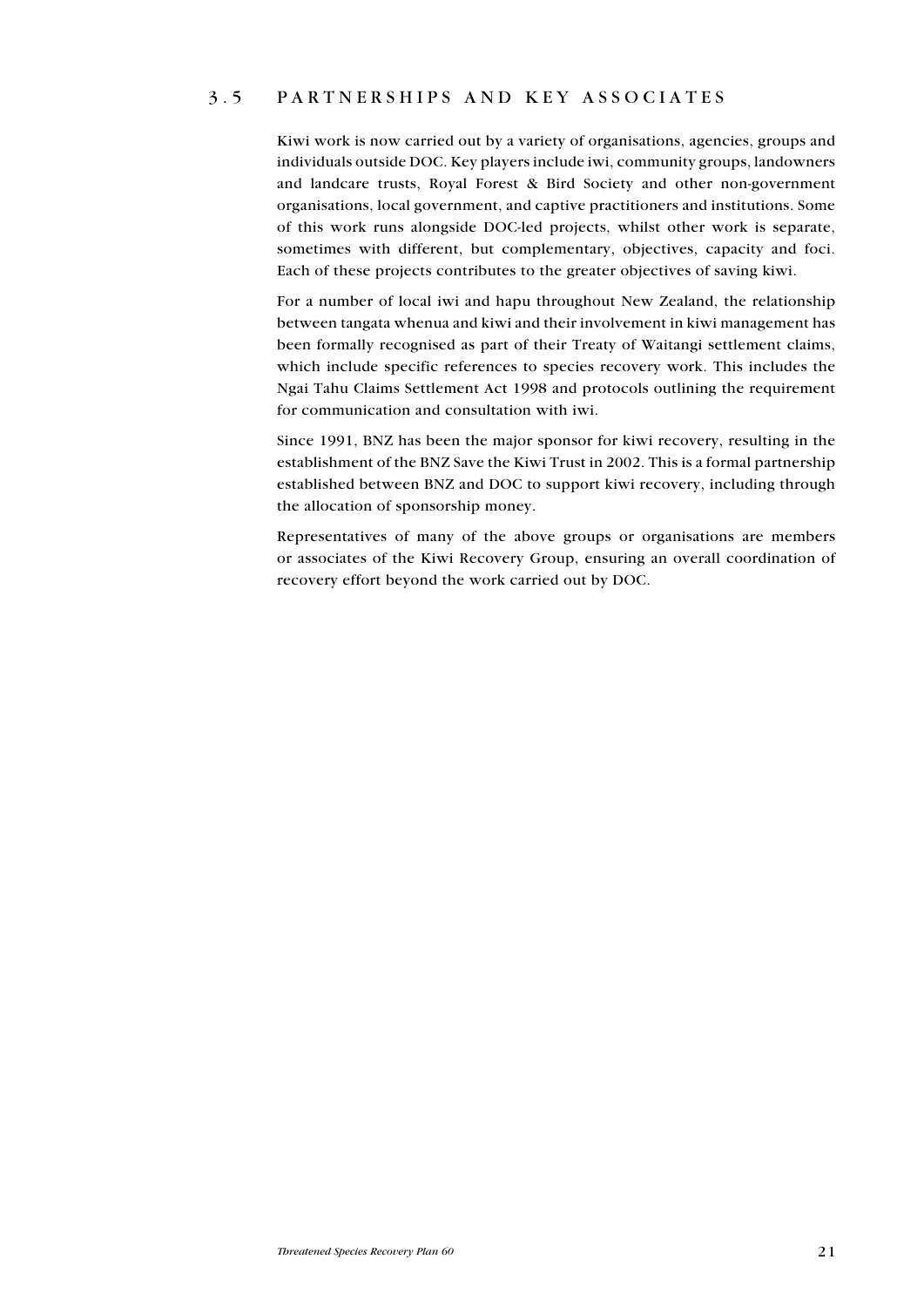# 4.1 LONG-TERM RECOVERY GOAL

# To restore and, wherever possible, enhance the abundance, distribution and genetic diversity of all kiwi taxa

This goal has remained largely unchanged from the previous two versions of the recovery plan.

'Restoring', in this context, implies the re-establishment of kiwi as a common component of New Zealand natural ecosystems beyond the levels that existed in 1991, the year of publication of the first plan.

# 4.2 R eco v ery plan - period goals

# 4.2.1 Management

Goal 1.1: To double the wild populations of rowi and Haast tokoeka

Goal 1.2: To halt the overall decline of great spotted kiwi, tokoeka and brown kiwi

Goal 1.3: To minimise the loss of distribution and genetic diversity of populations in the wild for all species of kiwi

Goal 1.4: To increase the wild population of little spotted kiwi by 50%

Notes: The baseline for Goals 1.1, 1.2 and 1.4 is the current (2008) population size and distribution. Goal 1.3 refers to losses that are expected to continue until, and even after, Goal 1.1 has been reached, at which time the net population decline will be zero but individual populations might still be declining.

#### 4.2.2 Community relations and engagement

Goal 2.1: To increase and sustain community-led projects in kiwi recovery for all species and across a broad range of sectors of the New Zealand society

Goal 2.2: To double the corporate sponsorship funding for kiwi recovery

Note: The baseline for Goal 2.2 is the current (2008) level of sponsorship.

# 4.2.3 Research and innovation

Goal 3.1: To clarify kiwi taxonomy and provide robust information guiding management of genetic diversity

Goal 3.2: To undertake robust population modelling for all species

Goal 3.3: To undertake or support research into tools for sustainable landscapescale pest management and monitoring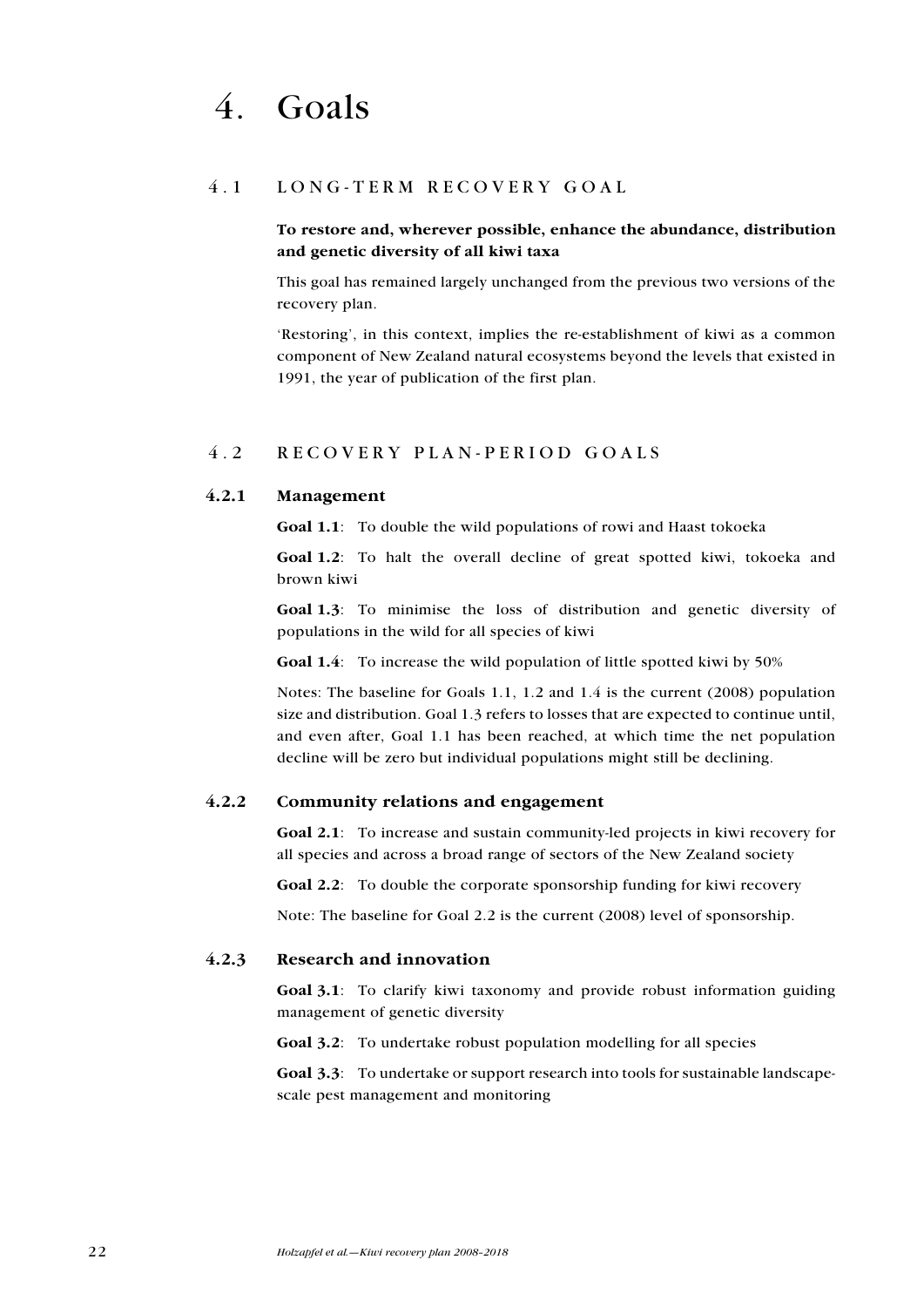# 5. Implementation

This section provides short-term direction for departmental and community group managers by identifying:

- What is going to happen
- Who is going to do it
- Where it is going to happen
- When it is going to happen

Three themes with a number of topics have been prepared. Each topic outlines issue(s) and objective(s), and presents an action table showing how to resolve the issue(s). A number of actions are at a strategic (i.e. less specific) level, with the specifics needing to be developed in taxon planning (see section 5.1.2).

All action tables indicate which groups or individuals are accountable for completing each action. In some instances, this will be the conservancy that is accountable for the particular taxon plan (see section 5.1.2).

All actions have been prioritised and timelined (see Appendix 2). Their relevance to kiwi taxa and the plan-period goals are outlined in Appendices 3 and 4, respectively. Prioritisation has been assigned according to kiwi recovery in general, rather than for each species individually. Individual species/taxon priorities will be assigned in taxon plans. Priorities are marked as follows:

- **Essential**: Needs to be carried out within the timeframe and/or at the frequency specified to achieve the goals for kiwi recovery over the term of this plan. Highest risk for kiwi recovery if not carried out within the timeframe and/or at the frequency specified.
- High: Necessary to achieve long-term goals. To be progressed and ideally completed within the term of the plan, with moderate risk if not carried out within the timeframe and/or at the frequency specified.
- Medium: Necessary to achieve long-term goals. To be progressed within the term of the plan, but least risk if not completed within the term of the plan or within the timeframe and/or at the frequency specified.

No actions are 'extras'; a medium priority does not mean that there are no reasons to do it. Priorities are given to assist with choice if required.

Actions are predominantly timelined until 2013, except those relevant throughout the plan-period. This reflects the increasing uncertainty in assigning timeframes beyond 5 years, and the need to review progress for all actions by 2013.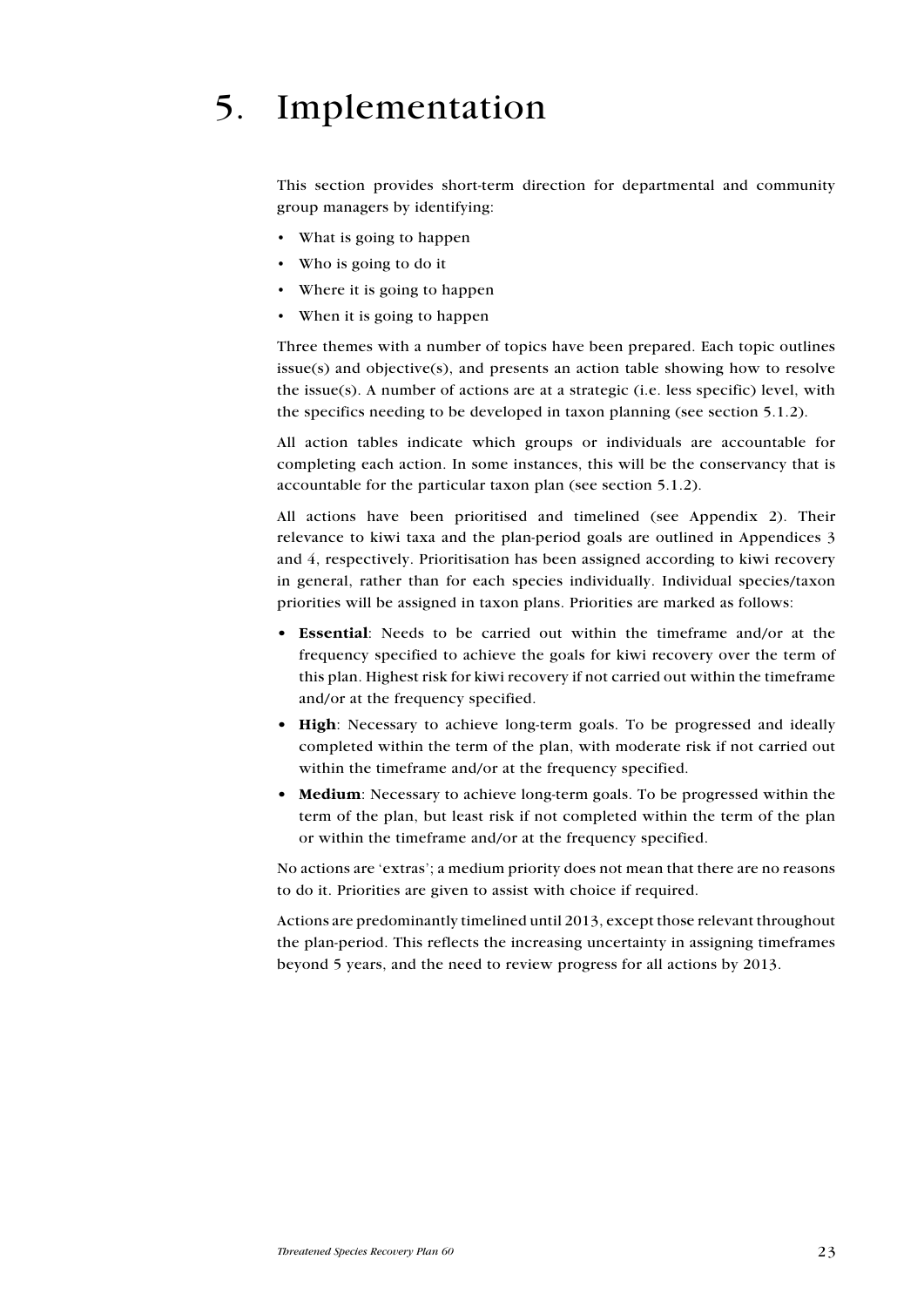# 5.1 MANAGEMENT

Management of kiwi populations and the supporting systems that enable this management to be effective are at the core of recovery planning for kiwi. The advances made over the previous decades in pest control techniques, captive breeding and restoration have demonstrated that the decline in populations can be reversed if effort is applied.

Kiwi recovery has become a complex undertaking, requiring a number of planning documents that can translate the strategic direction (i.e. this plan) into implementation at a regional or species- or topic-specific level. Some formal, national coordination is required to ensure that the right set of supporting plans and manuals are available and up to date.

During the initial years of kiwi recovery planning, the Kiwi Recovery Group was a key source of technical and procedural information for DOC and communityled initiatives. However, due to the increased complexity of kiwi recovery, the Recovery Group has changed to a predominantly strategic group. The provision of technical and procedural advice is now to a large extent provided by specialist positions associated with the Recovery Group (e.g. National Mentor for Advocacy) or communicated through best practice manuals.

# 5.1.1 Topic 1—Recovery planning

#### Issues

Issue 1.1: Progress with implementation of the recovery plan needs to be monitored against current objectives, and the plan itself assessed and adjusted against changing circumstances to remain effective

Issue 1.2: Members of the Kiwi Recovery Group need to be able to interact with the key networks of stakeholders (e.g. community, tangata whenua, captive holding institutions, research institutions, sponsors, DOC), and membership needs to reflect these networks

Issue 1.3: The Recovery Group is still seen as the first port of call for technical and procedural advice, while other resources for such enquiries are not fully utilised or have not been established (see also section 5.1.5, 'Best practice')

#### Objectives and actions

Objective 1.1: To ensure that the current recovery plan remains effective, and has its progress assessed and its direction regularly reviewed

Objective 1.2: To ensure that the Kiwi Recovery Group successfully directs and oversees kiwi recovery at an appropriate scale

Objective 1.3: To ensure that stakeholders have access to resources and highquality advice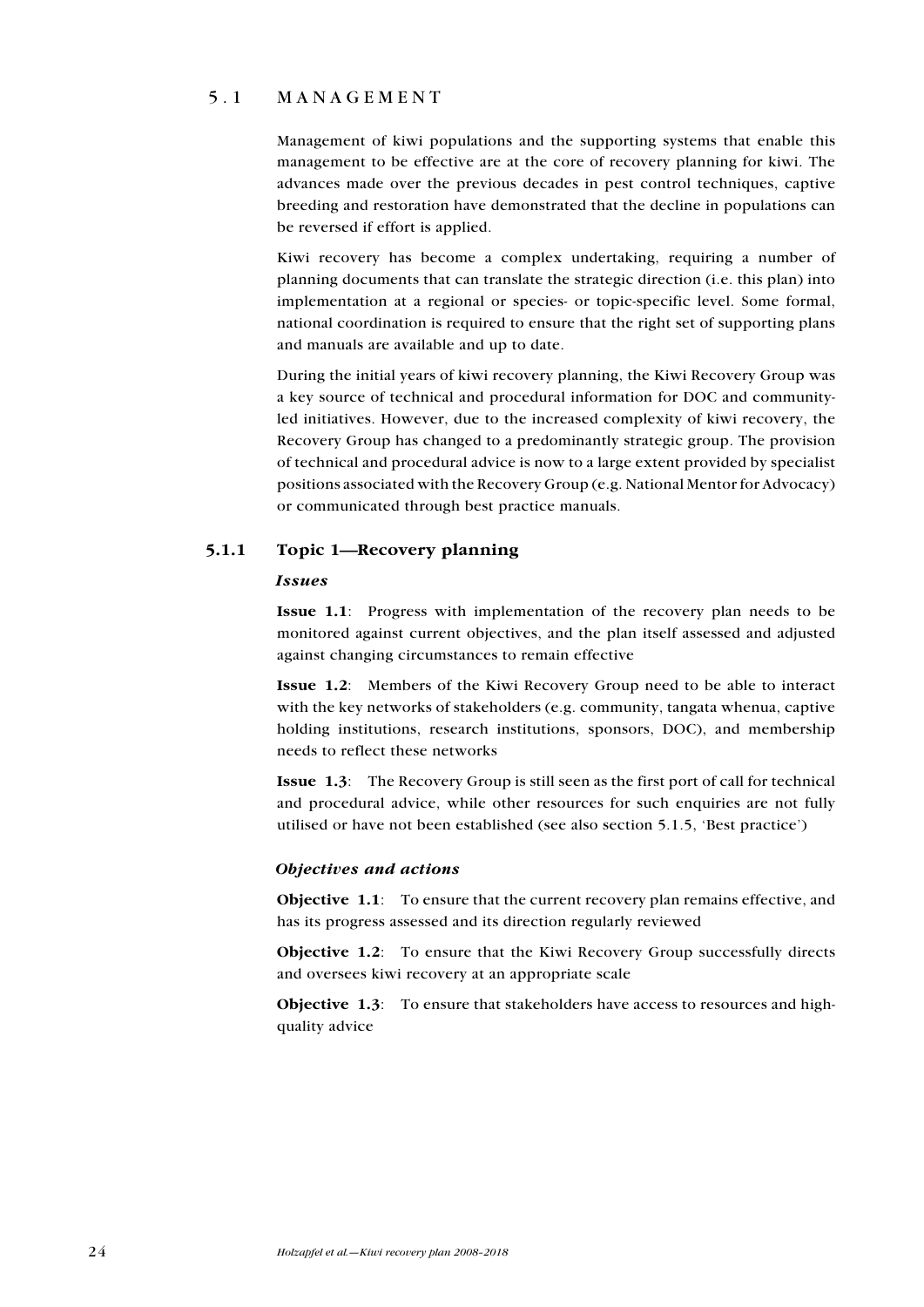| <b>ACTION</b> |                                                                                                                                                                       | <b>ACCOUNTABILITY</b>                         | <b>PRIORITY</b> |
|---------------|-----------------------------------------------------------------------------------------------------------------------------------------------------------------------|-----------------------------------------------|-----------------|
| 1.1           | Prepare a progress report annually against<br>recovery plan objectives, and communicate<br>across DOC and to other stakeholders                                       | Recovery Group                                | Essential       |
| $1.2^{\circ}$ | Undertake a full review of the recovery progress<br>in 2013, at half-way point of the current plan                                                                    | Recovery Group                                | Essential       |
| 1.3           | Review membership of the Kiwi Recovery Group<br>every 2 years (from 2008), to ensure it reflects key<br>relationships and networks of kiwi management<br>at all times | Recovery Group                                | Medium          |
| 1.4           | Communicate the purpose of the Kiwi Recovery<br>Group in a consistent manner to DOC staff and all<br>other stakeholders throughout the term of the plan               | Recovery Group                                | Medium          |
| $1.5\,$       | Review resources available for advice on all levels<br>of kiwi recovery planning and fill key gaps as<br>identified throughout the term of the plan                   | Recovery Group and<br>BNZ Save the Kiwi Trust | High            |

# 5.1.2 Topic 2—Taxon plans

The recovery plan will provide strategic direction at a national level, but will not prescribe management for each taxon at the level of detail required to guide work-plans and thus implement successful recovery. This will be achieved through individual taxon plans developed in a more regional context.

The accountability for each plan rests with a lead conservancy (see Table 3), which will be guided and supported by the Recovery Group. It is expected that plans will be developed in collaboration with key stakeholders for the taxon, including other conservancies involved in its recovery, iwi, landowners, communities and local authorities.

| <b>TAXON</b>                | <b>CONSERVANCY</b>           |                                 |
|-----------------------------|------------------------------|---------------------------------|
|                             | <b>ACCOUNTABLE LEAD</b>      | <b>CONTRIBUTING</b>             |
| Little spotted kiwi         | Wellington                   | Northland, Auckland, Southland  |
| Great spotted kiwi          | Canterbury                   | West Coast, Nelson/Marlborough  |
| Brown kiwi                  |                              |                                 |
| Northland                   | Northland via Whangarei Area | None                            |
| Coromandel                  | Waikato via Hauraki Area     | None                            |
| <b>Eastern North Island</b> | East Coast/Hawke's Bay       | Bay of Plenty, Tongariro/Taupo, |
|                             |                              | Wanganui                        |
| Western North Island        | Wanganui                     | Tongariro/Taupo, Waikato        |
| Rowi                        | <b>West Coast</b>            | None                            |
| Tokoeka                     |                              |                                 |
| Haast                       | <b>West Coast</b>            | None                            |
| Northern Fiordland*         | Southland                    | None                            |
| Southern Fiordland*         | Southland                    | None                            |
| Stewart Island*             | Southland                    | None                            |

Table 3. Cost centres accountable for the development of taxon plans.

Could be combined in single plan.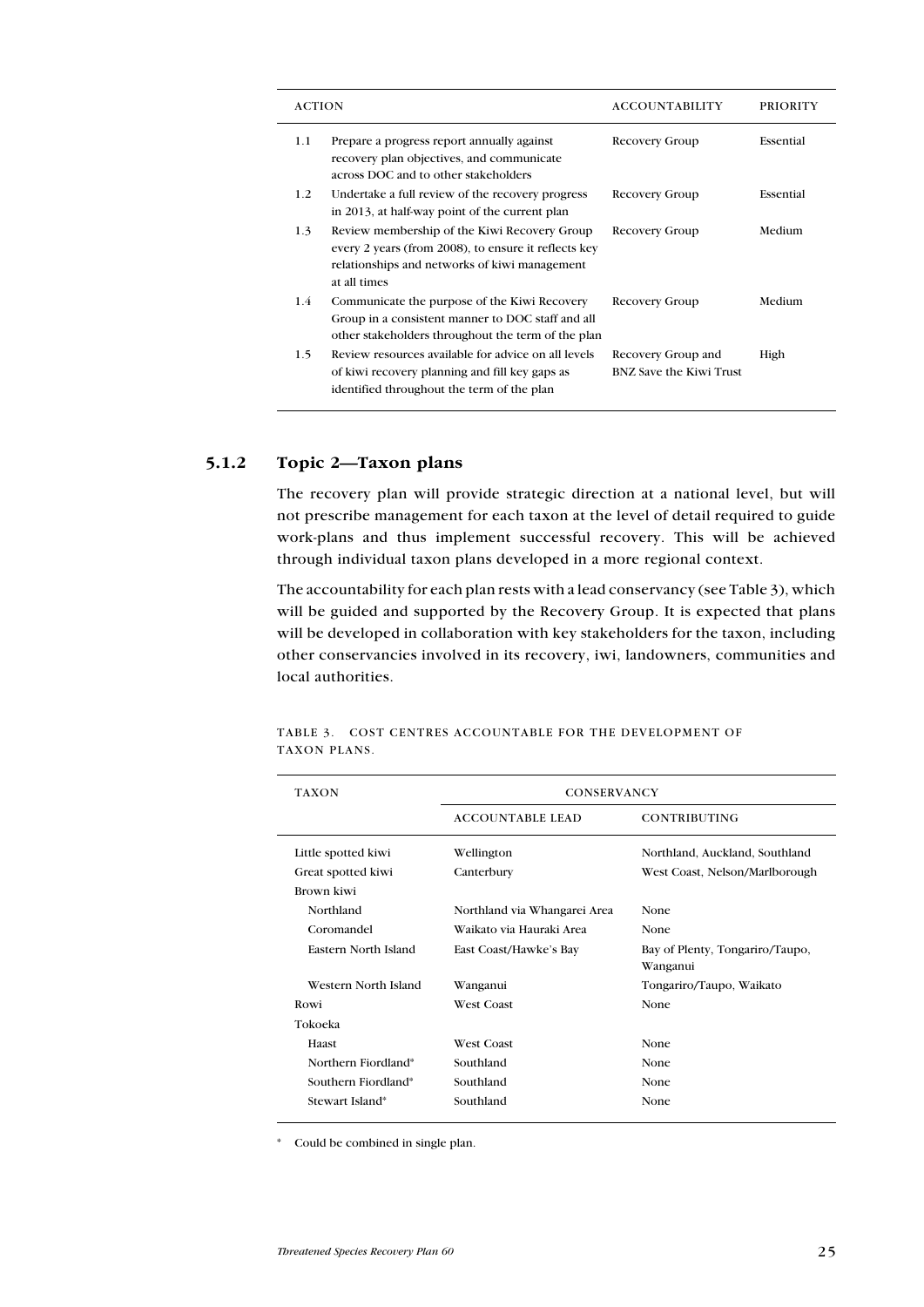Individual taxon plans will be peer-reviewed by the Recovery Group to ensure that they fulfil their role as integral parts of the national recovery plan. The term of these plans will be that considered appropriate for the status of each taxon, expected to be between 5 and 10 years.

#### Issues

Issue 2.1: Detail in the national recovery plan is not sufficient to guide implementation of recovery for individual taxa

Issue 2.2: Taxon plans need to be consistent with the national recovery plan while stating local solutions

#### Objectives and actions

Objective 2.1: To develop nationally consistent, locally relevant recovery planning documents ('taxon plans') for each of the 11 recognised taxa

| <b>ACTION</b> |                                                                                     | <b>ACCOUNTABILITY</b> | PRIORITY  |
|---------------|-------------------------------------------------------------------------------------|-----------------------|-----------|
| 2.1           | Develop a taxon planning template and procedural Recovery Group<br>guidance in 2008 |                       | Essential |
| 2.2           | Develop taxon plans for each of the 11 recognised Conservators<br>taxa by 2009      |                       | Essential |

# 5.1.3 Topic 3—Kiwi sanctuaries

Five kiwi sanctuaries (Whangarei, Moehau, Tongariro, Okarito and Haast) were established in 2000 with funding through the Biodiversity Strategy (DOC & MfE 2000). Their initial focus was on the development of successful management prescriptions for kiwi protection at key sites, using mainly trapping, aerial predator control and BNZ Operation Nest Egg as tools.

In 2007, proof of management success had been achieved for some sanctuaries, while others were still in the development phase. In addition to site-specific kiwi protection, sanctuaries have been critical as sites for fundamental research into kiwi ecology and protection, and for the development of new technologies. Sanctuaries remain a key component of future recovery planning.

#### Issues

Issue 3.1: Findings from sanctuaries individually and as a combined project have been mainly communicated in dispersed form in a variety of reports rather than as a formal review in peer-reviewed publication(s)

Issue 3.2: The transition between proof-of-concept and management phases for individual sanctuaries requires a review of their overall direction, including their goals and role in the wider kiwi recovery context

Issue 3.3: Communication between sanctuary kiwi staff is infrequent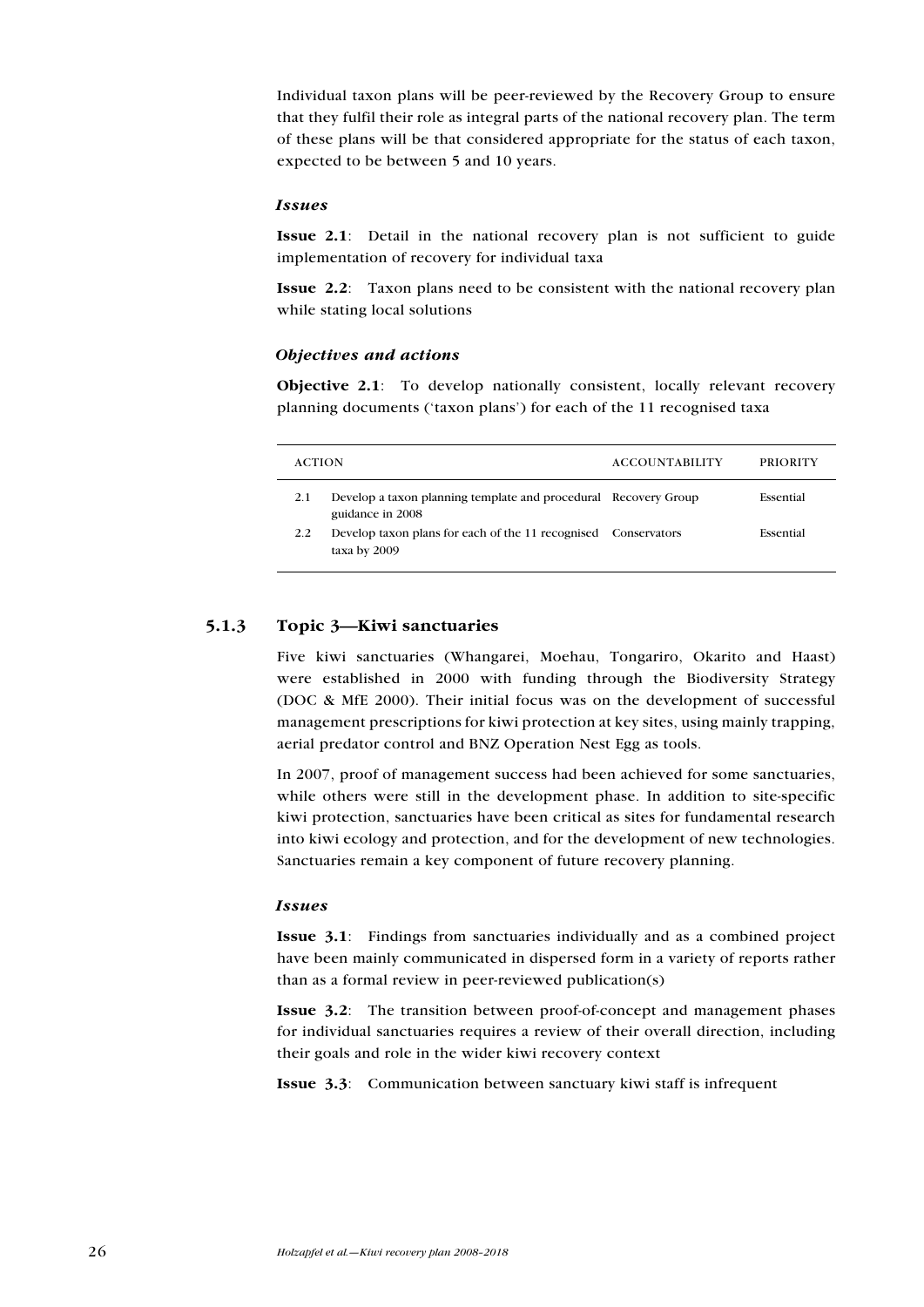#### Objectives and actions

Objective 3.1: To ensure that kiwi sanctuaries continue to be an integral part of kiwi recovery, as sites of successful management and for learning

| <b>ACTION</b> |                                                                                                                                                                                          | <b>ACCOUNTABILITY</b>                                                | <b>PRIORITY</b> |
|---------------|------------------------------------------------------------------------------------------------------------------------------------------------------------------------------------------|----------------------------------------------------------------------|-----------------|
| 3.1           | Formally review progress of kiwi sanctuaries<br>through the publication of findings in<br>peer-reviewed literature by 2009                                                               | Research and<br>Development Group                                    | Essential       |
| 3.2           | Review the goals and wider direction for each<br>sanctuary as part of the overall recovery effort for<br>kiwi by 2009                                                                    | Recovery Group/<br>sanctuary conservators                            | Essential       |
| 3.3           | Based on the findings of the review, prepare a new<br>strategic plan for kiwi sanctuaries, including their<br>funding structure and the potential for additional<br>sanctuaries, by 2009 | Recovery Group/<br>General Manager Research<br>and Development Group | Essential       |
| 3.4           | Initiate a kiwi sanctuary network for dialogue,<br>information and staff exchange amongst<br>sanctuaries in 2009, and utilise throughout the<br>term of the plan                         | Recovery Group/<br>sanctuary programme<br>managers                   | Medium          |

# 5.1.4 Topic 4—Island strategy

Since the 1890s, conservation management of kiwi has involved the translocation of populations to the offshore islands of New Zealand (Colbourne 2005). However, there has been little long-term planning and some translocations have taken place in a haphazard manner. At least 28 offshore islands (excluding Stewart Island/Rakiura) currently support populations of kiwi. Since only 34 islands over 100 ha in size are available, and not all of these are necessarily suitable for kiwi, there is a strong need to prioritise which kiwi species might be suitable for which islands, and vice versa, whilst also taking into account existing or potential uses of islands for other threatened species.

#### Issues

Issue 4.1: The potential use of islands for kiwi recovery should be guided by a single document rather than decisions made *ad hoc* and without national overview

#### Objectives and actions

Objective 4.1: To optimise use of islands for kiwi recovery

|     | <b>ACTION</b>                                                                                                                                                                       | <b>ACCOUNTABILITY</b>                                | <b>PRIORITY</b> |
|-----|-------------------------------------------------------------------------------------------------------------------------------------------------------------------------------------|------------------------------------------------------|-----------------|
| 4.1 | Develop an island strategy for kiwi recovery by<br>2009, which is consistent with DOC's national<br>island strategy (in draft at time of writing) and<br>the national recovery plan | Recovery Group/<br>Research and<br>Development Group | Essential       |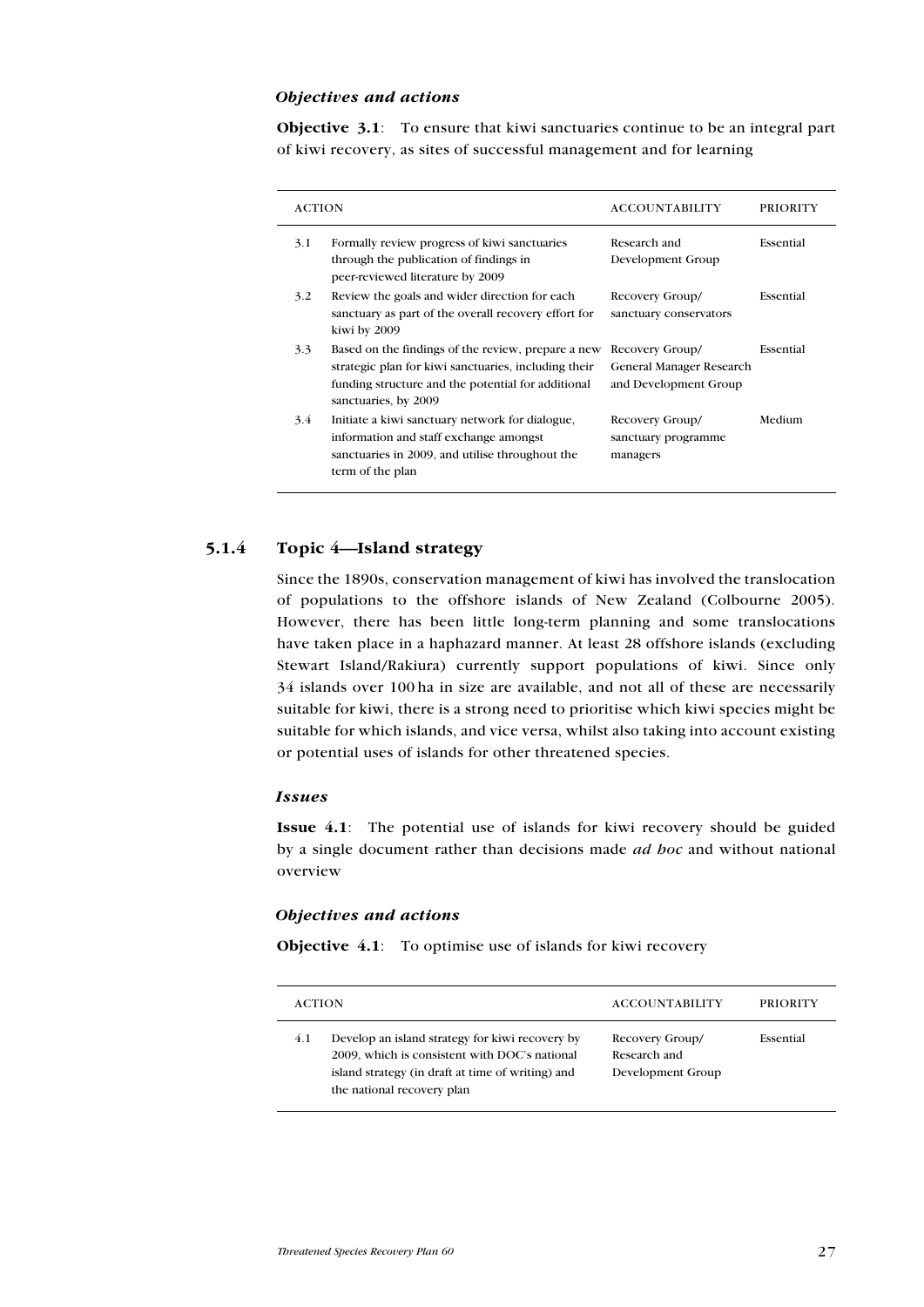# 5.1.5 Topic 5—Best practice

(Note: Best practice for captive management is covered separately under sections 5.1.15–5.1.17.)

Over the years, a tremendous amount of information on best practice in kiwi management has been developed, summarised mainly in the 'Kiwi best practice manual' (Robertson & Colbourne 2003). Since this manual is referred to in the conditions listed on permits (e.g. for permits to handle kiwi), it needs to be updated regularly to truly reflect best practice. As new information and technologies become available, they need to be assessed and, if appropriate, included in the manual.

# Issues

Issue 5.1: The kiwi best practice manual requires regular updates

# Objectives and actions

Objective 5.1: To ensure that kiwi management is undertaken to a consistent and high standard

| <b>ACTION</b> |                                                                                                                                                               | <b>ACCOUNTABILITY</b>                             | <b>PRIORITY</b> |
|---------------|---------------------------------------------------------------------------------------------------------------------------------------------------------------|---------------------------------------------------|-----------------|
| 5.1           | Undertake an update of the kiwi best practice<br>manual by 2010 and then update annually                                                                      | Recovery Group                                    | High            |
| 5.2           | Develop and assess variations to current best<br>practice on a case-by-case basis and communicate<br>these to stakeholders throughout the term of<br>the plan | Recovery Group                                    | Medium          |
| 5.3           | Provide regular technical best practice workshops<br>(e.g. kiwi handling, transponder, egg handling)<br>throughout the term of the plan                       | Recovery Group/<br><b>BNZ Save the Kiwi Trust</b> | High            |
| 5.4           | Maintain and annually update a database of<br>qualified and experienced persons (internal and<br>external) working to best practice standards<br>from $2009$  | Recovery Group                                    | Medium          |
| 5.5           | Ensure best practice is referred to and monitored<br>through local permit systems throughout the term<br>of the plan                                          | Area managers/<br>conservators                    | High            |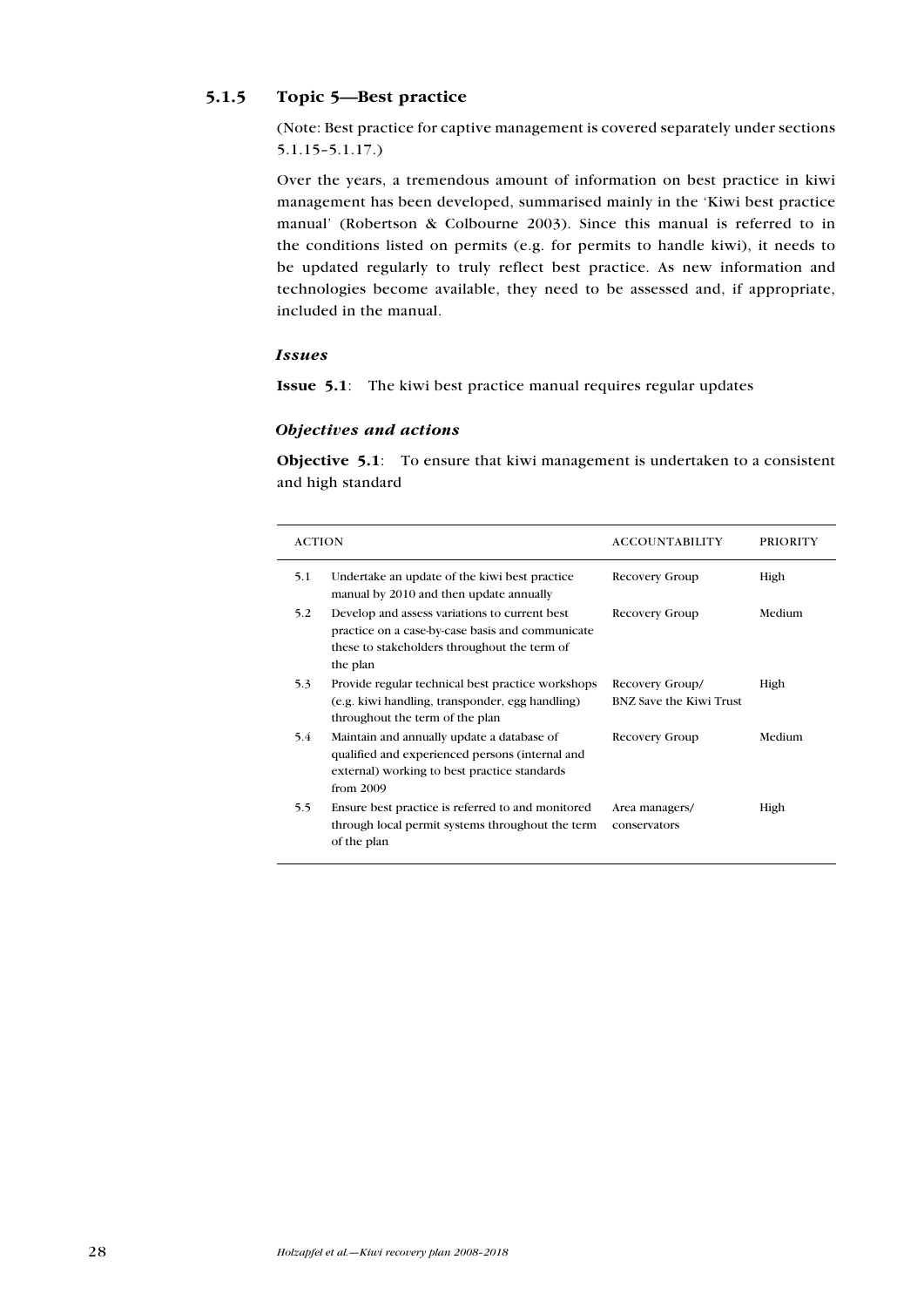# 5.1.6 Topic 6—Review schedule

#### Issues

Issue 6.1: Supporting documents relevant to kiwi recovery that are in existence or developed during the life-time of this plan need regular updating to maintain their relevance (e.g. kiwi best practice manual, husbandry manual and captive management plan).

#### Objectives and actions

Objective 6.1: To ensure that key supporting plans for kiwi recovery contain up-to-date and relevant information

| <b>ACTION</b> |                                                                                                             | <b>ACCOUNTABILITY</b> | <b>PRIORITY</b> |
|---------------|-------------------------------------------------------------------------------------------------------------|-----------------------|-----------------|
| 6.1           | Develop in 2008 and operate annually a review<br>schedule for key supporting documents for kiwi<br>recovery | Recovery Group        | Medium          |

# 5.1.7 Topic 7—Island biosecurity

Populations of kiwi on islands, including ex situ populations, crèche sites and restoration populations, are a critical part of recovery planning. Stewart Island tokoeka and little spotted kiwi solely or mainly occur on islands. The status of island populations of kiwi is predominantly determined by the status of threats on these islands, especially the absence or impact of predator/competitor species and, to a lesser degree, diseases. Biosecurity plans for these islands will minimise the risk of the establishment of pests, but are no guarantee.

#### Issues

Issue 7.1: An increase of threats on islands with kiwi populations could jeopardise individual island populations and the wider recovery objective(s) associated with the affected taxa

#### Objectives and actions

Objective 7.1: To maintain the current status of threats to kiwi on islands with kiwi populations

| <b>ACTION</b> |                                                                                                                                    | <b>ACCOUNTABILITY</b>          | PRIORITY  |
|---------------|------------------------------------------------------------------------------------------------------------------------------------|--------------------------------|-----------|
| 7.1           | Develop, maintain and implement island<br>biosecurity plans and protocols for islands with<br>kiwi throughout the term of the plan | Area managers/<br>conservators | Essential |
| 7.2           | Develop contingency plans for kiwi populations<br>on islands as part of taxon plans by 2009                                        | Area managers/<br>conservators | Essential |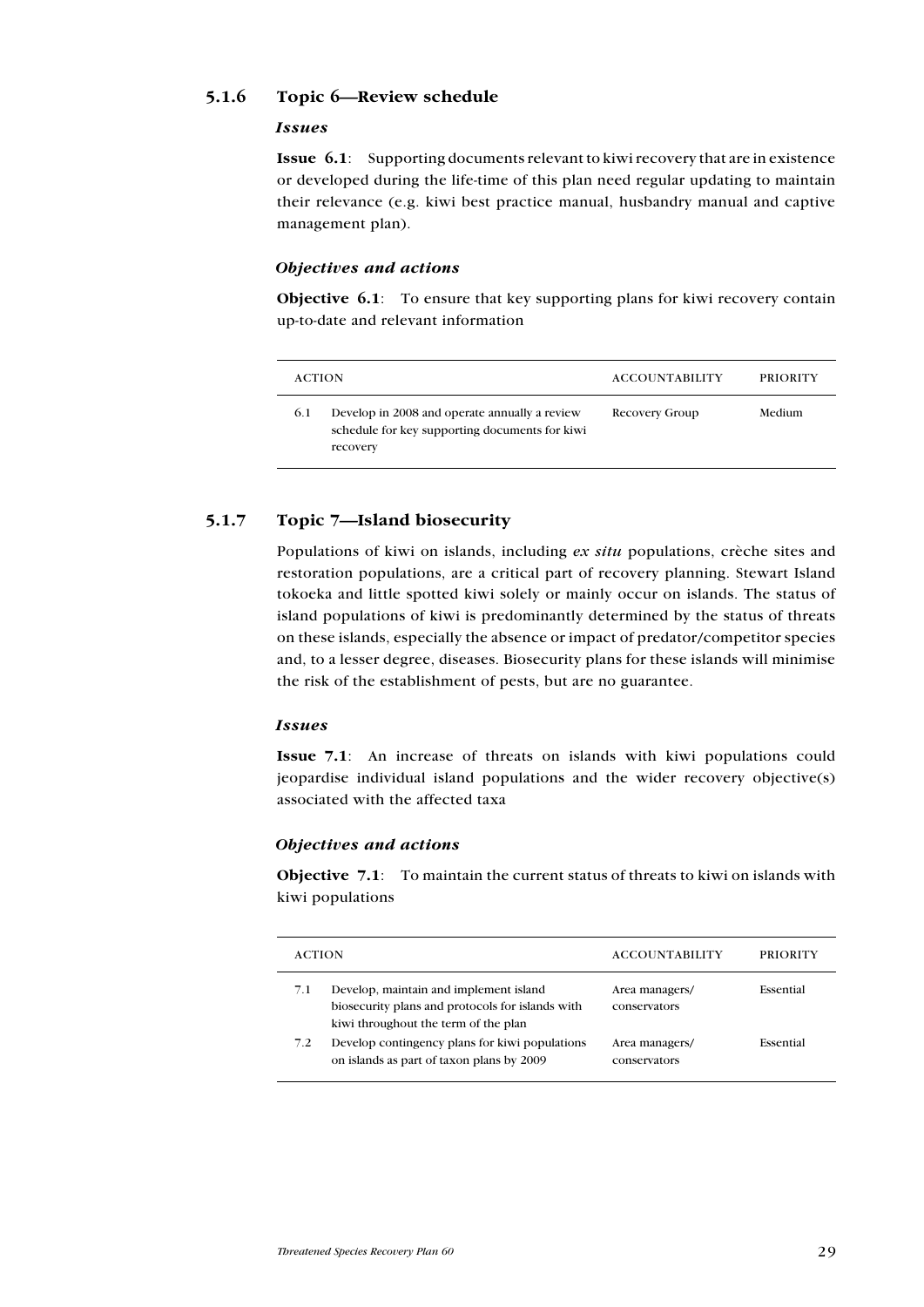# 5.1.8 Topic 8—Small population number and size

Where species exist in only one or a few populations that are small in both geographic extent and number of individuals (rowi and Haast tokoeka), stochastic threat events (e.g. fire or localised predator eruption) can have a strong impact on the recovery of the species. Increasing the population size within each population as well as the number and geographic extent of populations will buffer such events. The former can be achieved through a mixture of BNZ Operation Nest Egg and optimising predator management, while the latter requires the establishment of new populations. Managing all populations as a single meta-population would allow transfers from more productive populations ('kohanga kiwi'; see section 5.1.10) to those that are less productive (including back to the original source population) to increase abundances quickly.

Despite intensive management of rowi and Haast tokoeka over the previous decade, the effective population size (i.e. the proportion of individuals contributing to recruitment into the population) is still small due to low average fecundity of birds. For rowi, for example, up to 40% of potential breeders are not contributing to recruitment (R. Colbourne, DOC, pers. comm.). Reasons for low fecundity in these populations are not yet understood and may include old age or sub-optimal resource availability. In addition, current management does not yet include all birds that could contribute to recruitment.

#### Issues

Issue 8.1: Rowi and Haast tokoeka are vulnerable due to their small population sizes and low numbers of populations

#### Objectives and actions

Objective 8.1: To double the population size of existing populations of rowi and Haast tokoeka

Objective 8.2: To double the number of populations in the wild of rowi and Haast tokoeka

Objective 8.3: To manage as single meta-populations all populations of rowi and Haast tokoeka, respectively

Objective 8.4: To increase fecundity within rowi and Haast tokoeka populations

Objective 8.5: To accelerate recovery rates within rowi and Haast tokoeka populations by increasing the proportion of birds managed as part of BNZ Operation Nest Egg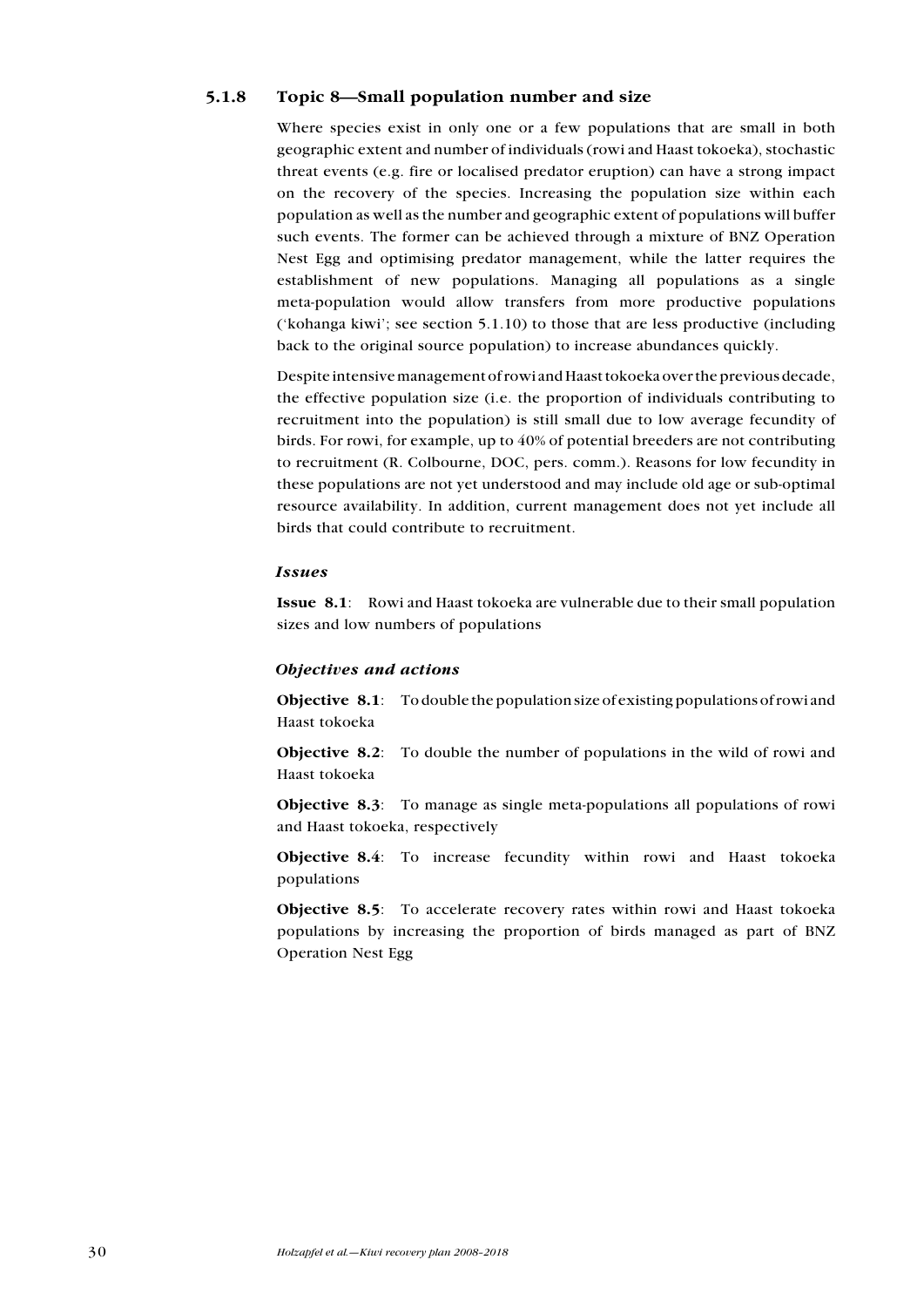| <b>ACTION</b> |                                                                                                                                                                                                                                                                                            | ACCOUNTABILITY                    | <b>PRIORITY</b> |
|---------------|--------------------------------------------------------------------------------------------------------------------------------------------------------------------------------------------------------------------------------------------------------------------------------------------|-----------------------------------|-----------------|
| 8.1           | Maximise BNZ Operation Nest Egg efforts for<br>rowi and Haast tokoeka, through increasing the<br>proportion of individuals managed for egg<br>production and encouraging re-laying while<br>monitoring the effect on population structure and<br>behaviour throughout the term of the plan | <b>West Coast Conservator</b>     | Essential       |
| 8.2           | Develop and implement landscape-scale pest<br>control prescriptions at existing sites with rowi<br>and Haast tokoeka by end of 2013                                                                                                                                                        | <b>West Coast Conservator</b>     | High            |
| 8.3           | Establish at least one new, self-sustainable<br>population for both rowi and Haast tokoeka at a<br>site where main threats are managed or absent by<br>end of 2011                                                                                                                         | <b>West Coast Conservator</b>     | Essential       |
| 8.4           | Manage at least one new population of both<br>rowi and Haast tokoeka predominantly for the<br>purpose of increasing the number of individuals<br>to allow for transfer to other, less productive<br>populations by 2011 and then throughout the<br>term of the plan                        | <b>West Coast Conservator</b>     | Essential       |
| 8.5           | Research (including through research by<br>management) reasons for low fecundity and small<br>effective population size for rowi and Haast<br>tokoeka, and develop management prescriptions<br>based on these findings by 2011<br>(Note: Same as Action 26.4, section 5.3.3)               | Research and<br>Development Group | Essential       |

# 5.1.9 Topic 9—Minimum secure populations

Some kiwi taxa still have relatively (e.g. compared with rowi) high numbers of individuals and/or populations, but are either in confirmed decline (all taxa of brown kiwi) or assumed to be declining (great spotted kiwi, Fiordland and Stewart Island tokoeka). An important step in the recovery of these taxa is to provide sustainable security from key threats for a minimum number of pairs, while other recovery effort continues or is implemented. Such 'security populations' need to be of sufficient size to provide confidence that a taxon will not become extinct in the medium term.

International literature puts the minimum size for such populations as 500 effective individuals, translating to several thousand individuals overall (Reed et al. 2003). A smaller population size of 500 breeding pairs overall has been chosen for kiwi. This is seen as more appropriate in the New Zealand context, where species have survived for many generations in populations of much lower size than suggested by Reed et al. (2003).

Northland and western brown kiwi and Stewart Island tokoeka are considered to have reached this goal already, with more than 500 breeding pairs under sustained management and secure from main threats in the Whangarei kiwi sanctuary, on Hauturu/Little Barrier Island and on Stewart Island/Rakiura, respectively. For the remaining taxa, a goal of 500 breeding pairs will require additional effort. Some of these taxa are already managed by a number of projects (Coromandel and eastern brown kiwi), while the remaining taxa (great spotted kiwi, Fiordland tokoeka) are currently only managed on a limited scale.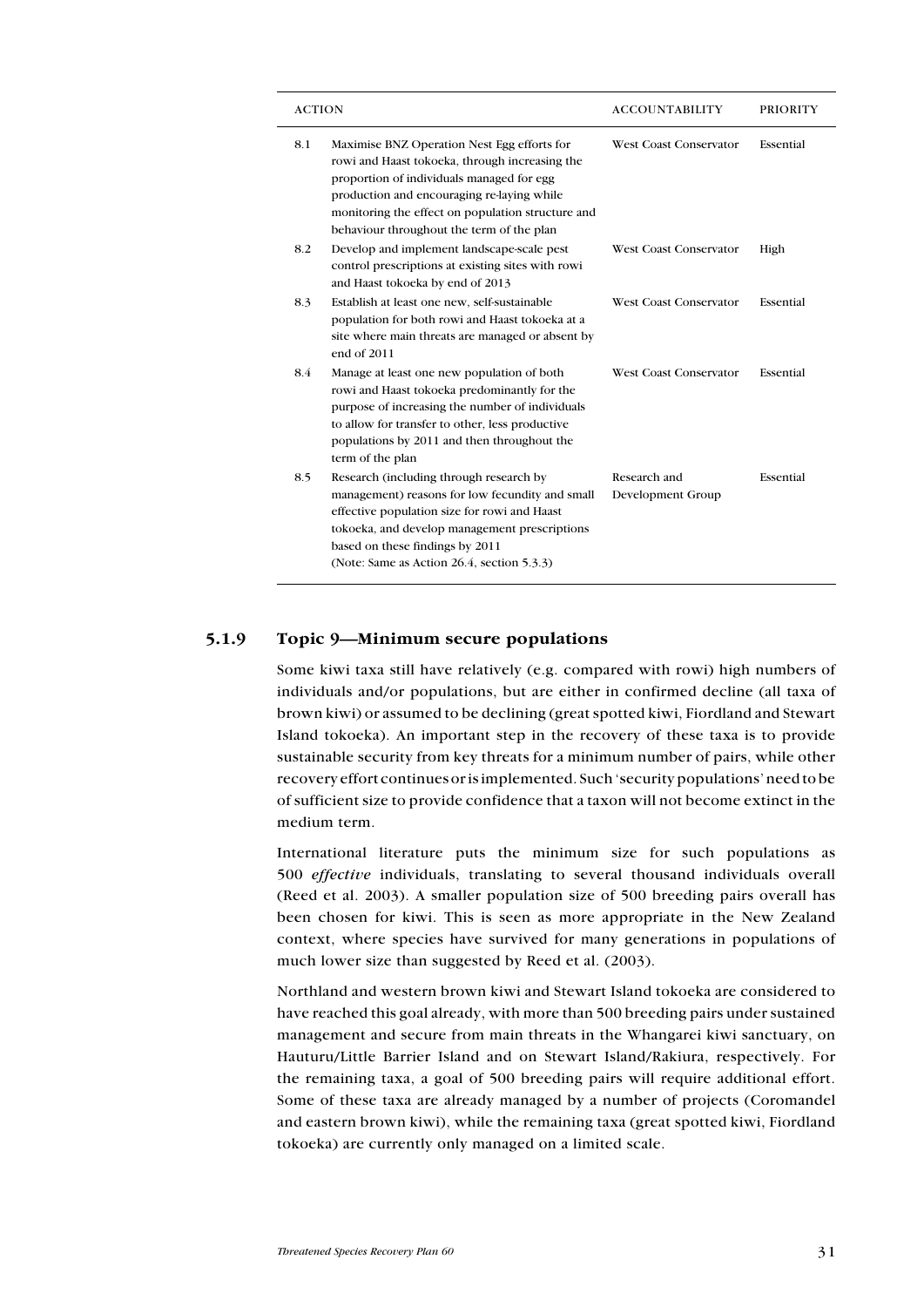#### Issues

Issue 9.1: Minimum secure populations do not currently exist for most taxa that are confirmed or assumed to be in decline

#### Objectives and actions

Objective 9.1: To secure a minimum of 500 pairs of brown kiwi (all taxa), great spotted kiwi and Fiordland tokoeka from the relevant agents of decline

Note: It is assumed that the current effort for these taxa will not decline, i.e. the majority of projects will continue or increase their efforts throughout the term of the plan.

| <b>ACTION</b> |                                                                                                                                                                                                                                                                                                        | <b>ACCOUNTABILITY</b>                                  | <b>PRIORITY</b> |
|---------------|--------------------------------------------------------------------------------------------------------------------------------------------------------------------------------------------------------------------------------------------------------------------------------------------------------|--------------------------------------------------------|-----------------|
| 9.1           | Control relevant pests (stoats, ferrets, dogs and<br>cats) at all managed sites with populations above<br>200 pairs, and 30% of sites with populations<br>between 50 and 200 pairs where management is<br>based on BNZ Operation Nest Egg only (brown<br>kiwi, great spotted kiwi and tokoeka) by 2018 | Conservators                                           | High            |
| 9.2           | Maximise effectiveness and efficiency of predator<br>control at currently managed sites for Coromandel<br>and eastern brown kiwi through review of<br>existing management and/or increase in effort<br>by 2010 and then throughout the term of the plan                                                | Conservators                                           | High            |
| 9.3           | Optimise large-scale pest control undertaken in<br>current range of Fiordland tokoeka and great<br>spotted kiwi to benefit existing kiwi populations<br>by 2012 and then throughout the term of the plan                                                                                               | Conservators                                           | High            |
| 9.4           | Increase the number and scale of managed sites for<br>Fiordland tokoeka and great spotted kiwi by 2013                                                                                                                                                                                                 | Conservators                                           | High            |
| 9.5           | Establish one additional managed site capable of<br>securing an additional 200 pairs of eastern<br>brown kiwi by 2010                                                                                                                                                                                  | Conservators East Coast/<br>Hawke's Bay, Bay of Plenty | High            |

# 5.1.10 Topic 10—Declining populations

Populations of brown kiwi, great spotted kiwi and Fiordland tokoeka are dispersed, with the majority currently receiving little or no targeted management (though populations benefit from general protection, e.g. in National Parks, through dog control, habitat protection, etc.). This has resulted in the continuation of the net overall decline of these taxa, despite local increases in managed populations. Halting the overall decline for these more abundant taxa will result in the survival of a large number of individuals and thus create a strong base for future recovery.

If specific populations can be managed at or near carrying capacity, then these can be used as source populations for translocations to other sites. We suggest that kohanga kiwi (a breeding ground for kiwi) is an appropriate term for such populations.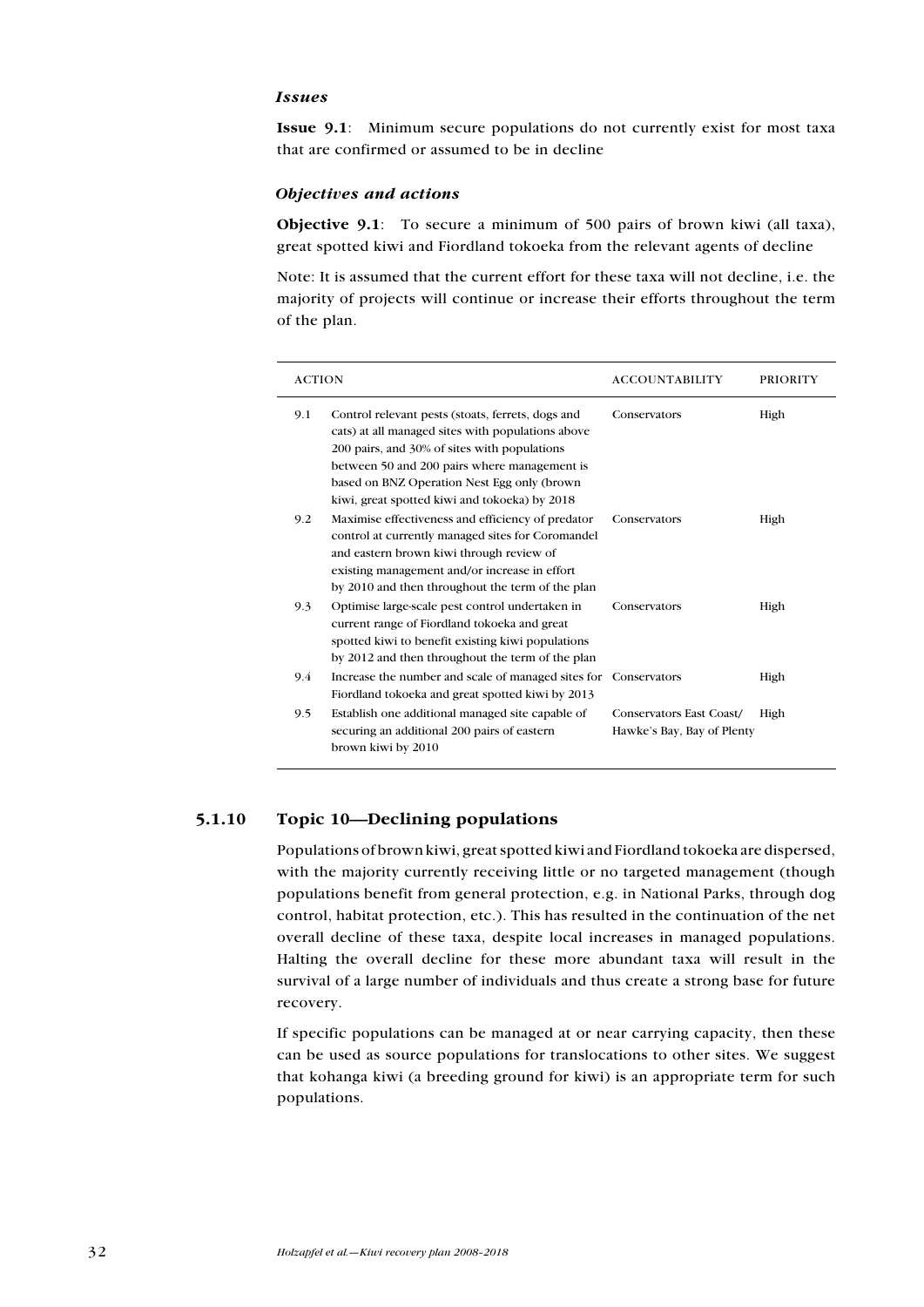#### Issues

Issue 10.1: Despite local population stability or increases at managed sites, the most abundant species are still declining overall

#### Objectives and actions

Objective 10.1: To manage a sufficient proportion of the population of brown kiwi (all taxa), great spotted kiwi and Fiordland tokoeka to ensure that the net rate of loss for each taxon over the whole population is zero

| <b>ACTION</b> |                                                                                                                                                                                                                                                                                                     | <b>ACCOUNTABILITY</b> | PRIORITY |
|---------------|-----------------------------------------------------------------------------------------------------------------------------------------------------------------------------------------------------------------------------------------------------------------------------------------------------|-----------------------|----------|
| 10.1          | Apply landscape-scale pest control at sufficient<br>intervals at the sites with greatest potential gain,<br><i>i.e.</i> largest number of currently unmanaged kiwi<br>(brown kiwi, great spotted kiwi and Fiordland<br>tokoeka)                                                                     | Conservators          | High     |
| 10.2          | Establish new and enhance existing projects,<br>including those utilising BNZ Operation Nest Egg.<br>to increase local population abundance to the point<br>where the population can be used as kohanga kiwi.<br>a source for other sites (brown kiwi, great spotted<br>kiwi and Fiordland tokoeka) | Conservators          | High     |

# 5.1.11 Topic 11—Carrying capacity

#### Issues

Issue 11.1: The current populations of little spotted kiwi are at or near capacity, with possible room for up to 300 more individuals. To increase the total population of the current 1500 birds by 50% (i.e. to 2250 birds) to meet Management Goal 1.4 (see section 4.2.1), additional sites for up to 450 little spotted kiwi are required. Due to their small size and therefore greater vulnerability to predation, sites must be free of mustelids. This may require predator-proof fencing at mainland sites.

#### Objectives and actions

Objective 11.1: To increase the number of little spotted kiwi populations, including on the mainland, to accommodate a further 450 birds

| <b>ACTION</b> |                                                                                                                                                                                                                                         | <b>ACCOUNTABILITY</b>           | <b>PRIORITY</b> |
|---------------|-----------------------------------------------------------------------------------------------------------------------------------------------------------------------------------------------------------------------------------------|---------------------------------|-----------------|
| 11.1          | Identify by 2010 four new sites (at least two of<br>these on the mainland) for the establishment of<br>new populations of little spotted kiwi with a<br>combined carrying capacity of 450 birds, and<br>initiate translocations by 2013 | Recovery Group/<br>conservators | High            |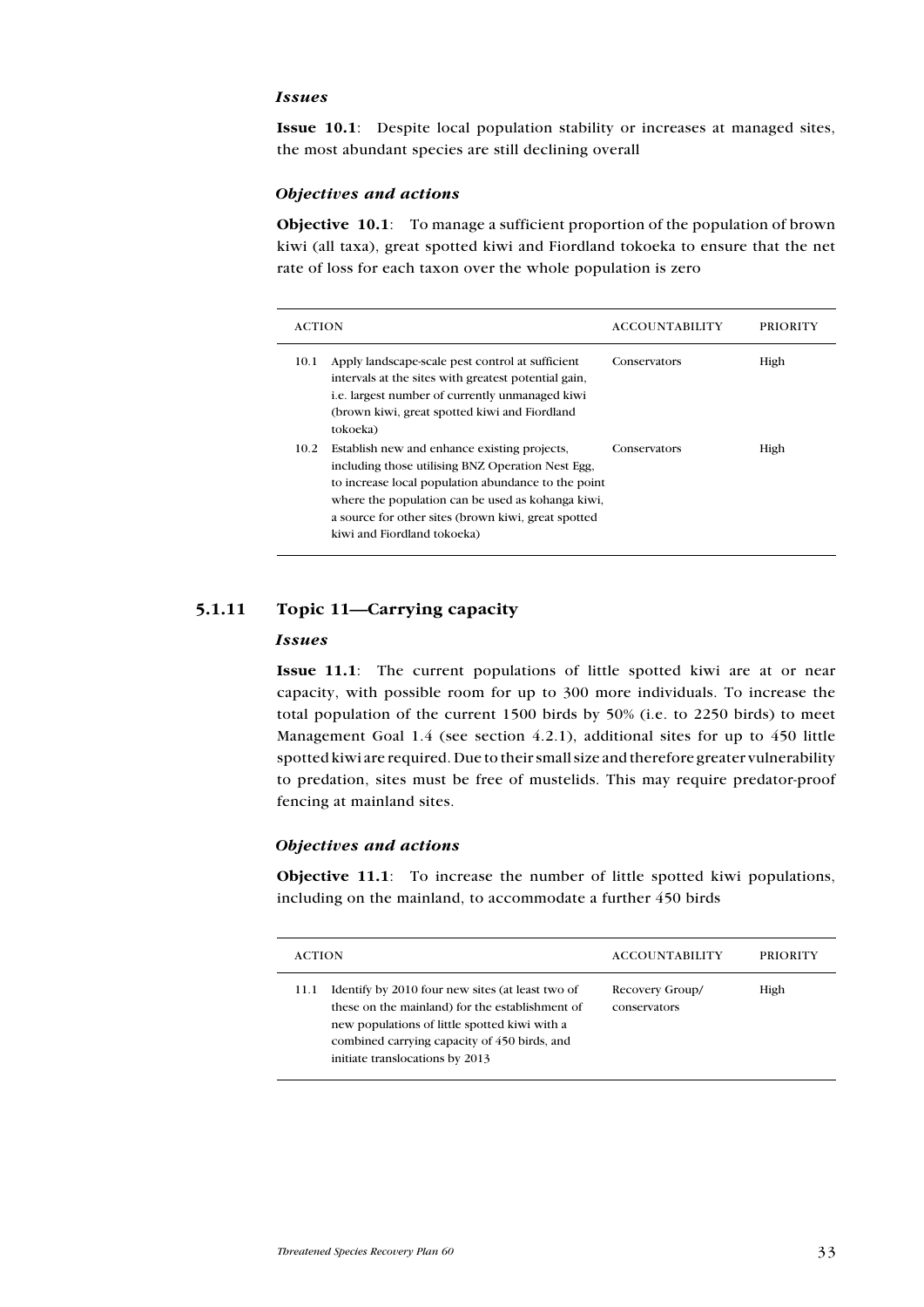# 5.1.12 Topic 12—Inbreeding depression

The current Kapiti Island population of little spotted kiwi appears healthy, despite being based on a limited number of founders (all from South Westland provenance). Inbreeding depression remains a potential risk to this and other populations based on Kapiti Island founders that have been recently established on offshore islands and at Karori Wildlife Sanctuary. Introducing new founders to Kapiti Island from the D'Urville provenance on Long Island carries the risk of introducing novel diseases to this key source population. It would also result in mixing birds from two extreme provenances.

#### Issues

Issue 12.1: Inbreeding depression might increase the risk of population failure for little spotted kiwi populations due to the small number of founders

Issue 12.2: The Kapiti and Long Island populations represent two different founding provenances that, once mixed, will not be able to be easily separated

Issue 12.3: Introducing new founders to Kapiti Island might negatively affect the health of this apparently thriving population, while the potential benefit to the population is not well understood

Issue 12.4: Because new populations foundered by birds from Kapiti Island have been through another bottleneck (12–40 birds), there may be advantages in adding birds from D'Urville Island stock (from Long Island) to increase the genetic diversity and resilience of these small island/sanctuary populations

#### Objectives and actions

Objective 12.1: To ensure that new populations of little spotted kiwi are as genetically diverse as possible, whilst maintaining the genetic diversity of the current Kapiti Island population at its current status

| <b>ACTION</b> |                                                                                                                                                                                                                                                    | <b>ACCOUNTABILITY</b>                                          | <b>PRIORITY</b> |
|---------------|----------------------------------------------------------------------------------------------------------------------------------------------------------------------------------------------------------------------------------------------------|----------------------------------------------------------------|-----------------|
| 12.1          | Research genetic diversity within and between<br>current populations of little spotted kiwi and<br>evidence of bottleneck effects by 2009<br>(Note: refer also to Action 25.3, section 5.3.2)                                                      | Research and<br>Development Group                              | High            |
| 12.2          | If research confirms that Long Island little spotted<br>kiwi population is sufficiently different from<br>Kapiti Island population, initiate translocation(s) to<br>maximise Long Island genotype in new populations Nelson/Marlborough<br>by 2010 | Research and<br>Development Group,<br>Conservators Wellington, | Essential       |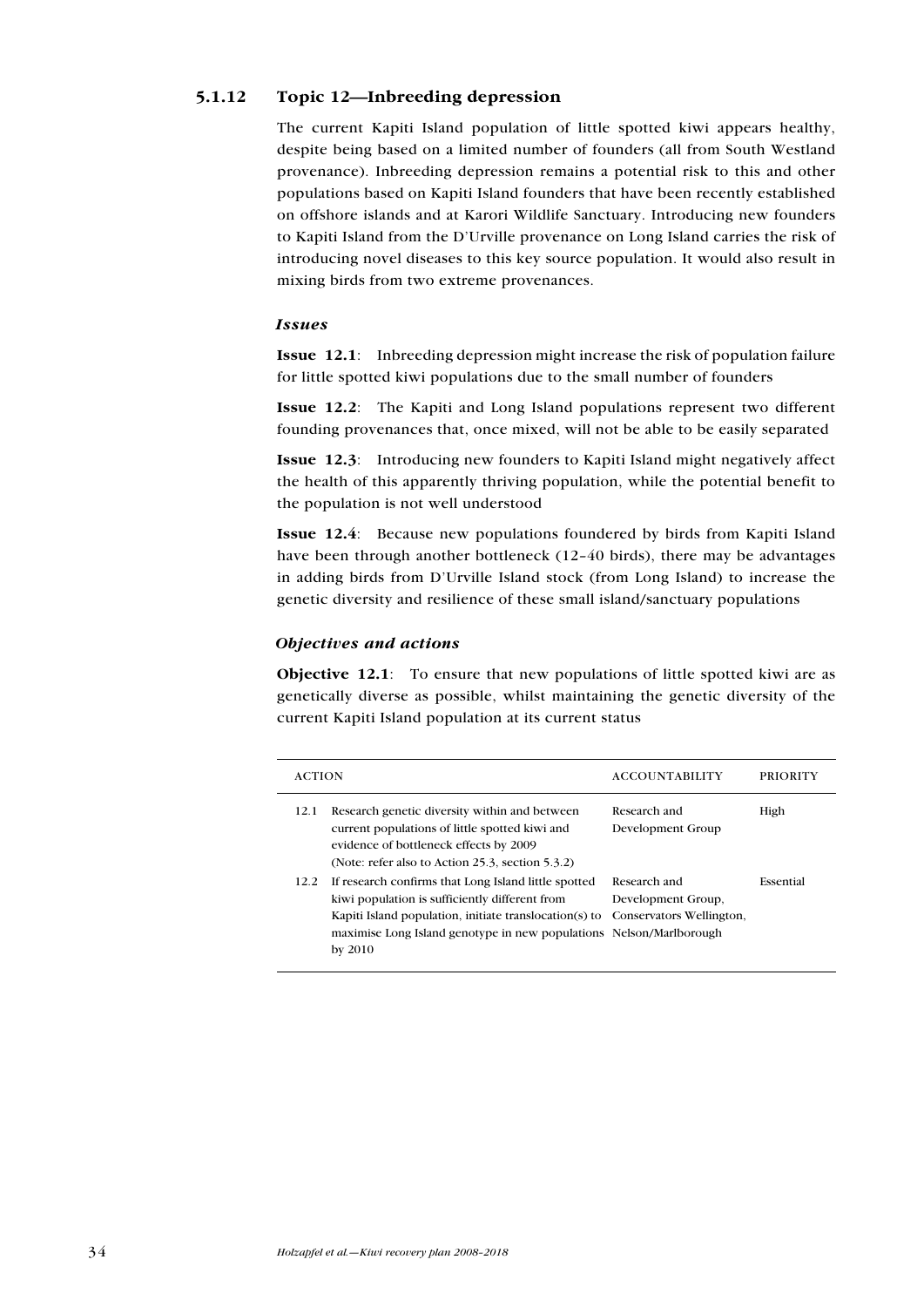# 5.1.13 Topic 13—Distribution and genetic diversity

The overall decline of populations of brown kiwi (all taxa), great spotted kiwi and Fiordland tokoeka is likely to result in a further constriction of their distribution and the associated loss of genetic diversity. Genetic research (Baker et al. 1995; Herbert & Daugherty 2002; Burbidge et al. 2003; Shepherd & Lambert 2008) has confirmed natural (i.e. non-human-induced) isolation of the separate taxa of brown kiwi and tokoeka, as well as fine-scale genetic variation within taxa.

Management of these taxa needs to recognise isolation as one of the drivers for speciation, as well as the risks it can carry (e.g. genetic inbreeding).

While maintenance or enhancement of the distribution of these taxa and preservation of their genetic variation is of lower priority than other recovery objectives outlined in this plan, it is encouraged if opportunities present themselves, e.g. as part of wider site restoration objectives. Where possible, a precautionary principle will be applied to management of the genetic structure of these taxa until the importance of their genetic diversity is fully understood.

Previous translocations have already established populations of brown kiwi outside their natural geographic range, including a number of mixed-provenance island populations (e.g. Pounui Island, which is a mix of Hauturu/Little Barrier Island and Northland birds) and, more recently, mainland populations (Rimutaka and Pukaha Mount Bruce, both of which are a mix of western and eastern brown kiwi).

#### Issues

Issue 13.1: There is a continued reduction in the distribution of declining taxa

Issue 13.2: The genetic structure that has been recognised within species needs to be managed

Issue 13.3: Mixed-provenance populations are currently not part of the national recovery planning framework

#### Objectives and actions

Objective 13.1: To manage kiwi over as large a part of their historical range as possible

Objective 13.2: To maintain genetic integrity within species at the appropriate scale

Objective 13.3: To integrate mixed-provenance populations into the national recovery framework for kiwi, using them as source populations for translocations and designating 'mixed-provenance zones', i.e. areas between existing taxon boundaries where mixing between two taxa could have occurred naturally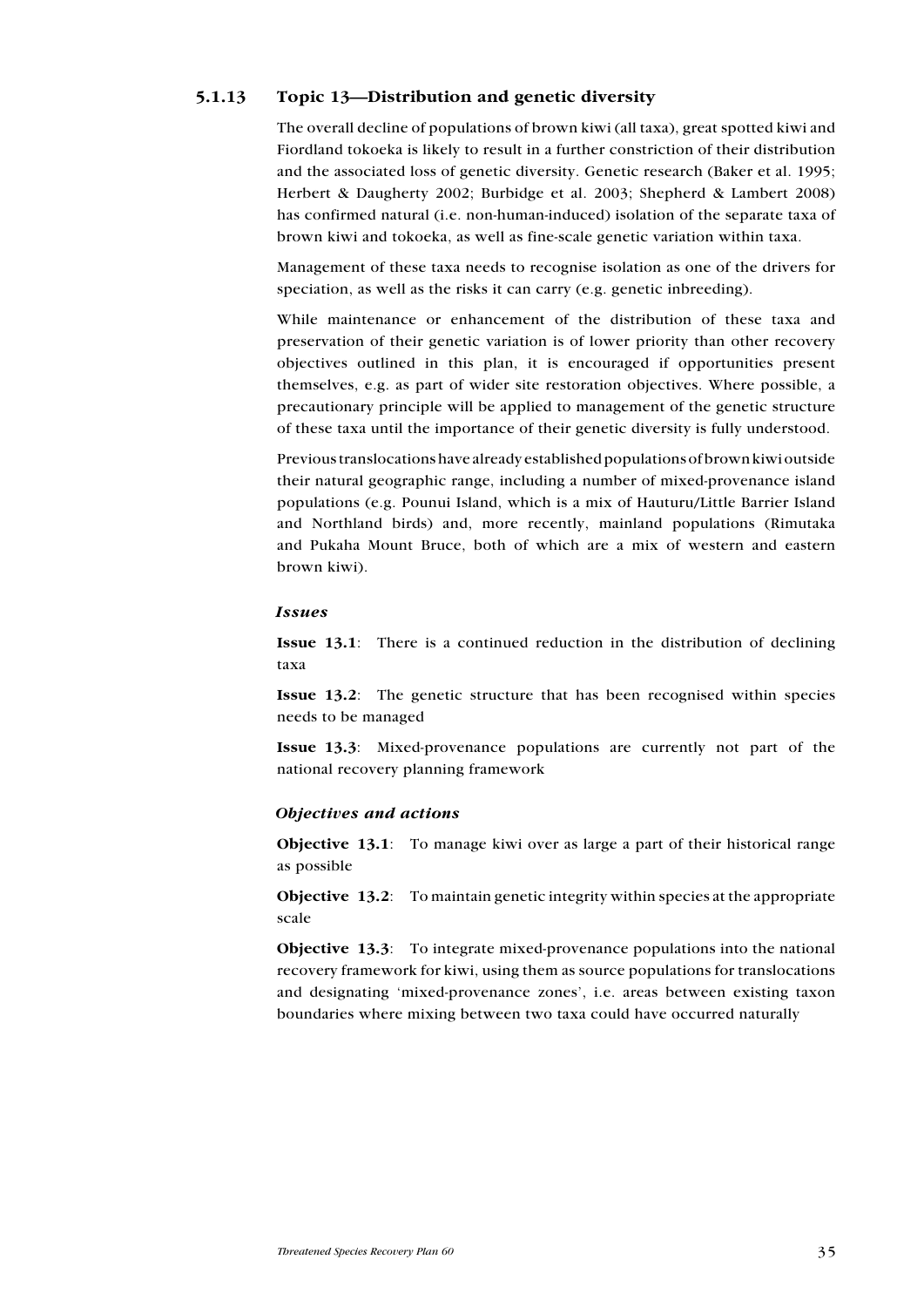| <b>ACTION</b> |                                                                                                                                                                                                                                                       | <b>ACCOUNTABILITY</b>           | <b>PRIORITY</b> |
|---------------|-------------------------------------------------------------------------------------------------------------------------------------------------------------------------------------------------------------------------------------------------------|---------------------------------|-----------------|
| 13.1          | Identify in taxon plans opportunities for the<br>establishment of new populations within the<br>historic range of the taxon in 2009                                                                                                                   | Taxon plan lead<br>conservators | High            |
| 13.2          | Optimise low-level, landscape-scale management<br>undertaken for non-kiwi-specific goals to benefit<br>kiwi over their current distribution by 2012 and<br>then throughout the term of the plan                                                       | Area managers/<br>conservators  | High            |
| 13.3          | Manage currently recognised taxa within species<br>as separate conservation management units, except<br>in recognised mixed-provenance zones, throughout<br>the term of the plan                                                                      | Area managers/<br>conservators  | High            |
| 13.4          | Manage populations within recognised taxa as<br>much as feasible to maintain fine-scale diversity by<br>minimising translocations between geographic<br>extremes and natural boundaries throughout the<br>term of the plan                            | Area managers/<br>conservators  | Medium          |
| 13.5          | Manage mixed-provenance population on<br>Hauturu/Little Barrier Island as part of the<br>western brown kiwi taxon throughout the<br>term of the plan                                                                                                  | <b>Auckland Conservator</b>     | Medium          |
| 13.6          | Manage mixed-provenance populations at<br>Rimutaka and Pukaha Mount Bruce as part of the<br>mixed-provenance zone between the western and<br>eastern brown kiwi taxa throughout the term of<br>the plan                                               | <b>Wellington Conservator</b>   | Medium          |
| 13.7          | Prepare a full list of mixed-provenance<br>populations, their history and options for<br>continued management (including inclusion in<br>relevant taxon plan(s) and their potential as source<br>or receiving populations for translocations) by 2010 | Recovery Group                  | Medium          |

# 5.1.14 Topic 14—Data management

Kiwi recovery projects rely on good operational data management practices to allow them to work efficiently and effectively and to report on their progress. At the same time, these projects generate data that form an important information resource for research.

#### Issues

Issue 14.1: Data management is inconsistent across kiwi projects, including all sanctuaries, with regard to the procedures and technology used. Data management procedures are not regularly updated due to a lack of available software and consistent protocols. This increases the risk of unnecessary effort, inability to effectively manage, report or research kiwi data, and even data loss across kiwi projects.

### Objectives and actions

Objective 14.1: To ensure that data from kiwi recovery projects are managed in a consistent, efficient and effective manner, and are available for key users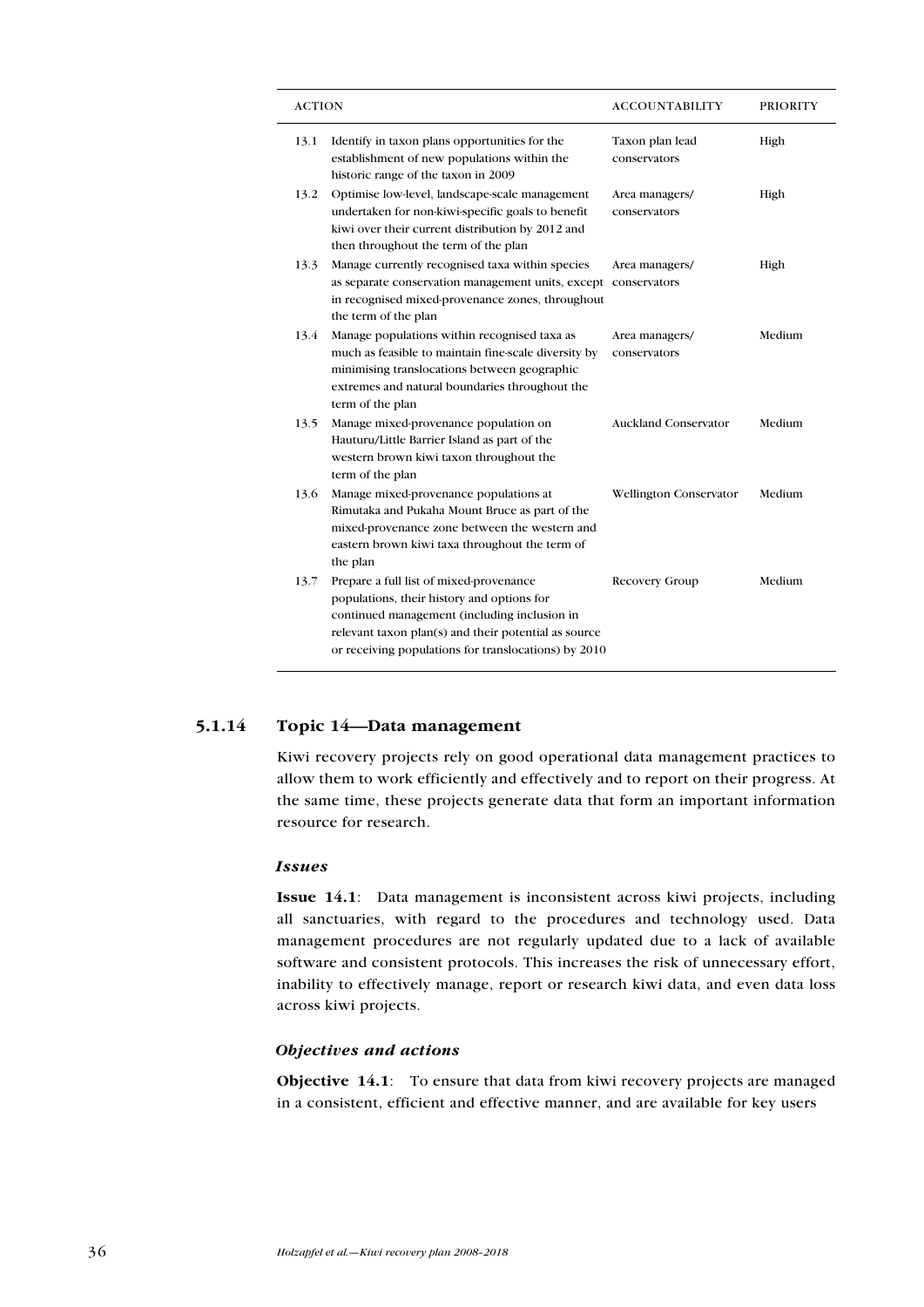| <b>ACTION</b> |                                                                                                                           | <b>ACCOUNTABILITY</b>                                       | PRIORITY |
|---------------|---------------------------------------------------------------------------------------------------------------------------|-------------------------------------------------------------|----------|
| 14.1          | Develop a database for kiwi sanctuaries as part of<br>the wider database environment of DOC by 2010                       | <b>General Manager</b><br>Research and<br>Development Group | High     |
| 14.2          | Undertake biennial reviews of data management<br>procedures across all kiwi sanctuaries, starting<br>in $2010$            | <b>General Manager</b><br>Research and<br>Development Group | Medium   |
| 14.3          | Investigate the incorporation of data from other<br>DOC and community-led kiwi projects into a<br>single database by 2011 | <b>General Manager</b><br>Research and<br>Development Group | Medium   |

# 5.1.15 Topic 15—Captive coordination

Ex situ and captive management play an important role in kiwi recovery, in particular by enabling the development of skills in captive husbandry and tools such as BNZ Operation Nest Egg. These provide opportunities to increase scientific knowledge of kiwi and advocate for the species and its conservation.

Up to 2008, captive breeding has almost exclusively focussed on brown kiwi. However, many of the skills and techniques developed have been transferable to other, more threatened species. Offspring from captive breeding have so far mainly been used in existing or new captive programmes, though some release into the wild has occurred.

During the term of this plan, ex situ and captive management will be used to:

- • Help secure from extinction the most threatened taxa (Okarito rowi, Haast tokoeka), in particular through BNZ Operation Nest Egg
- • Assist with the recovery of other taxa through captive breeding of birds for release and BNZ Operation Nest Egg, where this is considered the optimal tool to use (refer to section 5.1.17)
- Develop and refine captive husbandry techniques
- Advocate for the species and conservation

Captive management is coordinated through the Recovery Group via captive coordinators and is supported by the professional association of captive institutions (New Zealand Conservation Management Group: Australasian Regional Association of Zoological Parks & Aquaria—CMaG: ARAZPA), a Kiwi Captive Management Advisory Committee (KCMAC) and a captive management plan for kiwi (KCMAC & DOC 2004), the latter of which provides further detail background to the captive programme.

There are a large number of issues surrounding captive management of kiwi, which include diverse specialist topics (e.g. disease management, husbandry techniques) that are not the expertise of the Recovery Group and are best managed through close collaboration with captive holders. This role is currently partly undertaken by KCMAC, even though the primary function of this group was to generate and provide technical advice.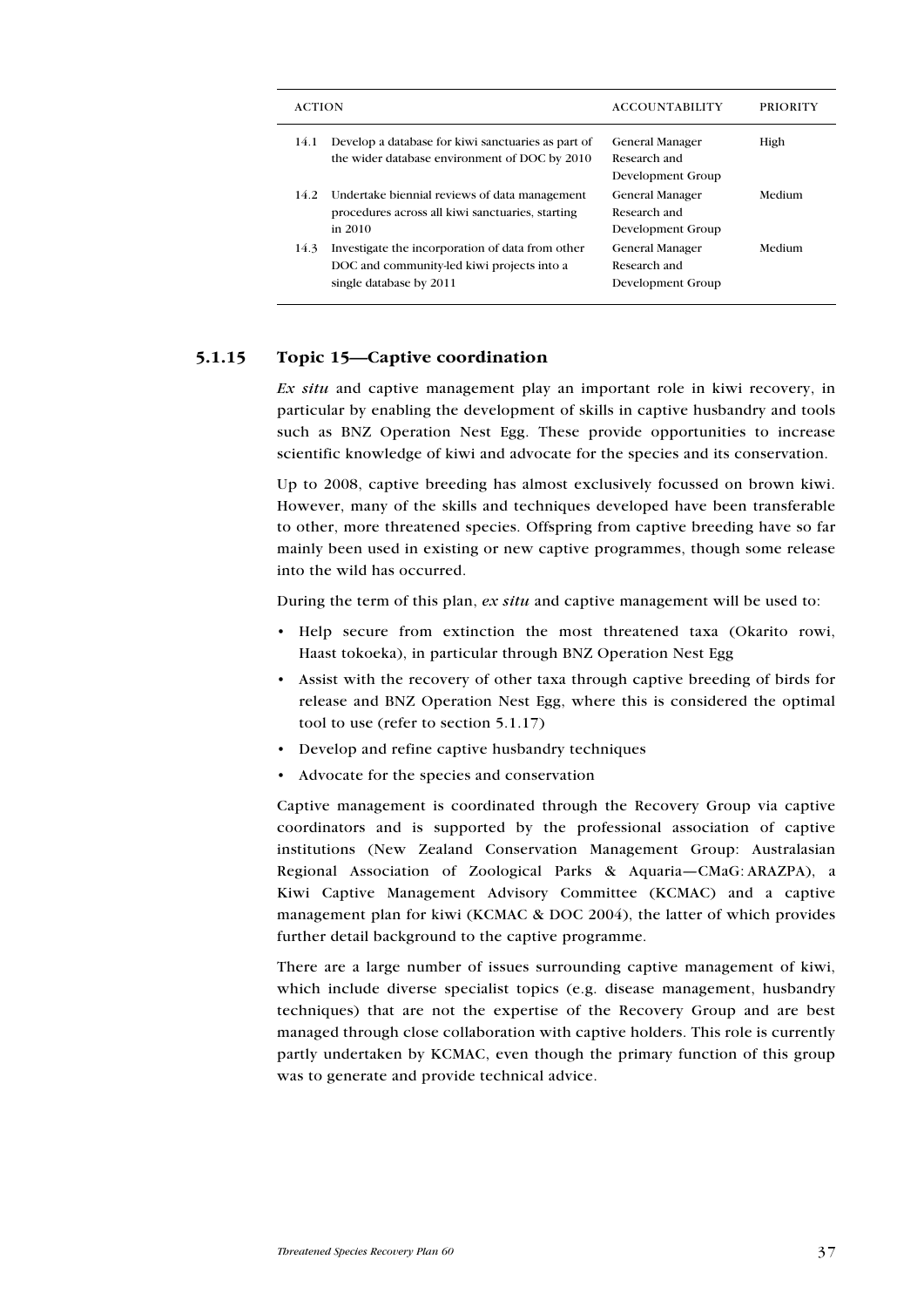The strategic direction for captive management of kiwi as part of the wider kiwi recovery effort is provided in the 'Captive management plan for kiwi' (KCMAC & DOC 2004), due for review in 2009. While the plan nominally covers all species, it currently focusses on only one species (brown kiwi; three taxa).

#### Issues

Issue 15.1: The link between the Recovery Group and CMaG: ARAZPA, and the role of KCMAC are not clearly defined

Issue 15.2: The current focus for captive breeding does not include the species most at risk of extinction

#### Objectives and actions

Objective 15.1: To ensure that captive management supports key recovery planning objectives for all kiwi taxa

| <b>ACTION</b> |                                                                                                                                                                                                                                                                                     | <b>ACCOUNTABILITY</b>                                                  | <b>PRIORITY</b> |
|---------------|-------------------------------------------------------------------------------------------------------------------------------------------------------------------------------------------------------------------------------------------------------------------------------------|------------------------------------------------------------------------|-----------------|
| 15.1          | Clarify the formal link between the Kiwi Recovery<br>Group and CMaG: ARAZPA as the industry's official<br>representative body by 2009                                                                                                                                               | Recovery Group/<br><b>ARAZPA</b>                                       | Medium          |
| 15.2          | Review the role of KCMAC by 2009                                                                                                                                                                                                                                                    | Recovery Group/<br><b>ARAZPA</b>                                       | Medium          |
| 15.3          | Review the captive management plan by 2009<br>(and 5-yearly thereafter), to ensure linkage with<br>the recovery plan and taxon plan objectives,<br>including the identification of capacity<br>requirements (BNZ Operation Nest Egg, public<br>viewing opportunities, crèche sites) | Recovery Group/<br>Research and<br>Development Group/<br><b>ARAZPA</b> | Essential       |
| 15.4          | Report on progress towards captive management<br>plan objectives, and provide recommendations<br>annually to the Recovery Group and captive<br>holders throughout the term of the plan                                                                                              | Recovery Group/<br><b>ARAZPA</b>                                       | Medium          |

# 5.1.16 Topic 16—Captive husbandry

Best practice for holding kiwi in captivity has been developed over considerable time and key findings are summarised in a husbandry manual for brown kiwi (Johnson 1996). Further advances in husbandry techniques have been made since the publication of that manual, which are recognised and often implemented by captive holders as best practice, even though they are not currently included in the manual. However, the 1996 manual remains the required standard referred to in captive holding permits and correspondence, creating a legally insecure situation for captive holders and DOC, and potentially resulting in better techniques being under-utilised.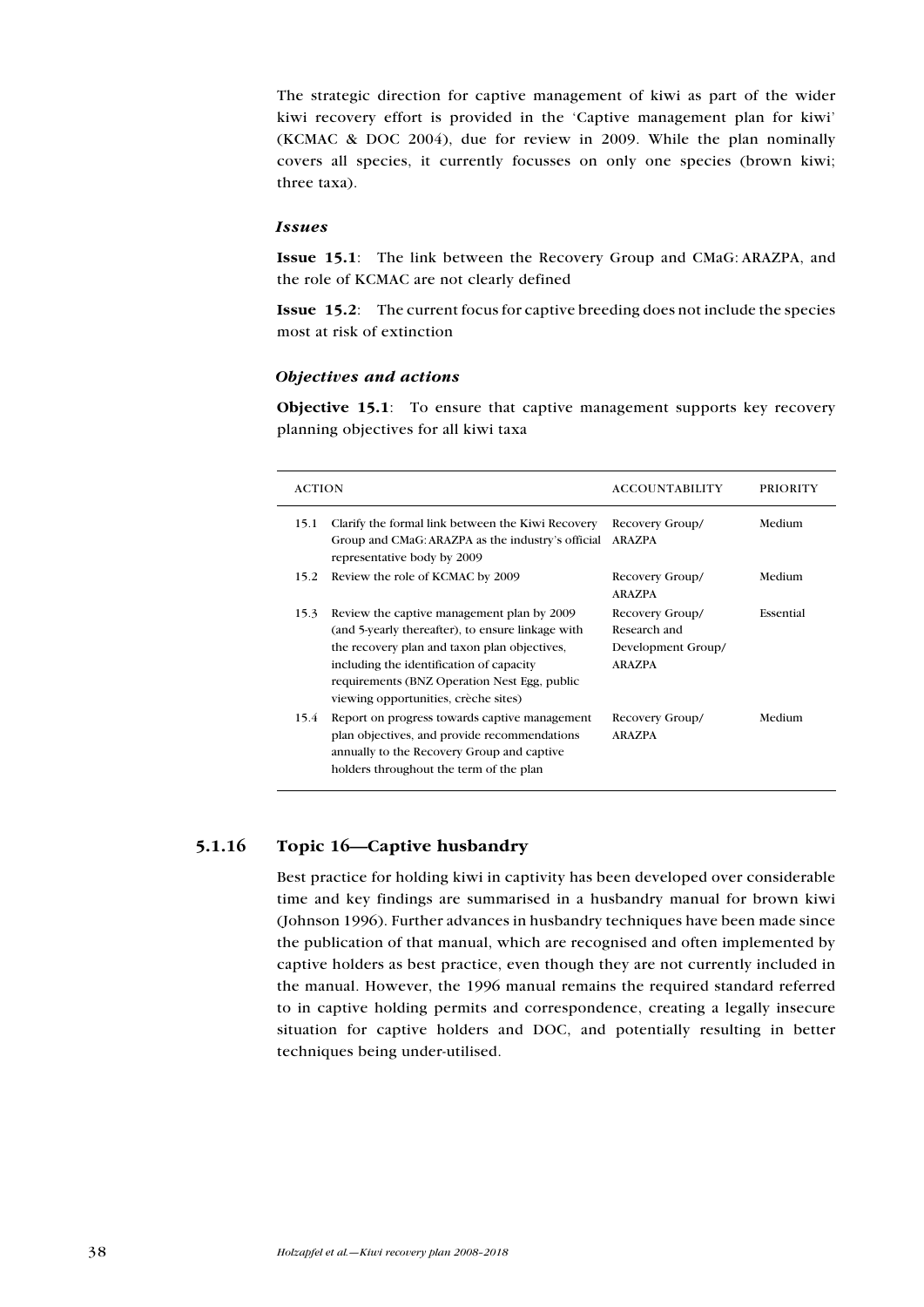#### Issues

Issue 16.1: Updating of the captive husbandry manual is neither regular nor frequent enough

#### Objectives and actions

Objective 16.1: To ensure that best practice for captive husbandry, including minimum standards, is collated, communicated efficiently and implemented

| <b>ACTION</b> |                                                                                                                                                                                                                                               | <b>ACCOUNTABILITY</b>                                    | <b>PRIORITY</b> |
|---------------|-----------------------------------------------------------------------------------------------------------------------------------------------------------------------------------------------------------------------------------------------|----------------------------------------------------------|-----------------|
| 16.1          | Review and update the kiwi captive husbandry<br>manual by 2008 and biennially thereafter                                                                                                                                                      | Captive coordinator/<br><b>ARAZPA</b>                    | High            |
| 16.2          | In collaboration with CMAG: ARAZPA, develop<br>standards for accreditation and monitoring of kiwi<br>captive management facilities and practitioners.<br>including for BNZ Operation Nest Egg and breeding<br>for release programmes, by 2010 | Recovery Group/<br>captive coordinator/<br><b>ARAZPA</b> | High            |
| 16.3          | Include implementation of best practice as<br>described in the kiwi captive husbandry manual<br>as part of the permit conditions for captive<br>facilities by 2010 and then throughout the term of<br>the plan                                | Area managers/<br>conservators                           | Medium          |

#### 5.1.17 Topic 17—BNZ Operation Nest Egg

BNZ Operation Nest Egg was developed in 1994 using funding from BNZ. It has become a powerful tool for increasing kiwi populations that is used for several taxa of kiwi and involves six captive facilities and a large number of communityand DOC-led programmes.

Throughout the development phase of BNZ Operation Nest Egg, data on its use were collected and analysed nationally. However, since completion of the development phase, data collection has not been continued, making comparisons between taxa and techniques difficult and thus hindering further improvements and optimisation of its employment.

Standards that were developed for critical aspects of the programme, such as egg handling, incubation and chick rearing, have been superseded by further refinements undertaken by practitioners and captive institutions. A variety of protocols are now used, without national guidance as to minimum standards required.

The identification or creation of incubation capacity and suitable crèche sites has been largely uncoordinated, driven by local need rather than through regional or national planning. This has increased the risk of duplication or less efficient use of resources. Communication and sharing of information between captive facilities appears to be restricted.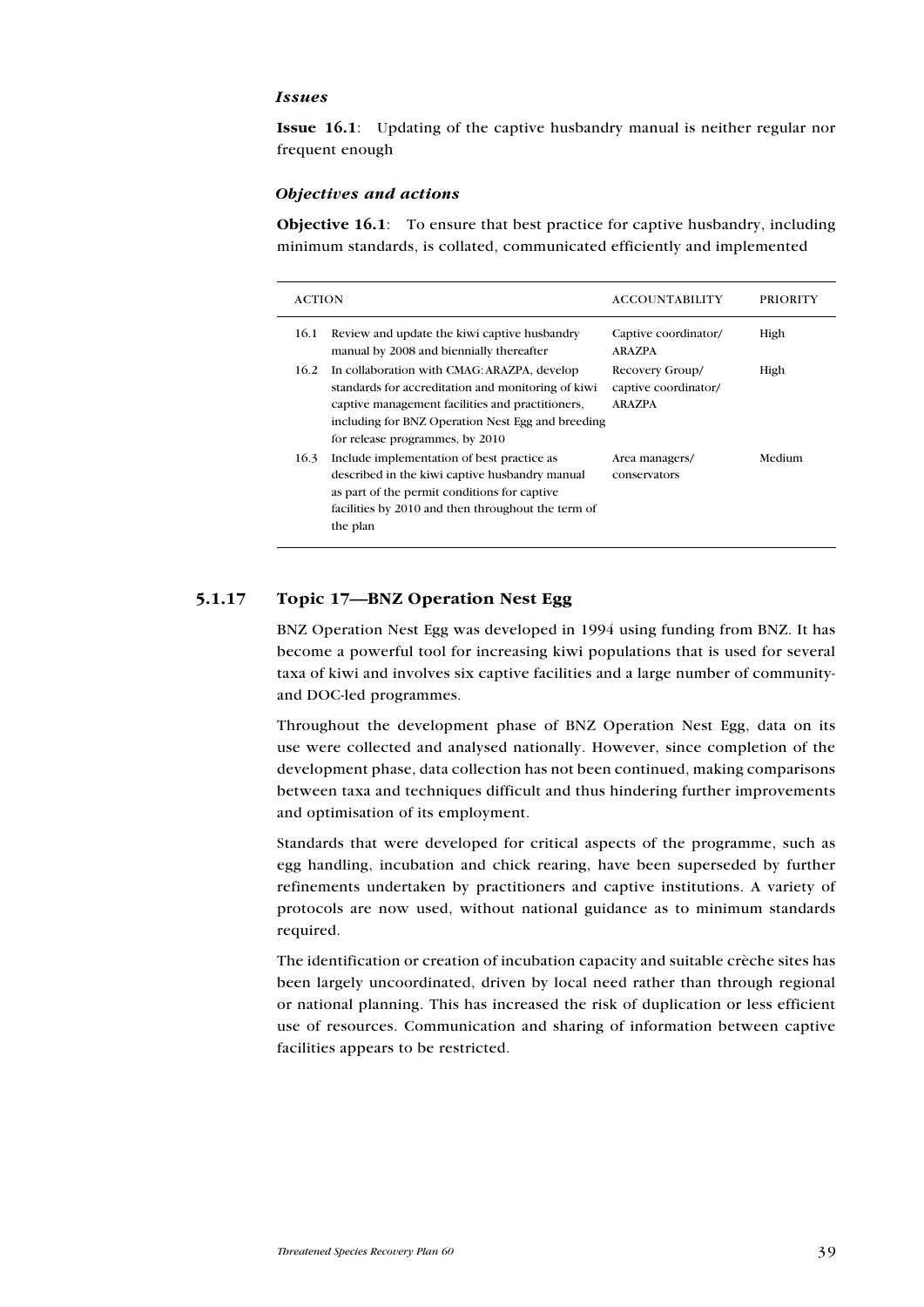Because it provides the opportunity to be directly involved in handling of kiwi, BNZ Operation Nest Egg is an attractive tool for advocacy purposes. However, its high cost and labour requirement make it less economical than other tools in larger populations. The comparison of cost versus benefit of BNZ Operation Nest Egg versus predator control is not widely understood.

A national, long-term plan for BNZ Operation Nest Egg and how it supports the kiwi recovery plan is lacking. There is currently no plan for the number of crèche sites/location, number of incubation facilities needed, etc.

#### Issues

Issue 17.1: National data on the use and success of BNZ Operation Nest Egg is not available

Issue 17.2: Minimum standards have not been developed or updated and agreed on between practitioners

Issue 17.3: The use of BNZ Operation Nest Egg lacks national coordination

#### Objectives and actions

Objective 17.1: To ensure that the use of BNZ Operation Nest Egg is effective and undertaken to sufficient standard

| <b>ACTION</b> |                                                                                                                                                                                | <b>ACCOUNTABILITY</b>                                    | <b>PRIORITY</b> |
|---------------|--------------------------------------------------------------------------------------------------------------------------------------------------------------------------------|----------------------------------------------------------|-----------------|
| 17.1          | Review protocols for all components of<br>BNZ Operation Nest Egg, including the<br>development of minimum standards as part of<br>best practice, by 2009 and update biennially | Recovery Group/<br>captive coordinator/<br><b>ARAZPA</b> | Essential       |
| 17.2          | Initiate national coordination for the collection<br>and reporting of data on the use of BNZ Operation<br>Nest Egg by 2009                                                     | Recovery Group/<br>captive coordinator/<br>ARAZPA        | Medium          |
| 17.3          | Develop guidelines for when and where to use<br>BNZ Operation Nest Egg instead of, or in<br>conjunction with, other tools by 2010                                              | Research and<br>Development Group                        | High            |
| 17.4          | Develop a 10-year plan for BNZ Operation Nest<br>Egg, including number and location of incubation<br>facilities and crèche sites, by 2010                                      | Recovery Group/<br>captive coordinator/<br><b>ARAZPA</b> | High            |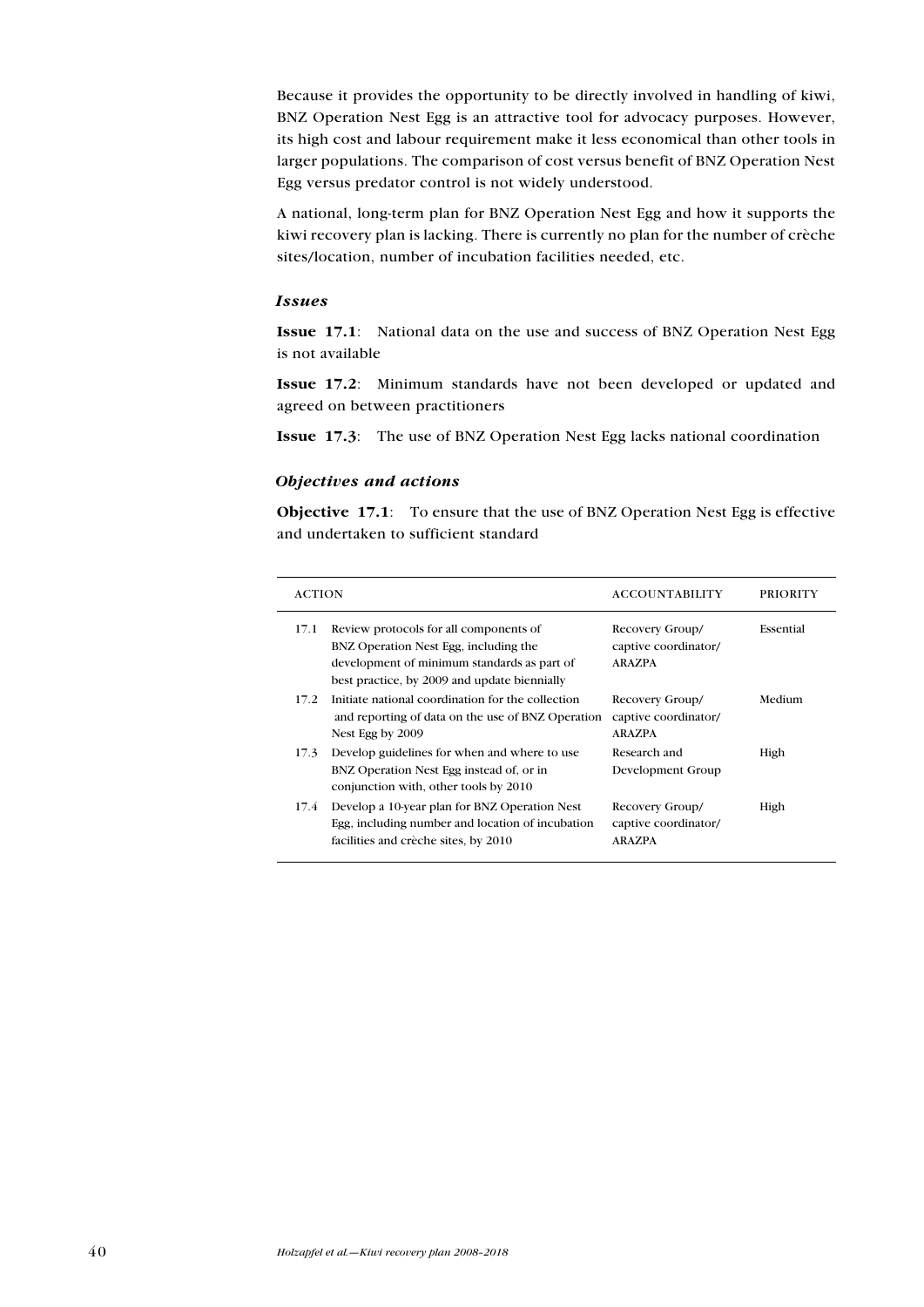# 5.2 C ommunity relations and engagement

Recovery and protection of kiwi relies on the interest, understanding and engagement of many sectors of New Zealand society, not just professional conservation organisations and ecologists. The strong association New Zealanders have with kiwi (see sections 3.3–3.5) presents both opportunities and challenges. Realising these opportunities will have a strong influence on the outcome of this plan and the future of kiwi in the wild.

# 5.2.1 Topic 18—Advocacy

Advocacy continues to be an important component of kiwi recovery, helping to ensure broader public acceptance and buy-in, as well as creating actual support and resources. It includes sharing information, promoting specific issues and solutions, and generally raising awareness about kiwi protection.

Since 2006, kiwi advocacy has been coordinated by the 'National Mentor for Kiwi Advocacy'. This position is funded through BNZ Save the Kiwi Trust and has replaced the regional kiwi advocacy positions previously established in some areas (e.g. Northland, Coromandel). The National Mentor coordinates the development and dissemination of national and local advocacy material, and supports individual projects through visits, workshops and technical advice.

#### Issues

Issue 18.1: National coordination of advocacy might not be able to serve specific local needs

Issue 18.2: Advocacy is not always considered as an integral part of recovery planning

Issue 18.3: Advocacy material is sometimes of poor quality or outdated, underutilising opportunities or even creating negative advocacy

### Objectives and actions

Objective 18.1: To increase awareness and support for kiwi protection through the provision of high-quality advocacy for kiwi projects at all levels

| <b>ACTION</b>                                                                                                                                                                                                    | <b>ACCOUNTABILITY</b>                      | PRIORITY  |
|------------------------------------------------------------------------------------------------------------------------------------------------------------------------------------------------------------------|--------------------------------------------|-----------|
| Coordinate advocacy nationally, including the<br>18.1<br>development of resources and provision of advice,<br>through a National Mentor for Kiwi Advocacy<br>throughout the term of the plan                     | Recovery Group/<br>BNZ Save the Kiwi Trust | Essential |
| 18.2<br>Establish a regional support structure for local<br>kiwi projects, including for advocacy, by 2010<br>and maintain this throughout the term of the plan<br>(Note: Same as Action 20.2, section $5.2.3$ ) | National Mentor for Kiwi<br>Advocacy       | High      |
| Develop an advocacy section in each taxon plan<br>18.3<br>that outlines methods and tools by 2009                                                                                                                | Taxon plan lead<br>conservators            | Essential |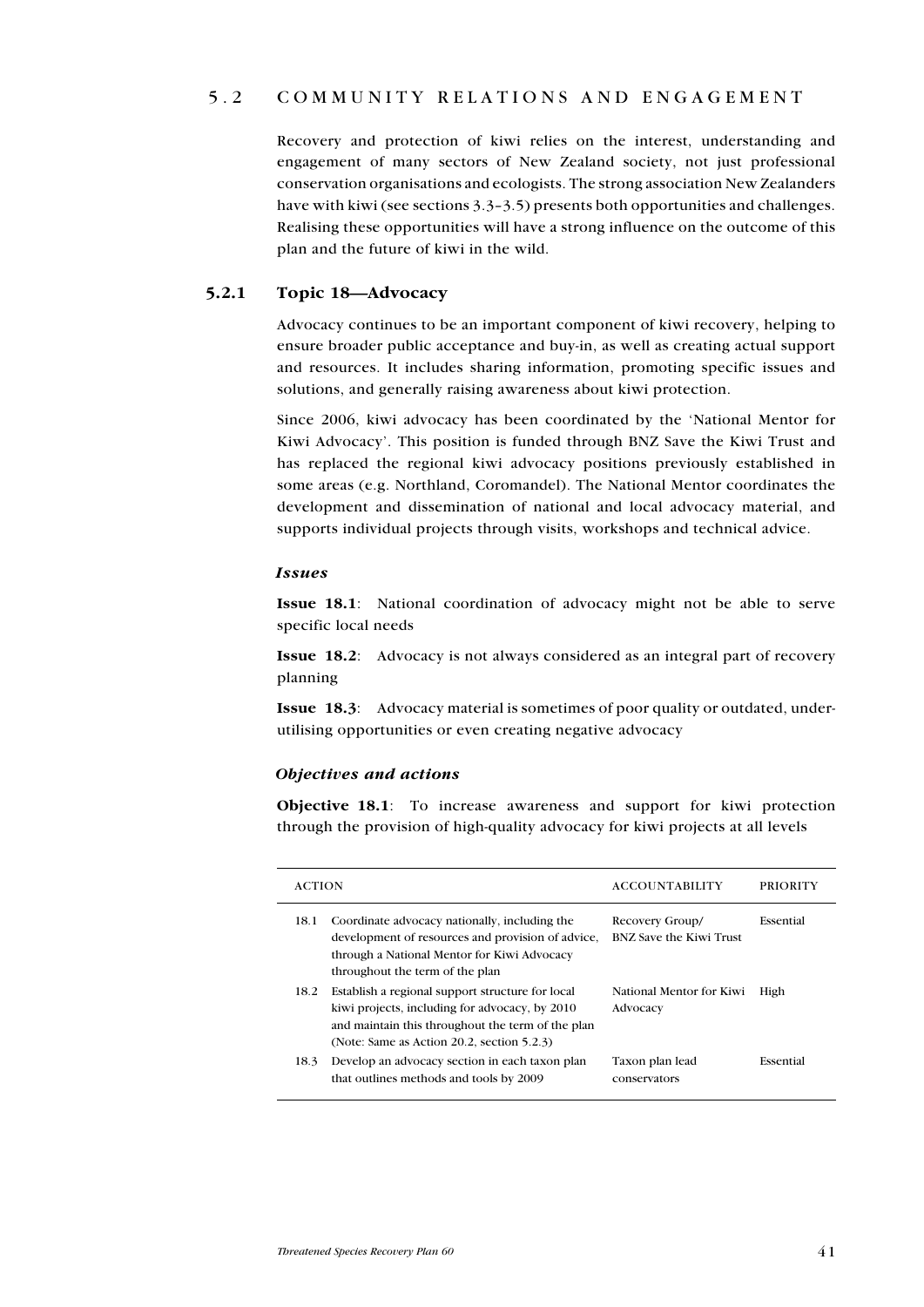# 5.2.2 Topic 19—Tangata whenua

The Department of Conservation is committed to giving effect to the unique relationship that tangata whenua (iwi or hapu that have customary authority in a place) have with kiwi. This includes memoranda of understanding, partnerships, protocols and legal agreements such as under the Ngai Tahu Claims Settlement Act 1998.

Tangata whenua have a repository of knowledge about kiwi, which is invaluable when dealing with the bird. In many areas, iwi have embraced the kaupapa (principles) of kiwi recovery and kiwi habitat restoration, and are applying an active kaitiaki (guardian) role by carrying out predator control, building protection fences and implementing BNZ Operation Nest Egg. Iwi also take part in kiwi programmes generally, e.g. by being kept informed, having input into decision making and being directly involved in translocations.

#### Issues

Issue 19.1: Involvement by tangata whenua in aspects of kiwi management is variable across the country, with more opportunities present than have been utilised

Issue 19.2: The role of iwi in kiwi recovery planning and implementation and access to cultural materials is not always understood or given effect to

#### Objectives and actions

Objective 19.1: To ensure that iwi are involved at all levels of kiwi management and research in an interactive way and in a way appropriate to all parties' commitments and expectations

| <b>ACTION</b> |                                                                                                                                          | <b>ACCOUNTABILITY</b>           | PRIORITY  |
|---------------|------------------------------------------------------------------------------------------------------------------------------------------|---------------------------------|-----------|
| 19.1          | Include tangata whenua in the development and<br>implementation of taxon plans throughout the<br>term of the plan                        | Taxon plan lead<br>conservators | Essential |
| 19.2          | Identify opportunities and current barriers for the<br>involvement of tangata whenua in kiwi recovery<br>throughout the term of the plan | Area managers/<br>conservators  | Essential |
| 19.3          | Ensure that agreed processes for involvement of<br>tangata whenua in kiwi management are observed<br>throughout the term of the plan     | Area managers/<br>conservators  | Essential |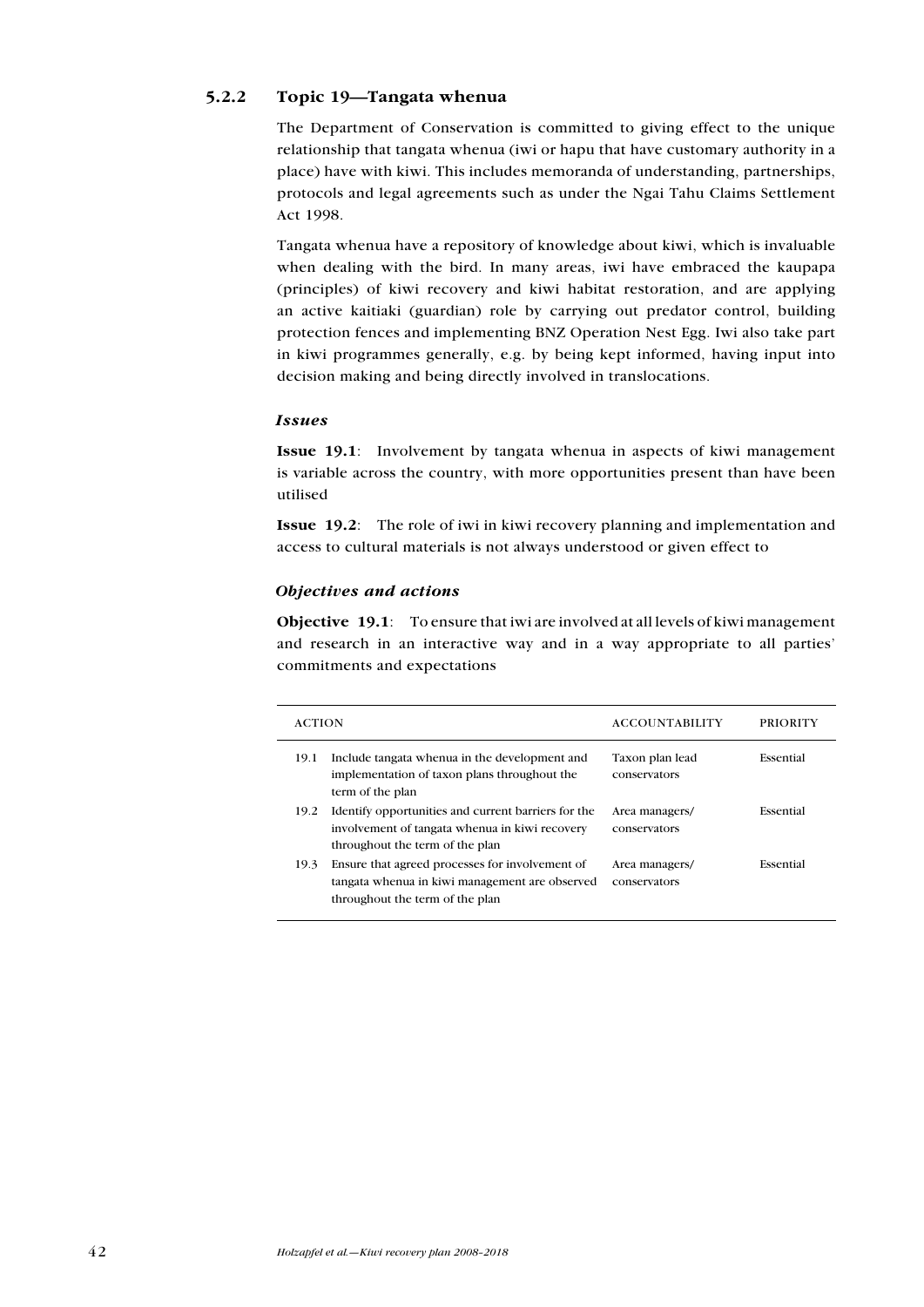# 5.2.3 Topic 20—Community-led initiatives

Over the term of the previous recovery plan, community-led initiatives for the protection of kiwi greatly increased in number and extent. These include initiatives led by private landowners, local interest groups, trusts and businesses. In some places, these initiatives now equal or surpass the effort able to be committed by DOC.

Community-led initiatives and the support for them form a vital part of national kiwi recovery.

#### Issues

Issue 20.1: Community-led projects face a number of issues that endanger their long-term sustainability, including:

- • Working within a mainly annual grant structure and therefore a lessened ability for long-term planning
- • Workload being carried mostly by volunteers, including aspects of strategic planning, funding and administration (e.g. translocation proposals) that are time-consuming and require specialist knowledge and skills
- • Practitioners not always having good access to the latest information pertaining to kiwi recovery, e.g. best practice, land management techniques, priority sites for kiwi protection

#### Objectives and actions

Objective 20.1: To ensure that community involvement in kiwi protection is optimised, sustained and follows best practice

| <b>ACTION</b>                                                                                                                                                                                                                                                  | <b>ACCOUNTABILITY</b>                                                          | <b>PRIORITY</b> |
|----------------------------------------------------------------------------------------------------------------------------------------------------------------------------------------------------------------------------------------------------------------|--------------------------------------------------------------------------------|-----------------|
| Provide regular opportunities to strengthen<br>20.1<br>networks and information sharing among<br>community-led projects, including regional/national<br>meetings ('kiwi hui') for kiwi practitioners and<br>other stakeholders throughout the term of the plan | Recovery Group/<br><b>BNZ Save the Kiwi Trust</b>                              | Essential       |
| Establish a regional support structure for local kiwi<br>20.2<br>projects, including for advocacy, in 2010 and<br>maintain this throughout the term of the plan<br>(Note: Same as Action 18.2, section 5.2.1)                                                  | National Mentor for Kiwi<br>Advocacy                                           | High            |
| Provide regular suitable forums and training<br>20.3<br>opportunities to share information on best<br>practice, sustainability, strategic planning and<br>funding for community-led initiatives throughout<br>the term of the plan                             | <b>BNZ Save the Kiwi Trust/</b><br>Recovery Group                              | Essential       |
| Provide community groups with information on<br>20.4<br>priority areas for management of kiwi by 2010<br>and then throughout the term of the plan                                                                                                              | Recovery Group/<br>BNZ Save the Kiwi Trust/<br>taxon plan lead<br>conservators | High            |
| 20.5<br>Include community groups, where applicable, in<br>the development and implementation of taxon<br>plans throughout the term of the plan                                                                                                                 | Taxon plan lead<br>conservators                                                | Essential       |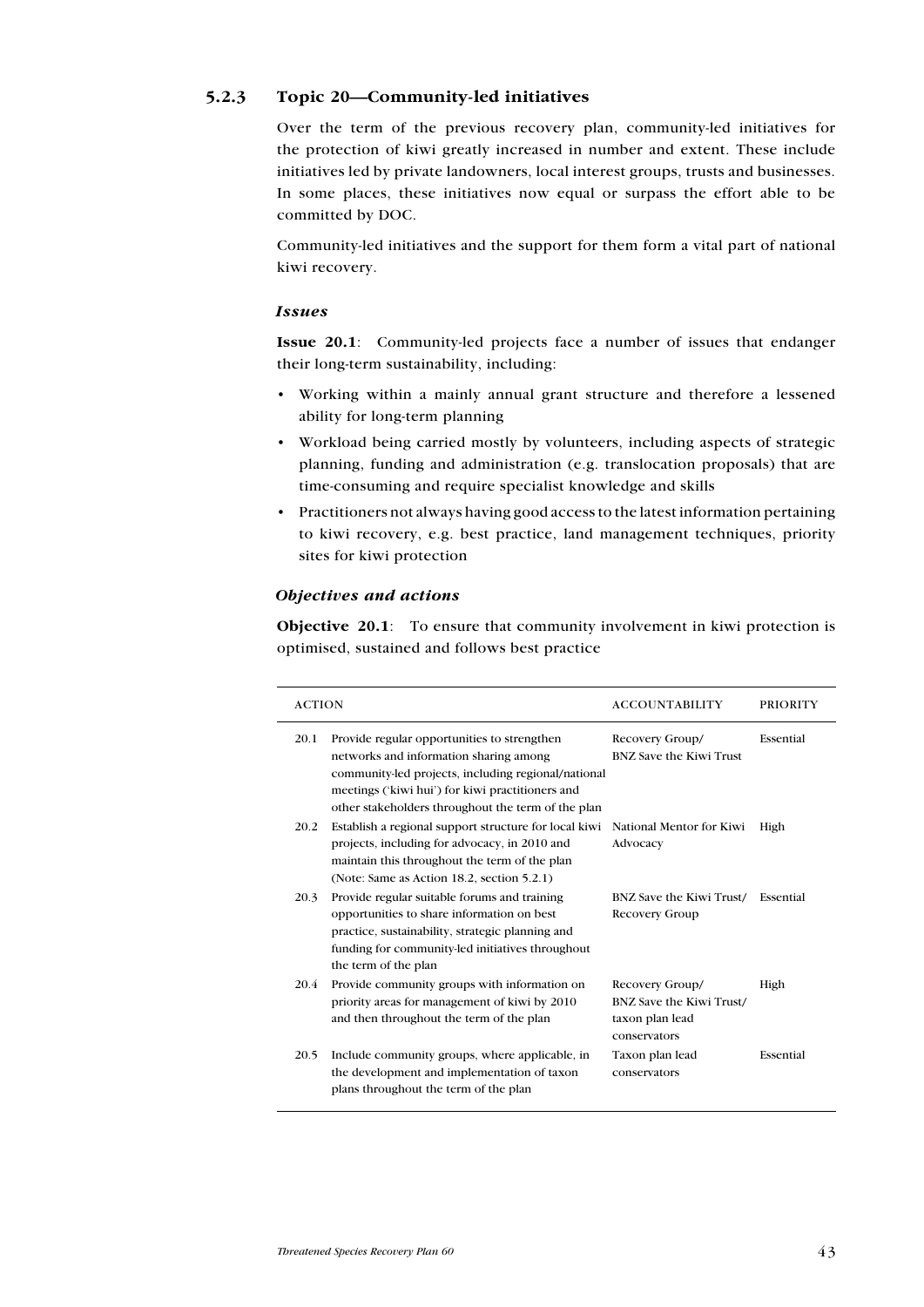# 5.2.4 Topic 21—Corporate sponsorship

Kiwi recovery has benefited from a high public profile and interest, which in turn has made it attractive for corporate sponsorship.

Since 1991, BNZ has been the major sponsor for kiwi recovery planning, resulting in the establishment of the BNZ Save the Kiwi Trust, a formal partnership between BNZ and DOC, in 2002. The Trust allocates sponsorship money and supports kiwi recovery through the provision of information, resources, workshops and training. National sponsorship to the Trust is received from several sources, with BNZ currently being the principal sponsor. Further local sponsorship arrangements also contribute to the overall recovery support.

As part of the sponsorship agreement when the Trust was formed, all kiwi work carried out by DOC falls under the banner of BNZ Save the Kiwi Trust, regardless of whether it has received direct funding through the Trust or not. This has led to confusion among stakeholders between sponsor acknowledgement and sponsored recovery management, and a perception of exclusivity with the principal sponsor, despite the Trust deed accommodating further sponsors within the Trust's umbrella.

#### Issues

Issue 21.1: Strategic planning processes for kiwi recovery by DOC (i.e. through this plan) and BNZ Save the Kiwi Trust are largely undertaken independently

Issue 21.2: The role of BNZ Save the Kiwi Trust in overall kiwi recovery requires clarification, including its relationship with the Kiwi Recovery Group

Issue 21.3: To fulfil the goals of this plan, funding for kiwi recovery, including that obtained from outside DOC, needs to increase to allow for the necessary expansion of projects

#### Objectives and actions

Objective 21.1: To ensure that the strategic direction of the BNZ Save the Kiwi Trust is consistent with the national kiwi recovery plan

Objective 21.2: To ensure that the benefits and responsibilities through the formation of the BNZ Save the Kiwi Trust are fully realised

Objective 21.3: To increase the support (financial and otherwise) for kiwi recovery through sponsorship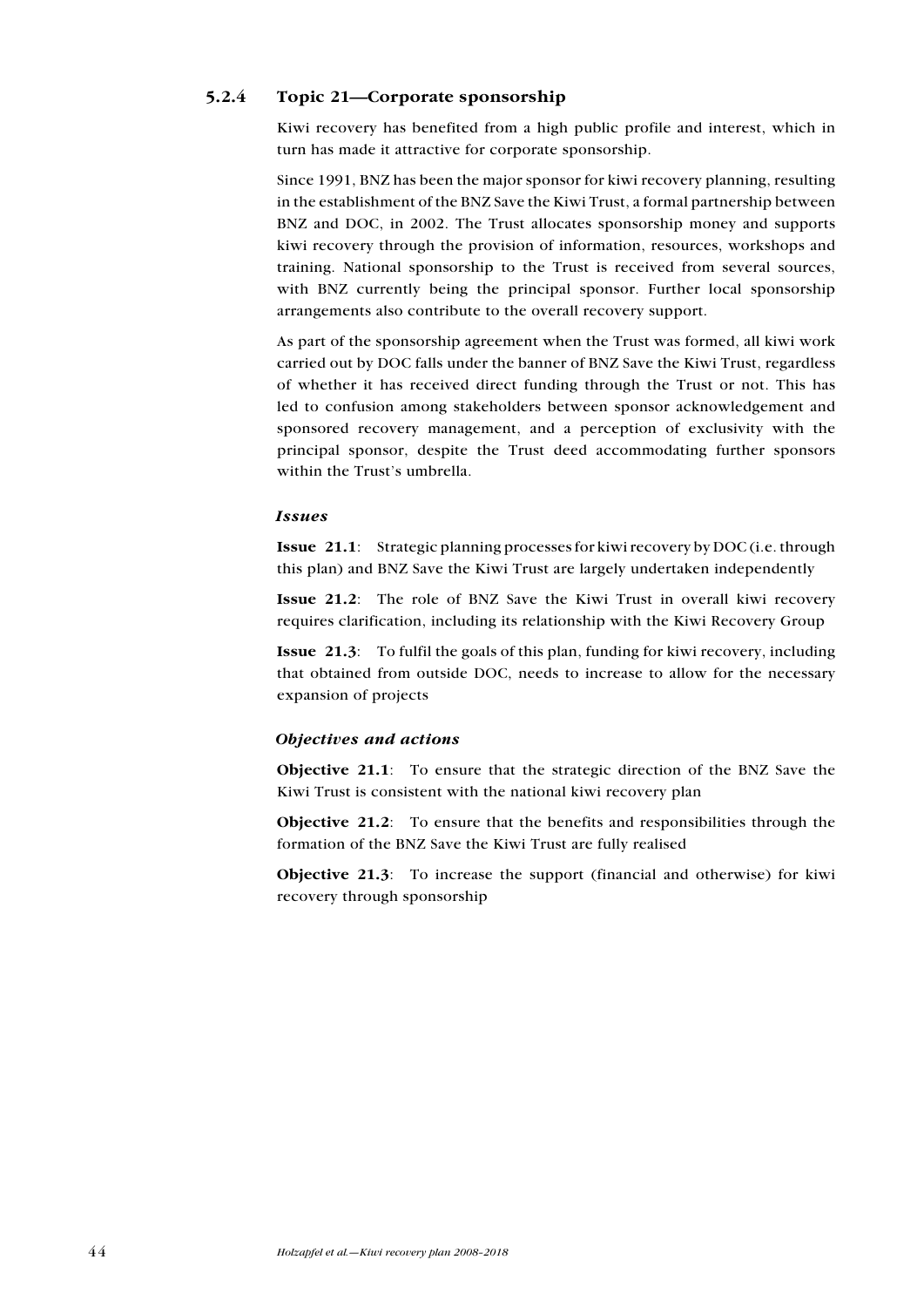| <b>ACTION</b> |                                                                                                                                                                       | <b>ACCOUNTABILITY</b>                                                                | <b>PRIORITY</b> |
|---------------|-----------------------------------------------------------------------------------------------------------------------------------------------------------------------|--------------------------------------------------------------------------------------|-----------------|
| 21.1          | Review and communicate the focus and role of<br>BNZ Save the Kiwi Trust in national kiwi recovery<br>in 2009 then every 3 years thereafter                            | General Manager<br>Marketing and<br>Communications Group/<br>BNZ Save the Kiwi Trust | Essential       |
| 21.2          | Undertake joint development and implementation<br>of national strategies by the Kiwi Recovery Group<br>and BNZ Save the Kiwi Trust throughout the term<br>of the plan | Recovery Group/<br>BNZ Save the Kiwi Trust                                           | Essential       |
| 21.3          | Promote within DOC and externally the role of<br>BNZ Save the Kiwi Trust as a key participant in<br>kiwi management throughout the term of the plan                   | Area managers/<br>conservators                                                       | High            |
| 21.4          | Ensure DOC staff are aware of and follow their<br>obligation under the sponsorship agreement with<br>BNZ throughout the term of the plan                              | Area managers/<br>conservators                                                       | High            |
| 21.5          | Develop strategies in 2009 to double the amount<br>of corporate sponsorship funding for kiwi<br>recovery available by 2013                                            | General Manager<br>Marketing and<br>Communications Group/<br>BNZ Save the Kiwi Trust | Essential       |

# 5.2.5 Topic 22—Statutory planning

Some of the threats to kiwi are activities that can be addressed by statutory authorities by means of legislation, regulations, rules, incentives and policies.

#### Issues

Issue 22.1: Predation of kiwi by domestic animals, in particular dogs and cats, is likely to increase with further land development and is difficult to manage outside public conservation land

Issue 22.2: Land development has the potential to negatively impact on kiwi habitat but could also provide opportunities for increased kiwi protection

### Objectives and actions

Objective 22.1: To avoid, remedy or mitigate threats to kiwi and their habitat by promoting legislative and policy changes to statutory authorities

| <b>ACTION</b>                                                                                                                                                                      | <b>ACCOUNTABILITY</b>                                             | <b>PRIORITY</b> |
|------------------------------------------------------------------------------------------------------------------------------------------------------------------------------------|-------------------------------------------------------------------|-----------------|
| Raise awareness of kiwi threats associated with<br>land use and how statutory planning and policy<br>can support kiwi recovery by 2009 and then<br>throughout the term of the plan | Area managers/<br>conservators/<br><b>BNZ Save the Kiwi Trust</b> | High            |
| Promote the inclusion of statutory protection of<br>kiwi habitat and of kiwi from predation in district<br>plans by 2009 and then throughout the term of<br>the plan               | Area managers/<br>conservators/<br>BNZ Save the Kiwi Trust        | High            |
| Provide local authorities with information on<br>priority areas for management of kiwi by 2009<br>and then throughout the term of the plan                                         | Area managers/<br>conservators                                    | High            |
|                                                                                                                                                                                    |                                                                   |                 |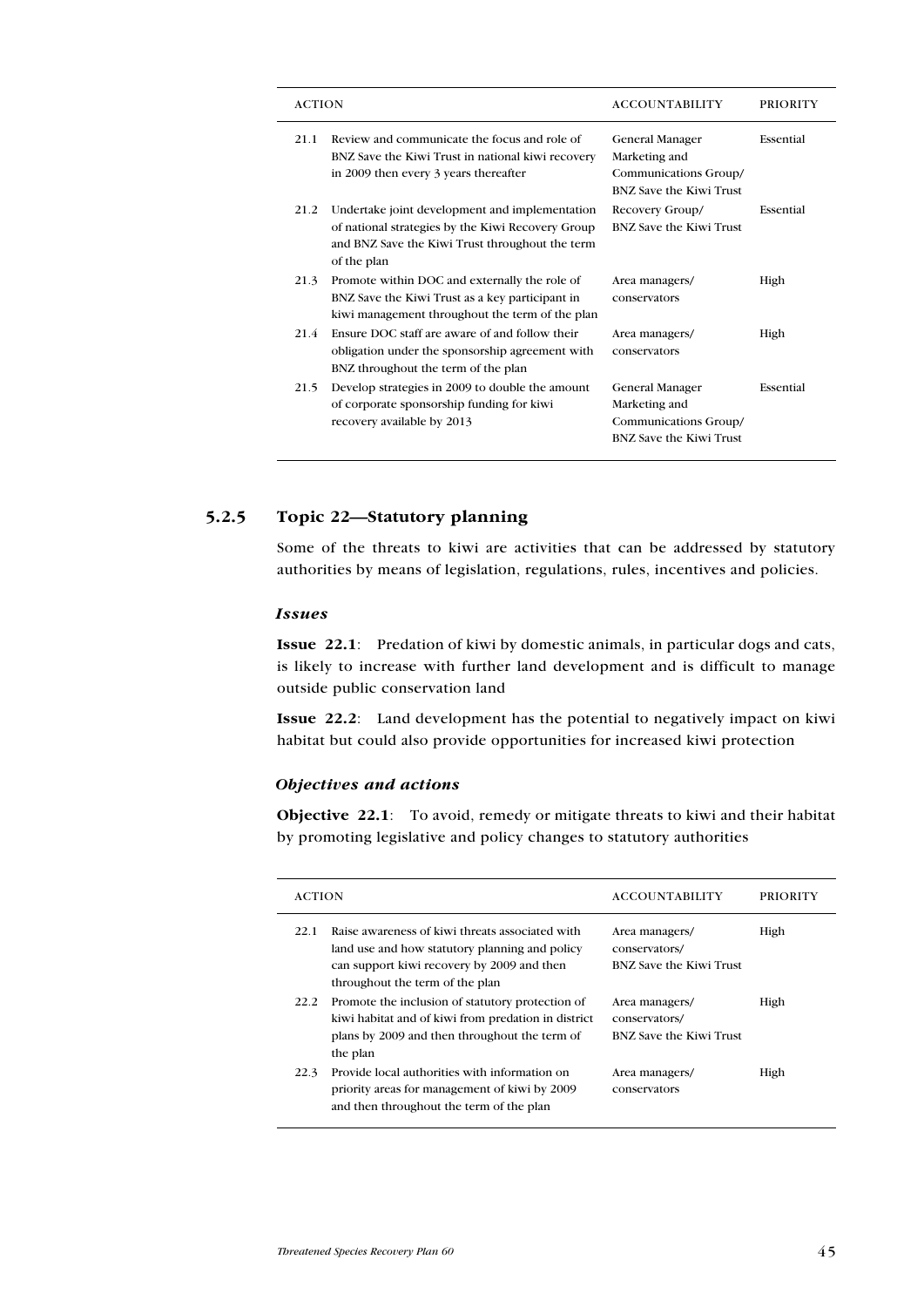# 5.2.6 Topic 23—Development of environmental standards

The rural production sector (forestry, life-stock farming and horticulture) is developing standards that take into consideration the needs of ecosystems, wildlife and water quality. There is an opportunity for the development and implementation of these standards to play a major part in kiwi protection.

#### Issues

Issue 23.1: Guidance about kiwi-specific issues is either unavailable or not being promoted to the rural production sector

#### Objectives and actions

Objective 23.1: To optimise opportunities for kiwi protection on private production land through inclusion in appropriate environmental standards

| <b>ACTION</b> |                                                                                                                                                                                                                                                                                                      | <b>ACCOUNTABILITY</b>                                      | <b>PRIORITY</b> |
|---------------|------------------------------------------------------------------------------------------------------------------------------------------------------------------------------------------------------------------------------------------------------------------------------------------------------|------------------------------------------------------------|-----------------|
| 23.1          | Provide information to certifying bodies for<br>forestry, life-stock farming and horticulture<br>regarding kiwi biology and protection methods,<br>and promote their consideration in the<br>development of standards and certification criteria<br>by 2009 and then throughout the term of the plan | Area managers/<br>conservators/<br>BNZ Save the Kiwi Trust | Medium          |

# 5.3 RESEARCH AND INNOVATION

The recovery of kiwi has greatly benefited from research and technology that has been developed in the past, and will continue to be dependent on good scientific understanding and adequate tools. Current limitations include affordability and the scale of pest management, monitoring and management of episodic impacts (e.g. dogs, ferrets). New technology that addresses these limitations will provide the next big leap forward in kiwi recovery.

Research and developments that have either recently been completed or are currently underway include investigations into the genetic status of populations and taxa, diet of captive kiwi, the development of multi-set traps, smart transmitters and new monitoring tools (see also Appendix 1). This research is being carried out at a number of universities, within DOC and through private enterprise.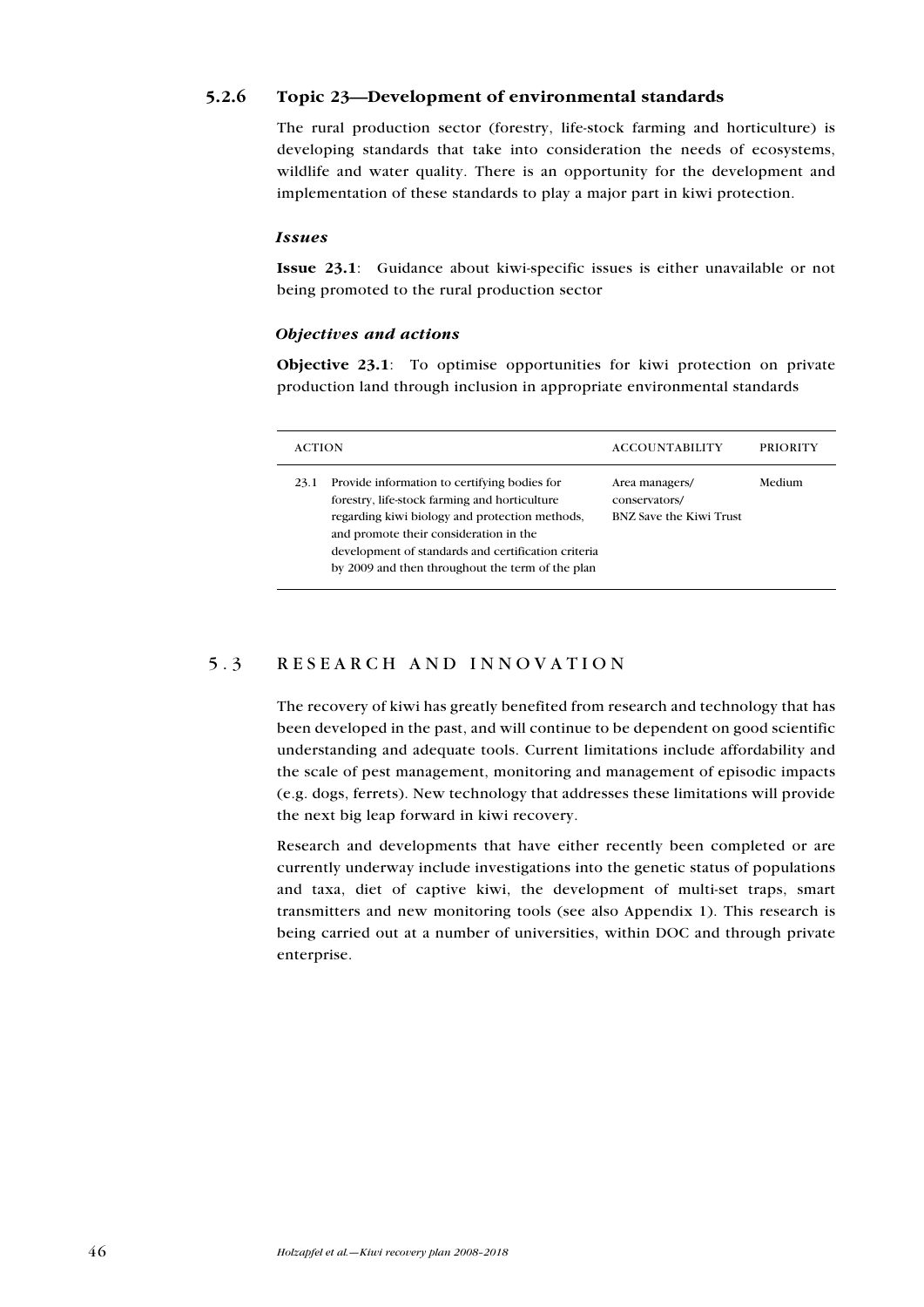## 5.3.1 Topic 24—Research planning

#### Issues

Issue 24.1: In a field as diverse as kiwi recovery, good communication of research needs, opportunities and ideas is required to optimise the investment (both within and outside DOC) into kiwi research and to ensure that opportunities to address the key recovery questions are recognised and supported.

#### Objectives and actions

Objective 24.1: To identify, communicate and support key research needs for kiwi recovery

| <b>ACTION</b>                                                                                                                                                                                                        | <b>ACCOUNTABILITY</b>             | <b>PRIORITY</b> |
|----------------------------------------------------------------------------------------------------------------------------------------------------------------------------------------------------------------------|-----------------------------------|-----------------|
| Develop (by 2010) and review (in 2013 or more<br>24.1<br>regularly if required) a research plan for kiwi, and<br>communicate this to researchers (internal and<br>external to DOC) as part of kiwi recovery planning | Research and<br>Development Group | High            |

# 5.3.2 Topic 25—Genetics and taxonomy

Some recently established populations of kiwi may have passed through genetic bottlenecks. This is particularly likely for populations that are on islands and/or have been established through BNZ Operation Nest Egg. Genetic bottlenecks may also have naturally occurred in the past (see section 3.1.5). In the absence of a good understanding of their effects, management needs to apply a precautionary principle of minimising the risk of genetic bottlenecks occurring.

A basic requirement for recovery planning of any species is a good understanding of the actual identity of the species (or other significant taxonomic units) that need to be considered for recovery. While important progress has been made over the last decade in understanding kiwi taxonomy (Burbidge et al. 2003; Tennyson et al. 2003; Shepherd & Lambert 2008), some of the taxonomic work that has been completed still awaits formal publication, while other work awaits completion.

#### Issues

Issue 25.1: The potential or actual effects of genetic bottlenecks on kiwi populations have not yet been quantified but may be significant

Issue 25.2: Kiwi taxonomy is not resolved, leading to uncertainties about the taxonomic status and the associated importance of distinct populations

#### Objectives and actions

Objective 25.1: To formally clarify the taxonomy of kiwi

Objective 25.2: To maximise the genetic diversity of kiwi within each taxon within the bounds of natural rates of genetic exchange and to ensure that new populations are established with the best possible composition of founders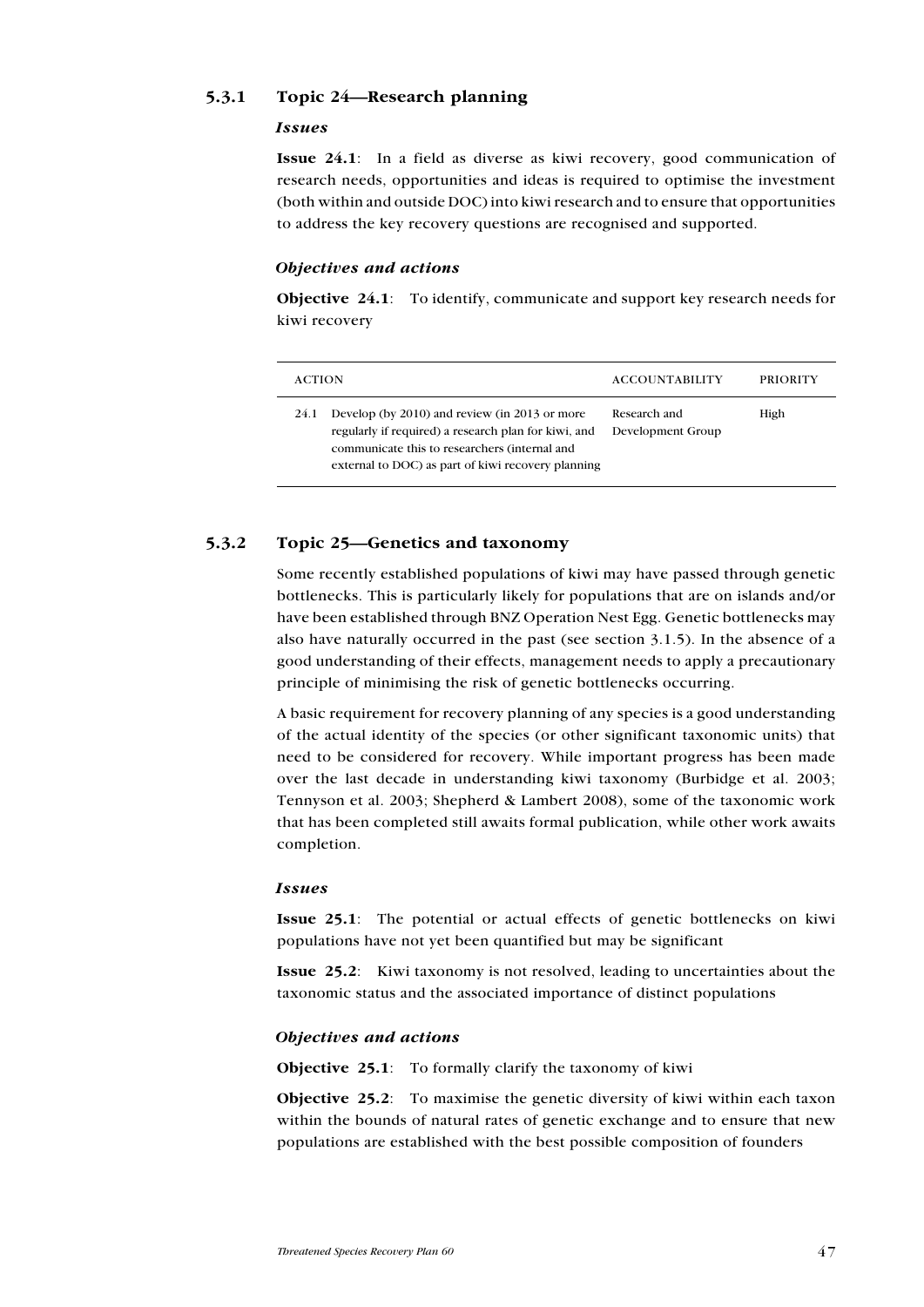| <b>ACTION</b>     |                                                                                                                                            | <b>ACCOUNTABILITY</b>             | <b>PRIORITY</b> |
|-------------------|--------------------------------------------------------------------------------------------------------------------------------------------|-----------------------------------|-----------------|
| 25.1              | Complete research on kiwi taxonomy by 2010<br>and formally publish findings                                                                | Research and<br>Development Group | Essential       |
| 25.2              | Support/lead research on the genetic diversity of<br>translocated, captive, BNZ Operation Nest<br>Egg-based and island populations by 2013 | Research and<br>Development Group | High            |
| 25.3<br>by $2013$ | Research the implications of bottlenecking,<br>fine-scale diversity and genetic homogenisation                                             | Research and<br>Development Group | High            |

# 5.3.3 Topic 26—Autecology and population dynamics

## Issues

Issue 26.1: For some taxa, the lack of baseline data on key parameters (mortality, recruitment, etc.) means that trend analysis, including population modelling, is not possible. For other taxa, this information is available but has not yet been fully utilised in population modelling.

Issue 26.2: Despite great advances in research on kiwi, key information required to assess their status and management needs is not yet available for some species.

# Objectives and actions

Objective 26.1: To ensure that robust population modelling is undertaken for all taxa

Objective 26.2: To increase our understanding of the ecology and behaviour of kiwi

| <b>ACTION</b>                                                                                                                                                                                                                                                                       | <b>ACCOUNTABILITY</b>             | <b>PRIORITY</b> |
|-------------------------------------------------------------------------------------------------------------------------------------------------------------------------------------------------------------------------------------------------------------------------------------|-----------------------------------|-----------------|
| 26.1<br>Initiate/improve collection of baseline data for<br>modelling of great spotted kiwi and southern<br>Fiordland tokoeka by 2010                                                                                                                                               | Research and<br>Development Group | High            |
| 26.2<br>Initiate/complete population modelling and<br>disseminate results from available data (including)<br>banding and territory mapping) for all species<br>by 2013                                                                                                              | Research and<br>Development Group | Essential       |
| 26.3<br>Liaise with research providers to initiate/support<br>research on the ecology and behaviour of all kiwi<br>species, with a particular focus on South Island<br>species, throughout the term of the plan                                                                     | Research and<br>Development Group | Medium          |
| 26.4<br>Research (including through research by<br>management) reasons for low fecundity and small<br>effective population size for rowi and Haast<br>tokoeka, and develop management prescriptions<br>based on these findings by 2011<br>(Note: Same as Action 8.5, section 5.1.8) | Research and<br>Development Group | Essential       |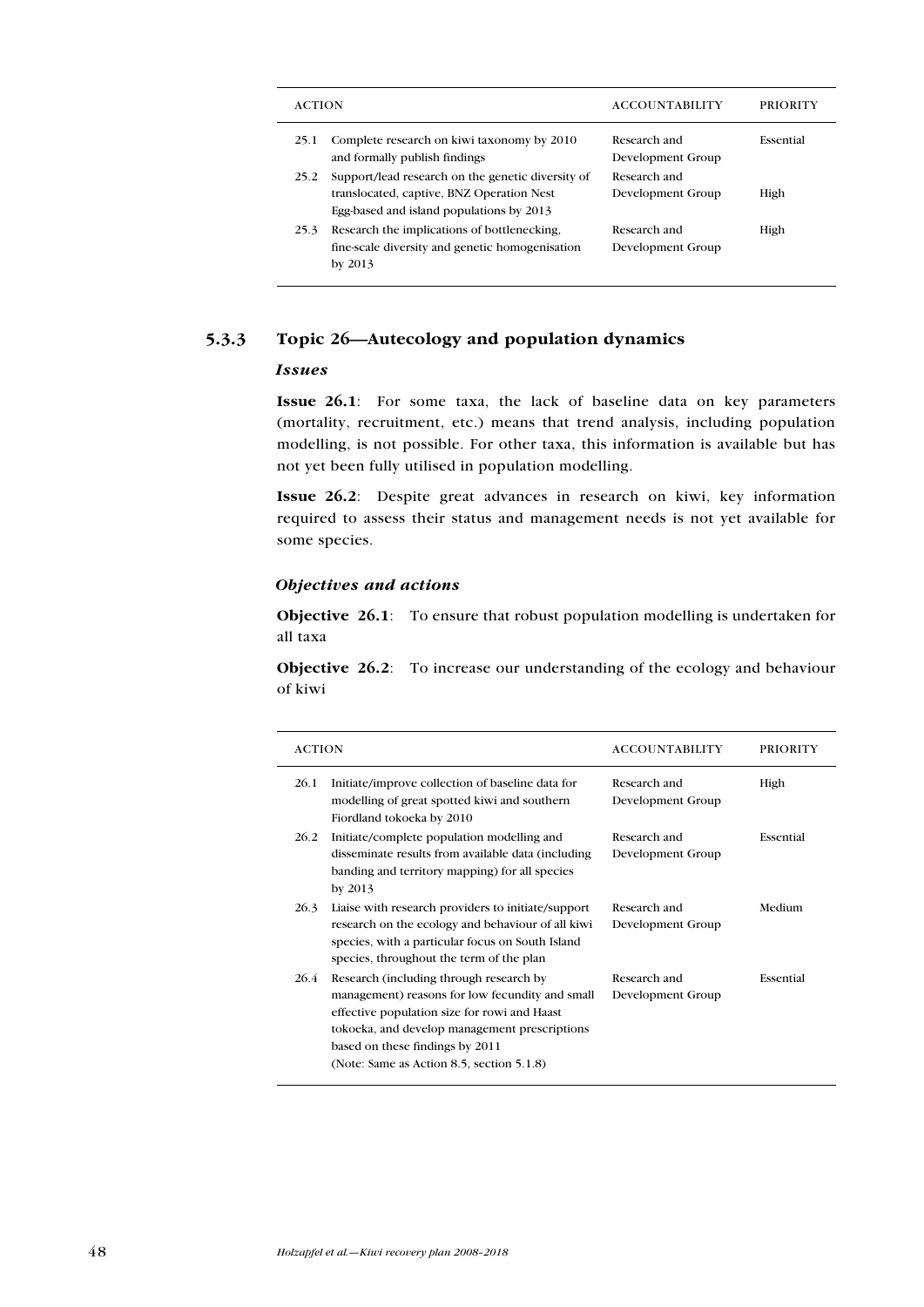# 5.3.4 Topic 27—Pest management

While successful pest control technologies that protect kiwi exist (e.g. trapping), they have associated high labour costs. This limits their applicability, as they would need to be used over large areas to halt the decline of several species of kiwi. Aerial 1080 is currently being tested as a large-scale tool for kiwi protection.

Without the development and application of new and more efficient technologies for pest control, kiwi will be limited to a few populations existing in relatively small, intensively managed pockets; unmanaged populations in the wild will continue to decline or become extinct.

For some populations (e.g. in Northland), dogs have surpassed mustelids as the main agent of decline, yet few tools are available to mitigate or reduce that problem. Kiwi avoidance training for dogs is widely used as one method to limit the impact of dogs on kiwi. However, there is no conclusive proof of its effectiveness.

#### Issues

Issue 27.1: Existing technologies for pest control to protect kiwi are labour intensive

Issue 27.2: Tools for dog control are limited or unproven

#### Objectives and actions

Objective 27.1: To improve the cost-effectiveness of pest control management

Objective 27.2: To reduce the impact of dogs on kiwi populations

| <b>ACTION</b> |                                                                                                                                                                                                                                                                                                                | <b>ACCOUNTABILITY</b>             | PRIORITY  |
|---------------|----------------------------------------------------------------------------------------------------------------------------------------------------------------------------------------------------------------------------------------------------------------------------------------------------------------|-----------------------------------|-----------|
| 27.1          | Support and/or lead the development of traps,<br>bait, toxins and delivery systems for control of<br>mustelids, rats, cats and dogs in kiwi areas<br>throughout the term of the plan                                                                                                                           | Research and<br>Development Group | Essential |
| 27.2          | In collaboration with other landscape-scale<br>predator control programmes, support/initiate<br>the development of integrated pest management<br>techniques that support broader biodiversity<br>maintenance and enhancement while fulfilling<br>the goal for kiwi recovery throughout the term of<br>the plan | Research and<br>Development Group | Essential |
| 27.3          | Implement aerial 1080 at two or more additional<br>sites by 2011, and monitor effects for kiwi and the<br>wider ecosystem                                                                                                                                                                                      | Research and<br>Development Group | Essential |
| 27.4          | Support/lead research into the effectiveness of kiwi Research and<br>avoidance training for dogs and standardise the<br>technique according to research findings by 2010                                                                                                                                       | Development Group                 | Essential |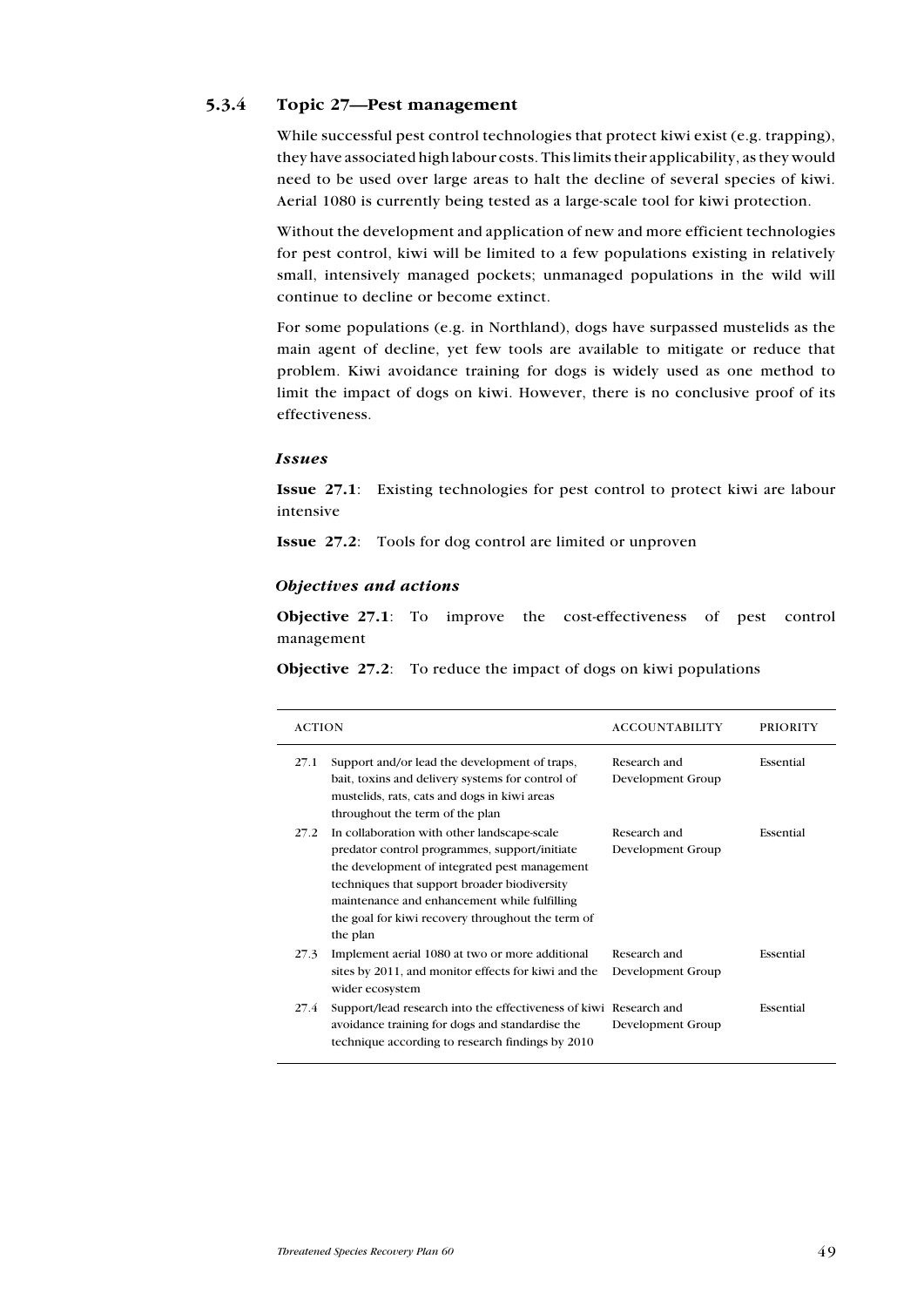# 5.3.5 Topic 28—Monitoring

Recovery effort needs to be directed and informed by data on population trends in managed and unmanaged populations. The nationwide Kiwi Call Count Scheme (McLennan 1992) and a programme of 5- or 10-yearly checks of banded populations of kiwi around the country have provided a good basis for measuring broad population trends of all taxa since the early 1990s. These need to be continued to provide sufficiently robust information. However, both techniques are only effective in moderate to dense populations.

More detailed assessment of population trends requires robust data on key population parameters (mortality, recruitment, etc.) through monitoring of individual birds (e.g. using transmitters). However, this is labour intensive, limiting the scale of many projects. The development of new techniques, such as detection of age ratios using dog surveys (McLennan & Potter 1993), remote landscape-scale detection of the number and geographical distribution of kiwi calls in sparse populations, and remote recognition of individuals (e.g. from their calls, or DNA in faeces or feathers), is likely to improve the cost-effectiveness of monitoring population turnover and change.

#### Issues

Issue 28.1: Population trend monitoring requires a long-term commitment of effort that is difficult to maintain with short-term funding cycles

Issue 28.2: Tools for broad population trend monitoring are unsuitable for low-density (e.g. widely dispersed) populations

Issue 28.3: Detailed population monitoring is cost- and labour-intensive

#### Objectives and actions

Objective 28.1: To ensure that sufficient and robust information is available to assess the status and trends of kiwi species and key populations

| <b>ACTION</b> |                                                                                                                                                                                      | <b>ACCOUNTABILITY</b>             | <b>PRIORITY</b> |
|---------------|--------------------------------------------------------------------------------------------------------------------------------------------------------------------------------------|-----------------------------------|-----------------|
| 28.1          | Continue the nationwide Kiwi Call Count Scheme<br>and 5- or 10-yearly monitoring of banded<br>populations in moderate-to high-density<br>populations throughout the term of the plan | Research and<br>Development Group | High            |
| 28.2          | Support/lead research on remote landscape-scale<br>monitoring methods for use in sparse populations<br>by 2013                                                                       | Research and<br>Development Group | High            |
| 28.3          | Support/lead research into identification of<br>individuals, e.g. automated call recognition, genetic Development Group<br>fingerprinting from faeces or feathers, by 2013           | Research and                      | Medium          |
| 28.4          | Support/lead research into the link between index<br>methods (e.g. call counts) and the actual<br>abundance of kiwi by 2013                                                          | Research and<br>Development Group | High            |
|               |                                                                                                                                                                                      |                                   |                 |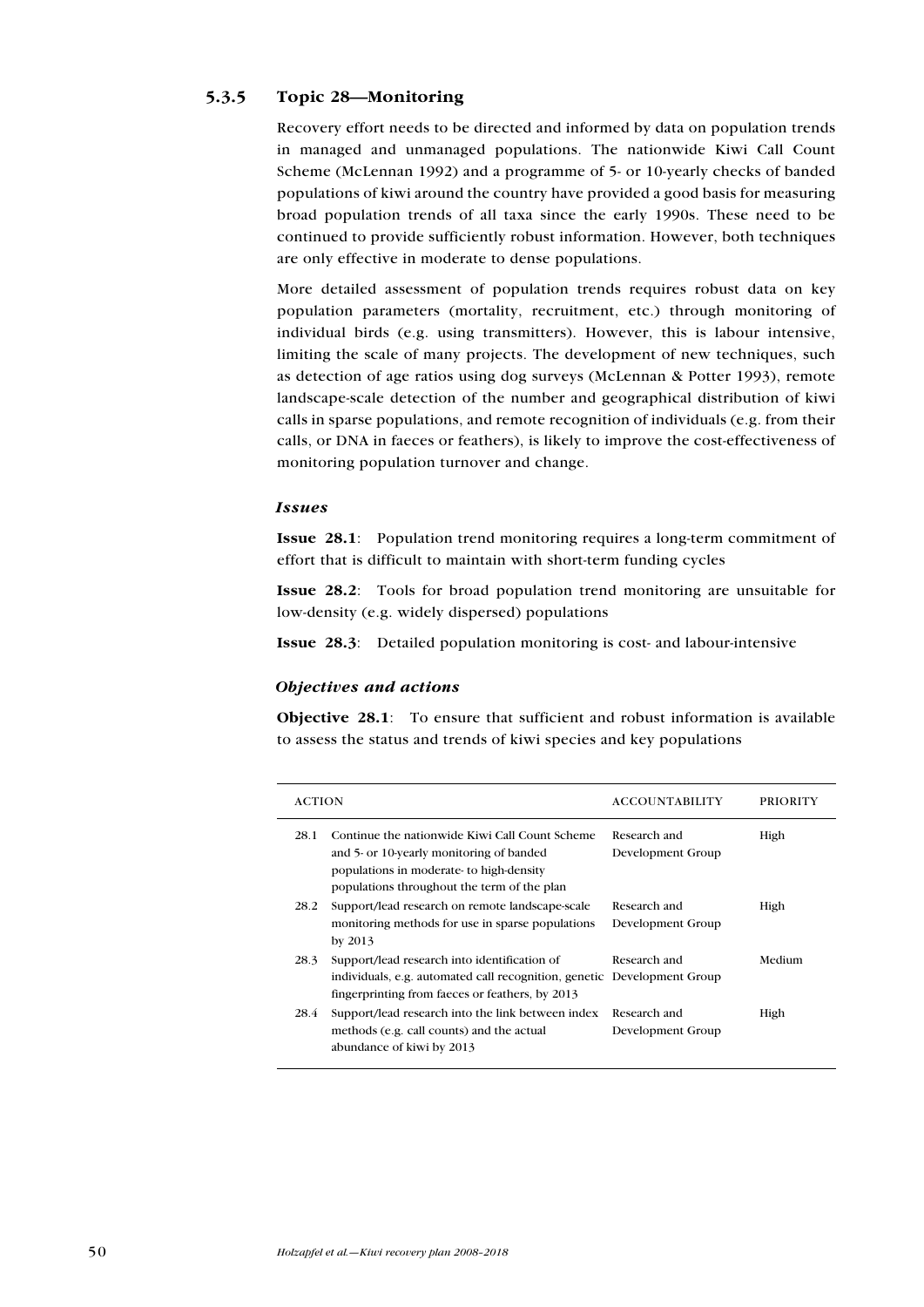# 6. Acknowledgements

The authors acknowledge the strong engagement and support they received during the development of the plan, in particular the detailed feedback from individuals and groups within and outside DOC through the consultation process. This plan was based on an earlier draft prepared by Mary Cresswell, Paul Jansen, Emma Neill and Jason Roxburgh, and was further improved by comments from Ralph Powlesland, Pam Cromarty and Shaun O'Connor, as well as members and associates of the 2007 Kiwi Recovery Group.

# 7. References

- Baker, A.J.; Daugherty, C.H.; Colbourne, R.M.; McLennan, J.A. 1995: Flightless brown kiwis of New Zealand possess extremely subdivided population structure and cryptic species like small mammals. Proceedings of the National Academy of Sciences of the United States of America 92: 8254–8258.
- Basse, B.; McLennan, J.A. 2003: Protected areas for kiwi in mainland forests of New Zealand: how large should they be? New Zealand Journal of Ecology 27: 95–105.
- Burbidge, M.L.; Colbourne, R.M.; Robertson, H.A.; Baker, A.J. 2003: Molecular and other biological evidence supports recognition of at least three species of brown kiwi. Conservation Genetics 4: 167–177.
- Butler, D.; McLennan, J.A. 1991: Kiwi recovery plan. Threatened Species Recovery Plan 2. Department of Conservation, Wellington. 35 p.
- Clark, W.C.; McKenzie, J.C. 1982: North Island kiwi Apteryx australis mantelli (Apterygiformes: Aves): a new host for Toxocara cati (Nematoda: Ascaridoidea) in New Zealand. Journal of Parasitology 68(1): 175-176.
- Colbourne, R.M. 2005: Kiwi (Apteryx spp.) on offshore islands. DOC Research & Development Series 208. Department of Conservation, Wellington. 24 p.
- Colbourne, R.M.; Bassett, S.; Billing, B.; McCormick, H.; McLennan, J.A.; Nelson, A.; Robertson, H.A. 2005: The development of Operation Nest Egg as a tool in the conservation management of kiwi. Science for Conservation 259. Department of Conservation, Wellington. 24 p.
- Colbourne, R.M.; Robertson, H.A. 1997: Successful translocations of little spotted kiwi (Apteryx owenii) between offshore islands of New Zealand. Notornis 44: 253-258.
- Cooper, A.; Lalueza-Fox, C.; Anderson, S.; Rambaut, A.; Austin, J.; Ward, R. 2001: Complete mitochondrial genome sequences of two extinct moas clarify ratite evolution. Nature 409: 704–707.
- Cooper, A.; Mourer-Chauvire, C.; Chambers, G.K.; von Haeseler, A.; Wilson, A.C.; Paabo, S. 1992: Independent origins of New Zealand moas and kiwis. Proceedings of the National Academy of Sciences of the United States of America 89(18): 8741–8744.
- Cunningham, S.; Castro, I.; Alley, M. 2007: A new prey-detection mechanism for kiwi (Apteryx spp.) suggests convergent evolution between paleognathous and neognathous birds. Journal of Anatomy 211(4): 493–502
- DOC (Department of Conservation) 2007a: Statement of Intent 2007–2010. Department of Conservation, Wellington. 142 p.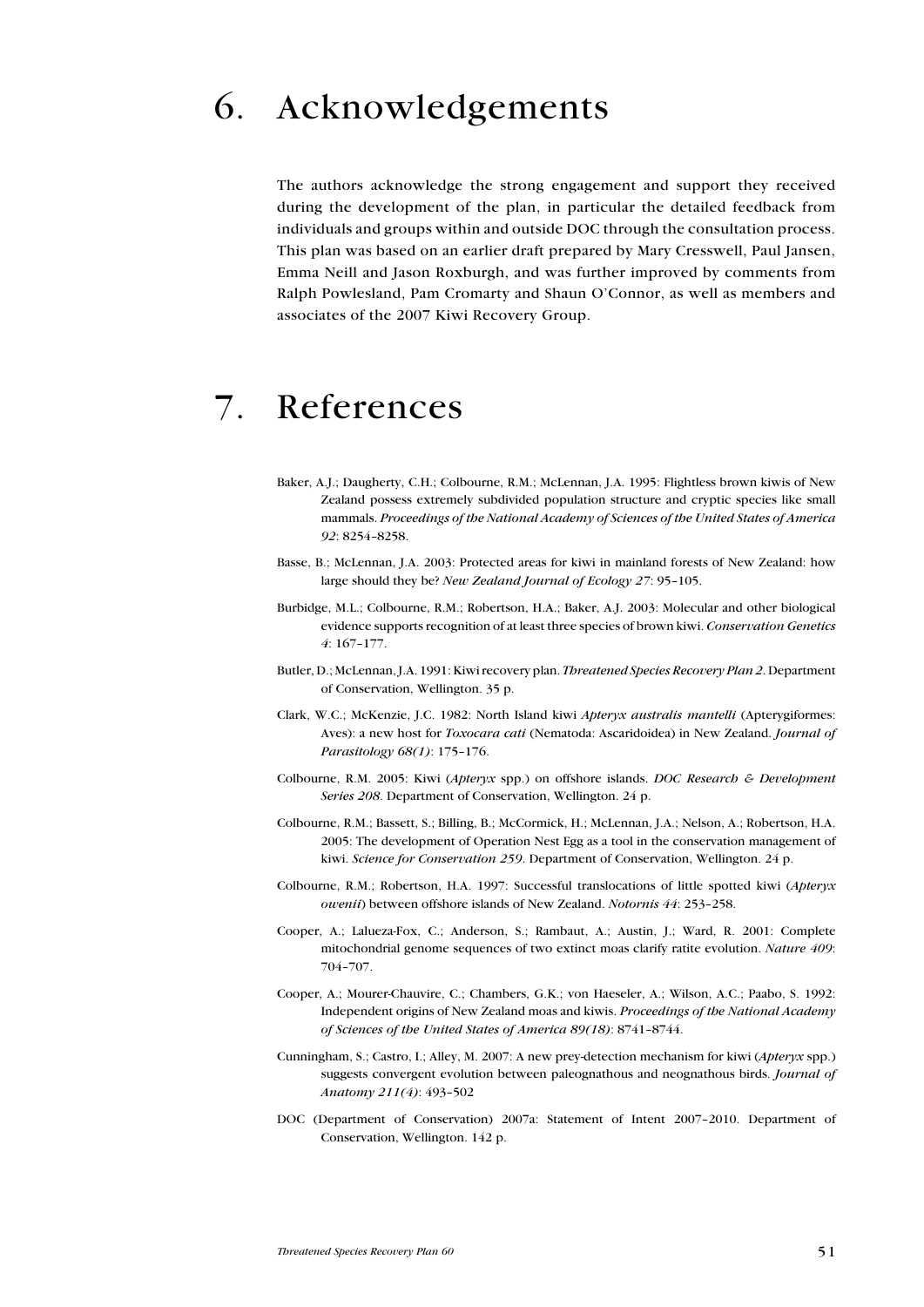- DOC (Department of Conservation) 2007b: Strategic Direction. Department of Conservation, Wellington. 1 p.
- DOC (Department of Conservation) 2008: Recovery planning Standard Operating Procedure for threatened species: resource kit. Internal report (QD code 1043/03), Department of Conservation, Wellington (unpublished). 54 p.
- DOC (Department of Conservation); MfE (Ministry for the Environment) 2000: The New Zealand Biodiversity Strategy: our chance to turn the tide. Department of Conservation and Ministry for the Environment, Wellington. 144 p.
- East, R.; Williams, G.R. 1984: Island biogeography and the conservation of New Zealand's indigenous forest-dwelling avifauna. New Zealand Journal of Ecology 7: 27–35.
- Haddrath, O.; Baker, A.J. 2001: Complete mitochondrial DNA genome sequences of extinct birds: ratite phylogenetics and the vicariance biogeography hypothesis. Proceedings of the Royal Society of London B 268: 939–945.
- Heather, B.D.; Robertson, H.A. 2005: The field guide to the birds of New Zealand. Penguin, Auckland. 432 p.
- Herbert, J.; Daugherty, C.H. 2002: Genetic variation, systematics and management of kiwi *Apteryx* spp. Pp. 10–33 in Overmars, F. (Ed.): Some early 1990s studies in kiwi (Apteryx spp.) genetics and management. Science & Research Internal Report 191. Department of Conservation, Wellington. 65 p.
- Hill, F.; Woodgyer, A.J.; Lintott, M.A. 1995: Cryptococcosis in a North Island brown kiwi (Apteryx australis mantelli) in New Zealand. Journal of Medical and Veterinary Mycology 33: 305–309.
- Hitchmough, R.; Bull, L.; Cromarty, P. (comps) 2007: New Zealand Threat Classification System lists—2005. Department of Conservation, Wellington. 194 p.
- Johnson, T. (comp.) 1996: Husbandry manual for North Island brown kiwi Apteryx australis mantelli, version May 1996. Unpublished typescript, held by Information Resource Centre, Department of Conservation, Wellington. 46 p.
- KCMAC (Kiwi Captive Management Advisory Committee); DOC (Department of Conservation) 2004: Captive management plan for kiwi: Apteryx mantelli, Apteryx rowi, Apteryx australis, Apteryx australis 'Haast', Apteryx haastii, Apteryx owenii. Threatened Species Occasional Publication Series 24. Department of Conservation, Wellington. 42 p.
- McLennan, J.A. 1992: Nationwide monitoring of kiwi populations. DSIR Land Resources Contract Report No. 92/21. DSIR Land Resources, Havelock North. 14 p.
- McLennan, J.A.; Dew, L.; Miles, J.; Gillingham, N.; Waiwai, R. 2004: Size matters: predation risk and juvenile growth in North Island brown kiwi (Apteryx mantelli). New Zealand Journal of Ecology 28: 241–250.
- McLennan, J.A.; McCann, A.J. 1991: Ecology of great spotted kiwi, Apteryx haastii. DSIR Land Resources Contract Report No 91/48 DSIR, Lower Hutt. 36 p.
- McLennan, J.A.; Potter, M.A. 1992: Distribution, population changes and management of brown kiwi in Hawke's Bay. New Zealand Journal of Ecology 16(2): 91–102.
- McLennan, J.A.; Potter, M.A. 1993: Juveniles in mainland populations of kiwi. Notornis 40: 294–299.
- McLennan, J.A; Potter, M.A.; Robertson, H.A.; Wake, G.C.; Colbourne, R.M.; Dew, L.; Joyce, L.; McCann, A.J.; Miles, J.; Miller, P.J.; Reid, J. 1996: Role of predation in the decline of kiwi, Apteryx spp., in New Zealand. New Zealand Journal of Ecology 20: 27-35.
- Pierce, R.J.; Sporle, W. 1997: Causes of kiwi mortality in Northland. Conservancy Advisory Science Notes 169. Department of Conservation, Wellington. 6 p.
- Reed, D.H.; O'Grady, J.J.; Brook, B.W.; Ballou, J.D.; Frankham, R. 2003: Estimates for minimum viable population sizes for vertebrates and factors affecting those estimates. Biological Conservation 113: 23–34.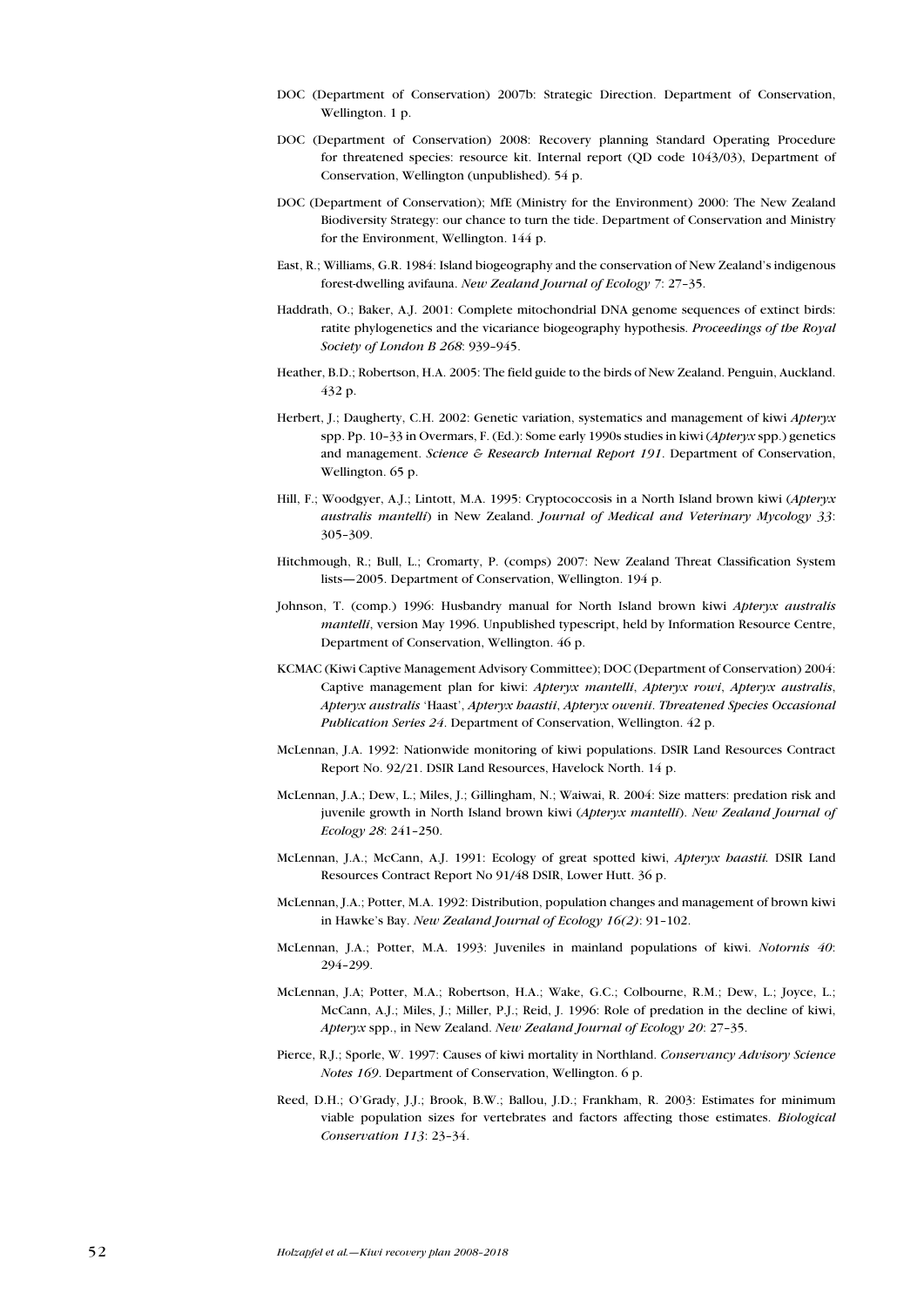- Reid, B.; Williams, G.R. 1975: The kiwi. Pp. 301–330 in Kuschel, G (Ed.): Biogeography and ecology in New Zealand. Monographiæ biologicæ 27. Junk, The Hague. 689 p.
- Robertson, H.A. 2003: Kiwi recovery plan, 1996–2006. Threatened Species Recovery Plan 50. Department of Conservation, Wellington. 26 p.
- Robertson, H.A.; Colbourne, R.M. 2003: Kiwi (Apteryx spp.) best practice manual. Internal report (QD code 1428). Department of Conservation, Wellington (unpublished). 101 p.
- Robertson, H.A.; McLennan, J.A.; Colbourne, R.M.; McCann, A.J. 2005: The population status of Great Spotted Kiwi (Apteryx haastii) near Saxon Hut, Heaphy, Track, New Zealand. Notornis 52: 27–33.
- Shepherd, L.D. 2005: Ancient DNA studies of the New Zealand avifauna: evolution, conservation and culture. Unpublished PhD thesis, Massey University, Albany. 185 p.
- Shepherd, L.D.; Lambert, D.M. 2008: Ancient DNA and conservation: lessons from the endangered kiwi of New Zealand. Molecular Ecology 17: 2174–2184.
- Taborsky, M. 1988: Kiwis and dog predation: observations in Waitangi State Forest. Notornis 35: 197–202.
- Tennyson, A.J.D.; Palma, R.L.; Robertson, H.A.; Worthy, T.H.; Gill, B.J. 2003: A new species of kiwi (Aves, Apterygiformes) from Okarito, New Zealand. Records of the Auckland Museum 40: 55–64.
- Turbott, E.G. 1990: Checklist of the birds of New Zealand and the Ross Dependency, Antarctica. Random Century, Auckland. 247 p.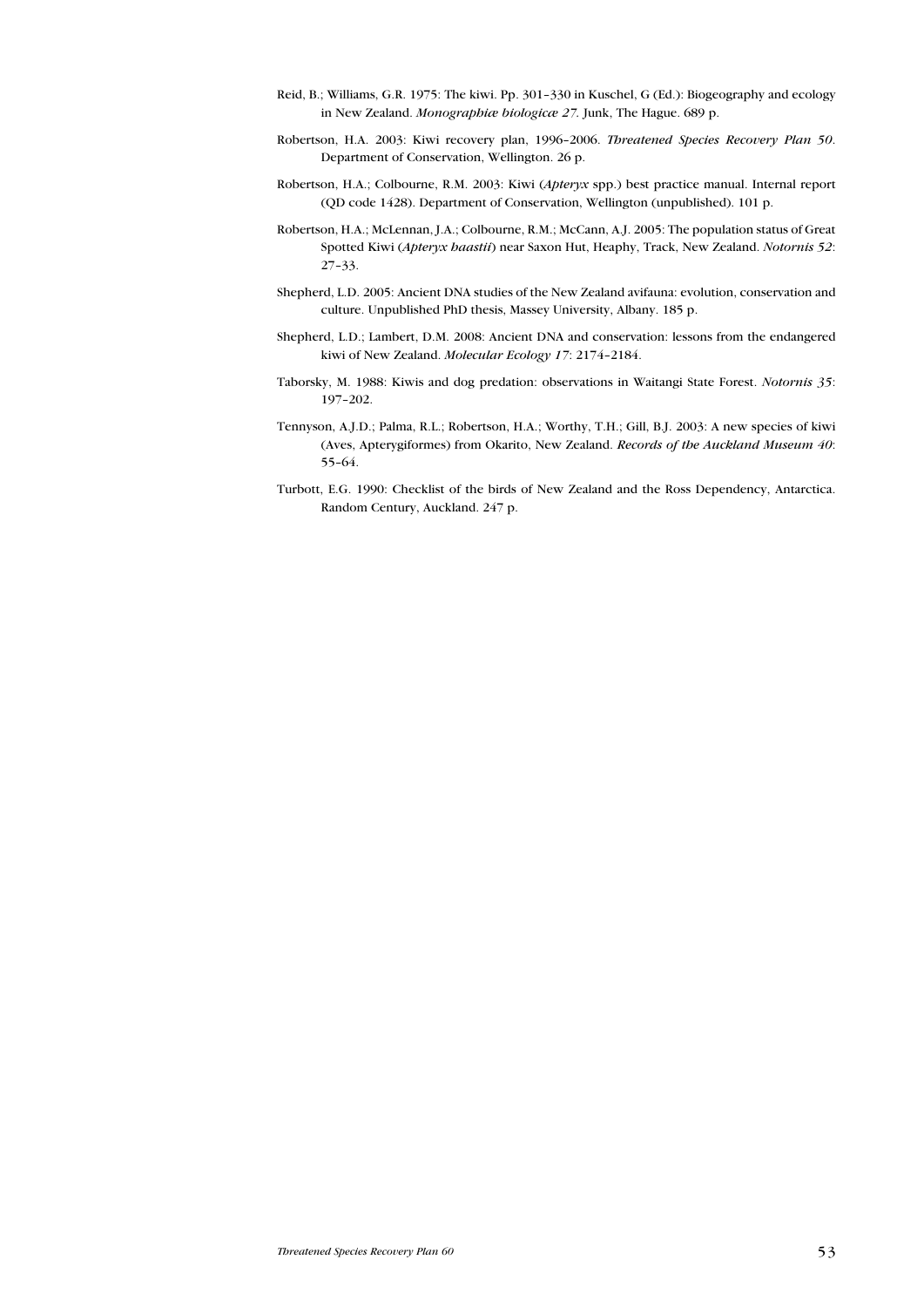# Appendix 1

# RESULTS OF KIWI RECOVERY PROGRAMME, 1996–2006

The long-term recovery goal for the 1996–2006 kiwi recovery plan was:

... to maintain and, where possible, enhance the current abundance, distribution and genetic diversity of kiwi (Robertson 2003: 9)

Goals for the term of the 1996–2006 plan were:

1. To encourage and support public and community protection of kiwi and their habitat throughout the term of this plan.

2. To secure representative populations of all kiwi taxa in the wild and in their natural range by April 2006.

3. To identify all genetically distinct kiwi populations, and determine their range, trends, threats, and suitable management units by April 2006.

(Robertson 2003: 9)

The following objectives were presented in the 1996–2006 kiwi recovery plan (Robertson 2003), in response to specific issues. Particular actions that needed to be carried out to attain these objectives were identified in the plan; the level of achievement is assessed for each action identified.

#### Topic 1—Tangata whenua

Issue: Tangata whenua might not be involved in kiwi recovery in a way appropriate to parties' commitments and expectations under the Treaty of Waitangi.

Objective: Iwi are involved at all levels of kiwi research and management in an interactive way and in a way appropriate to all parties' commitments and expectations under the Treaty of Waitangi, taking particular note of the requirements of the Ngai Tahu Claims Settlement Act 1998.

| <b>IDENTIFIED ACTION</b> |                                                                                                                                                                                  | <b>ACHIEVEMENT</b>                                                                                                                                                                                          |
|--------------------------|----------------------------------------------------------------------------------------------------------------------------------------------------------------------------------|-------------------------------------------------------------------------------------------------------------------------------------------------------------------------------------------------------------|
| 1.1                      | Identify any gaps in the current<br>presentation of data on kiwi protection<br>to ensure that tangata whenua are fully<br>aware of all activities related to this<br>protection. | The relationship between DOC, kiwi<br>management and iwi is developing. As this<br>relationship continues to develop, information<br>exchange will continue to increase. It is still<br>some way off ideal. |
| 1.2                      | Ensure that tangata whenua have access<br>to taonga material according to<br>processes as agreed between them<br>and the Department of Conservation.                             | While significant effort has been placed in this<br>area, it is still not the smoothest process for all<br>parties at some sites.                                                                           |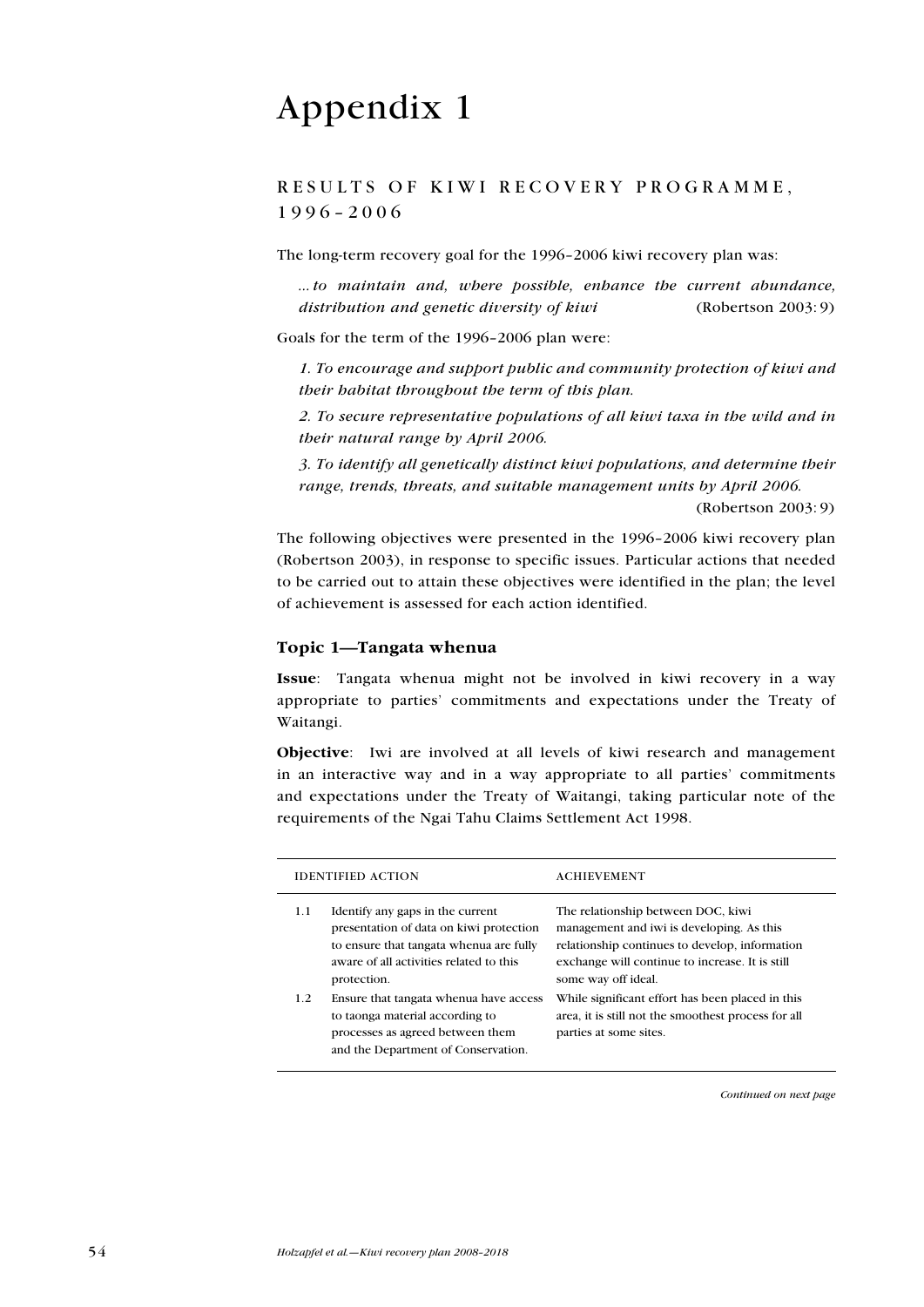|     | IDENTIFIED ACTION                                                                                                                                                                      | <b>ACHIEVEMENT</b>                                                                                                                                                                                              |
|-----|----------------------------------------------------------------------------------------------------------------------------------------------------------------------------------------|-----------------------------------------------------------------------------------------------------------------------------------------------------------------------------------------------------------------|
| 1.3 | Ensure that the Department acts in<br>open communication about, and<br>involvement in, kiwi management and<br>research, welcoming and respecting<br>contributions from tangata whenua. | Engagement has been modest, but is increasing.<br>synergy with tangata whenua to maintain. The annual 'kiwi hui' is now becoming the most<br>appropriate forum for iwi aspirations and<br>information exchange. |
| 1.4 | Assess methods of kiwi conservation<br>which are now in place with respect to<br>the full sharing of knowledge with<br>tangata whenua.                                                 | Some notable examples achieved,<br>e.g. Waikaremoana Hapu Restoration Trust.                                                                                                                                    |

# Topic 2—Communities

Issue: Many New Zealand communities are not actively involved in kiwi conservation because of a lack of information and resources, and lack of kiwi protection on private land.

Objective: Communities are empowered to protect kiwi by the sharing of knowledge and best management practices among all individuals and organisations concerned with this protection.

| <b>IDENTIFIED ACTION</b> |                                                                                                                                                                                                                                       | <b>ACHIEVEMENT</b>                                                                                                                                                                                                                                                    |
|--------------------------|---------------------------------------------------------------------------------------------------------------------------------------------------------------------------------------------------------------------------------------|-----------------------------------------------------------------------------------------------------------------------------------------------------------------------------------------------------------------------------------------------------------------------|
| 2.1                      | Reinforce messages about the threats to<br>kiwi and actions people can take to<br>enhance kiwi populations in their local<br>areas.                                                                                                   | Local advocates reinforcing messages.<br>Kiwi practitioners' hui is providing networking<br>and information sharing opportunities.                                                                                                                                    |
| 2.2                      | Encourage and empower people to<br>develop and carry out their own<br>conservation projects, or to assist with<br>other research and management.                                                                                      | Many community groups have been empowered<br>to protect kiwi on private and, in some cases,<br>DOC-administered land.                                                                                                                                                 |
| 2.3                      | Advocate land management practices<br>and voluntary codes of conduct for<br>companies and private landowners that<br>will help to maintain or enhance kiwi<br>populations and their habitats.                                         | Several forestry companies now have kiwi<br>management plans and are funding protection on<br>their land. District and regional authorities<br>(especially in Northland) have recognised the<br>need for kiwi protection in their planning<br>documents.              |
| 2.4                      | Evaluate proposals to transfer kiwi to<br>'open sanctuaries, 'mainland islands' or<br>other suitable sites where they can act<br>as a resource for advocacy and<br>education, as well as contributing to<br>the conservation of kiwi. | Three species of kiwi were translocated to five<br>new locations during the course of the plan.<br>Although it is still early days, indications are that<br>populations are likely to establish from these<br>releases.                                               |
| 2.5                      | Encourage captive breeding institutions<br>to present accurate information on kiwi<br>and their conservation.                                                                                                                         | The captive industry has met the challenge of<br>good record keeping of its own accord. This has<br>been further enhanced by stronger relationships<br>between DOC and the industry, brought about<br>by a shared vision of 'making more kiwi'.                       |
| 2.6                      | Endeavour to secure kiwi habitat on<br>private land.                                                                                                                                                                                  | Community projects on private land are growing<br>very rapidly. Legal long-term protection through<br>Queen Elizabeth II National Trust is being<br>applied to more projects, and pest management<br>(along with fencing) plans are now being<br>developed for these. |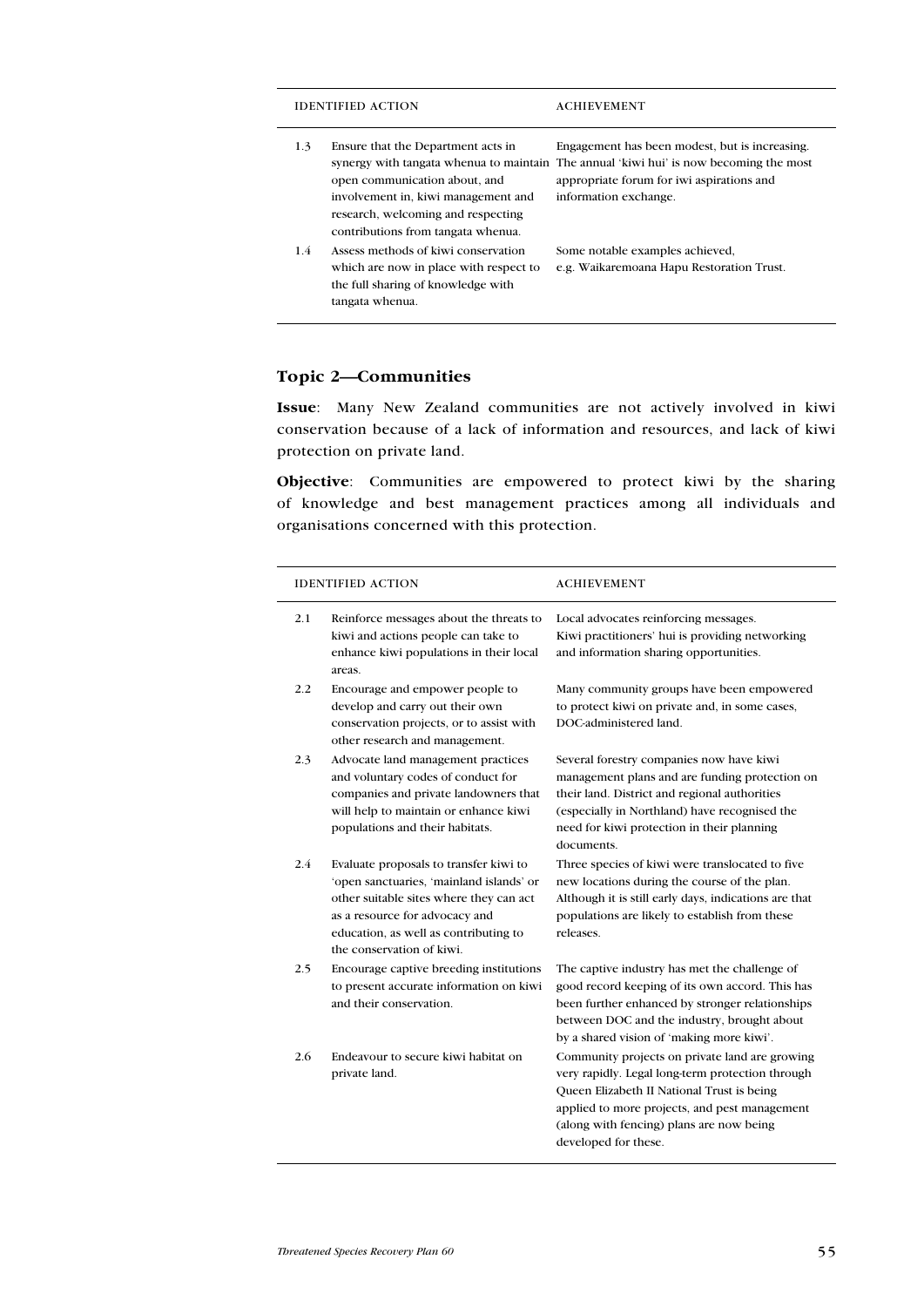### Topic 3—Planning

Issue: In some instances, kiwi are threatened by activities that can be addressed by statutory authorities (by means of legislation, regulations, rules, and policies) and by other organisations.

Objective:—Threats to kiwi and their habitat are reduced by promoting legislative and policy changes to statutory authorities.

|     | IDENTIFIED ACTION                                                                                      | <b>ACHIEVEMENT</b>                                                                                                                                                                                                                                                           |
|-----|--------------------------------------------------------------------------------------------------------|------------------------------------------------------------------------------------------------------------------------------------------------------------------------------------------------------------------------------------------------------------------------------|
| 3.1 | Promote statutory and policy changes<br>to assist with the conservation of kiwi<br>and their habitats. | The Dog Control Act (1996) includes provision<br>for tighter control on dogs. Regulations have<br>restricted the ability to sell or shift pet ferrets<br>around the country. Some small success in local<br>bylaws, particularly at subdivisions (pet-free<br>zoning, etc.). |
| 3.2 | Minimise road deaths of kiwi.                                                                          | Road signage warning motorists of kiwi is now<br>commonplace in kiwi areas, though road kills do<br>still occur.                                                                                                                                                             |

# Topic 4—Threat management of agent(s) of decline (in situ pest animals or plants; climatic extremes, disease)

Issue: Mainland populations of kiwi are still under threat from introduced predators and will decline without management.

Objective: Representative populations of mainland kiwi are stabilised or increasing.

| <b>IDENTIFIED ACTION</b>                                                                                                                                                                                                              | <b>ACHIEVEMENT</b>                                                                                                                                                                                                                                                                                                                                                                                                                                                                                                                                                                                                                                                                                                                                                                                                                                                                                                                                  |
|---------------------------------------------------------------------------------------------------------------------------------------------------------------------------------------------------------------------------------------|-----------------------------------------------------------------------------------------------------------------------------------------------------------------------------------------------------------------------------------------------------------------------------------------------------------------------------------------------------------------------------------------------------------------------------------------------------------------------------------------------------------------------------------------------------------------------------------------------------------------------------------------------------------------------------------------------------------------------------------------------------------------------------------------------------------------------------------------------------------------------------------------------------------------------------------------------------|
| 4.1<br>Maintain intensive management of<br>Okarito brown kiwi/rowi in the wild<br>and increase population to 200 birds<br>or more by 2006.                                                                                            | The rowi population is now estimated to be.<br>250 birds. This has primarily come about through<br>efforts from BNZ Operation Nest Egg. In situ<br>management techniques (predator control) still<br>require considerable refinement to be effective.                                                                                                                                                                                                                                                                                                                                                                                                                                                                                                                                                                                                                                                                                               |
| 4.2<br>Develop programmes to secure<br>representative wild kiwi populations<br>resulting in the IUCN and DOC threat<br>classification status of all presently<br>recognised kiwi taxa being either<br>maintained or improved by 2006. | Although overall numbers of kiwi have declined,<br>significant steps have been taken to secure their<br>long-term viability. The IUCN threat ranking of<br>all kiwi taxa has remained the same; however<br>rowi, as a newly described species, will now be<br>classified as Critically Endangered. The basis of<br>the DOC Threat Classification System changed<br>during the period. Brown kiwi is now unlikely<br>to go extinct if current efforts from community<br>and departmental programmes continue.<br>Tokoeka will benefit from planned pest<br>eradications from large islands in Fiordland and<br>new initiatives on the mainland have begun.<br>Great spotted kiwi populations are stable or<br>declining only gradually and so have received<br>little attention over the term of the plan, but this<br>is changing with the development of community<br>programmes. All little spotted kiwi populations<br>are stable or increasing. |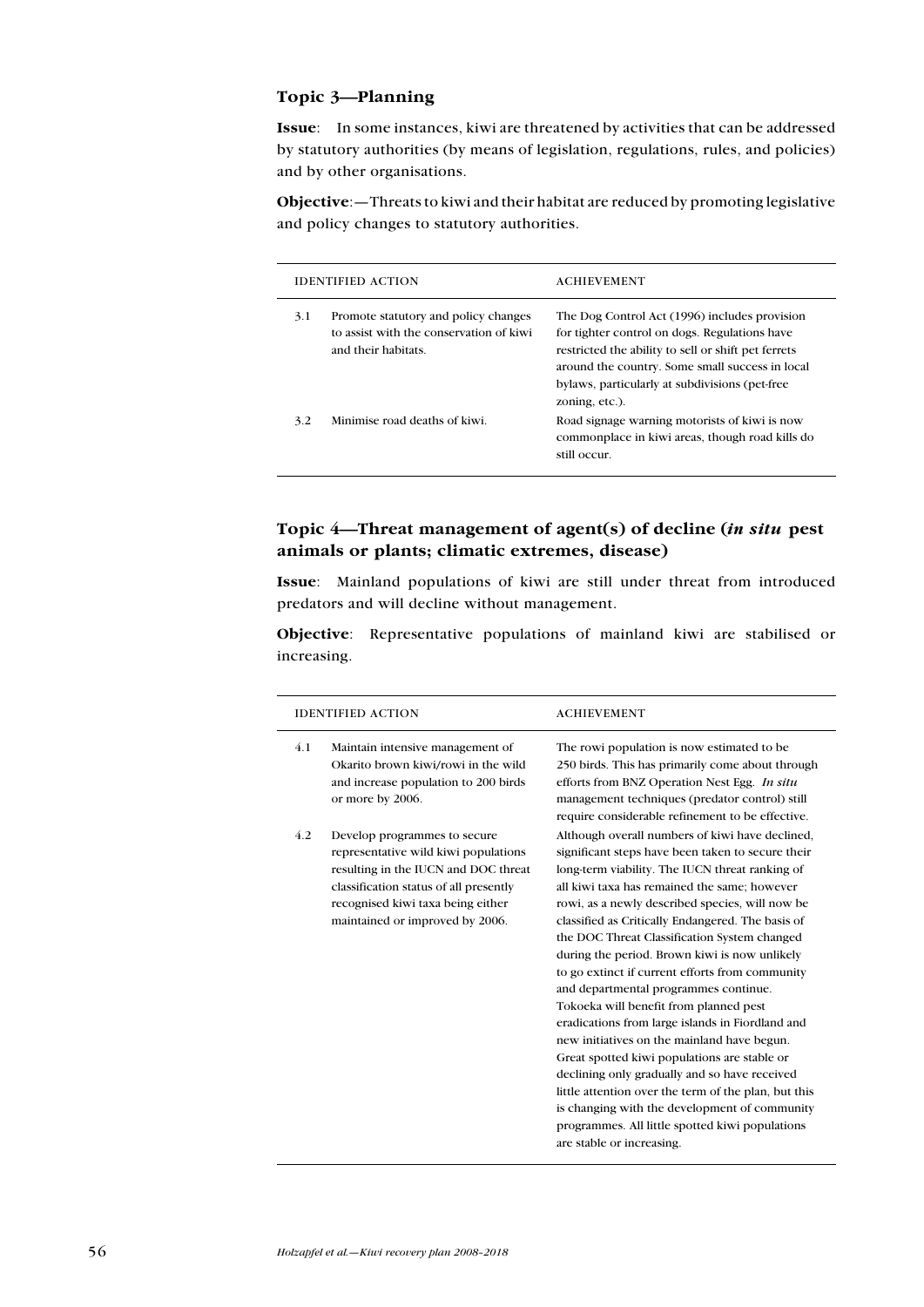# Topic 5—Restoration (translocation, ecosystem)

Issue: Techniques to effectively manage kiwi predators over large areas are still under development, and some taxa may continue to decline unless moved to secure offshore islands.

Objective: Secure island locations are found for threatened taxa of kiwi.

|     | <b>IDENTIFIED ACTION</b>                                                                                           | <b>ACHIEVEMENT</b> |
|-----|--------------------------------------------------------------------------------------------------------------------|--------------------|
| 5.1 | Evaluate islands that may be ecologically This evaluation has been completed.<br>and culturally suitable for kiwi. |                    |

# Topic 6—Maximising productivity of wild-laid eggs in captivity

Issue: The lack of knowledge of kiwi social systems and incubation procedures is leading to reduced productivity of wild-laid kiwi eggs in captivity, and of captive-raised kiwi chicks when released to the wild.

Objective: Tools are developed to maximise productivity of wild-laid eggs in captivity.

| <b>IDENTIFIED ACTION</b> |                                                                                                                                                 | <b>ACHIEVEMENT</b>                                                                                                                                                                                   |
|--------------------------|-------------------------------------------------------------------------------------------------------------------------------------------------|------------------------------------------------------------------------------------------------------------------------------------------------------------------------------------------------------|
| 6.1                      | Undertake research to identify the<br>social systems of all kiwi, especially their<br>incubation regimes.                                       | Social systems are better understood for some<br>taxa but knowledge gaps remain, especially for<br>tokoeka in southern Fiordland and great spotted<br>kiwi.                                          |
| 6.2                      | Develop ex situ egg and chick handling<br>protocols to maximise productivity and<br>minimise disease risk.                                      | Successful BNZ Operation Nest Egg protocols<br>have been developed for brown kiwi, rowi and<br>Haast tokoeka, including the use of crèche<br>islands or predator-fenced sites, whenever<br>possible. |
| 6.3                      | Monitor the fate of captive-reared chicks<br>released into the wild and establish<br>locally appropriate protocols to<br>maximise survivorship. | Releases have been monitored closely.<br>Survivorship has been very high, especially<br>where reared on crèche islands.                                                                              |
| 6.4                      | Determine the average annual egg<br>production, recruitment and survival of<br>adult females with and without<br>egg-cropping.                  | Data have been presented for brown kiwi and<br>rowi. Low mortality rates of adult females make<br>statistical comparisons difficult.                                                                 |
| 6.5                      | Assess the genetic diversity of the<br>captive-reared wild kiwi.                                                                                | Significant work done; at most sites, eggs/chicks<br>are being collected from a broad range of pairs.                                                                                                |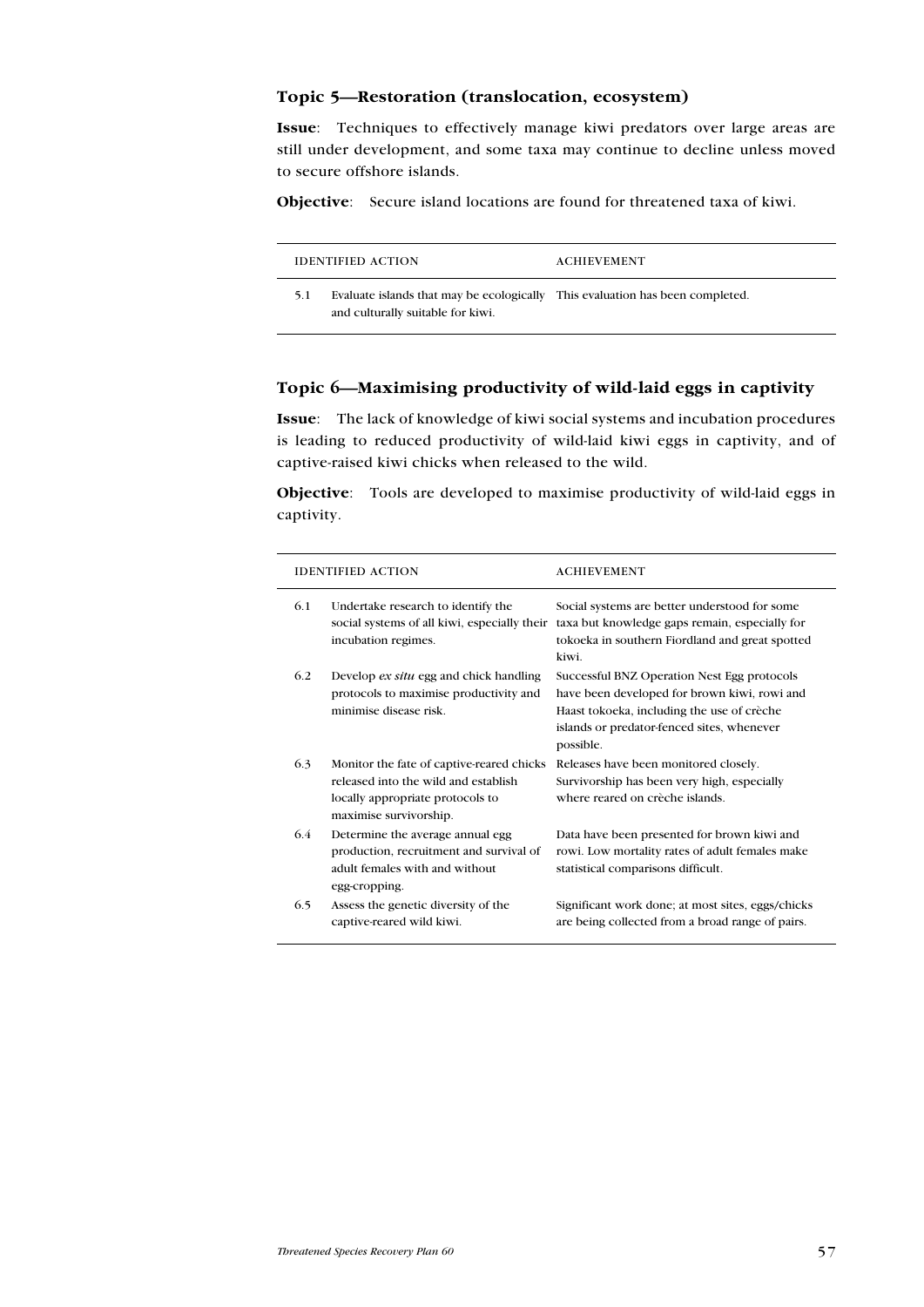# Topic 7—Captive breeding

Issue: The captive management of kiwi is not being managed sufficiently for the captive population to make a contribution to conservation of wild kiwi.

Objective: Captive institutions produce surplus kiwi progeny for release.

|     | <b>IDENTIFIED ACTION</b>                                                                                                                       | <b>ACHIEVEMENT</b>                                                                                                                                                                                                                                                                                                                                                                                                                                                                                                                                                               |
|-----|------------------------------------------------------------------------------------------------------------------------------------------------|----------------------------------------------------------------------------------------------------------------------------------------------------------------------------------------------------------------------------------------------------------------------------------------------------------------------------------------------------------------------------------------------------------------------------------------------------------------------------------------------------------------------------------------------------------------------------------|
| 7.1 | Develop and adopt a captive<br>management plan for kiwi.                                                                                       | A captive management plan has been produced<br>and adopted.                                                                                                                                                                                                                                                                                                                                                                                                                                                                                                                      |
| 7.2 | Refine kiwi husbandry techniques,<br>especially to reduce mortality of adult<br>females and chicks.                                            | In progress. Research into and development of<br>an appropriate captive diet is nearing<br>completion.                                                                                                                                                                                                                                                                                                                                                                                                                                                                           |
| 7.3 | Assess health status of birds in captivity<br>to establish husbandry protocols for<br>all taxa.                                                | An update to the 'husbandry manual' is still<br>outstanding.                                                                                                                                                                                                                                                                                                                                                                                                                                                                                                                     |
| 7.4 | Bring further taxa into captivity to                                                                                                           | This has been achieved for rowi and Haast<br>establish husbandry protocols for all taxa. tokoeka (through BNZ Operation Nest Egg).                                                                                                                                                                                                                                                                                                                                                                                                                                               |
| 7.5 | Determine what, if any, captive<br>breeding programme is required for<br>release into the wild, and identify kiwi<br>captive breeding targets. | The capability of the captive industry to<br>contribute to kiwi conservation has been<br>assessed and the contribution has been evaluated<br>as significant. BNZ Operation Nest Egg is the<br>primary contributor; however, with ongoing<br>management of captive founders, a significant<br>contribution to the wild is possible through<br>breeding for release. This outcome is starting to<br>be realised through exchanges of founder stock<br>between institutions and from the wild, with<br>several releases of captive-bred birds to the wild<br>having been completed. |

# Topic 8—Genetics and taxonomy

Issue: The lack of clarity about the genetic status of kiwi populations is leading to difficulty in identifying priority populations for management.

Objective: Kiwi populations with distinct genetic difference are identified.

| <b>IDENTIFIED ACTION</b><br>8.1<br>Analyse further blood samples from<br>Okarito and Haast populations to<br>ascertain the taxonomic status of those<br>populations.<br>8.2<br>Analyse blood samples from populations<br>not sampled adequately to ascertain the<br>taxonomic status of major (geographical)<br>North Island kiwi populations.<br>8.3<br>Define appropriate management units,<br>including identification of minimum<br>founder population size, and genetically<br>viable populations for all kiwi taxa.<br>8.4<br>Publish a new taxonomy of kiwi. |  | <b>ACHIEVEMENT</b>                                                                                                                                                                                  |  |  |  |  |  |  |  |
|---------------------------------------------------------------------------------------------------------------------------------------------------------------------------------------------------------------------------------------------------------------------------------------------------------------------------------------------------------------------------------------------------------------------------------------------------------------------------------------------------------------------------------------------------------------------|--|-----------------------------------------------------------------------------------------------------------------------------------------------------------------------------------------------------|--|--|--|--|--|--|--|
|                                                                                                                                                                                                                                                                                                                                                                                                                                                                                                                                                                     |  | Completed. Rowi has been formally described as<br>a separate species. Haast tokoeka has been<br>isolated for an extended period from other<br>tokoeka, and is being managed as a separate<br>taxon. |  |  |  |  |  |  |  |
|                                                                                                                                                                                                                                                                                                                                                                                                                                                                                                                                                                     |  | Completed. Four genetically distinct populations<br>have been identified in the North Island.                                                                                                       |  |  |  |  |  |  |  |
|                                                                                                                                                                                                                                                                                                                                                                                                                                                                                                                                                                     |  | Partly completed (see Action 11.4); ongoing.                                                                                                                                                        |  |  |  |  |  |  |  |
|                                                                                                                                                                                                                                                                                                                                                                                                                                                                                                                                                                     |  | Not achieved, although rowi have now been<br>formally described, and the draft taxonomy is<br>supported by a variety of research.                                                                   |  |  |  |  |  |  |  |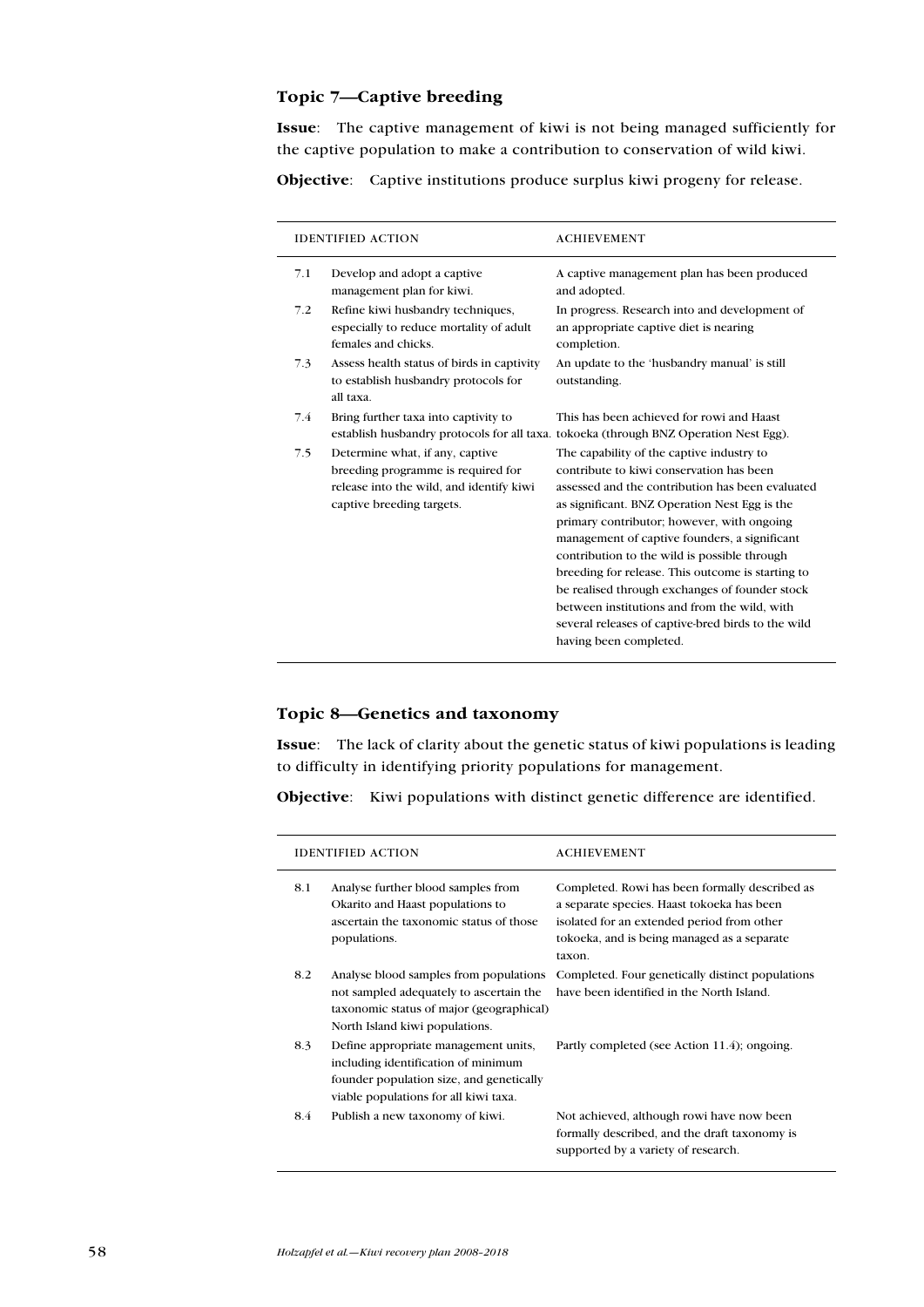## Topic 9—Monitoring

Issue: Lack of information on kiwi population dynamics is leading to difficulty in interpreting trends in kiwi recovery and identifying populations where management effort is most needed.

Objective: Population trends of all taxa are monitored.

|     | <b>IDENTIFIED ACTION</b>                                                                                                                               | <b>ACHIEVEMENT</b>                                                                                                    |
|-----|--------------------------------------------------------------------------------------------------------------------------------------------------------|-----------------------------------------------------------------------------------------------------------------------|
| 9.1 | Collate and publish the baseline data<br>for nationwide kiwi monitoring.                                                                               | Information has been collated and is available<br>electronically. Analysis of Northland counts has<br>been published. |
| 9.2 | Repeat the nationwide kiwi monitoring<br>scheme every five years to determine<br>trends and confirm variations by further<br>monitoring the next year. | Achieved (see Table A1.1), and some results have<br>been formally published.                                          |
| 9.3 | Undertake intensive monitoring of<br>banded populations of kiwi to identify<br>population dynamics.                                                    | Achieved (see Table A1.1), and some results have<br>been formally published.                                          |

#### Table A1.1. Distribution and population estimates of the six kiwi taxa recognised in 2003.

Data for 2006 are given as both the number originally projected (without management) in 1996, and the actual situation in 2006 based on more recent survey information and population models that used more robust data than was available in 1996.

| TAXON                                                   | <b>LOCATION</b>                                       | 1996  | 2006             |               |
|---------------------------------------------------------|-------------------------------------------------------|-------|------------------|---------------|
|                                                         |                                                       |       | <b>PROJECTED</b> | <b>ACTUAL</b> |
| North Island brown kiwi<br>Apteryx mantelli             | North Island                                          | 35000 | 20000            | 25000         |
| Okarito brown kiwi/rowi<br>A. <i>mantelli</i> 'Okarito' | Okarito, South Island                                 | 150   | 100              | 250           |
| Haast tokoeka<br><i>A. australis 'Haast'</i>            | Near Haast, South Island                              | 225   | 125              | 300           |
| Southern tokoeka<br>A. australis                        | Stewart Island/Rakiura and<br>Fiordland, South Island | 27000 | 24 000           | 34500         |
| Great spotted kiwi/roroa<br>A. haastii                  | Northern South Island                                 | 22000 | 12000            | 17000         |
| Little spotted kiwi<br>A. owenii                        | Kapiti Island and several<br>smaller offshore islands | 1100  | 1200             | 1500          |
| Total (rounded)                                         |                                                       | 85000 | 57000            | 79000         |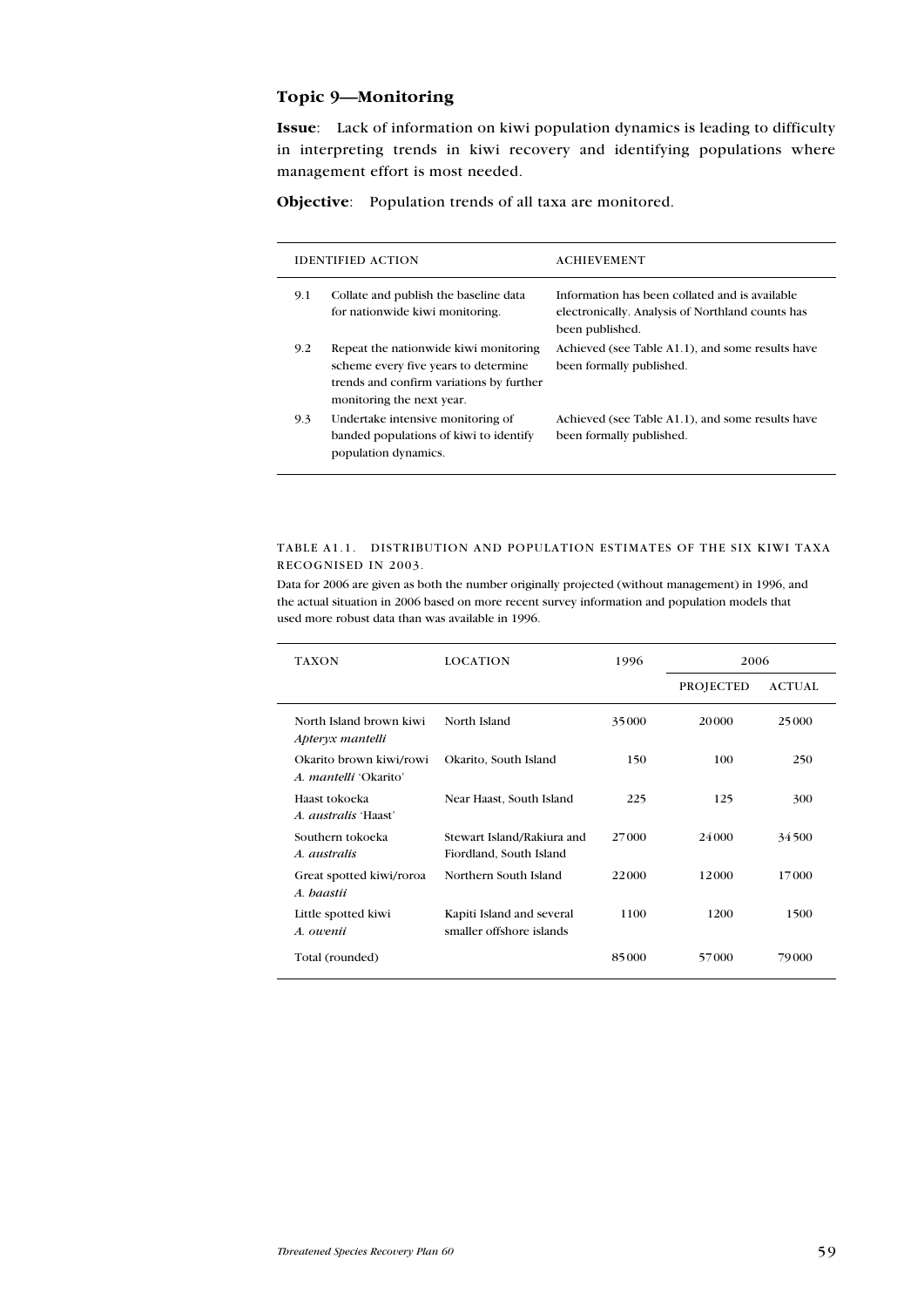# Topic 10—Autecology and population dynamics (survival, productivity, dispersal, recruitment, modelling) and management

Issues: Lack of knowledge about the population dynamics of some kiwi taxa is impeding recovery of those taxa.

Objective: The agents of decline for each taxon have been determined and the effectiveness of management assessed.

|      | <b>IDENTIFIED ACTION</b>                                                                                                                                                             | <b>ACHIEVEMENT</b>                                                                                                                                                                                                                                                     |
|------|--------------------------------------------------------------------------------------------------------------------------------------------------------------------------------------|------------------------------------------------------------------------------------------------------------------------------------------------------------------------------------------------------------------------------------------------------------------------|
| 10.1 | Undertake research on the productivity,<br>survival, and dispersal of kiwi to<br>ascertain factors affecting survival and<br>productivity.                                           | Achieved to varying degrees for all taxa except<br>for tokoeka in southern Fiordland.                                                                                                                                                                                  |
| 10.2 | Develop population models to support<br>management decisions.                                                                                                                        | Ongoing. Models are available to, and being used<br>by, managers.                                                                                                                                                                                                      |
| 10.3 | Undertake research on the effects of<br>pest management on kiwi to identify<br>kiwi survivorship through pest control/<br>eradications using new techniques<br>and/or timing.        | Ongoing. Results are available to, and being used<br>by, managers.                                                                                                                                                                                                     |
| 10.4 | Undertake research on the ecology of,<br>and threats to, the Haast tokoeka.                                                                                                          | Ongoing. Results are available to, and being used<br>by, managers.                                                                                                                                                                                                     |
| 10.5 | population of great spotted kiwi/roroa<br>to determine regional variation in<br>population dynamics and management.                                                                  | Undertake research on the Southern Alps Not undertaken, although some preliminary<br>work has been carried out in North Hurunui as<br>part of long-term monitoring work.                                                                                               |
| 10.6 | Undertake research on the management<br>of kiwi in rough farmland to determine<br>the best practical land management<br>to enhance/maintain kiwi population in<br>these areas.       | Work carried out in eastern Taranaki by Massey<br>University not completed.                                                                                                                                                                                            |
| 10.7 | Undertake research on the use of exotic<br>forests by kiwi to determine the best<br>practical land management to enhance/<br>maintain kiwi populations in pine<br>plantations.       | Small independent research project in progress,<br>with funding from industry and from BNZ Save<br>the Kiwi Trust sponsorship.                                                                                                                                         |
| 10.8 | Undertake research on the short-term<br>and long-term impacts of land clearance<br>to determine the best practical land<br>clearance to maintain kiwi populations.                   | Research started in Northland was not completed<br>due to a change in plans by property developer.                                                                                                                                                                     |
| 10.9 | Undertake research on feral pigs and pig<br>hunting as a threat to kiwi to determine<br>the best practical pig hunting methods<br>to maintain kiwi in recreational hunting<br>areas. | Pigs shown to present a low risk to kiwi<br>compared with dogs. Kiwi aversion training for<br>dogs has been developed and anecdotally has<br>been successful, although some research into its<br>effectiveness gave ambiguous results. Work<br>continues in this area. |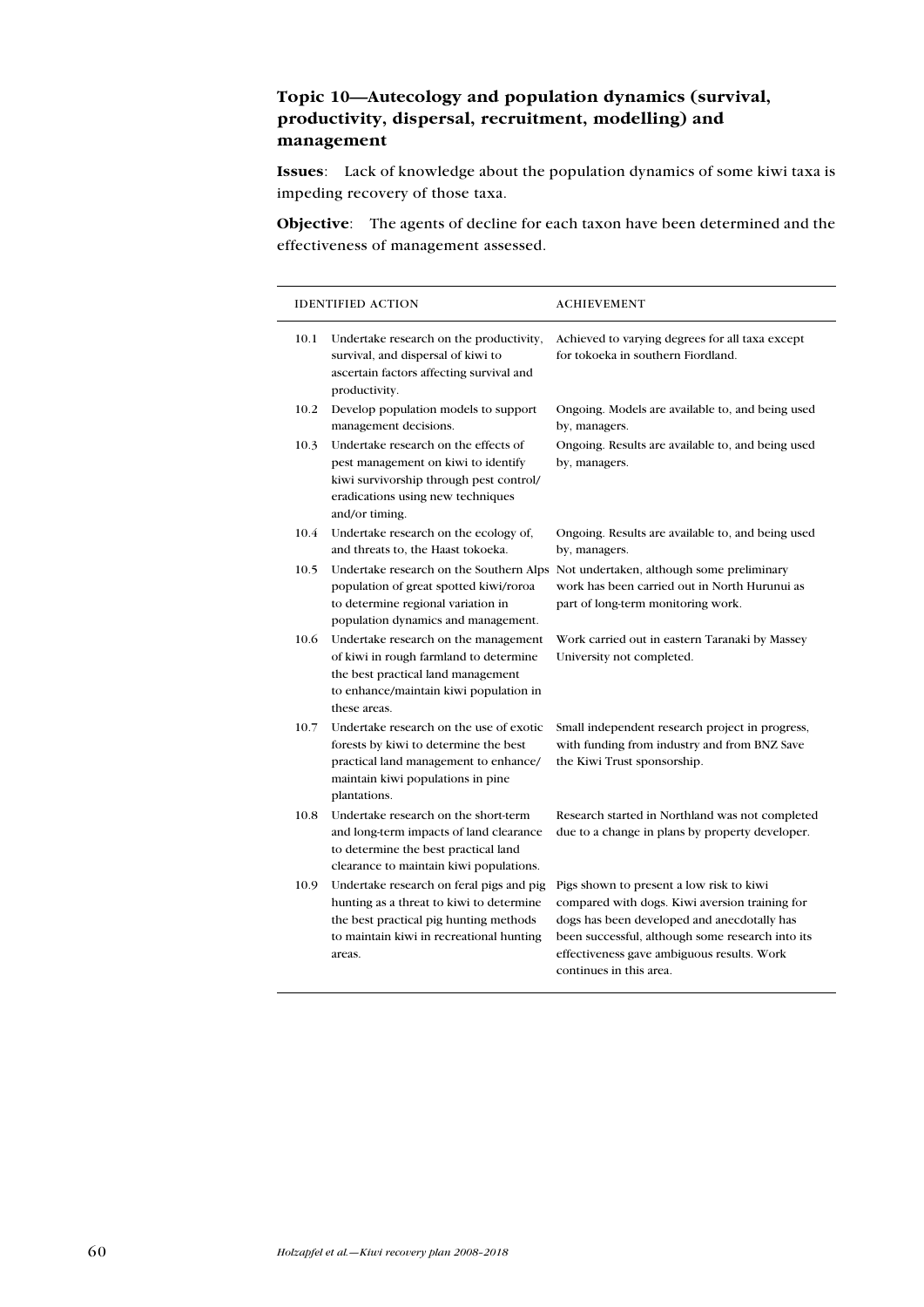# Topic 11—Distribution

Issue: Lack of information about kiwi distribution is leading to difficulty in identifying key populations for management.

Objective: Gaps in our knowledge of kiwi distribution have been identified and surveyed.

|      | <b>IDENTIFIED ACTION</b>                                                                                                                        | <b>ACHIEVEMENT</b>                                                                                                                                        |
|------|-------------------------------------------------------------------------------------------------------------------------------------------------|-----------------------------------------------------------------------------------------------------------------------------------------------------------|
| 11.1 | Continue the Kiwi Call Scheme to<br>determine relative kiwi abundance<br>(over time) from casual observation.                                   | Ongoing. Data have been collated centrally<br>within Research and Development Group, DOC,<br>but problems with database storage remain<br>unresolved.     |
| 11.2 | Continue the Kiwi Reporting Scheme to<br>identify kiwi distribution (and changes<br>over time).                                                 | Ongoing. Data have been collated centrally<br>within Research and Development Group, DOC.                                                                 |
| 11.3 | Survey southern tokoeka in Fiordland to<br>determine distribution, abundance, and<br>population trends.                                         | Ongoing. Considerable progress has been<br>achieved through specific surveys and synergies<br>with other programmes (kiwi genetics and<br>kakapo survey). |
| 11.4 | Survey specific sites for all species to<br>gain an understanding of kiwi<br>distribution to a level suitable for<br>defining management units. | Achieved. Eleven taxonomic units have been<br>identified and distribution boundaries are now<br>well understood.                                          |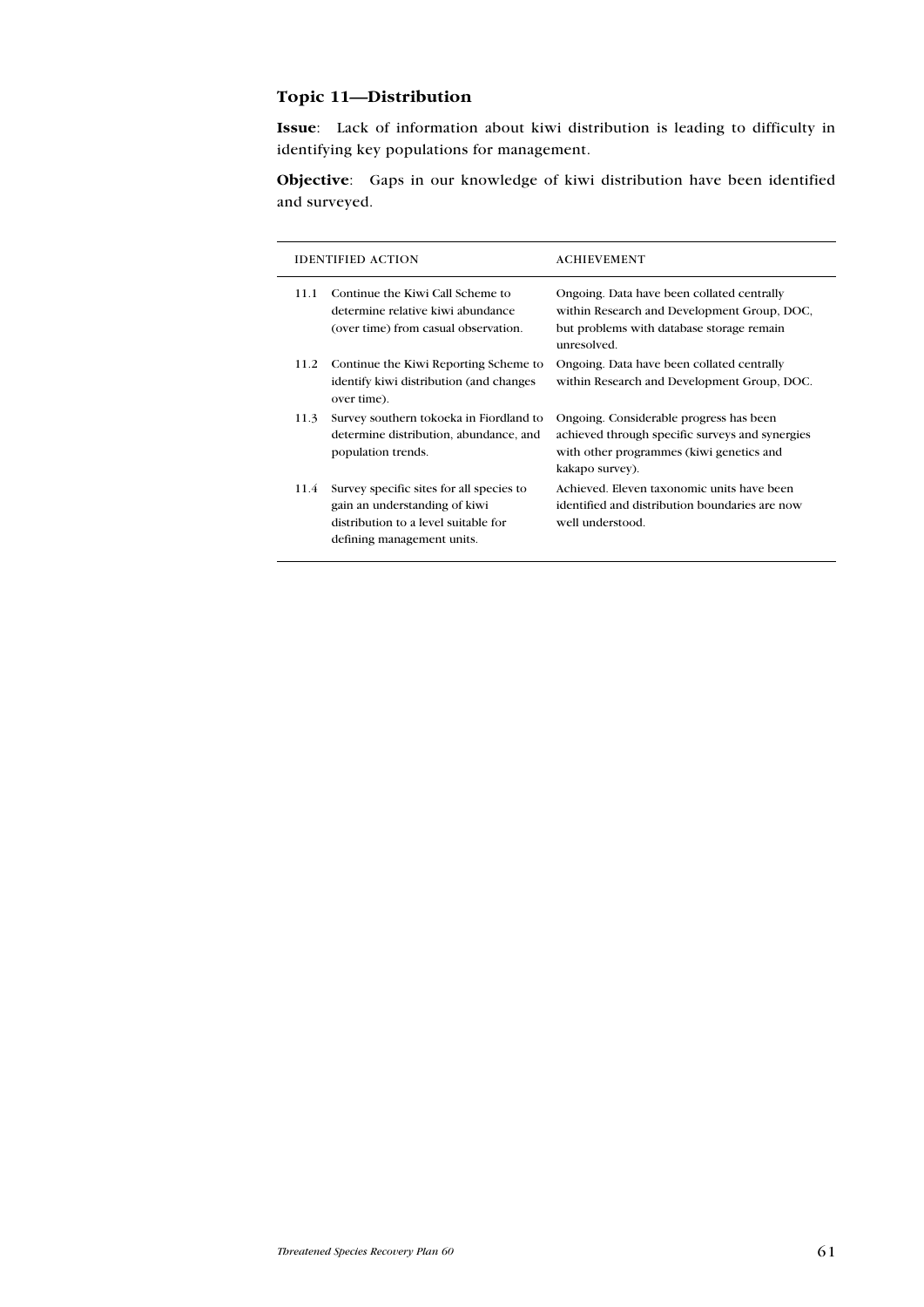# Appendix 2

# TIMELINE AND PRIORITIES FOR RECOVERY  $\land$  CTIONS FOR KIWI (*Apteryx* spp.)

Actions have been abridged to include key points; see section 5 for full details. Shaded areas are years when actions should be implemented or completed.

Priorities (national):

- E—Essential: Needs to be carried out within the timeframe and/or at the frequency specified to achieve the goals for kiwi recovery over the term of this plan. Highest risk for kiwi recovery if not carried out within the timeframe and/or at the frequency specified.
- H-High: Necessary to achieve long-term goals. To be progressed and ideally completed within the term of the plan, with moderate risk if not carried out within the timeframe and/or at the frequency specified.
- M—Medium: Necessary to achieve long-term goals. To be progressed within the term of the plan, but least risk if not completed within the term of the plan or within the timeframe and/or at the frequency specified.

| NUMBER<br><b>ACTION</b> | <b>ACTION</b>                                           | PRIORITY | 2008 | 2009 | 2010 | 2011 | 2012 | 2013 | 2014 | 2015 | 2016 | 201 | 2018 |
|-------------------------|---------------------------------------------------------|----------|------|------|------|------|------|------|------|------|------|-----|------|
|                         | Topic 1-Recovery planning                               |          |      |      |      |      |      |      |      |      |      |     |      |
| 1.1                     | Annual reporting against recovery plan objectives       | E        |      |      |      |      |      |      |      |      |      |     |      |
| 1.2                     | Full review of recovery progress                        | E        |      |      |      |      |      |      |      |      |      |     |      |
| 1.3                     | Review membership of the Kiwi Recovery Group            | M        |      |      |      |      |      |      |      |      |      |     |      |
| 1.4                     | Communicate purpose of the Kiwi Recovery Group          | M        |      |      |      |      |      |      |      |      |      |     |      |
| 1.5                     | Review resources available for recovery planning advice | H        |      |      |      |      |      |      |      |      |      |     |      |
|                         | Topic 2-Taxon plans                                     |          |      |      |      |      |      |      |      |      |      |     |      |
| 2.1                     | Develop taxon planning template and procedural guidance | E        |      |      |      |      |      |      |      |      |      |     |      |
| 2.2                     | Develop taxon plans for each of the 11 recognised taxa  | E        |      |      |      |      |      |      |      |      |      |     |      |
|                         | Topic 3-Kiwi sanctuaries                                |          |      |      |      |      |      |      |      |      |      |     |      |
| 3.1                     | Review and publish progress of kiwi sanctuaries         | E        |      |      |      |      |      |      |      |      |      |     |      |
| 3.2                     | Review goals and wider direction for each sanctuary     | E        |      |      |      |      |      |      |      |      |      |     |      |
| 3.3                     | Prepare a new strategic plan for kiwi sanctuaries       | E        |      |      |      |      |      |      |      |      |      |     |      |
| 3.4                     | Initiate and utilise a kiwi sanctuary network           | M        |      |      |      |      |      |      |      |      |      |     |      |
|                         | Topic 4-Island strategy                                 |          |      |      |      |      |      |      |      |      |      |     |      |
| 4.1                     | Develop an island strategy for kiwi recovery            | E        |      |      |      |      |      |      |      |      |      |     |      |
|                         | Topic 5-Best practice                                   |          |      |      |      |      |      |      |      |      |      |     |      |
| 5.1                     | Update kiwi best practice manual                        | M        |      |      |      |      |      |      |      |      |      |     |      |
| 5.2                     | Develop and assess variations to current best practice  | M        |      |      |      |      |      |      |      |      |      |     |      |
| 5.3                     | Provide regular technical best practice workshops       | H        |      |      |      |      |      |      |      |      |      |     |      |
| 5.4                     | Database of best practice qualified persons             | M        |      |      |      |      |      |      |      |      |      |     |      |
| 5.5                     | Best practice in local permit system                    | H        |      |      |      |      |      |      |      |      |      |     |      |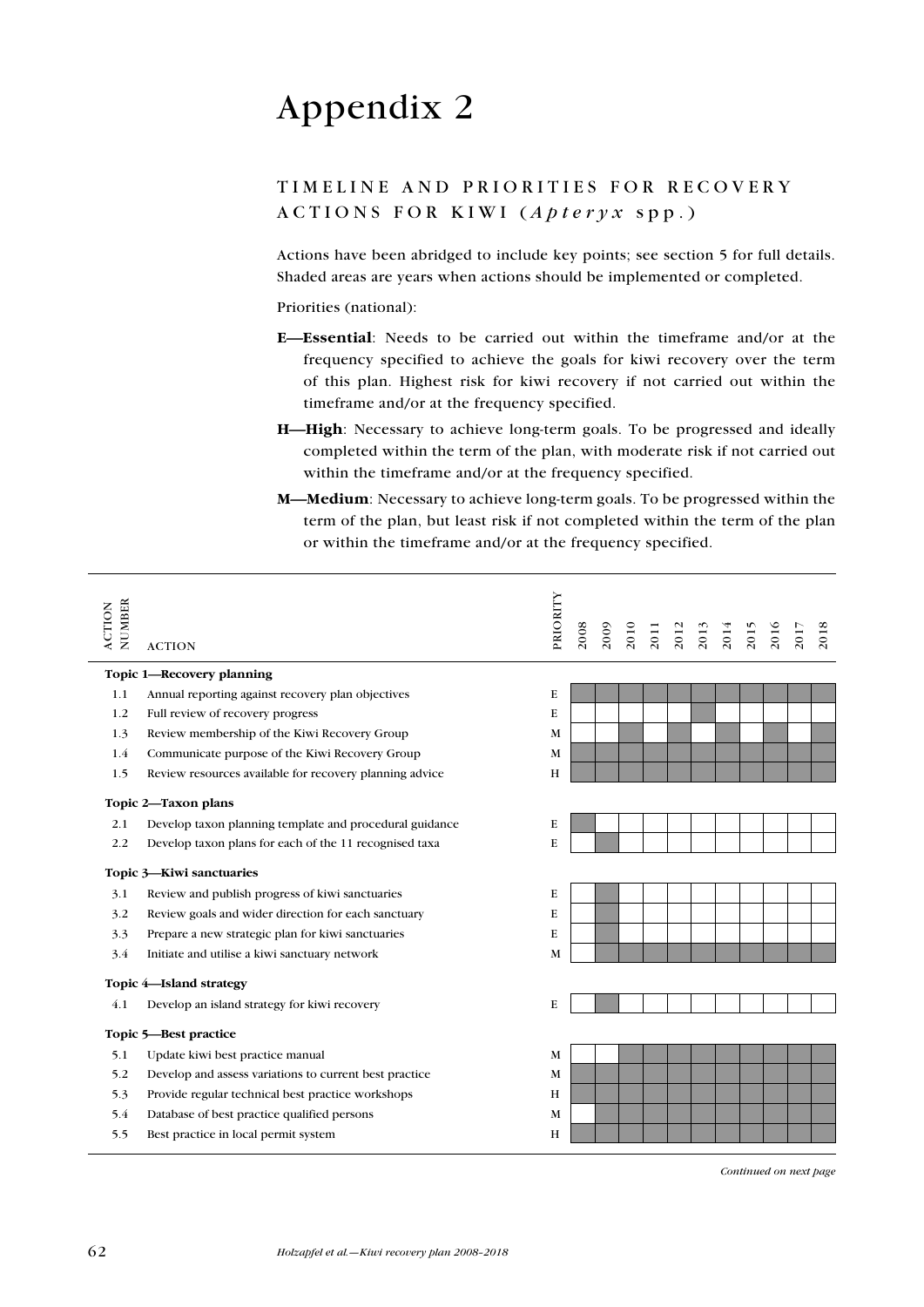| NUMBER<br><b>ACTION</b> | <b>ACTION</b>                                                            | PRIORITY | 2008 | 2009 | 2010 | 2011 | 2012 | 2013 | 2014 | 2015                   | 2016 | 2017 | 2018 |
|-------------------------|--------------------------------------------------------------------------|----------|------|------|------|------|------|------|------|------------------------|------|------|------|
|                         | Topic 6—Review schedule                                                  |          |      |      |      |      |      |      |      |                        |      |      |      |
| 6.1                     | Review schedule for key supporting documents                             | M        |      |      |      |      |      |      |      |                        |      |      |      |
|                         | Topic 7-Island biosecurity                                               |          |      |      |      |      |      |      |      |                        |      |      |      |
| 7.1                     | Island biosecurity plans and protocols                                   | E        |      |      |      |      |      |      |      |                        |      |      |      |
| 7.2                     | Contingency plans for kiwi populations on islands                        | E        |      |      |      |      |      |      |      |                        |      |      |      |
|                         | Topic 8—Small population number and size                                 |          |      |      |      |      |      |      |      |                        |      |      |      |
| 8.1                     | Maximise BNZ Operation Nest Egg efforts for rowi and Haast tokoeka       | E        |      |      |      |      |      |      |      |                        |      |      |      |
| 8.2                     | Landscape-scale pest control prescriptions for rowi and Haast tokoeka    | Η        |      |      |      |      |      |      |      |                        |      |      |      |
| 8.3                     | New populations for rowi and Haast tokoeka                               | E        |      |      |      |      |      |      |      |                        |      |      |      |
| 8.4                     | Population of rowi and Haast tokoeka as sources for transfers            | E        |      |      |      |      |      |      |      |                        |      |      |      |
| 8.5                     | Fecundity and effective population size for rowi and Haast tokoeka       | E        |      |      |      |      |      |      |      |                        |      |      |      |
|                         | Topic 9-Minimum secure populations                                       |          |      |      |      |      |      |      |      |                        |      |      |      |
| 9.1                     | Establish pest control at BNZ Operation Nest Egg sites                   | Н        |      |      |      |      |      |      |      |                        |      |      |      |
| 9.2                     | Maximise effectiveness and efficiency of predator control                | Η        |      |      |      |      |      |      |      |                        |      |      |      |
| 9.3                     | Optimise large-scale pest control to benefit kiwi                        | Η        |      |      |      |      |      |      |      |                        |      |      |      |
| 9.4                     | Increase managed sites for Fiordland tokoeka and great spotted kiwi      | Η        |      |      |      |      |      |      |      |                        |      |      |      |
| 9.5                     | Additional 200 pairs of eastern brown kiwi secure                        | Н        |      |      |      |      |      |      |      |                        |      |      |      |
|                         | Topic 10-Declining populations                                           |          |      |      |      |      |      |      |      |                        |      |      |      |
| 10.1                    | Landscape-scale pest control at sites with greatest potential gain       | Η        |      |      |      |      |      |      |      |                        |      |      |      |
| 10.2                    | Manage populations as sources (kohanga kiwi) for translocations          | Н        |      |      |      |      |      |      |      |                        |      |      |      |
|                         | Topic 11—Carrying capacity                                               |          |      |      |      |      |      |      |      |                        |      |      |      |
| 11.1                    | Additional populations of little spotted kiwi                            | Н        |      |      |      |      |      |      |      |                        |      |      |      |
|                         | Topic 12-Inbreeding depression                                           |          |      |      |      |      |      |      |      |                        |      |      |      |
| 12.1                    | Research genetic diversity and bottleneck effects in little spotted kiwi | Н        |      |      |      |      |      |      |      |                        |      |      |      |
| 12.2                    | Maximise Long Island genotype of little spotted kiwi                     | E        |      |      |      |      |      |      |      |                        |      |      |      |
|                         | Topic 13—Distribution and genetic diversity                              |          |      |      |      |      |      |      |      |                        |      |      |      |
| 13.1                    | Investigate new populations within the historic range of a taxon         | Η        |      |      |      |      |      |      |      |                        |      |      |      |
| 13.2                    | Optimise low-level landscape-scale management to benefit kiwi            | Н        |      |      |      |      |      |      |      |                        |      |      |      |
| 13.3                    | Manage taxa as separate conservation management units                    | Η        |      |      |      |      |      |      |      |                        |      |      |      |
| 13.4                    | Manage fine-scale diversity within recognised taxa                       | M        |      |      |      |      |      |      |      |                        |      |      |      |
| 13.5                    | Western brown kiwi on Hauturu/Little Barrier Island                      | М        |      |      |      |      |      |      |      |                        |      |      |      |
| 13.6                    | Mixed-provenance populations at Rimutaka and Pukaha Mount Bruce          | M        |      |      |      |      |      |      |      |                        |      |      |      |
| 13.7                    | Review management of existing mixed-provenance populations               | М        |      |      |      |      |      |      |      |                        |      |      |      |
|                         | Topic 14-Data management                                                 |          |      |      |      |      |      |      |      |                        |      |      |      |
| 14.1                    | Database for kiwi sanctuaries                                            | Н        |      |      |      |      |      |      |      |                        |      |      |      |
| 14.2                    | Review data management procedures in kiwi sanctuaries                    | M        |      |      |      |      |      |      |      |                        |      |      |      |
| 14.3                    | Data from other DOC and community-led kiwi projects                      | М        |      |      |      |      |      |      |      |                        |      |      |      |
|                         | Topic 15-Captive coordination                                            |          |      |      |      |      |      |      |      |                        |      |      |      |
| 15.1                    | Clarify link between the Kiwi Recovery Group and CMaG: ARAZPA            | M        |      |      |      |      |      |      |      |                        |      |      |      |
| 15.2                    | Review the role of KCMAC                                                 | М        |      |      |      |      |      |      |      |                        |      |      |      |
| 15.3                    | Review the captive management plan                                       | E        |      |      |      |      |      |      |      |                        |      |      |      |
| 15.4                    | Report on progress towards captive management plan objectives            | M        |      |      |      |      |      |      |      |                        |      |      |      |
|                         |                                                                          |          |      |      |      |      |      |      |      | Continued on next page |      |      |      |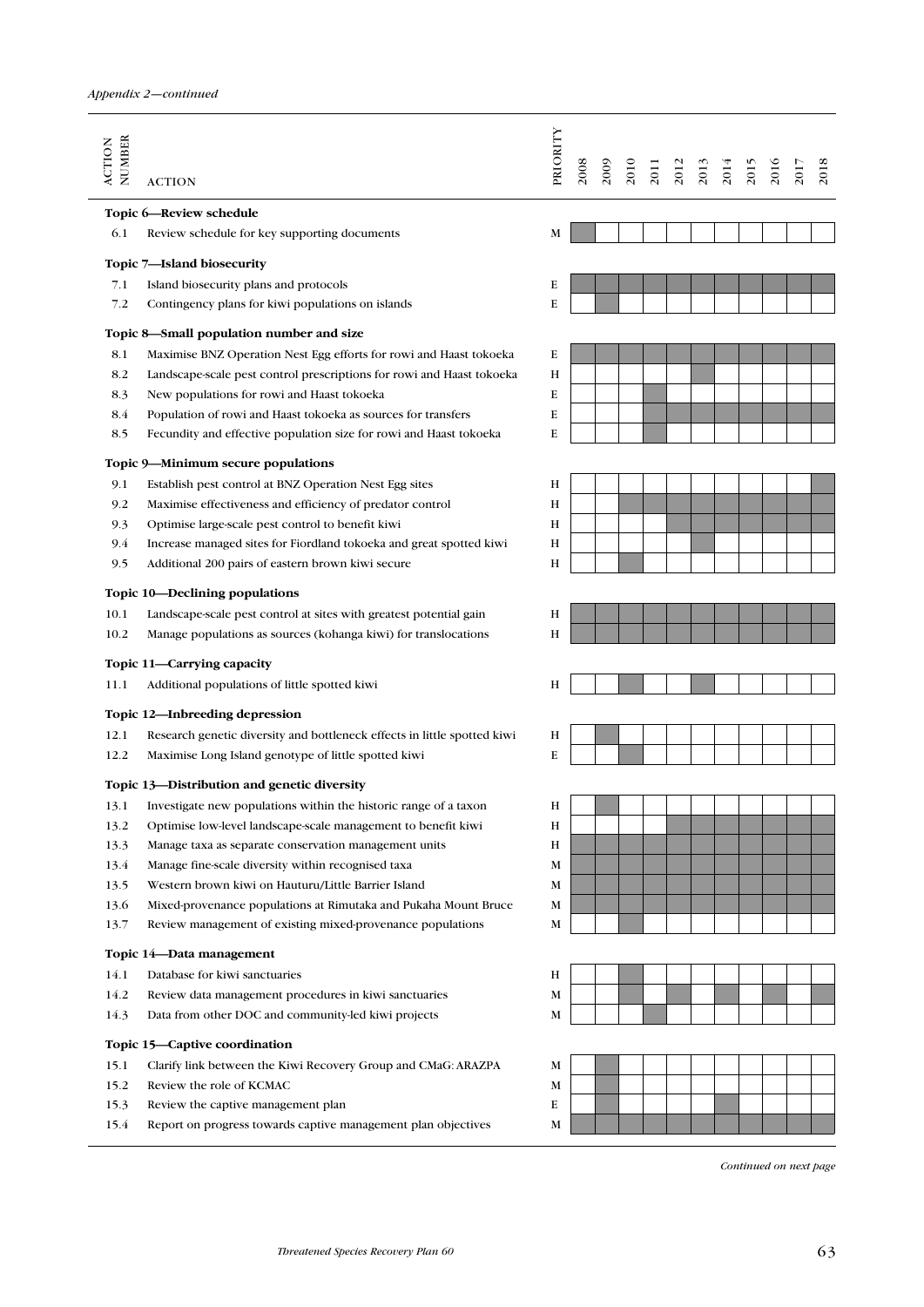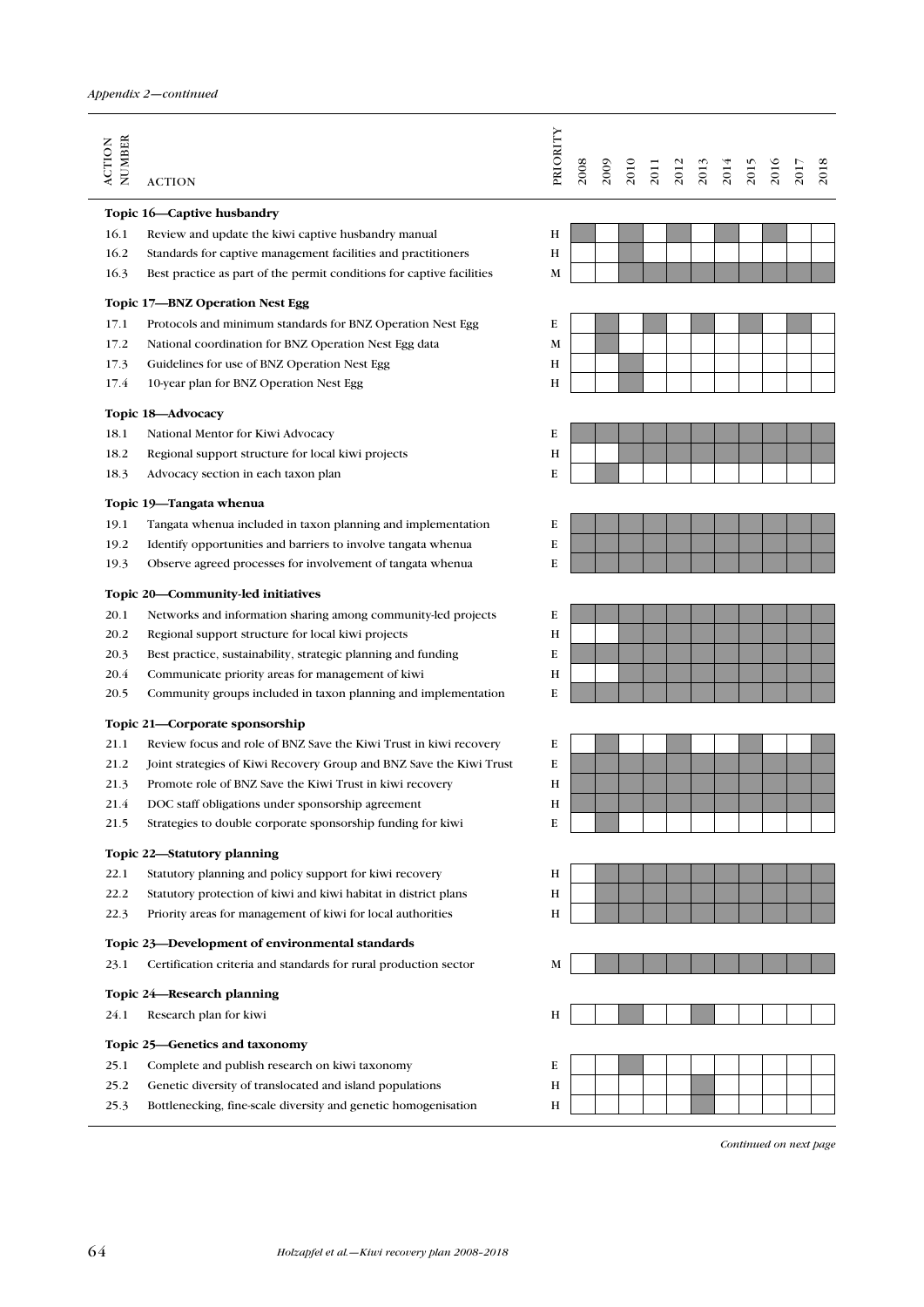| NUMBER<br><b>ACTION</b> | <b>ACTION</b>                                                           | PRIORITY | 2008 |  |  | 2009<br>2010<br>2012<br>2013<br>2014<br>2015 |  | 2017 | 2018 |
|-------------------------|-------------------------------------------------------------------------|----------|------|--|--|----------------------------------------------|--|------|------|
|                         | Topic 26—Autecology and population dynamics                             |          |      |  |  |                                              |  |      |      |
| 26.1                    | Data for modelling of great spotted kiwi and southern Fiordland tokoeka | H        |      |  |  |                                              |  |      |      |
| 26.2                    | Population modelling for all species                                    | E        |      |  |  |                                              |  |      |      |
| 26.3                    | Ecology and behaviour of all kiwi species                               | M        |      |  |  |                                              |  |      |      |
| 26.4                    | Fecundity and effective population size for rowi and Haast tokoeka      | E        |      |  |  |                                              |  |      |      |
|                         | Topic 27-Pest management                                                |          |      |  |  |                                              |  |      |      |
| 27.1                    | Tools for control of mustelids, rats, cats and dogs                     | E        |      |  |  |                                              |  |      |      |
| 27.2                    | Integrated pest management techniques                                   | E        |      |  |  |                                              |  |      |      |
| 27.3                    | Aerial 1080 for kiwi protection                                         | E        |      |  |  |                                              |  |      |      |
| 27.4                    | Kiwi avoidance training for dogs                                        | E        |      |  |  |                                              |  |      |      |
|                         | Topic 28-Monitoring                                                     |          |      |  |  |                                              |  |      |      |
| 28.1                    | Kiwi Call Count Scheme and monitoring of banded populations             | H        |      |  |  |                                              |  |      |      |
| 28.2                    | Remote landscape-scale monitoring methods                               | H        |      |  |  |                                              |  |      |      |
| 28.3                    | Identification of individuals                                           | M        |      |  |  |                                              |  |      |      |
| 28.4                    | Link between index methods and actual abundance of kiwi                 | Н        |      |  |  |                                              |  |      |      |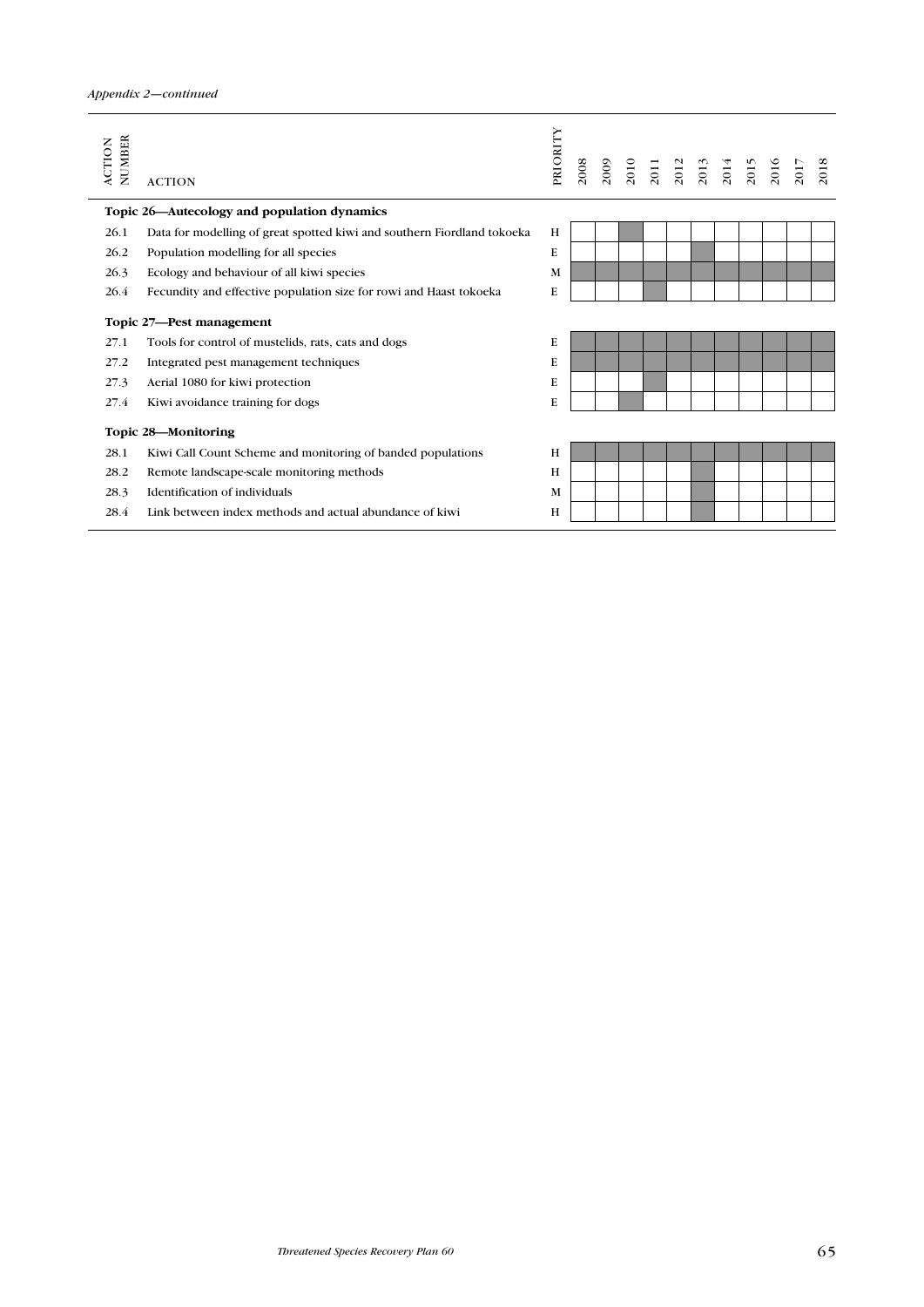# Appendix 3

# RELEVANCE OF RECOVERY ACTIONS TO INDIVIDUAL KIWI TAXA

Actions have been abridged to include key points; see section 5 for full details.

GSK: great spotted kiwi (Apteryx haastii); LSK: little spotted kiwi (A. owenii); toko: tokoeka (A. australis); rowi: rowi (A. rowi); brown: brown kiwi (A. mantelli); S Fiord: southern Fiordland; N Fiord: northern Fiordland; St.Isl: Stewart Island; N-land: Northland; Coro: Coromandel; W: western; E: eastern.

| NUMBER<br><b>ACTION</b> | <b>ACTION</b>                                                         | GSK      | LSK      | HAAST TOKO | ROWI     | S FIORD TOKO | N FIORD TOKO | ST-ISL TOKO | N-LAND BROWN | CORO BROWN | W BROWN  | E BROWN  | NOT TAXON SPECIFIC |
|-------------------------|-----------------------------------------------------------------------|----------|----------|------------|----------|--------------|--------------|-------------|--------------|------------|----------|----------|--------------------|
| 1.1                     | Annual reporting against recovery plan objectives                     |          |          |            |          |              |              |             |              |            |          |          | $\times$           |
| 1.2                     | Full review of recovery progress                                      |          |          |            |          |              |              |             |              |            |          |          | ×                  |
| 1.3                     | Review membership of the Kiwi Recovery Group                          |          |          |            |          |              |              |             |              |            |          |          | ×                  |
| 1.4                     | Communicate purpose of the Kiwi Recovery Group                        |          |          |            |          |              |              |             |              |            |          |          | $\times$           |
| 1.5                     | Review resources available for recovery planning advice               |          |          |            |          |              |              |             |              |            |          |          | $\times$           |
| 2.1                     | Develop taxon planning template and procedural guidance               | ×        | ×        | ×          | ×        | $\times$     | ×            | $\times$    | $\times$     | ×          | $\times$ | $\times$ |                    |
| 2.2                     | Develop taxon plans for each of the 11 recognised taxa                | ×        | $\times$ | ×          | ×        | ×            | $\times$     | $\times$    | $\times$     | ×          | ×        | $\times$ |                    |
| 3.1                     | Review and publish progress of kiwi sanctuaries                       |          |          | ×          | ×        |              |              |             | $\times$     | $\times$   | $\times$ |          |                    |
| 3.2                     | Review goals and wider direction for each sanctuary                   |          |          | ×          | $\times$ |              |              |             | $\times$     | $\times$   | $\times$ |          |                    |
| 3.3                     | Prepare a new strategic plan for kiwi sanctuaries                     |          |          |            |          |              |              |             |              |            |          |          | $\times$           |
| 3.4                     | Initiate and utilise a kiwi sanctuary network                         |          |          |            |          |              |              |             |              |            |          |          | $\times$           |
| 4.1                     | Develop an island strategy for kiwi recovery                          |          |          |            |          |              |              |             |              |            |          |          | ×                  |
| 5.1                     | Update kiwi best practice manual                                      |          |          |            |          |              |              |             |              |            |          |          | ×                  |
| 5.2                     | Develop and assess variations to current best practice                |          |          |            |          |              |              |             |              |            |          |          | ×                  |
| 5.3                     | Provide regular technical best practice workshops                     |          |          |            |          |              |              |             |              |            |          |          | ×                  |
| 5.4                     | Database of best practice qualified persons                           |          |          |            |          |              |              |             |              |            |          |          | ×                  |
| 5.5                     | Best practice in local permit system                                  |          |          |            |          |              |              |             |              |            |          |          | ×                  |
| 6.1                     | Review schedule for key supporting documents                          |          |          |            |          |              |              |             |              |            |          |          | ×                  |
| 7.1                     | Island biosecurity plans and protocols                                |          |          |            |          |              |              |             |              |            |          |          | $\times$           |
| 7.2                     | Contingency plans for kiwi populations on islands                     |          |          |            |          |              |              |             |              |            |          |          | $\times$           |
| 8.1                     | Maximise BNZ Operation Nest Egg efforts for rowi and Haast tokoeka    |          |          | ×          | $\times$ |              |              |             |              |            |          |          |                    |
| 8.2                     | Landscape-scale pest control prescriptions for rowi and Haast tokoeka |          |          | ×          | $\times$ |              |              |             |              |            |          |          |                    |
| 8.3                     | New populations for rowi and Haast tokoeka                            |          |          | ×          | $\times$ |              |              |             |              |            |          |          |                    |
| 8.4                     | Population of rowi and Haast tokoeka as sources for transfers         |          |          | ×          | $\times$ |              |              |             |              |            |          |          |                    |
| 8.5                     | Fecundity and effective population size for rowi and Haast tokoeka    |          |          | $\times$   | $\times$ |              |              |             |              |            |          |          |                    |
| 9.1                     | Establish pest control at BNZ Operation Nest Egg sites                | $\times$ |          |            |          | ×            | $\times$     |             | $\times$     |            | ×        | $\times$ |                    |
| 9.2                     | Maximise effectiveness and efficiency of predator control             |          |          |            |          |              |              |             |              | $\times$   |          | $\times$ |                    |
| 9.3                     | Optimise large-scale pest control to benefit kiwi                     | ×        |          |            |          | ×            | $\times$     |             |              |            |          |          |                    |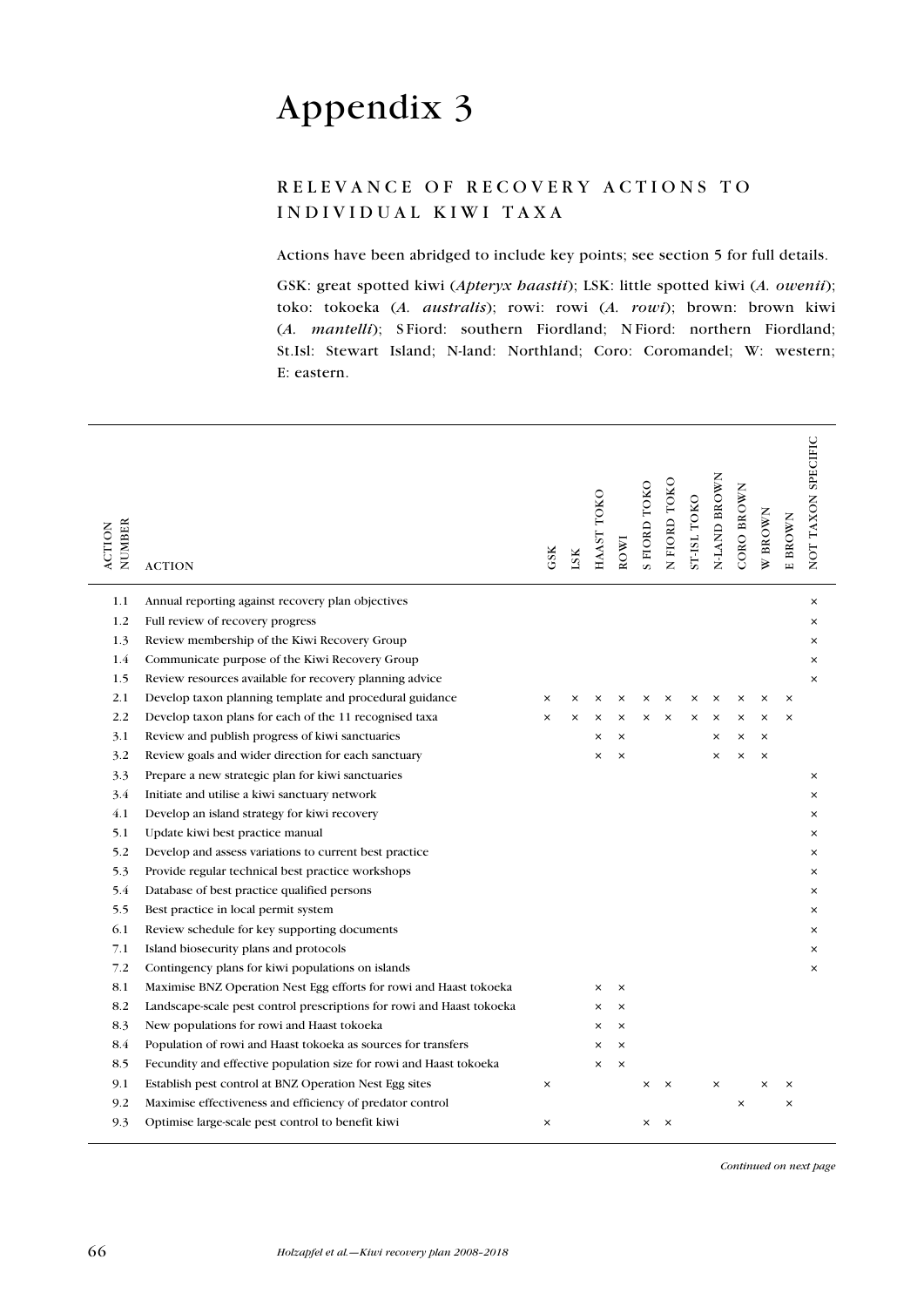| NUMBER<br><b>ACTION</b> | <b>ACTION</b>                                                                             | GSK      | LSK | HAAST TOKO | ROWI | <b>S FIORD TOKO</b> | N FIORD TOKO | ST-ISL TOKO | N-LAND BROWN | CORO BROWN | W BROWN  | E BROWN  | NOT TAXON SPECIFIC |
|-------------------------|-------------------------------------------------------------------------------------------|----------|-----|------------|------|---------------------|--------------|-------------|--------------|------------|----------|----------|--------------------|
| 9.4                     | Increase managed sites for Fiordland tokoeka and great spotted kiwi                       | $\times$ |     |            |      | ×                   | $\times$     |             |              |            |          |          |                    |
| 9.5                     | Additional 200 pairs of eastern brown kiwi secure                                         |          |     |            |      |                     |              |             |              |            |          | $\times$ |                    |
| 10.1                    | Landscape-scale pest control at sites with greatest potential gain                        | $\times$ |     |            |      | ×                   | $\times$     |             | ×            | ×          | ×        | $\times$ |                    |
| 10.2                    | Manage populations as sources (kohanga kiwi) for translocations                           | $\times$ |     |            |      | ×                   | $\times$     |             | ×            | $\times$   | ×        | $\times$ |                    |
| 11.1                    | Additional populations of little spotted kiwi                                             |          | ×   |            |      |                     |              |             |              |            |          |          |                    |
| 12.1                    | Research genetic diversity and bottleneck effects in little spotted kiwi                  |          | ×   |            |      |                     |              |             |              |            |          |          |                    |
| 12.2                    | Maximise Long Island genotype of little spotted kiwi                                      |          | ×   |            |      |                     |              |             |              |            |          |          |                    |
| 13.1                    | Investigate new populations within the historic range of a taxon                          | $\times$ | ×   | ×          | ×    | ×                   | ×            | ×           | ×            | ×          | ×        | ×        |                    |
| 13.2                    | Optimise low-level landscape-scale management to benefit kiwi                             | ×        | ×   | ×          | ×    | ×                   | ×            | ×           | ×            | $\times$   | ×        | ×        |                    |
| 13.3                    | Manage taxa as separate conservation management units                                     |          |     |            |      | ×                   | ×            | ×           | $\times$     | $\times$   | ×        | $\times$ |                    |
| 13.4                    | Manage fine-scale diversity within recognised taxa                                        |          |     |            |      | ×                   | $\times$     | $\times$    | $\times$     | $\times$   | $\times$ | $\times$ |                    |
| 13.5                    | Western brown kiwi on Hauturu/Little Barrier Island                                       |          |     |            |      |                     |              |             |              |            | ×        |          |                    |
| 13.6                    | Mixed-provenance populations at Rimutaka and Pukaha Mount Bruce                           |          |     |            |      |                     |              |             |              |            | ×        | $\times$ |                    |
| 13.7                    | Review management of existing mixed-provenance populations                                |          |     |            |      |                     |              |             |              |            |          |          | ×                  |
| 14.1                    | Database for kiwi sanctuaries                                                             |          |     |            |      |                     |              |             |              |            |          |          | ×                  |
| 14.2                    | Review data management procedures in kiwi sanctuaries                                     |          |     |            |      |                     |              |             |              |            |          |          | ×                  |
| 14.3<br>15.1            | Data from other DOC and community-led kiwi projects                                       |          |     |            |      |                     |              |             |              |            |          |          | ×<br>×             |
| 15.2                    | Clarify link between the Kiwi Recovery Group and CMaG: ARAZPA<br>Review the role of KCMAC |          |     |            |      |                     |              |             |              |            |          |          | ×                  |
| 15.3                    | Review the captive management plan                                                        |          |     |            |      |                     |              |             |              |            |          |          | ×                  |
| 15.4                    | Report on progress towards captive management plan objectives                             |          |     |            |      |                     |              |             |              |            |          |          | ×                  |
| 16.1                    | Review and update the kiwi captive husbandry manual                                       |          |     |            |      |                     |              |             |              |            |          |          | ×                  |
| 16.2                    | Standards for captive management facilities and practitioners                             |          |     |            |      |                     |              |             |              |            |          |          | ×                  |
| 16.3                    | Best practice as part of the permit conditions for captive facilities                     |          |     |            |      |                     |              |             |              |            |          |          | ×                  |
| 17.1                    | Protocols and minimum standards for BNZ Operation Nest Egg                                |          |     |            |      |                     |              |             |              |            |          |          | ×                  |
| 17.2                    | National coordination for BNZ Operation Nest Egg data                                     |          |     |            |      |                     |              |             |              |            |          |          | ×                  |
| 17.3                    | Guidelines for use of BNZ Operation Nest Egg                                              |          |     |            |      |                     |              |             |              |            |          |          | ×                  |
| 17.4                    | 10-year plan for BNZ Operation Nest Egg                                                   |          |     |            |      |                     |              |             |              |            |          |          |                    |
| 18.1                    | National Mentor for Kiwi Advocacy                                                         |          |     |            |      |                     |              |             |              |            |          |          | ×                  |
| 18.2                    | Regional support structure for local kiwi projects                                        |          |     |            |      |                     |              |             |              |            |          |          | ×                  |
| 18.3                    | Advocacy section in each taxon plan                                                       |          |     |            |      |                     |              |             |              |            |          |          | ×                  |
| 19.1                    | Tangata whenua included in taxon planning and implementation                              |          |     |            |      |                     |              |             |              |            |          |          | ×                  |
| 19.2                    | Identify opportunities and barriers to involve tangata whenua                             |          |     |            |      |                     |              |             |              |            |          |          | ×                  |
| 19.3                    | Observe agreed processes for involvement of tangata whenua                                |          |     |            |      |                     |              |             |              |            |          |          | ×                  |
| 20.1                    | Networks and information sharing among community led projects                             |          |     |            |      |                     |              |             |              |            |          |          | ×                  |
| 20.2                    | Regional support structure for local kiwi projects                                        |          |     |            |      |                     |              |             |              |            |          |          | ×                  |
| 20.3                    | Best practice, sustainability, strategic planning and funding                             |          |     |            |      |                     |              |             |              |            |          |          | ×                  |
| 20.4                    | Communicate priority areas for management of kiwi                                         |          |     |            |      |                     |              |             |              |            |          |          | ×                  |
| 20.5                    | Community groups included in taxon planning and implementation                            |          |     |            |      |                     |              |             |              |            |          |          | ×                  |
| 21.1                    | Review focus and role of BNZ Save the Kiwi Trust in kiwi recovery                         |          |     |            |      |                     |              |             |              |            |          |          | ×                  |
| 21.2                    | Joint strategies of Kiwi Recovery Group and BNZ Save the Kiwi Trust                       |          |     |            |      |                     |              |             |              |            |          |          | ×                  |
| 21.3                    | Promote role of BNZ Save the Kiwi Trust in kiwi recovery                                  |          |     |            |      |                     |              |             |              |            |          |          | ×                  |
| 21.4                    | DOC staff obligations under sponsorship agreement                                         |          |     |            |      |                     |              |             |              |            |          |          | ×                  |
| 21.5                    | Strategies to double corporate sponsorship funding for kiwi                               |          |     |            |      |                     |              |             |              |            |          |          | ×                  |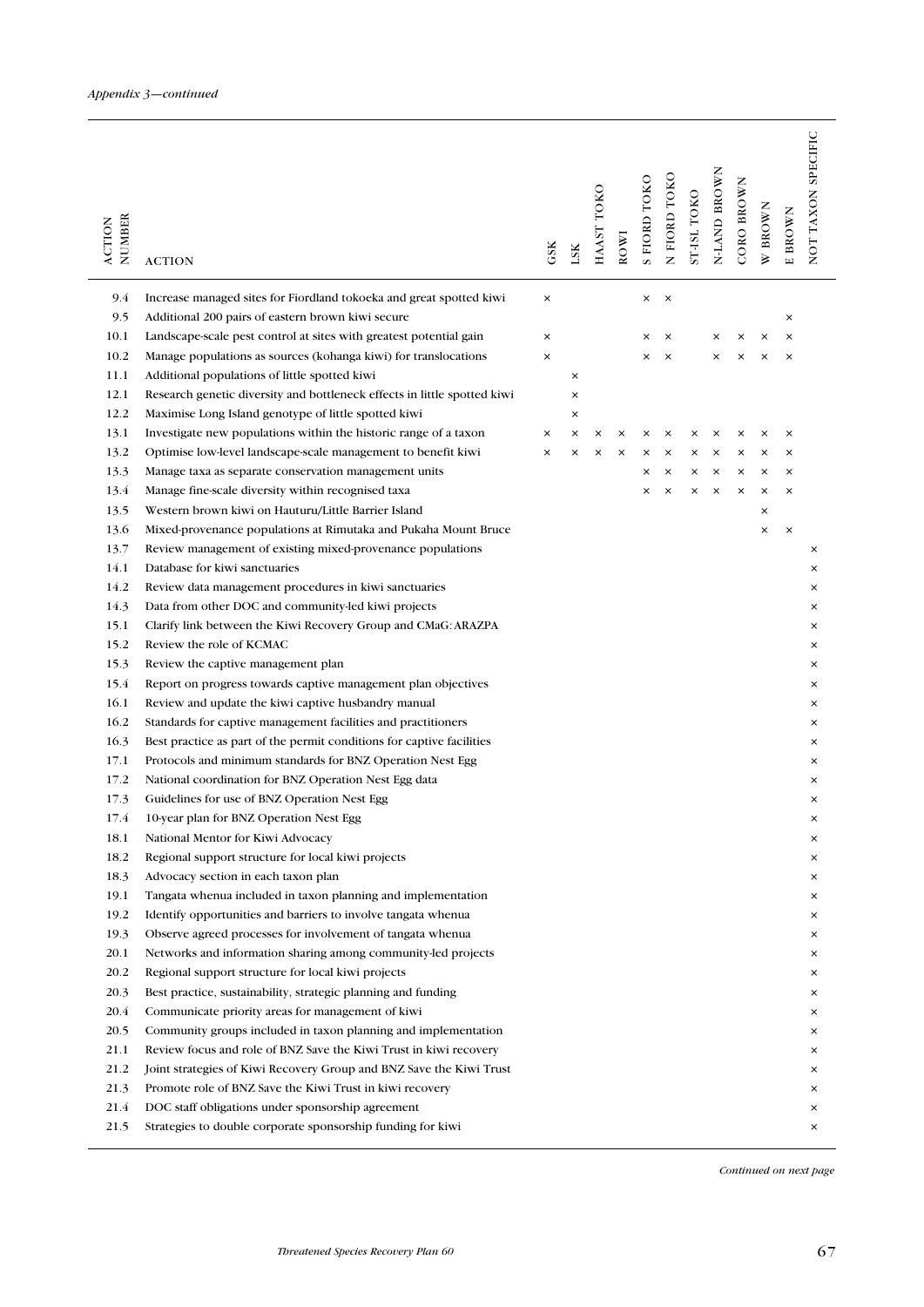| 22.1<br>Statutory planning and policy support for kiwi recovery                                             | $\times$ |
|-------------------------------------------------------------------------------------------------------------|----------|
| 22.2<br>Statutory protection of kiwi and kiwi habitat in district plans                                     | ×        |
| 22.3<br>Priority areas for management of kiwi for local authorities                                         | ×        |
| 23.1<br>Certification criteria and standards for rural production sector                                    | $\times$ |
| 24.1<br>Research plan for kiwi                                                                              | $\times$ |
| 25.1<br>Complete and publish research on kiwi taxonomy                                                      | $\times$ |
| 25.2<br>Genetic diversity of translocated and island populations                                            | $\times$ |
| 25.3<br>Bottlenecking, fine-scale diversity and genetic homogenisation                                      | $\times$ |
| 26.1<br>Data for modelling of great spotted kiwi and southern Fiordland tokoeka<br>$\mathsf{x}$<br>$\times$ |          |
| 26.2<br>Population modelling for all species                                                                | ×        |
| 26.3<br>Ecology and behaviour of all kiwi species                                                           | $\times$ |
| 26.4<br>Fecundity and effective population size for rowi and Haast tokoeka<br>$\times$<br>$\times$          |          |
| 27.1<br>Tools for control of mustelids, rats, cats and dogs                                                 | $\times$ |
| 27.2<br>Integrated pest management techniques                                                               | $\times$ |
| 27.3<br>Aerial 1080 for kiwi protection                                                                     | $\times$ |
| 27.4<br>Kiwi avoidance training for dogs                                                                    | $\times$ |
| 28.1<br>Kiwi Call Count Scheme and monitoring of banded populations                                         | ×        |
| 28.2<br>Remote landscape-scale monitoring methods                                                           | $\times$ |
| Identification of individuals<br>28.3                                                                       | ×        |
| 28.4<br>Link between index methods and actual abundance of kiwi                                             | $\times$ |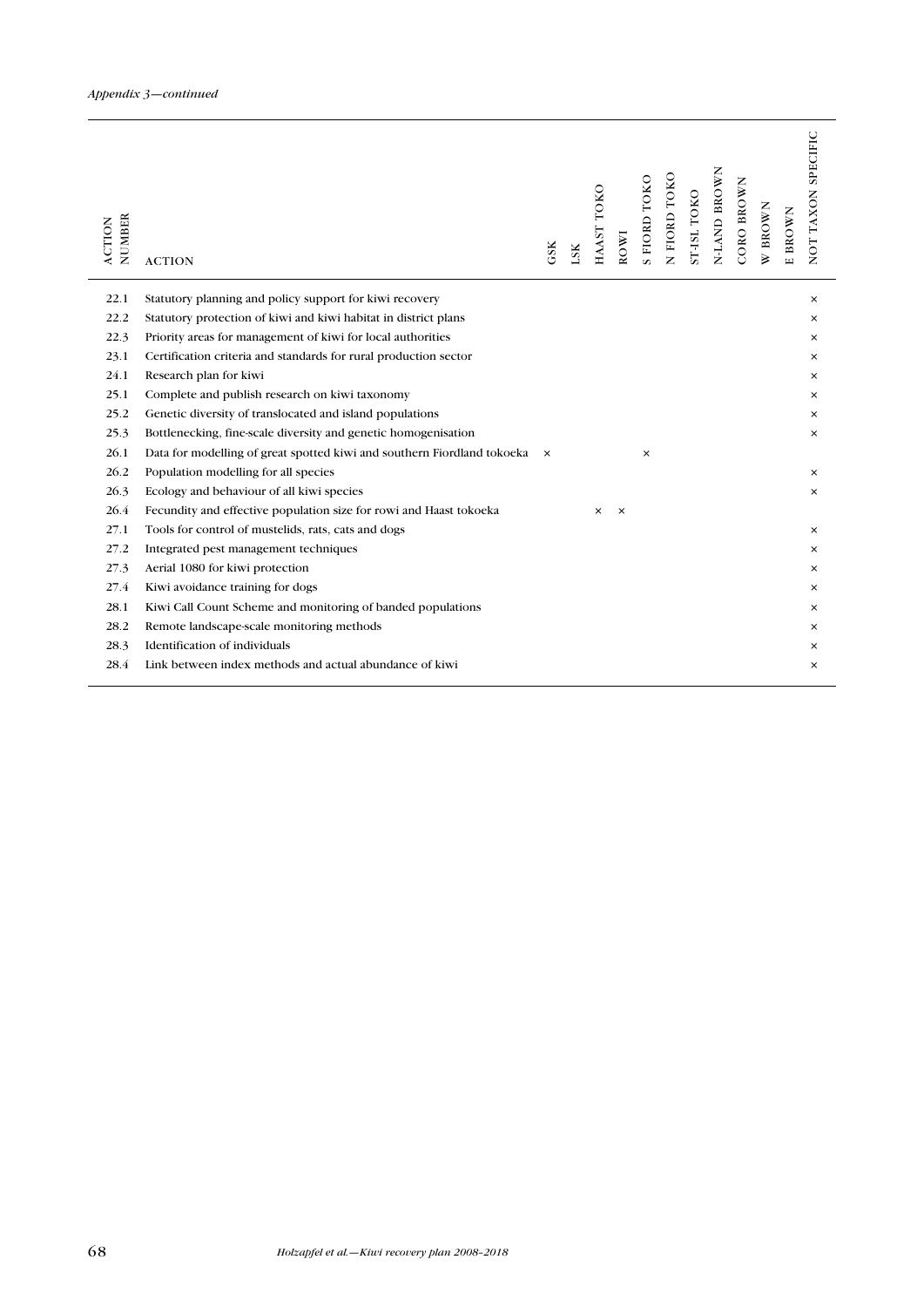# Appendix 4

# RELEVANCE OF RECOVERY ACTIONS TO reco v ery plan - period goals

Actions have been abridged to include key points; see section 5 for full details.

Plan-period goals are as follows:

Goal 1.1: To double the wild populations of rowi and Haast tokoeka

Goal 1.2: To halt the overall decline of great spotted kiwi, tokoeka and brown kiwi

Goal 1.3: To minimise the loss of distribution and genetic diversity of populations in the wild for all species of kiwi

Goal 1.4: To increase the wild population of little spotted kiwi by 50%

Goal 2.1: To increase and sustain community-led projects in kiwi recovery for all species and across a broad range of sectors of the New Zealand society

Goal 2.2: To double the corporate sponsorship funding for kiwi recovery

Goal 3.1: To clarify kiwi taxonomy and provide robust information guiding management of genetic diversity

Goal 3.2: To undertake robust population modelling for all species

Goal 3.3: To undertake or support research into tools for sustainable landscapescale pest management and monitoring

| NUMBER<br>ACTION | <b>ACTION</b>                                           | GOAL <sub>1</sub> | GOAL     | GOAL <sub>1</sub> | GOAL     | $\overline{\mathcal{N}}$<br>GOAL | $\mathbf{\sim}$<br>$\ddot{\sim}$<br>GOAL | $\ddot{\delta}$<br>GOAL | 3.2<br>GOAL | GOAL 3.3 | NOT GOAL SPECIFIC |
|------------------|---------------------------------------------------------|-------------------|----------|-------------------|----------|----------------------------------|------------------------------------------|-------------------------|-------------|----------|-------------------|
|                  |                                                         |                   |          |                   |          |                                  |                                          |                         |             |          |                   |
| 1.1              | Annual reporting against recovery plan objectives       |                   |          |                   |          |                                  |                                          |                         |             |          | $\times$          |
| 1.2              | Full review of recovery progress                        |                   |          |                   |          |                                  |                                          |                         |             |          | ×                 |
| 1.3              | Review membership of the Kiwi Recovery Group            |                   |          |                   |          |                                  |                                          |                         |             |          | $\times$          |
| 1.4              | Communicate purpose of the Kiwi Recovery Group          |                   |          |                   |          |                                  |                                          |                         |             |          | ×                 |
| 1.5              | Review resources available for recovery planning advice |                   |          |                   |          |                                  |                                          |                         |             |          | $\times$          |
| 2.1              | Develop taxon planning template and procedural guidance | $\times$          | $\times$ | ×                 | $\times$ | $\times$                         |                                          |                         |             |          |                   |
| 2.2              | Develop taxon plans for each of the 11 recognised taxa  | $\times$          | $\times$ | $\times$          | $\times$ | $\times$                         |                                          |                         |             |          |                   |
| 3.1              | Review and publish progress of kiwi sanctuaries         | $\times$          |          |                   |          |                                  |                                          |                         | $\times$    | $\times$ |                   |
| 3.2              | Review goals and wider direction for each sanctuary     | $\times$          |          |                   |          |                                  |                                          |                         | $\times$    | $\times$ |                   |
| 3.3              | Prepare a new strategic plan for kiwi sanctuaries       | $\times$          | $\times$ | $\times$          |          |                                  |                                          |                         | $\times$    | $\times$ |                   |
| 3.4              | Initiate and utilise a kiwi sanctuary network           |                   |          |                   |          |                                  |                                          |                         |             |          | $\times$          |
| 4.1              | Develop an island strategy for kiwi recovery            | $\times$          | $\times$ | $\times$          | $\times$ |                                  |                                          |                         |             |          |                   |
| 5.1              | Update kiwi best practice manual                        |                   |          |                   |          |                                  |                                          |                         |             |          | $\times$          |
|                  |                                                         |                   |          |                   |          |                                  |                                          |                         |             |          |                   |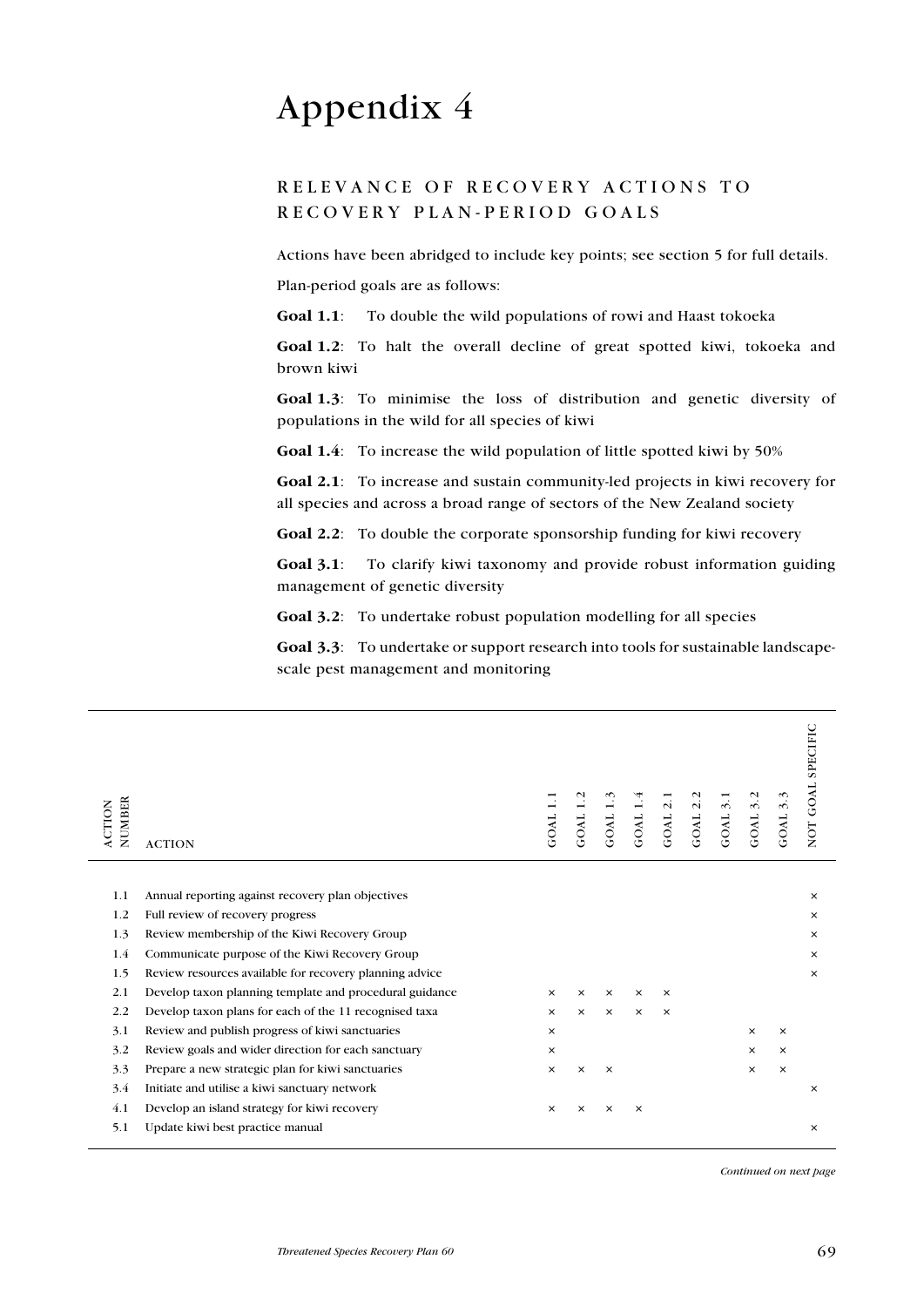| NUMBER<br><b>ACTION</b> | <b>ACTION</b>                                                                           | <b>GOAL 1.1</b> | GOAL 1.       | GOAL 1.  | GOAL 1        | GOAL 2.       | GOAL <sub>2</sub> . | GOAL 3.1 | GOAL 3.2 | GOAL 3.3 | NOT GOAL SPECIFIC |
|-------------------------|-----------------------------------------------------------------------------------------|-----------------|---------------|----------|---------------|---------------|---------------------|----------|----------|----------|-------------------|
| 5.2                     | Develop and assess variations to current best practice                                  |                 |               |          |               |               |                     |          |          |          | $\times$          |
| 5.3                     | Provide regular technical best practice workshops                                       |                 |               |          |               |               |                     |          |          |          | ×                 |
| 5.4                     | Database of best practice qualified persons                                             |                 |               |          |               |               |                     |          |          |          | $\times$          |
| 5.5                     | Best practice in local permit system                                                    |                 |               |          |               |               |                     |          |          |          | ×                 |
| 6.1                     | Review schedule for key supporting documents                                            |                 |               |          |               |               |                     |          |          |          | ×                 |
| 7.1                     | Island biosecurity plans and protocols                                                  | ×               | ×             | ×        | ×             |               |                     |          |          |          |                   |
| 7.2                     | Contingency plans for kiwi populations on islands                                       | ×               | $\times$      | $\times$ | $\times$      |               |                     |          |          |          |                   |
| 8.1                     | Maximise BNZ Operation Nest Egg efforts for rowi and Haast tokoeka                      | ×               |               |          |               |               |                     |          |          |          |                   |
| 8.2                     | Landscape-scale pest control prescriptions for rowi and Haast to koeka                  | ×               |               |          |               |               |                     |          |          | ×        |                   |
| 8.3                     | New populations for rowi and Haast tokoeka                                              | ×               |               |          |               |               |                     |          |          |          |                   |
| 8.4                     | Population of rowi and Haast tokoeka as sources for transfers                           | ×               |               |          |               |               |                     |          |          |          |                   |
| 8.5                     | Fecundity and effective population size for rowi and Haast tokoeka                      | ×               |               |          |               |               |                     |          | $\times$ |          |                   |
| 9.1                     | Establish pest control at BNZ Operation Nest Egg sites                                  |                 | ×             | $\times$ |               | $\times$      |                     |          |          |          |                   |
| 9.2                     | Maximise effectiveness and efficiency of predator control                               |                 | ×             | $\times$ |               | ×             |                     |          |          | ×        |                   |
| 9.3                     | Optimise large-scale pest control to benefit kiwi                                       |                 | $\times$      | ×        |               | $\times$      |                     |          |          | ×        |                   |
| 9.4                     | Increase managed sites for Fiordland tokoeka and great spotted kiwi                     |                 | $\times$      | ×        |               | $\times$      |                     |          |          |          |                   |
| 9.5                     | Additional 200 pairs of eastern brown kiwi secure                                       |                 | $\times$      | ×        |               | $\times$      |                     |          |          |          |                   |
| 10.1                    | Landscape-scale pest control at sites with greatest potential gain                      |                 | $\times$      | $\times$ |               | ×             |                     |          |          | $\times$ |                   |
| 10.2                    | Manage populations as sources (kohanga kiwi) for translocations                         |                 | $\times$      | $\times$ |               | ×             |                     |          |          |          |                   |
| 11.1                    | Additional populations of little spotted kiwi                                           |                 |               | ×        | ×             |               |                     |          |          |          |                   |
| 12.1                    | Research genetic diversity and bottleneck effects in little spotted kiwi                |                 |               | ×        | ×             |               |                     | ×        | $\times$ |          |                   |
| 12.2                    | Maximise Long Island genotype of little spotted kiwi                                    |                 |               | ×        | ×             |               |                     |          |          |          |                   |
| 13.1                    | Investigate new populations within the historic range of a taxon                        | ×               | $\times$      | ×        | ×             | ×             |                     |          |          |          |                   |
| 13.2                    | Optimise low-level landscape-scale management to benefit kiwi                           | ×               | $\times$      | ×        |               | $\times$      |                     |          |          | ×        |                   |
| 13.3                    | Manage taxa as separate conservation management units.                                  |                 |               | $\times$ |               |               |                     |          |          |          |                   |
| 13.4                    | Manage fine-scale diversity within recognised taxa                                      |                 |               | ×        |               |               |                     |          |          |          |                   |
| 13.5                    | Western brown kiwi on Hauturu/Little Barrier Island                                     |                 |               | ×        |               |               |                     |          |          |          |                   |
| 13.6                    | Mixed-provenance populations at Rimutaka and Pukaha Mount Bruce                         |                 |               | ×        |               | ×             |                     |          |          |          |                   |
| 13.7                    | Review management of existing mixed-provenance populations                              |                 |               | ×        |               |               |                     |          |          |          |                   |
| 14.1                    | Database for kiwi sanctuaries                                                           |                 |               |          |               |               |                     |          |          |          | ×                 |
| 14.2                    | Review data management procedures in kiwi sanctuaries                                   |                 |               |          |               |               |                     |          |          |          | $\times$          |
| 14.3                    | Data from other DOC and community led kiwi projects                                     |                 |               |          |               |               |                     |          |          |          | ×                 |
| 15.1                    | Clarify link between the Kiwi Recovery Group and CMaG: ARAZPA                           |                 |               |          |               |               |                     |          |          |          | ×                 |
| 15.2                    | Review the role of KCMAC                                                                |                 |               |          |               |               |                     |          |          |          | ×                 |
| 15.3                    | Review the captive management plan                                                      |                 |               |          |               |               |                     |          |          |          | ×                 |
| 15.4                    | Report Report on progress towards captive management plan objectives                    |                 |               |          |               |               |                     |          |          |          | ×                 |
| 16.1                    | Review and update the kiwi captive husbandry manual                                     |                 |               |          |               |               |                     |          |          |          | ×                 |
| 16.2                    | Standards for captive management facilities and practitioners                           |                 |               |          |               |               |                     |          |          |          | ×                 |
| 16.3                    | Best practice as part of the permit conditions for captive facilities                   |                 |               |          |               |               |                     |          |          |          | ×                 |
| 17.1<br>17.2            | Protocols and minimum standards for BNZ Operation Nest Egg                              | ×<br>×          | $\times$<br>× | ×<br>×   | ×<br>$\times$ | $\times$<br>× |                     |          |          |          |                   |
| 17.3                    | National coordination for BNZ Operation Nest Egg data                                   | ×               | $\times$      | $\times$ | ×             | ×             |                     |          |          |          |                   |
| 17.4                    | Guidelines for use of BNZ Operation Nest Egg<br>10-year plan for BNZ Operation Nest Egg | ×               | $\times$      | ×        | ×             | ×             |                     |          |          |          |                   |
| 18.1                    | National Mentor for Kiwi Advocacy                                                       |                 | $\times$      | ×        |               | ×             |                     |          |          |          |                   |
|                         |                                                                                         |                 |               |          |               |               |                     |          |          |          |                   |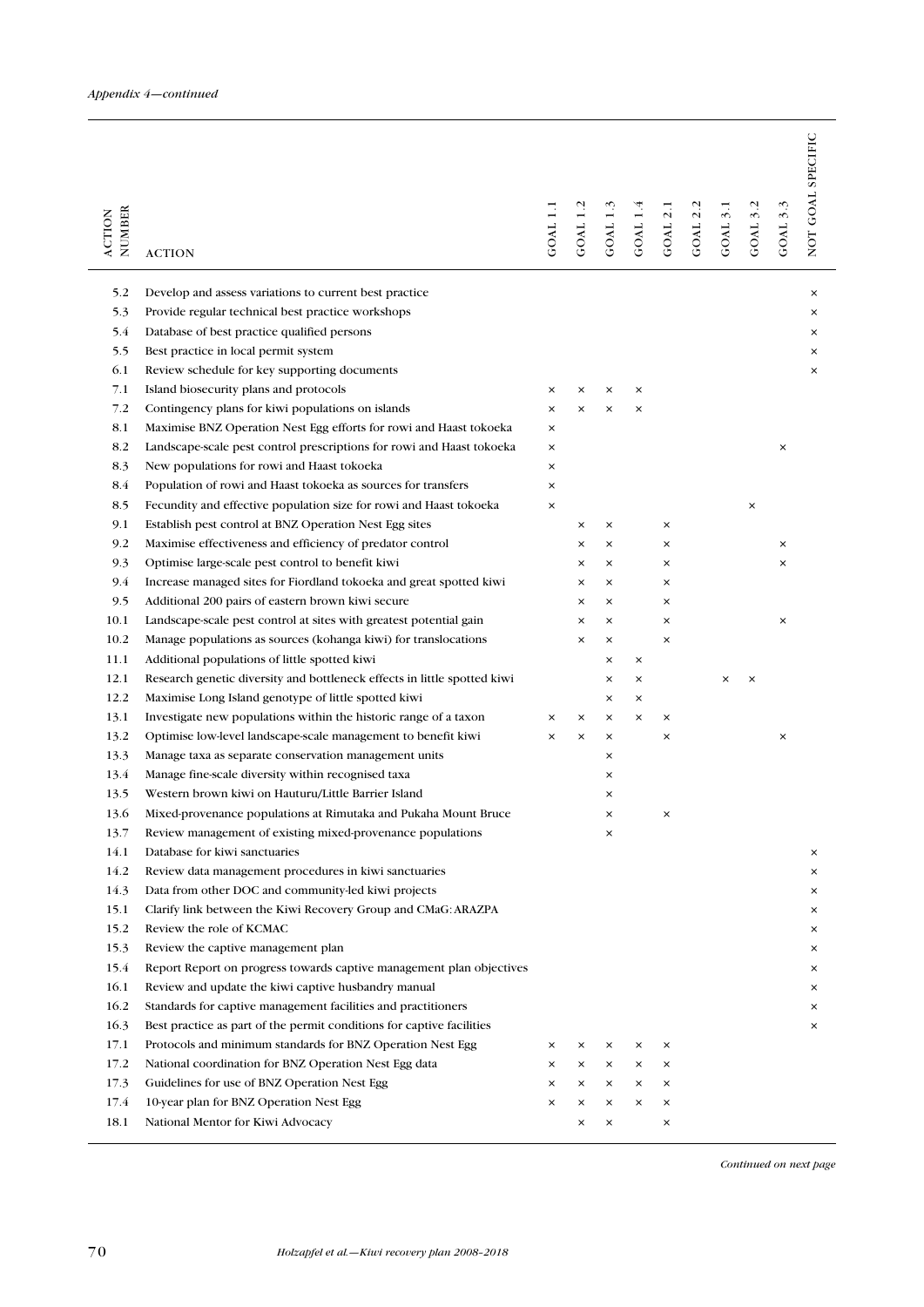| NUMBER<br><b>ACTION</b> | <b>ACTION</b>                                                           | GOAL 1.1 | GOAL 1.  | GOAL 1.  | GOAL 1.4 | GOAL <sub>2</sub> . | $\mathbf{\sim}$<br>GOAL <sub>2</sub> . | GOAL 3.1 | $\mathbf{C}$<br>GOAL <sub>3</sub> . | GOAL 3.3 | NOT GOAL SPECIFIC |
|-------------------------|-------------------------------------------------------------------------|----------|----------|----------|----------|---------------------|----------------------------------------|----------|-------------------------------------|----------|-------------------|
| 18.2                    | Regional support structure for local kiwi projects                      |          | $\times$ | $\times$ |          | $\times$            |                                        |          |                                     |          |                   |
| 18.3                    | Advocacy section in each taxon plan                                     |          | ×        | ×        |          | ×                   |                                        |          |                                     |          |                   |
| 19.1                    | Tangata whenua included in taxon planning and implementation            |          |          |          |          | $\times$            |                                        |          |                                     |          |                   |
| 19.2                    | Identify opportunities and barriers to involve tangata when a           |          |          |          |          | $\times$            |                                        |          |                                     |          |                   |
| 19.3                    | Observe agreed processes for involvement of tangata whenua              |          |          |          |          | $\times$            |                                        |          |                                     |          |                   |
| 20.1                    | Networks and information sharing among community led projects           |          |          |          |          | $\times$            |                                        |          |                                     |          |                   |
| 20.2                    | Regional support structure for local kiwi projects                      |          |          |          |          | $\times$            |                                        |          |                                     |          |                   |
| 20.3                    | Best practice, sustainability, strategic planning and funding           |          |          |          |          | $\times$            |                                        |          |                                     |          |                   |
| 20.4                    | Communicate priority areas for management of kiwi                       |          |          |          |          | ×                   |                                        |          |                                     |          |                   |
| 20.5                    | Community groups included in taxon planning and implementation          |          |          |          |          | $\times$            |                                        |          |                                     |          |                   |
| 21.1                    | Review focus and role of BNZ Save the Kiwi Trust in kiwi recovery       |          |          |          |          |                     |                                        |          |                                     |          | ×                 |
| 21.2                    | Joint strategies of Kiwi Recovery Group and BNZ Save the Kiwi Trust     |          |          |          |          |                     |                                        |          |                                     |          | ×                 |
| 21.3                    | Promote role of BNZ Save the Kiwi Trust in kiwi recovery                |          |          |          |          |                     |                                        |          |                                     |          | ×                 |
| 21.4                    | DOC staff obligations under sponsorship agreement                       |          |          |          |          |                     |                                        |          |                                     |          | ×                 |
| 21.5                    | Strategies to double corporate sponsorship funding for kiwi             |          |          |          |          |                     | $\times$                               |          |                                     |          |                   |
| 22.1                    | Statutory planning and policy support for kiwi recovery                 |          | ×        | ×        |          | $\times$            |                                        |          |                                     |          |                   |
| 22.2                    | Statutory protection of kiwi and kiwi habitat in district plans         |          | ×        | ×        |          | ×                   |                                        |          |                                     |          |                   |
| 22.3                    | Priority areas for management of kiwi for local authorities             |          | ×        | $\times$ |          | $\times$            |                                        |          |                                     |          |                   |
| 23.1                    | Certification criteria and standards for rural production sector        |          | ×        | $\times$ |          | $\times$            |                                        |          |                                     |          |                   |
| 24.1                    | Research plan for kiwi                                                  |          |          |          |          |                     |                                        |          |                                     |          | ×                 |
| 25.1                    | Complete and publish research on kiwi taxonomy                          |          |          |          |          |                     |                                        | ×        |                                     |          |                   |
| 25.2                    | Genetic diversity of translocated and island populations                |          |          | $\times$ |          |                     |                                        | $\times$ |                                     |          |                   |
| 25.3                    | Bottlenecking, fine-scale diversity and genetic homogenisation          | $\times$ |          | $\times$ | ×        |                     |                                        | $\times$ |                                     |          |                   |
| 26.1                    | Data for modelling of great spotted kiwi and southern Fiordland tokoeka |          |          |          |          |                     |                                        |          | $\times$                            |          |                   |
| 26.2                    | Population modelling for all species                                    |          |          |          |          |                     |                                        |          | ×                                   |          |                   |
| 26.3                    | Ecology and behaviour of all kiwi species                               |          |          |          |          |                     |                                        |          | ×                                   |          |                   |
| 26.4                    | Fecundity and effective population size for rowi and Haast tokoeka      | $\times$ |          |          |          |                     |                                        |          |                                     |          |                   |
| 27.1                    | Tools for control of mustelids, rats, cats and dogs                     |          |          |          |          |                     |                                        |          |                                     | $\times$ |                   |
| 27.2                    | Integrated pest management techniques                                   |          |          |          |          |                     |                                        |          |                                     | ×        |                   |
| 27.3                    | Aerial 1080 for kiwi protection                                         |          |          |          |          |                     |                                        |          |                                     | ×        |                   |
| 27.4                    | Kiwi avoidance training for dogs                                        |          |          |          |          |                     |                                        |          |                                     | ×        |                   |
| 28.1                    | Kiwi Call Count Scheme and monitoring of banded populations             |          |          |          |          |                     |                                        |          | $\times$                            |          |                   |
| 28.2                    | Remote landscape-scale monitoring methods                               |          |          |          |          |                     |                                        |          |                                     | ×        |                   |
| 28.3                    | Identification of individuals                                           |          |          |          |          |                     |                                        |          | $\times$                            |          |                   |
| 28.4                    | Link between index methods and actual abundance of kiwi                 |          |          |          |          |                     |                                        |          | ×                                   | ×        |                   |